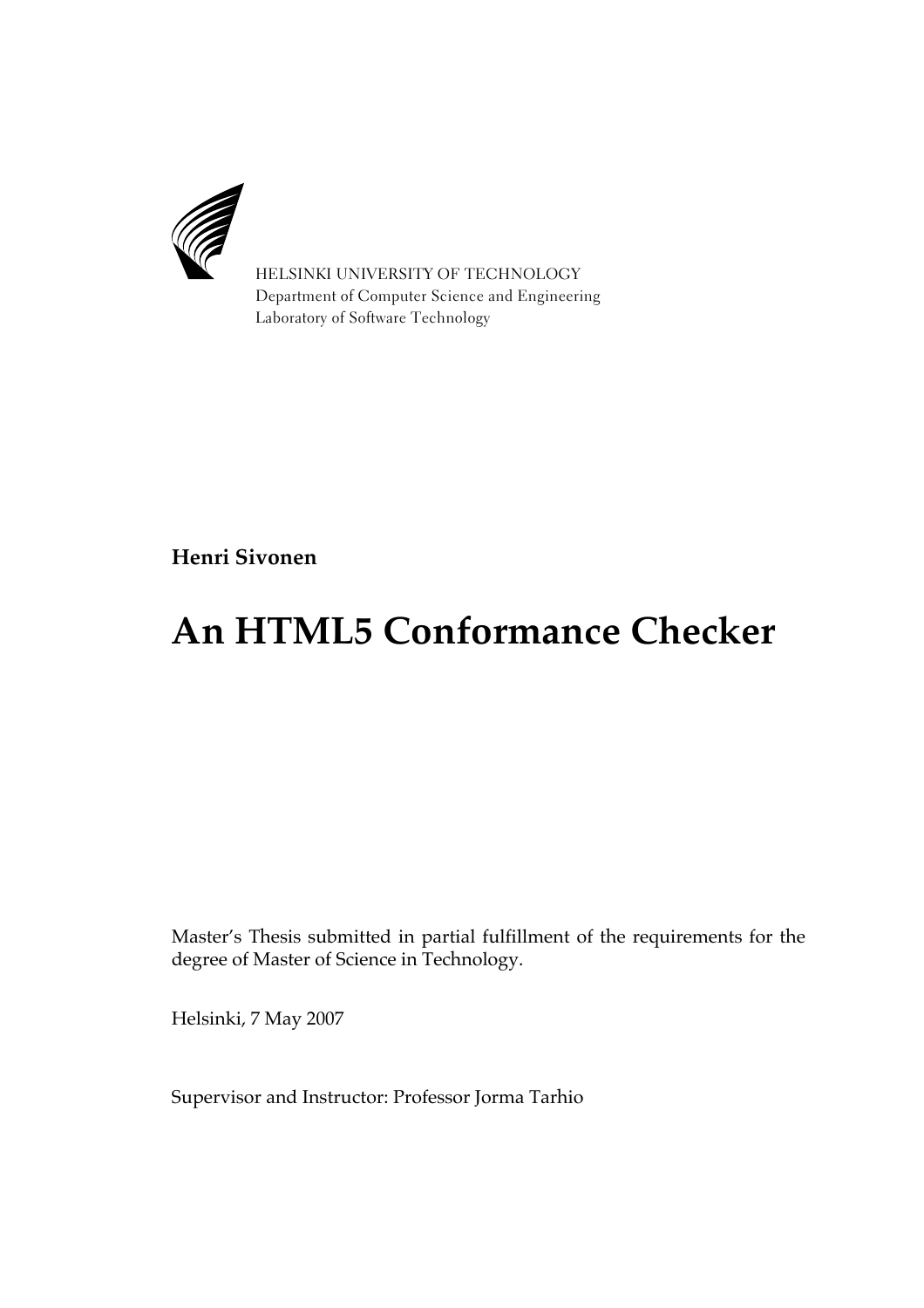#### © 2006–2007 Henri Sivonen

#### Digital versions of this thesis (including the source files) may be obtained from: <http://hsivonen.iki.fi/thesis/>

This literary work ("Work") is licensed under the Creative Commons Attribution-ShareAlike license version 2.5 or later ("License"). The license text is available from <http://creativecommons.org/licenses/by-sa/2.5/>.



You may have received the Work aggregated in a digital file or on a tangible medium together with a Creative Commons license badge graphic and/or the

"wing" emblem of Helsinki University of Technology, and/or you may have received the Work in a digital file that contains embedded fonts. The license badge, the "wing" emblem and the embedded fonts are not part of the Work and are not covered by the License. For avoidance of doubt, when the Work or a Derivative Work is distributed as a file containing embedded fonts (e.g. PDF) or as a markup document accompanied by external style definitions and the markup document can be intelligibly rendered using the default style definitions of typical rendering software (e.g. semantic HTML or LATEX using standard macro names), the embedded fonts or the accompanying external style definitions are not considered to be subject to the ShareAlike provision of the License by the Licensor and are not required to be licensed under the License.

The Licensor believes that the license badge, the "wing" emblem and the embedded fonts do not encumber exercising the rights granted under the License for distribution of verbatim copies of the Work. However, if you create a Derivative Work, please ensure that you are permitted to use the elements that are not covered by the License or delete the elements if in doubt.

Please refer to <http://creativecommons.org/policies> for information about the use of the license badge. If you have inquiries about the "wing" emblem, please contact [Helsinki University of Technology.](http://www.tkk.fi/)

If you create a Derivative Work, please make it clear that it is not the original version and that your modification were not made by the original author. In addition, please do not call a Derivative Work a master's thesis written at Helsinki University of Technology. Saying that the Derivate Work is *based on* a master's thesis written at Helsinki University of Technology would be appreciated, though.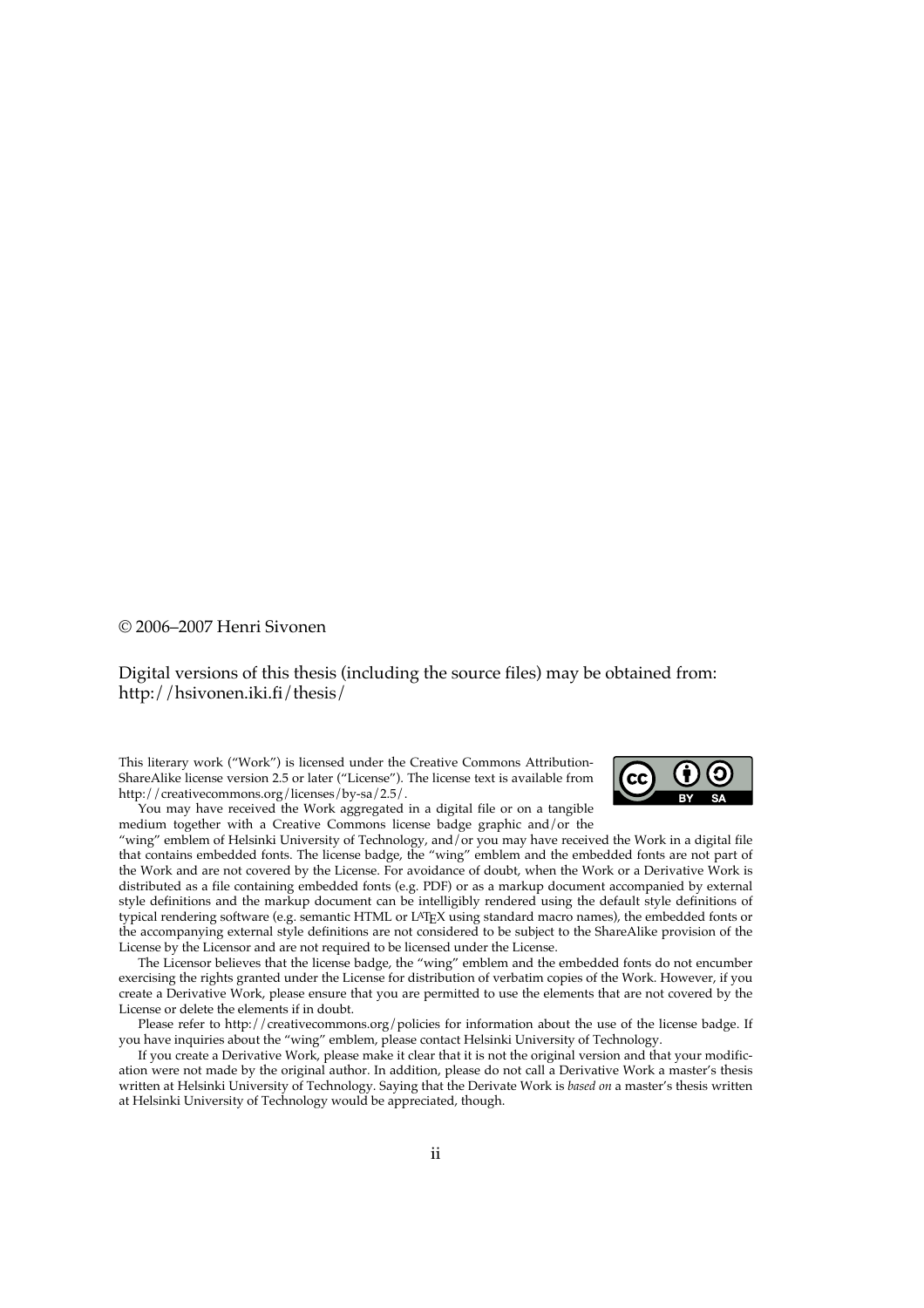#### HELSINKI UNIVERSITY OF TECHNOLOGY ABSTRACT OF MASTER'S THESIS

| Author:              | Henri Sivonen                              |
|----------------------|--------------------------------------------|
| Department:          | Computer Science and Engineering           |
| Major:               | Software Systems                           |
| Minor:               | <b>Strategy and International Business</b> |
| Title of the thesis: | An HTML5 Conformance Checker               |
| Number of pages:     | $xiv + 108$                                |
| Date:                | 7 May, 2007                                |
| Professorship:       | T-106 Software Technology                  |
| Supervisor:          | Professor Jorma Tarhio                     |
| Instructors:         | Professor Jorma Tarhio                     |

The Web Hypertext Application Technology Working Group (WHATWG) is developing HTML5 and its parallel XML version, XHTML5, as successors for HTML 4.01 and XHTML 1.0. An (X)HTML5 conformance checker is expected to take the role that DTD-based validators have had with earlier (X)HTML. Conformance checking goes beyond the capabilities of DTDs. The WHATWG does not prescribe an implementation strategy for conformance checkers and does not endorse schema languages.

Realizing that no schema language is adequate for describing the conformance requirements for (X)HTML5, a mainly RELAX NG-based implementation approach was chosen nonetheless for this project. In this project, the bulk of the (X)HTML5 language is described as a RELAX NG schema that is supported by a custom datatype library written in Java. A Schematron schema is used alongside RELAX NG for enforcing constraints for which RELAX NG is not suitable. The remaining requirements are enforced by custom code written in Java. For checking HTML5, which is a language on its own and is not an SGML or XML vocabulary, a special-purpose parser was developed so that the XML tools can work on XHTML5-like parse events.

The design of the system is discussed and found to be successful. The ease of expressing and changing the grammar is identified as the main benefit of RELAX NG. The inability to easily fine-tune error messages is identified as a drawback. Schematron is found to be more suitable than RELAX NG for expressing exclusions and referential integrity constraints. A checker for checking the integrity of HTML tables is presented as the main example of a non-schema-based checker implemented in Java.

| Keywords: | HTML5, conformance checking, HTML, validation, |
|-----------|------------------------------------------------|
| Web.      | XHTML, XML, WHATWG, RELAX NG, Schematron, SAX, |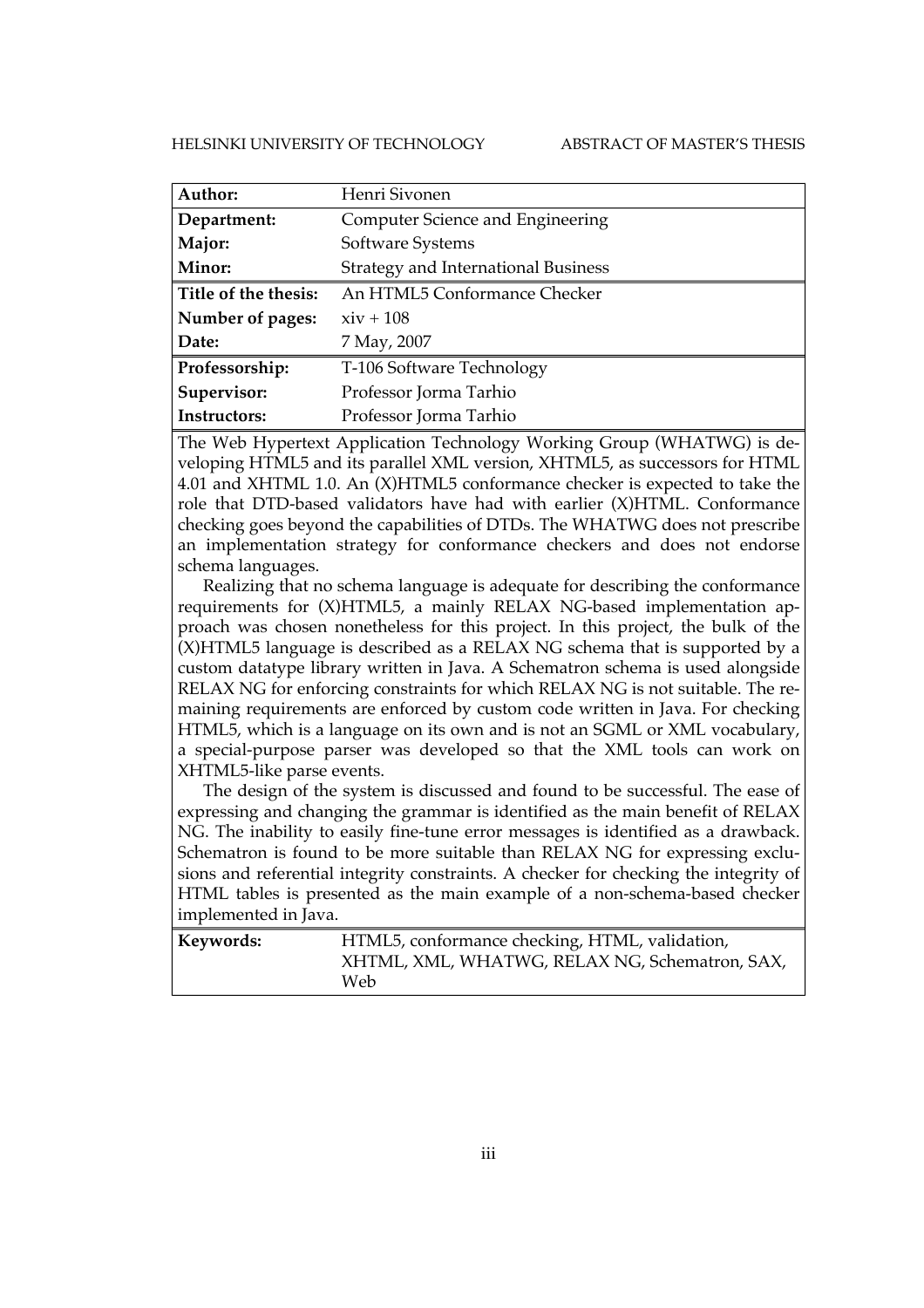| Tekijä:        | Henri Sivonen                                   |
|----------------|-------------------------------------------------|
| Osasto:        | Tietotekniikka                                  |
| Pääaine:       | Ohjelmistojärjestelmät                          |
| Sivuaine:      | Yritysstrategia ja kansainvälinen liiketoiminta |
| Työn nimi:     | HTML5-konformanssitarkistin                     |
| Sivumäärä:     | $xiv + 108$                                     |
| Päiväys:       | 7. toukokuuta 2007                              |
| Professuuri:   | T-106 Ohjelmistotekniikka                       |
| Työn valvoja:  | Professori Jorma Tarhio                         |
| Työn ohjaajat: | Professori Jorma Tarhio                         |

Web Hypertext Application Technology Working Group (WHATWG) kehittää HTML5:tä ja sen rinnakkaista XML-versiota, XHTML5:tä, HTML 4.01:n and XHTML 1.0:n seuraajiksi. (X)HTML5-konformanssitarkistimen odotetaan ottavan rooli, joka DTD-pohjaisilla validaattoreilla on ollut aiemman (X)HTML:n kohdalla. Konformanssitarkistus menee DTD:iden kykyjä pidemmälle. WHATWG ei määrää toteutusstrategiaa konformanssitarkistimille eikä tue mitään skeemakieliä.

Vaikka mikään skeemakieli ei ole riittävä kuvaamaan (X)HTML5:n konformanssivaatimuksia, pääasiassa RELAX NG -pohjainen toteutustapa valittiin tähän projektiin siitä huolimatta. Tässä projektissa valtaosa (X)HTML5-kielestä kuvataan RELAX NG-skeemana, jota tukee Javalla kirjoitettu räätälöity datatyyppikirjasto. Schematron-skeemaa käytetään RELAX NG:n ohella valvomaan rajoitteita, joihin RELAX NG ei sovellu. Jäljelle jääviä rajoitteita valvotaan räätälöidyllä Javakoodilla. HTML5:n, joka on itsenäinen kieli eikä SGML- tai XML-sanasto, tarkistamiseen kehitettiin tätä tarkoitusta varten jäsennin, jotta XML-työkalut voivat kuunnella XHTML5:n kaltaisia jäsennystapahtumia.

Järjestelmän suunnitteluratkaisuja käsitellään ja ne todetaan onnistuneiksi. Kieliopin ilmaisemisen ja muuttamisen helppous tunnistetaan RELAX NG:n pääeduksi. Kykenemättömyys virheilmoitusten helppoon hienosäätöön tunnistetaan haitaksi. Schematron todetaan RELAX NG:tä soveltuvammaksi ekskluusioiden ja viite-eheysrajoitteiden ilmaisuun. Tarkistin HTML-taulukoiden eheyden tarkistamiseen esitellään pääesimerkkinä Javalla toteutetusta ei-skeemapohjaisesta tarkistimesta.

| Avainsanat: | HTML5, konformanssitarkistus, HTML, validointi, XHTML, |
|-------------|--------------------------------------------------------|
|             | XML, WHATWG, RELAX NG, Schematron, SAX, Web            |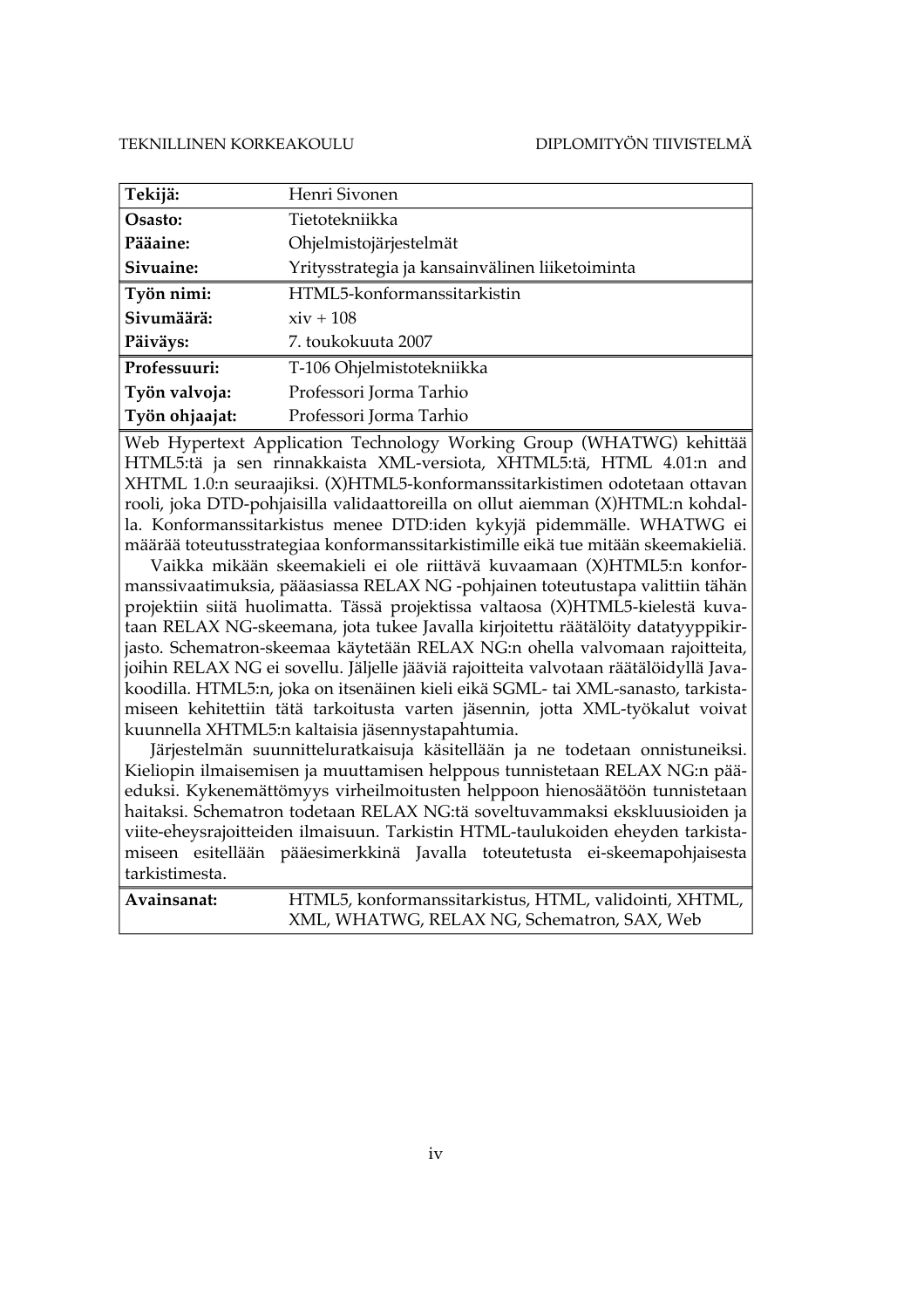# **Acknowledgements**

This Master's thesis has been written at the Laboratory of Software Technology of Helsinki University of Technology.

I want to thank Ian Hickson for all his work on HTML5, without which this thesis would not exist.

I wish to thank Elika Etemad (fantasai) for developing the core RELAX NG schema for HTML5, for letting me build upon the schema, for reviewing and commenting on my changes to the schema, and for reviewing drafts of this thesis.

I would also like to thank the Mozilla Foundation for funding this project and Frank Hecker of the Mozilla Foundation for supporting this project.

I want to thank James Clark for developing the Jing validation engine that the software developed in this project is based on.

My gratitude also goes to members of the #turska and #whatwg IRC channels as well as the members of the WHATWG mailing list.

I would like to thank YesLogic Pty. Ltd., SyncRO Soft Ltd. and Oskar Ojala for software that I used to make this thesis publishable.

I wish to thank my instructor and supervisor professor Jorma Tarhio.

Finally, I would like to thank my family.

Helsinki, 7 May 2007 Henri Sivonen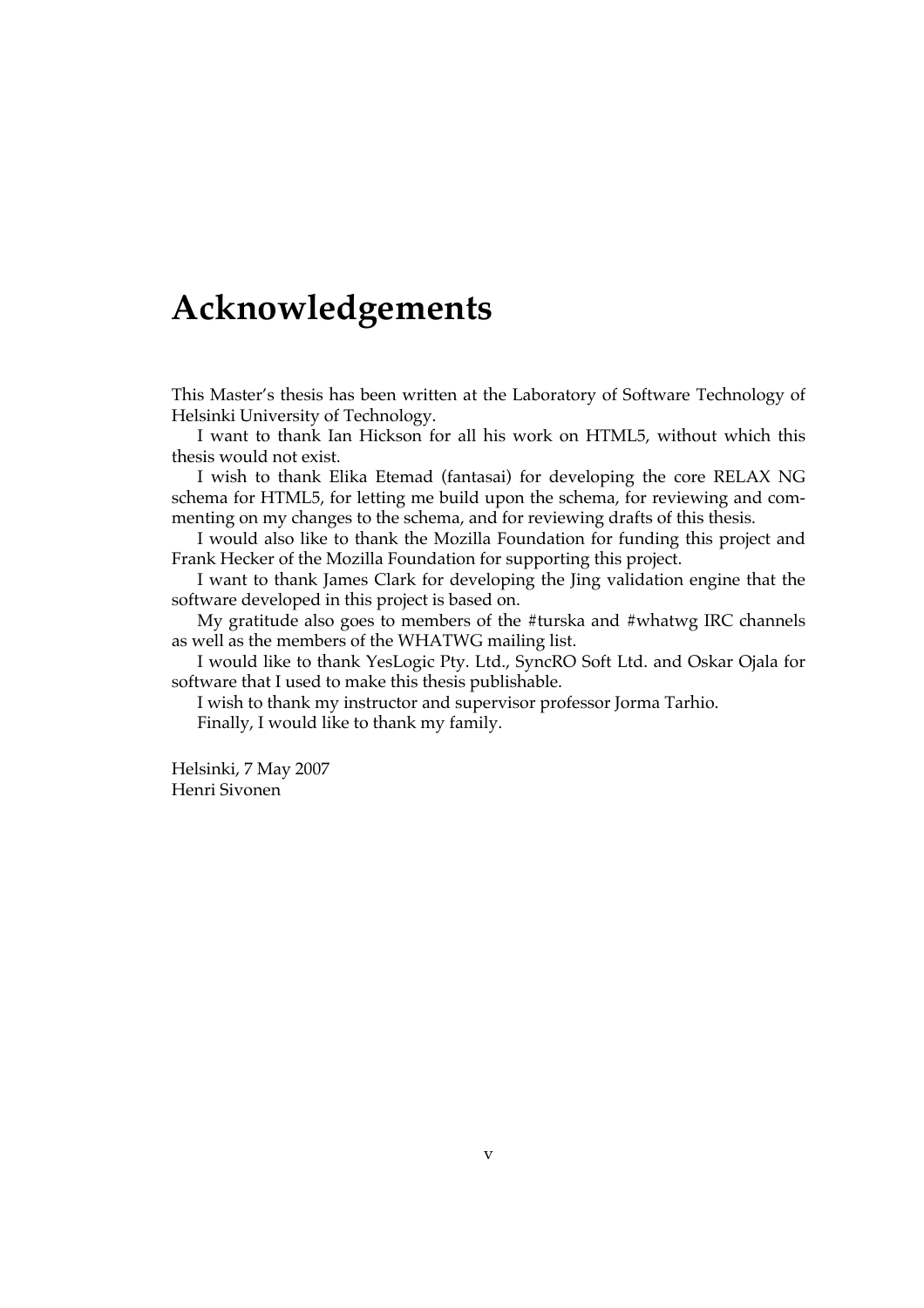# **Contents**

| $\mathbf{1}$   |     | Introduction<br>$\mathbf{1}$                                                                     |  |  |
|----------------|-----|--------------------------------------------------------------------------------------------------|--|--|
|                | 1.1 | $\mathbf{1}$                                                                                     |  |  |
|                | 1.2 | $\overline{2}$                                                                                   |  |  |
|                | 1.3 | $\overline{2}$                                                                                   |  |  |
|                | 1.4 | 3                                                                                                |  |  |
|                | 1.5 | $\overline{3}$                                                                                   |  |  |
| $\overline{2}$ |     | History of HTML Leading to HTML5<br>5                                                            |  |  |
|                | 2.1 | 5                                                                                                |  |  |
|                |     | 5<br>2.1.1                                                                                       |  |  |
|                |     | 2.1.2<br>The IIIR Draft $\dots \dots \dots \dots \dots \dots \dots \dots \dots \dots \dots$<br>6 |  |  |
|                |     | 2.1.3<br>6                                                                                       |  |  |
|                |     | 7<br>2.1.4<br>HTML 2.0                                                                           |  |  |
|                |     | 2.1.5<br>HTML 3.0<br>8                                                                           |  |  |
|                |     | 2.1.6<br>HTML 3.2<br>8                                                                           |  |  |
|                | 2.2 | 9                                                                                                |  |  |
|                |     | HTML <sub>4</sub><br>2.2.1<br>9                                                                  |  |  |
|                |     | 2.2.2<br><b>ISO HTML</b>                                                                         |  |  |
|                |     | 2.2.3                                                                                            |  |  |
|                |     | 2.2.4                                                                                            |  |  |
|                | 2.3 | HTML5                                                                                            |  |  |
|                |     | The Mozilla/Opera Joint Position Paper 13<br>2.3.1                                               |  |  |
|                |     | 2.3.2                                                                                            |  |  |
|                |     | The WHATWG Specifications 14<br>2.3.3                                                            |  |  |
| 3              |     | <b>Schema Languages</b><br>17                                                                    |  |  |
|                | 3.1 | <b>DTDs</b>                                                                                      |  |  |
|                |     | 3.1.1                                                                                            |  |  |
|                |     | 3.1.2                                                                                            |  |  |
|                |     | 3.1.3                                                                                            |  |  |
|                | 3.2 |                                                                                                  |  |  |
|                | 3.3 |                                                                                                  |  |  |
|                | 3.4 |                                                                                                  |  |  |
|                | 3.5 |                                                                                                  |  |  |
|                |     | 3.5.1                                                                                            |  |  |
|                |     | 3.5.2                                                                                            |  |  |
|                |     | 3.5.3                                                                                            |  |  |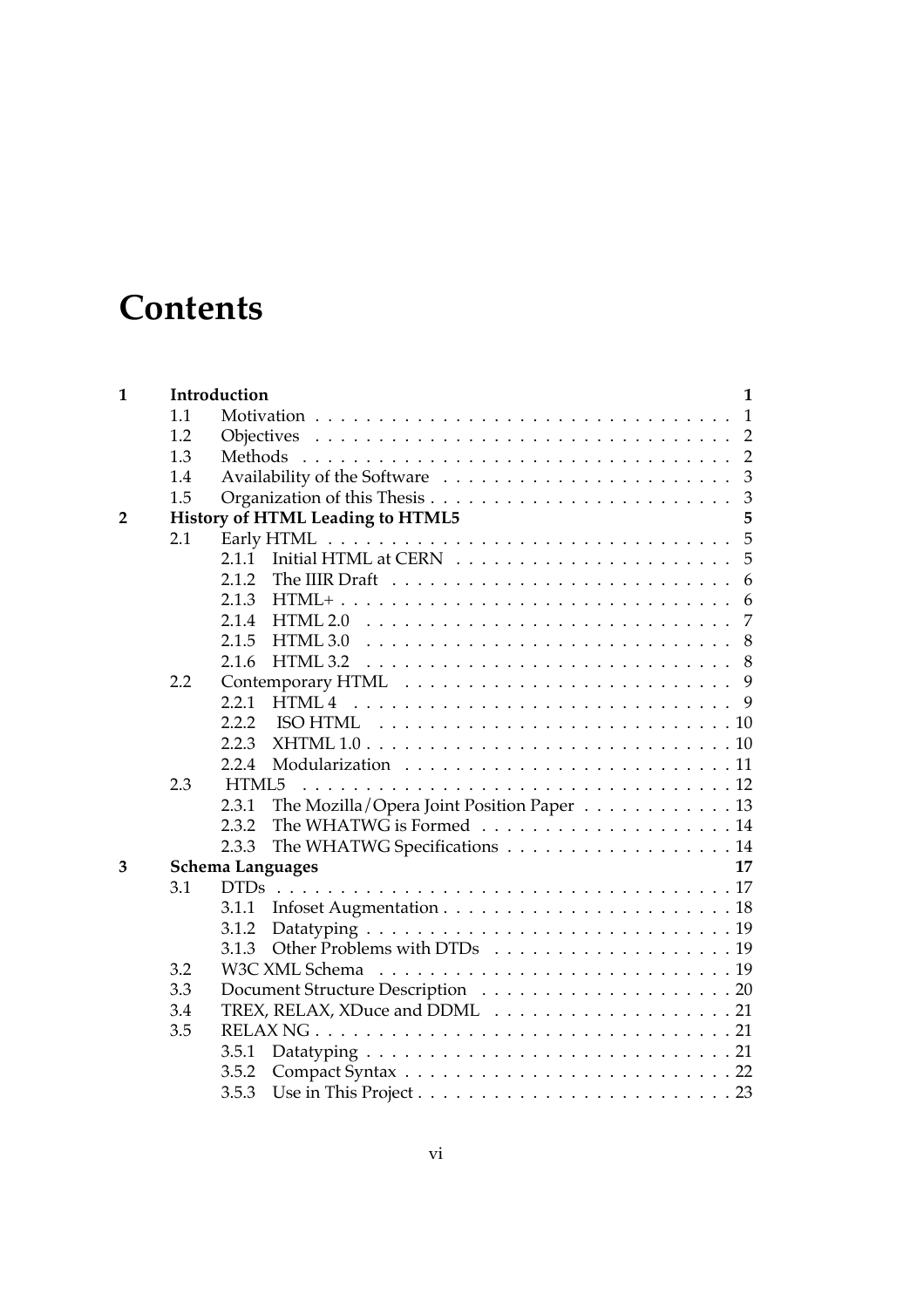|   | 3.6  |                                                                                                      |
|---|------|------------------------------------------------------------------------------------------------------|
|   |      | Using RELAX NG and Schematron Together 23<br>3.6.1                                                   |
|   |      | 3.6.2                                                                                                |
| 4 |      | <b>Prior Work on Markup Checking</b><br>25                                                           |
|   | 4.1  | The W3C Markup Validation Service 25                                                                 |
|   | 4.2  |                                                                                                      |
|   | 4.3  |                                                                                                      |
|   | 4.4  | The Schneegans XML Schema Validator 27                                                               |
|   | 4.5  |                                                                                                      |
|   | 4.6  | The Feed Validator $\ldots \ldots \ldots \ldots \ldots \ldots \ldots \ldots \ldots \ldots$           |
|   | 4.7  |                                                                                                      |
| 5 |      | Implementation<br>31                                                                                 |
|   | 5.1  | The SAX API $\ldots \ldots \ldots \ldots \ldots \ldots \ldots \ldots \ldots \ldots \ldots \ldots 31$ |
|   | 5.2  | The HTML Parser $\ldots \ldots \ldots \ldots \ldots \ldots \ldots \ldots \ldots \ldots 32$           |
|   |      | HTML5 as an Alternative Infoset Serialization 33<br>5.2.1                                            |
|   |      | 5.2.2                                                                                                |
|   |      | 5.2.3                                                                                                |
|   |      | 5.2.4                                                                                                |
|   | 5.3  |                                                                                                      |
|   | 5.4  |                                                                                                      |
|   | 5.5  | The Jing Validation Engine $\ldots \ldots \ldots \ldots \ldots \ldots \ldots \ldots \ldots 37$       |
|   | 5.6  |                                                                                                      |
|   |      | 5.6.1                                                                                                |
|   |      | 5.6.2                                                                                                |
|   |      | 5.6.3                                                                                                |
|   | 5.7  |                                                                                                      |
|   |      | 5.7.1                                                                                                |
|   |      | 5.7.2<br><b>IRIs</b>                                                                                 |
|   |      | Language Tags 45<br>5.7.3                                                                            |
|   |      | ECMAScript Regular Expressions 46<br>5.7.4                                                           |
|   | 5.8  |                                                                                                      |
|   |      | 5.8.1                                                                                                |
|   |      | 5.8.2                                                                                                |
|   |      | 5.8.3                                                                                                |
|   | 5.9  |                                                                                                      |
|   |      | 5.9.1                                                                                                |
|   |      | Checking the Text Content of Specific Elements 52<br>5.9.2                                           |
|   |      | Checking for Significant Inline Content 53<br>5.9.3                                                  |
|   |      | Unicode Normalization Checking 53<br>5.9.4                                                           |
|   | 5.10 |                                                                                                      |
| 6 |      | Shortcomings<br>57                                                                                   |
|   | 6.1  |                                                                                                      |
|   |      | Bimorphic Content Models57<br>6.1.1                                                                  |
|   |      | 6.1.2                                                                                                |
|   |      | Erroneous Source Is Not Shown 58<br>6.1.3                                                            |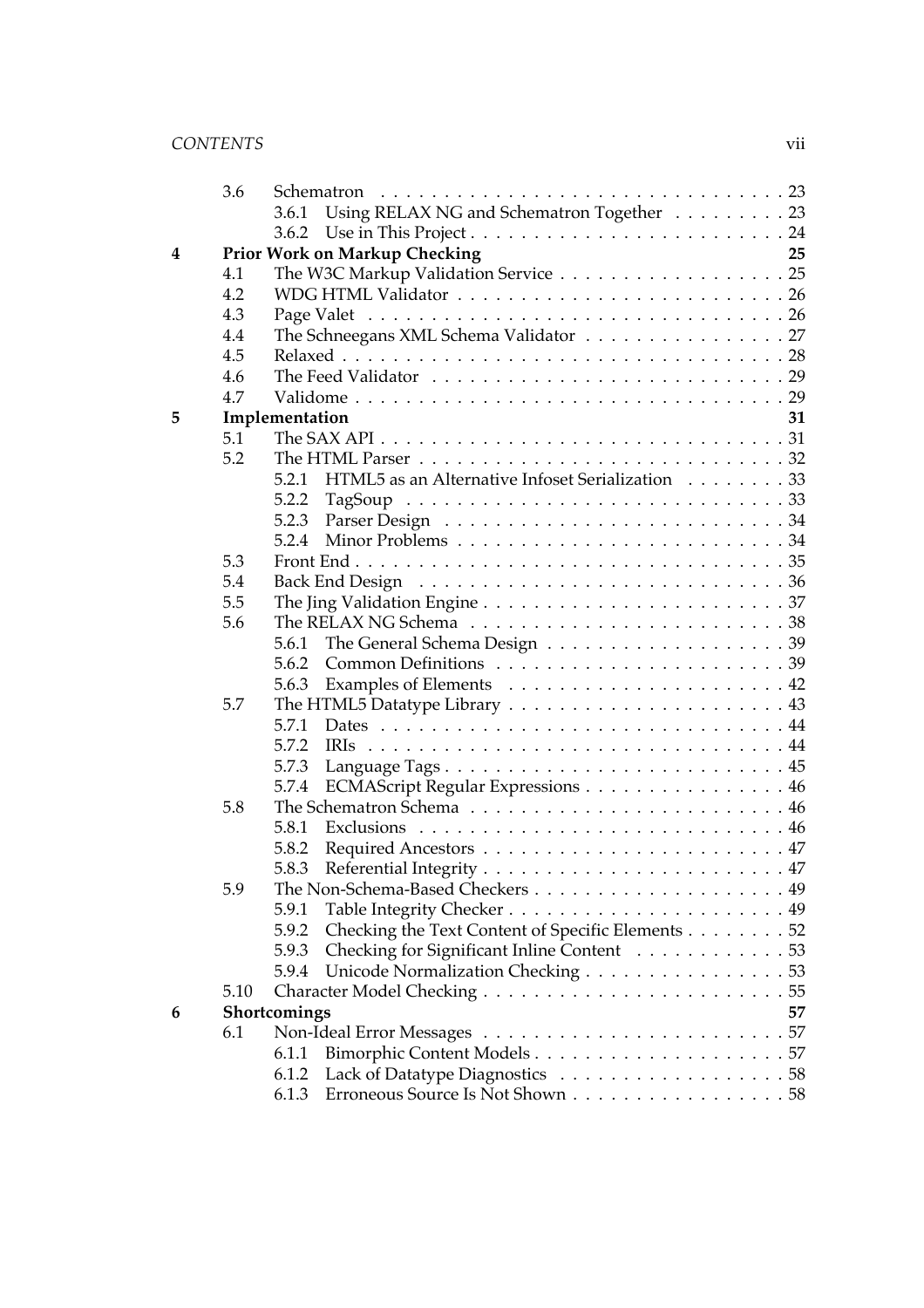|   | 6.2              |                                                         |  |
|---|------------------|---------------------------------------------------------|--|
|   | 6.3              |                                                         |  |
|   |                  | 6.3.1                                                   |  |
|   |                  |                                                         |  |
| 7 |                  | <b>Applicability in Other Contexts</b><br>63            |  |
|   | 7.1              |                                                         |  |
|   | 7.2              |                                                         |  |
| 8 |                  | <b>Future Work</b><br>65                                |  |
|   | 8.1              |                                                         |  |
|   | 8.2              |                                                         |  |
|   | 8.3              |                                                         |  |
|   | 8.4              |                                                         |  |
|   | 8.5              |                                                         |  |
|   | 8.6              |                                                         |  |
|   | 8.7              | Assistance for Checking Human-Checkable Requirements 68 |  |
|   | 8.8              |                                                         |  |
|   | 8.9              |                                                         |  |
|   | 8.10             | Showing the Erroneous Source Markup 69                  |  |
| 9 |                  | Conclusions<br>71                                       |  |
|   | 9.1              |                                                         |  |
|   | 9.2              | Incorrect Expectations about RELAX NG 71                |  |
|   | 9.3              | Unexpected Discoveries about Schematron 72              |  |
|   | 9.4              |                                                         |  |
|   | References<br>73 |                                                         |  |
|   |                  | <b>Appendix: Table Integrity Checker</b><br>93          |  |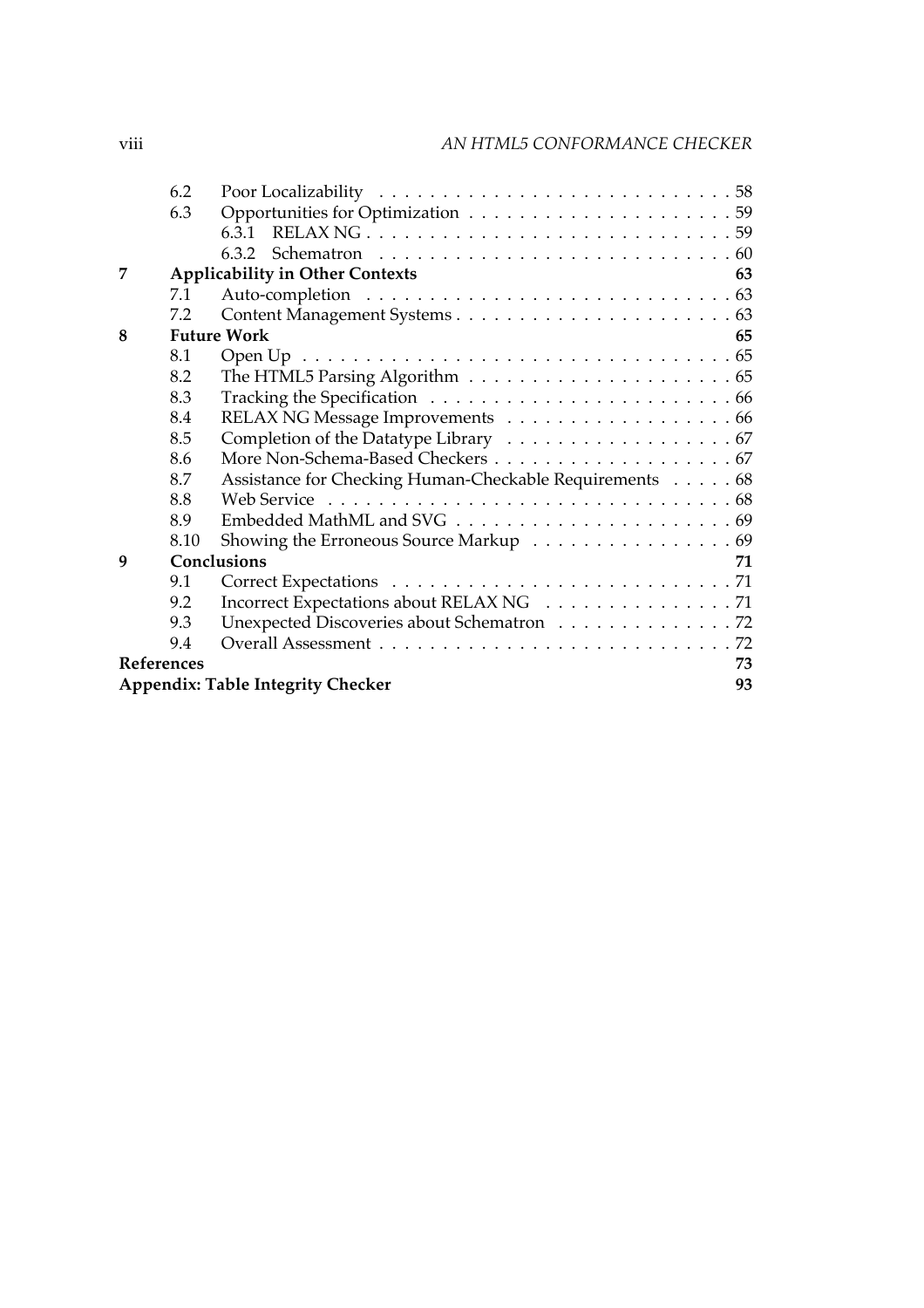# **Glossary**

| API                                                                                                                                                    | 31             |
|--------------------------------------------------------------------------------------------------------------------------------------------------------|----------------|
| Application Programming Interface, a convention for accessing the                                                                                      |                |
| functionality provided by a program module.                                                                                                            |                |
| <b>ASCC</b>                                                                                                                                            | 23             |
| Academia Sinica Computing Centre, the birthplace of Schematron.                                                                                        |                |
| <b>ASCII</b>                                                                                                                                           | 53             |
| American Standard Code for Information Interchange, a 7-bit character<br>encoding.                                                                     |                |
| Character                                                                                                                                              | 7              |
| An atomic semantic component of text.                                                                                                                  |                |
| Character encoding                                                                                                                                     | 7              |
| A way to encode a sequence of code points as a sequence of bytes.                                                                                      |                |
| Character set                                                                                                                                          | 7              |
| A collection of characters with a code point assigned to each character<br>(strictly a <i>coded</i> character set).                                    |                |
| Code point                                                                                                                                             | 21             |
| An integer that identifies a character.                                                                                                                |                |
| Code unit                                                                                                                                              | 54             |
| A cluster of bits treated as a unit in a character encoding.                                                                                           |                |
| Conformance checking                                                                                                                                   | $\overline{2}$ |
| The process of checking whether a document satisfies the conformance<br>criteria given in the specification for the language the document is expressed |                |
| in.                                                                                                                                                    |                |
| Conforming                                                                                                                                             | $\overline{2}$ |
| Satisfying the conformance criteria given in the applicable specification.                                                                             |                |
| <b>CSS</b>                                                                                                                                             | 9              |
| Cascading Style Sheets, the style sheet language of the Web.                                                                                           |                |
| <b>DDML</b>                                                                                                                                            | 21             |
| Document Definition Markup Language, a schema language for XML that<br>was abandoned in favor of the XSD.                                              |                |
| Document tree                                                                                                                                          | 33             |
| The tree structure embodied in the syntax of an HTML or XML document<br>which can be parsed from the syntax and represented as a concrete data         |                |
| structure.                                                                                                                                             |                |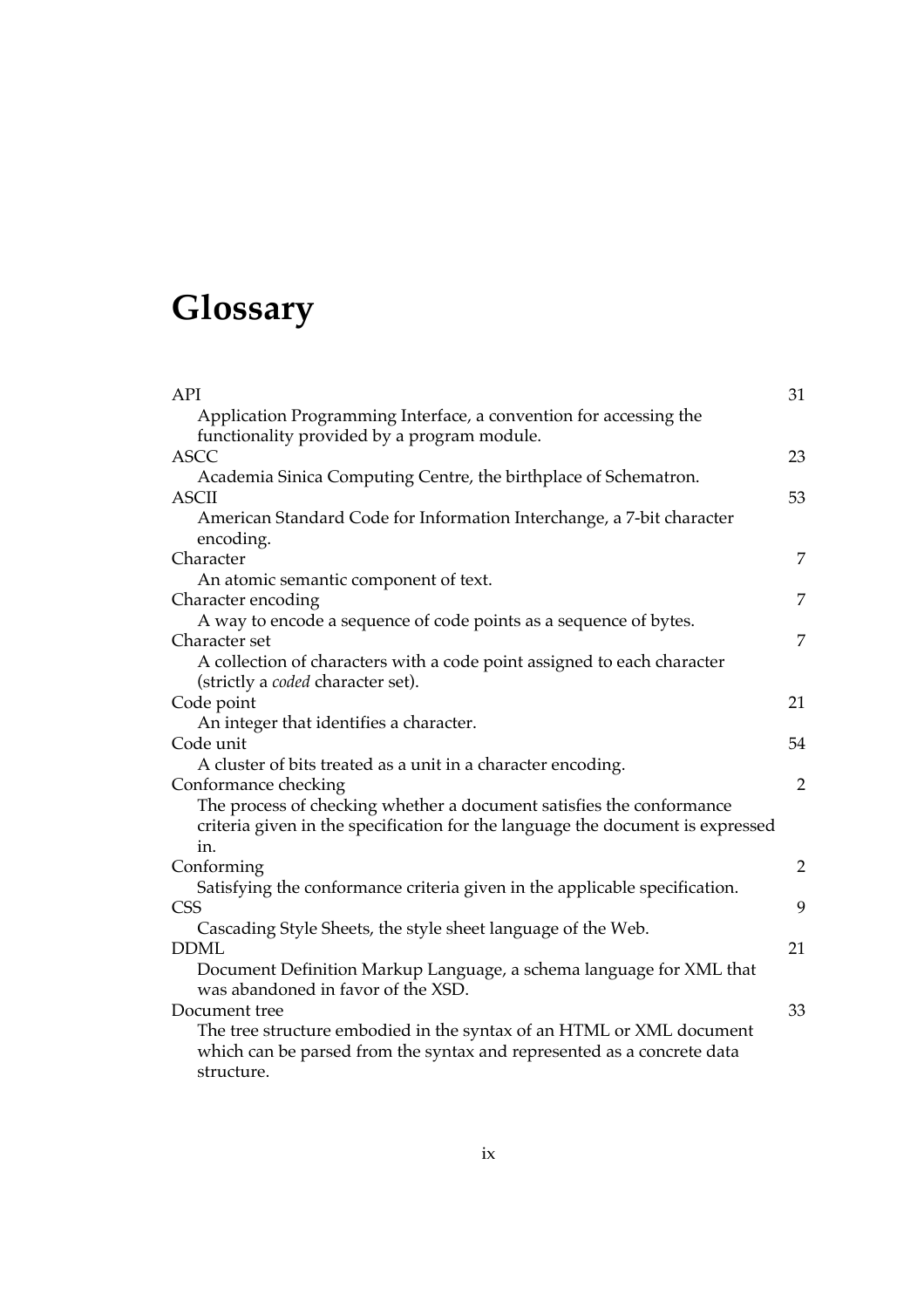| <b>DOM</b>                                                                                                                                         | 16 |
|----------------------------------------------------------------------------------------------------------------------------------------------------|----|
| Document Object Model, an API and the associated data model for                                                                                    |    |
| representing HTML and XML document trees.                                                                                                          |    |
| <b>DSD</b>                                                                                                                                         | 20 |
| Document Structure Description, a schema language for XML.<br><b>DSDL</b>                                                                          | 21 |
| Document Schema Definition Language, a family of ISO standards that<br>define schema languages for XML (including RELAX NG and ISO<br>Schematron). |    |
| <b>DTD</b>                                                                                                                                         | 17 |
| Document Type Definition, the built-in schema language of SGML and XML.                                                                            |    |
| <b>GML</b>                                                                                                                                         | 6  |
| Generalized Markup Language, IBM's predecessor to SGML.                                                                                            |    |
| <b>HTML</b>                                                                                                                                        | 5  |
| HyperText Markup Language, the language most Web pages are expressed<br>in.                                                                        |    |
| HTML5                                                                                                                                              | 14 |
| HyperText Markup Language 5, a new version of HTML drafted by the<br>WHATWG.                                                                       |    |
| <b>HTTP</b>                                                                                                                                        | 59 |
| Hypertext Transfer Protocol, the primary transfer protocol of the Web.                                                                             |    |
| <b>IANA</b>                                                                                                                                        | 45 |
| Internet Assigned Numbers Authority, an organization that maintains<br>registries of Internet media types, language tags, IRI schemes, etc.        |    |
| <b>IBM</b>                                                                                                                                         | 6  |
| International Business Machines, a corporation.                                                                                                    |    |
| IE                                                                                                                                                 | 14 |
| Internet Explorer, Microsoft's Web browser.                                                                                                        |    |
| <b>IETF</b>                                                                                                                                        | 6  |
| Internet Engineering Task Force, a stardardization organization for Internet<br>technologies.                                                      |    |
| <b>IIIR</b>                                                                                                                                        | 6  |
| Integration of Internet Information Resources, an IETF working group that                                                                          |    |
| published an early draft specification for HTML.<br>Infoset                                                                                        | 18 |
| The information structure embodied in an XML document, a formalization                                                                             |    |
| of the document tree.                                                                                                                              |    |
| IRI                                                                                                                                                | 44 |
| Internationalized Resource Identifier, a network resource addressing scheme<br>that allows Unicode characters (as opposed to mere ASCII).          |    |
| <b>ISO</b>                                                                                                                                         | 10 |
| International Organization for Standardization, a standardization                                                                                  |    |
| organization.                                                                                                                                      |    |
| <b>JSP</b>                                                                                                                                         | 28 |
| IavaCarvar Pages, a way of mixing marken literals and Java sode                                                                                    |    |

JavaServer Pages, a way of mixing markup literals and Java code.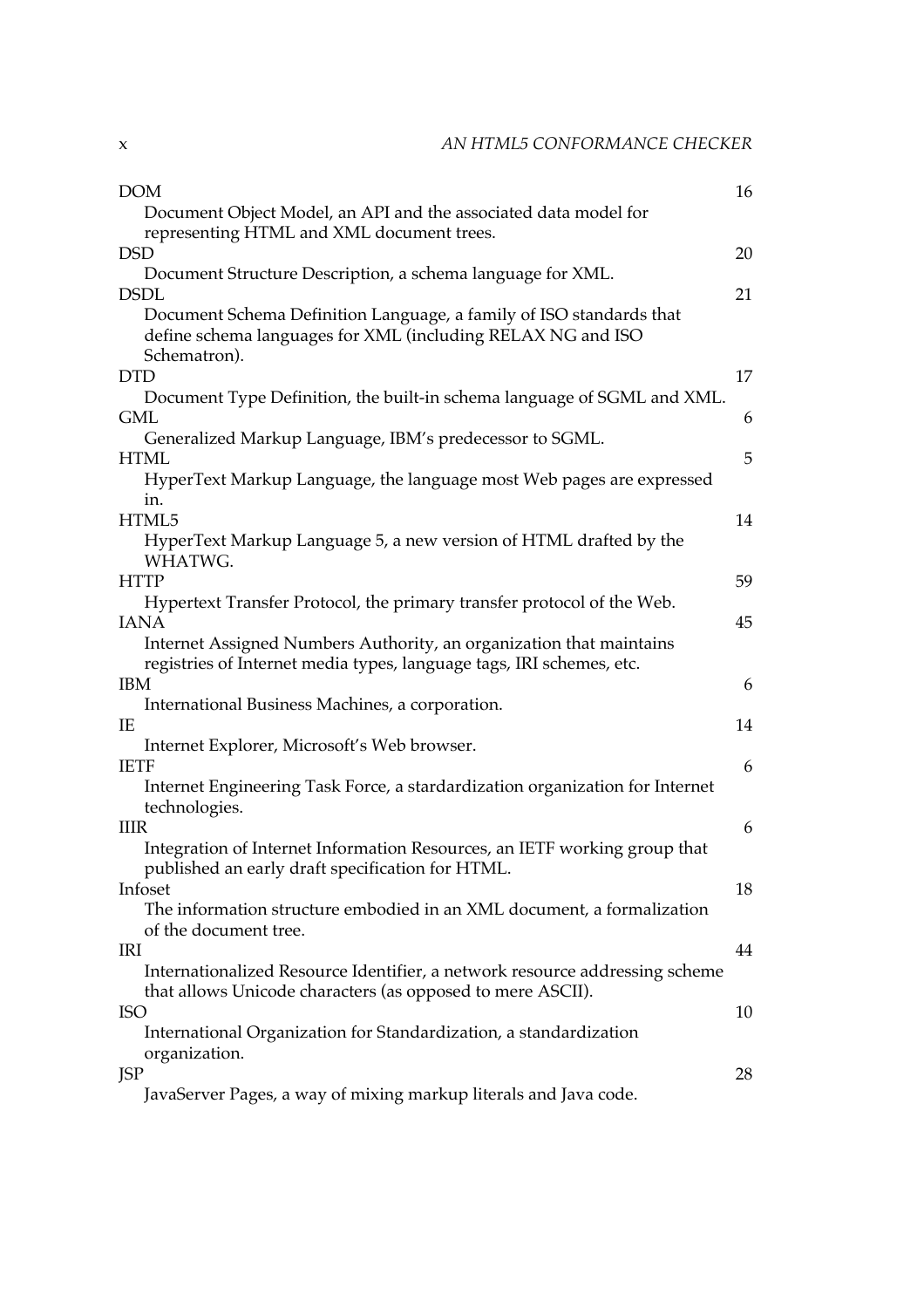| Markup language<br>A computer language that contains machine-readable annotations (markup)                                                                                                                                                                                                    | $\mathbf{1}$ |
|-----------------------------------------------------------------------------------------------------------------------------------------------------------------------------------------------------------------------------------------------------------------------------------------------|--------------|
| to human-readable text.<br><b>MSV</b><br>Sun Multi-Schema Validator, a validation engine for RELAX NG and some                                                                                                                                                                                | 28           |
| other schema languages for XML.<br><b>OASIS</b><br>Organization for the Advancement of Structured Information Standards, an                                                                                                                                                                   | 21           |
| XML-oriented standardization organization.<br><b>PDA</b>                                                                                                                                                                                                                                      | 12           |
| Personal Digital Assistant, a product class of portable computing devices.                                                                                                                                                                                                                    |              |
| <b>PSVI</b><br>Post-Schema Validation Infoset, the infoset of an XML document augmented<br>with datatype information as the result of XSD validation.                                                                                                                                         | 20           |
| <b>RELAX</b><br>Regular Language description for XML, a schema language for XML which                                                                                                                                                                                                         | 21           |
| together with TREX was used as the basis of RELAX NG.<br><b>RELAX NG</b>                                                                                                                                                                                                                      | 21           |
| A grammar-based schema language for XML.<br><b>REST</b>                                                                                                                                                                                                                                       | 64           |
| Representational State Transfer, an architechtural style for distributed<br>systems embodied in the design of HTTP.                                                                                                                                                                           |              |
| <b>RFC</b>                                                                                                                                                                                                                                                                                    | 6            |
| Request for Comments, a numbered memorandum published by the IETF.<br><b>SAX</b>                                                                                                                                                                                                              | 31           |
| Simple API for XML, a de facto standard parse event-based API through<br>which an XML parser reports the infoset of the parsed XML document to an<br>application as callbacks.                                                                                                                |              |
| Schema                                                                                                                                                                                                                                                                                        | 17           |
| A formal definition (expressed in a schema language) that partitions the set<br>of all possible XML documents into two disjoint sets so that each document<br>is in either set: documents that are valid according to the schema and<br>documents that are not valid according to the schema. |              |
| Schema language<br>A computer language for expressing a schema.                                                                                                                                                                                                                               | 17           |
| Schematron                                                                                                                                                                                                                                                                                    | 23           |
| An assertion-based schema language for XML.                                                                                                                                                                                                                                                   |              |
| <b>SGML</b>                                                                                                                                                                                                                                                                                   | 5            |
| Standard Generalized Markup Language, a syntax framework for defining<br>markup languages.                                                                                                                                                                                                    |              |
| <b>SVG</b>                                                                                                                                                                                                                                                                                    | 13           |
| Scalable Vector Graphics, an XML language for representing<br>two-dimensional vector graphics.                                                                                                                                                                                                |              |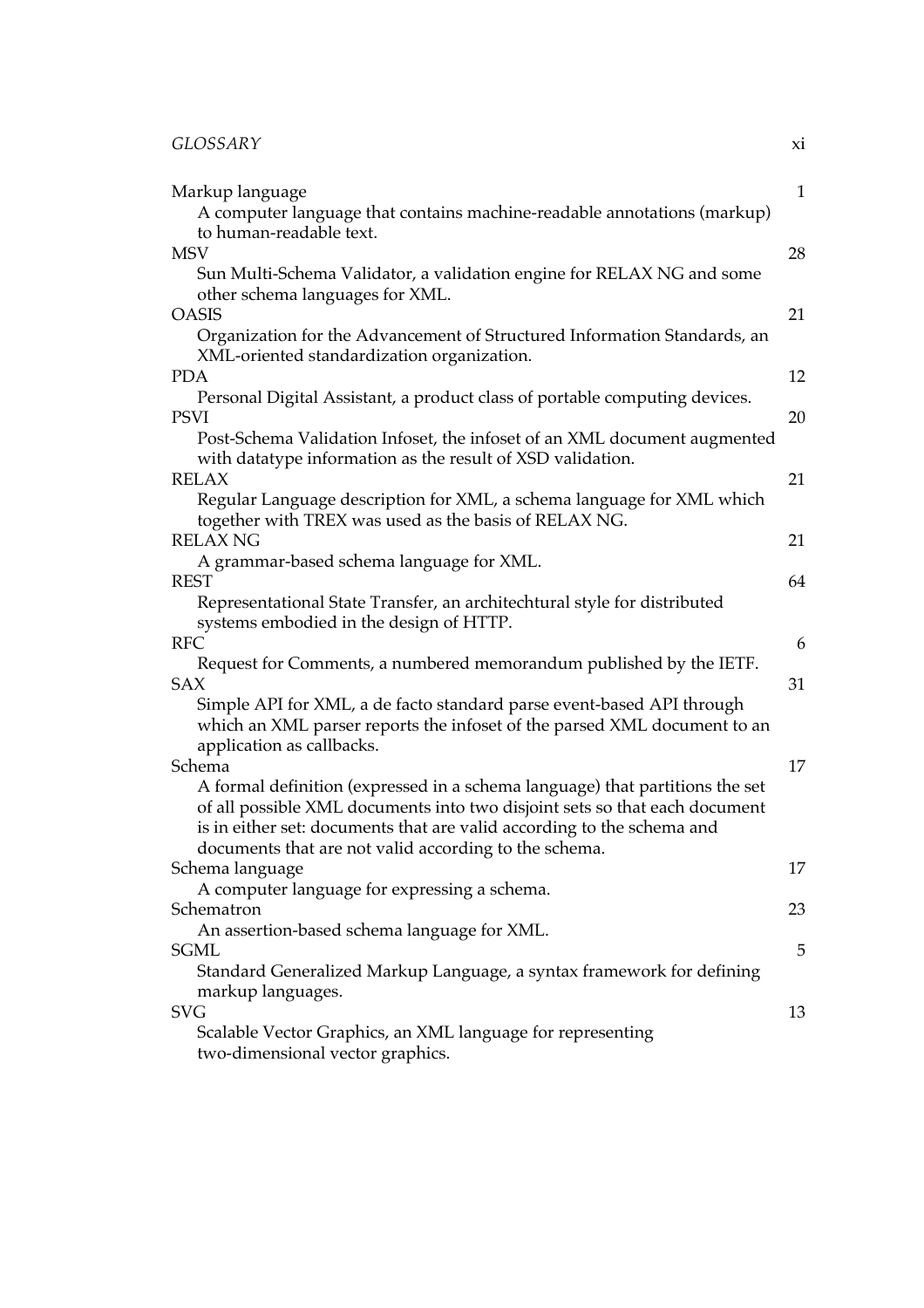| <b>TREX</b>                                                                | 21 |
|----------------------------------------------------------------------------|----|
| Tree Regular Expressions for XML, a schema language for XML which          |    |
| together with RELAX was used as the basis of RELAX NG.                     |    |
| Unicode                                                                    | 53 |
| The universal coded character set.                                         |    |
| UTF-8                                                                      | 53 |
| Unicode Transformation Format with 8-bit code units, the preferred         |    |
| character encoding for information interchange.                            |    |
| <b>UTF-16</b>                                                              | 54 |
| Unicode Transformation Format with 16-bit code units, the character        |    |
| encoding used for strings in Java.                                         |    |
| <b>UTF-32</b>                                                              | 54 |
| Unicode Transformation Format with 32-bit code units, a character encoding |    |
| where a single Unicode code point is always encoded as a single code unit. |    |
| W3C                                                                        | 8  |
| World Wide Web Consortium, an industry consortium that publishes           |    |
| specifications for World Wide Web technologies.                            |    |
| Valid                                                                      | 17 |
| Satisfying a schema.                                                       |    |
| Validation                                                                 | 17 |
| The process of checking if a document is valid according to a schema.      |    |
| <b>WDG</b>                                                                 | 26 |
| Web Design Group, a group that offers materials and tools (a validator, in |    |
| particular) related to HTML.                                               |    |
| <b>WHATWG</b>                                                              | 14 |
| Web Hypertext Application Technology Working Group, a collaborative        |    |
| group of browser vendors, Web developers and other interested parties that |    |
| works on the next generation of HTML.                                      |    |
| <b>WXS</b>                                                                 | 19 |
| W3C XML Schema, a schema language for XML.                                 |    |
| <b>XHTML</b>                                                               | 10 |
| Extensible HyperText Markup Language, HTML reformulated as an XML          |    |
| language.                                                                  |    |
| $(X)$ HTML                                                                 | 12 |
| (Extensible) HyperText Markup Language, a catch-all term for both HTML     |    |
| and XHTML.                                                                 |    |
| XHTML5                                                                     | 14 |
| XML serialization of HyperText Markup Language 5, the XML language         |    |
| defined in parallel with HTML5.                                            |    |
| (X)HTML5                                                                   | 14 |
| (XML serialization of) HyperText Markup Language 5, a catch-all term for   |    |
| both HTML5 and XHTML5                                                      |    |
| XML                                                                        | 10 |
| Extensible Markup Language, a syntax framework for defining markup         |    |
| languages, a stand-alone simplification of SGML.                           |    |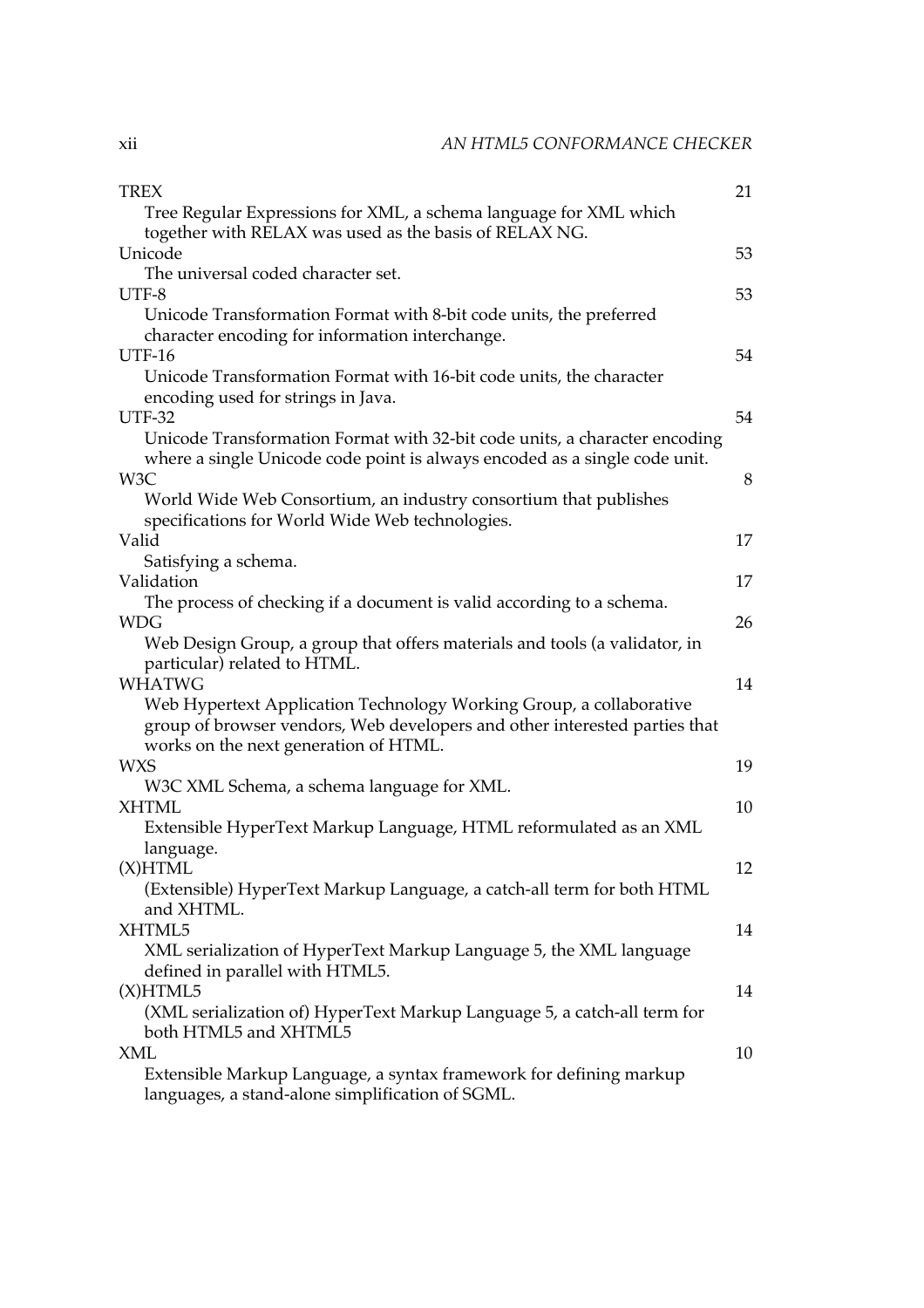#### *GLOSSARY* xiii

 $XSD$  19 XML Schema Definition, the filename extension for and, consequently, the common way to refer to W3C XML Schema.  $XSLT$  28 Extensible Stylesheet Language Transformations, a programming language designed for transforming XML documents into different XML documents.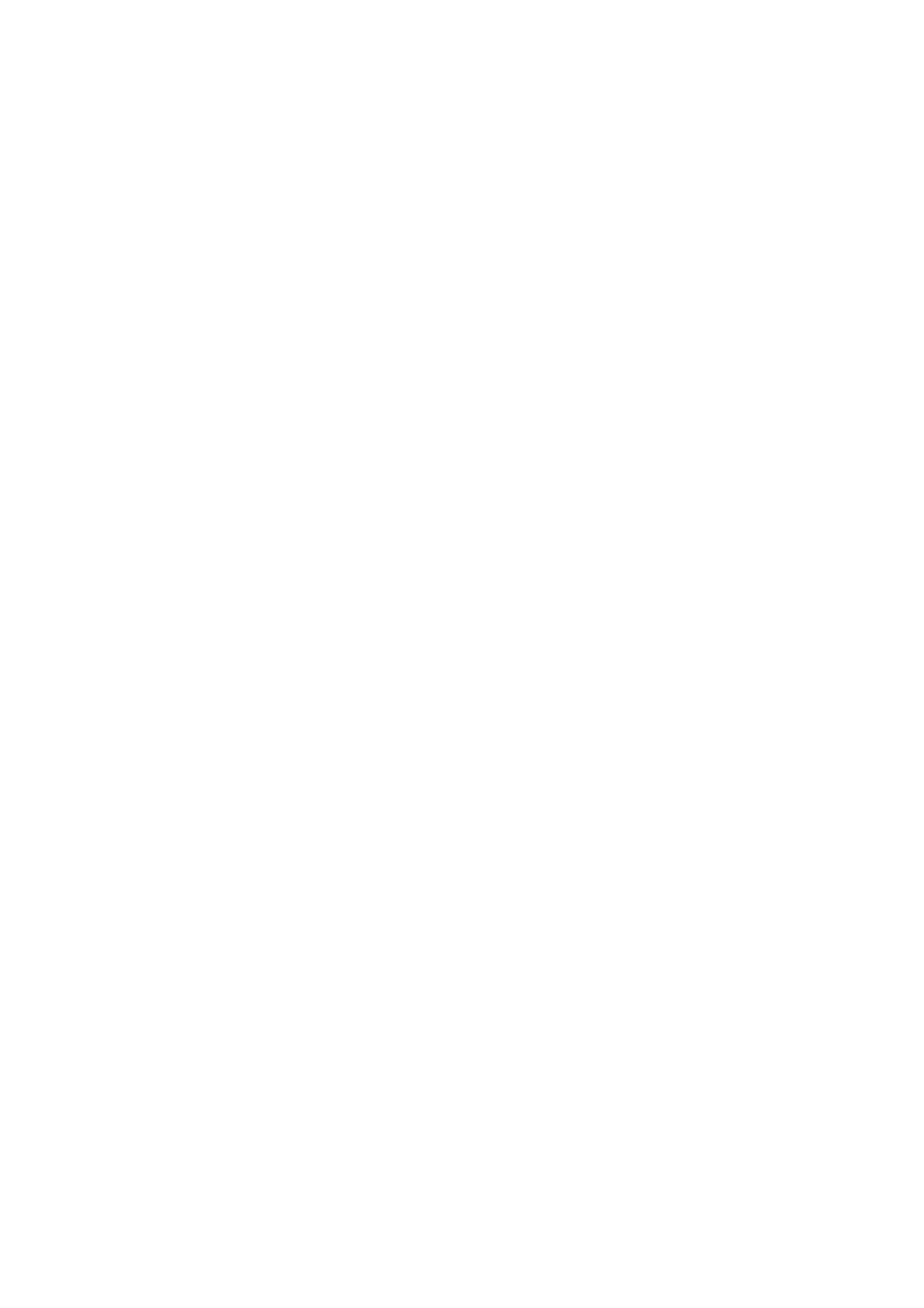# <span id="page-14-0"></span>**Chapter 1 Introduction**

The Web Hypertext Application Technology Working Group (WHATWG) is developing HTML5 and its parallel XML version, XHTML5, as successors for HTML 4.01 and XHTML 1.0. HTML5 and XHTML5 are defined by the combination of WHATWG's *Web Applications 1.0* [\[WebApps\]](#page-101-0) and *Web Forms 2.0* [\[WebForms2\]](#page-101-0) specifications. To be successful, a new markup language not only needs support from browsers, it also needs tools that support authoring. Authoring-side tools include editors, content management systems and quality assurance tools for checking the correctness of markup. This thesis focuses on the last.

#### **1.1 Motivation**

Web authors tend to make mistakes when writing HTML. The vast majority of HTML documents on the Web are syntactically incorrect. A test of the HTML5 parsing algorithm on several billion documents spidered by Google indicated that 93% of documents had errors on the lowest levels of the syntax [\[Several\]](#page-98-0). (Documents in the remaining 7% may well have higher-level errors that are not found by the parsing algorithm and would require a full conformance checker to find.)

Even though most Web content is broken without hope of repair and browsers will do *something* with *any* input purporting to be HTML, it is still useful to provide a quality assurance tool for authors. Even if browsers adopt the well-defined errorrecovering processing models of HTML5, authors generally do not make errors on purpose in order to elicit particular error recovery response. Silent recovery from inadvertent mistakes – even if deterministic and well defined – may still confuse an author who did not mean to invoke error recovery. The issue becomes more apparent when an author uses a style sheet or a script that assumes the document to be correct. Therefore, it is worthwhile to provide a conformance checker that helps authors find their mistakes.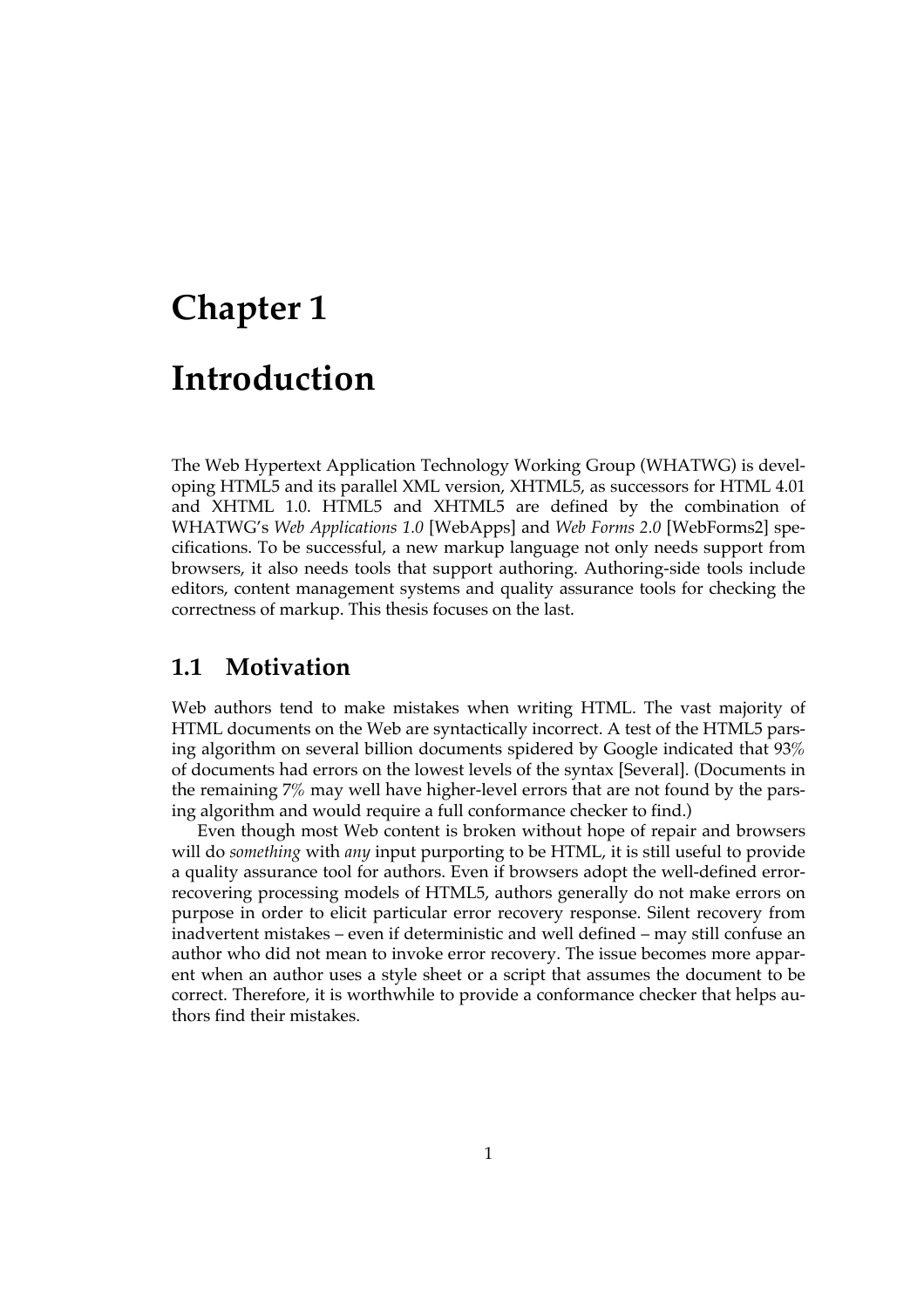#### <span id="page-15-0"></span>**1.2 Objectives**

The functional objective of the project described in this thesis was developing a partial (X)HTML5 conformance checker that is comprehensive enough to demonstrate that it can be taken to completion once (X)HTML5 itself has stabilized. The research goals were 1) finding out if a hybrid implementation based both on schemata and on custom code developed in a general-purpose programming language is feasible and 2) finding out if an XML toolchain can be successfully applied to checking the non-XML serialization of HTML5. Only markup checking without executing scripts is considered due to the halting problem [\[Computable\].](#page-87-0)

#### **1.3 Methods**

For HTML 4.01 and XHTML 1.0, validators based on Document Type Definitions (DTDs), the built-in schema language of SGML and XML, have traditionally been used as the quality assurance tools for checking correctness even though they do not check for all machine-checkable conformance requirements. For (X)HTML5, a conformance checker is expected to take the role that DTD-based validators have had with earlier (X)HTML. Conformance checking goes beyond the capabilities of DTDs.

The WHATWG does not prescribe an implementation strategy for conformance checkers and does not endorse schema languages. Not only are schema languages unendorsed but also they are seen as being clearly inadequate. Therefore, a nonschema-based implementation strategy is implied. Yet, as an initial impression, abandoning schemata altogether just because they cannot be used for checking every machine-checkable constraint seems overly drastic. Hence, I chose a hybrid approach that uses schemata for what they are good for and uses a non-schemabased implementation strategy for what schemata are not good for.

I chose RELAX NG as the primary schema language, and Schematron as a supporting schema language. Using RELAX NG for document-oriented schemata (as opposed to databinding-oriented schemata) had gained acceptance as the best practice among users of XML schema languages. Schematron had gained popularity as a language for refining RELAX NG schemata. Elika Etemad had already started a project for developing a RELAX NG schema for HTML5 [\[HTML5RNG\]](#page-90-0). Moreover, I had already developed a service that allows Web users to validate XML documents against arbitrary RELAX NG and Schematron 1.5 schemata [\[Validat](#page-100-0)[orAbout\]](#page-100-0). I had developed the service in the Java programming language due to the excellent availability of XML tools for Java. I chose Etemad's schema project and the service I had already developed as starting points for this thesis project. Since I had written my pre-existing software in Java, it followed that I would also write the new non-schema code in Java.

The parsed syntax tree for HTML5 and the parsed syntax tree for XML are very similar. Since reusable tools exist for XML, I decided to use XML tools and to map HTML5 documents to equivalent XHTML5 representations in the parser. To this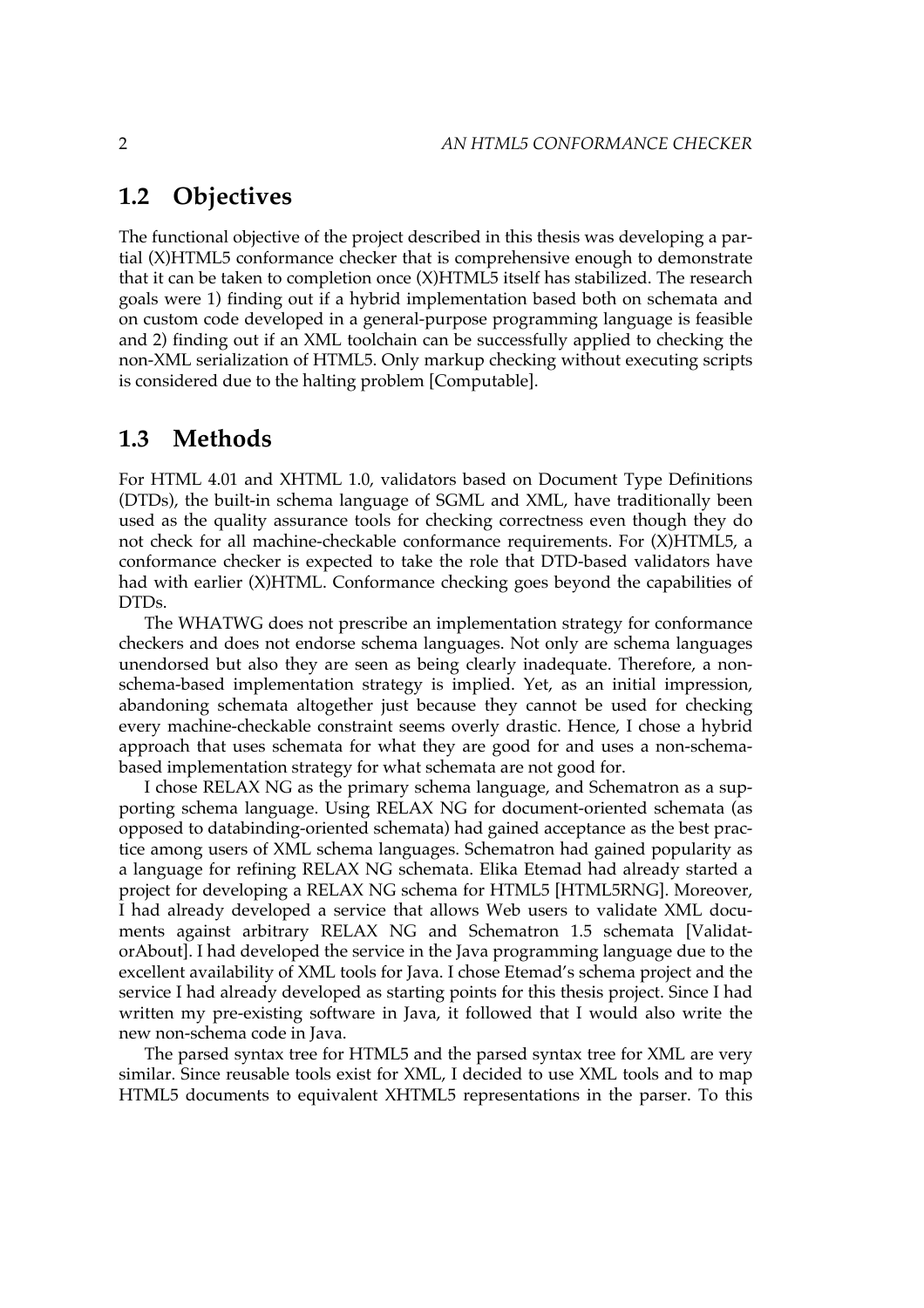<span id="page-16-0"></span>end, I wrote an [HTML](#page-45-0) parser (page 32) that acts as if it were an XML parser parsing XHTML.

### **1.4 Availability of the Software**

The generic validation service that I used as the basis of the conformance checker is usable online at <http://hsivonen.iki.fi/validator/>.

The work I did in order to add HTML5 support to the generic validation service included:

- an HTML parser [\(page 32\)](#page-45-0)
- significant work on [a RELAX NG schema for](#page-51-0) (X)HTML5 (page 38)
- [a Schematron schema complementing the RELAX NG schema](#page-59-0) (page 46)
- [a RELAX NG datatype library for](#page-56-0) HTML5 datatypes (page 43)
- [non-schema-based checkers for requirements that schemata cannot express](#page-62-0) [\(page 49\)](#page-62-0)

The software I developed is Free Software / Open Source. The source code may be obtained by following links from <http://hsivonen.iki.fi/validator-about/>.

The product of this thesis project is usable online at [http://hsivonen.iki.fi/](http://hsivonen.iki.fi/validator/html5/) [validator/html5/.](http://hsivonen.iki.fi/validator/html5/)

#### **1.5 Organization of this Thesis**

This thesis has two thematic parts. The first part (the next three chapters) reviews the context of this work. HTML5 is placed in historical context, schema languages for XML are reviewed and prior work on online markup checking services is reviewed. The second part (the last five chapters) focuses on the software implemented in this project. The implementation of the software, its shortcomings, and its applicability to other contexts are discussed. Finally, the need for future work is reviewed and the conclusions given.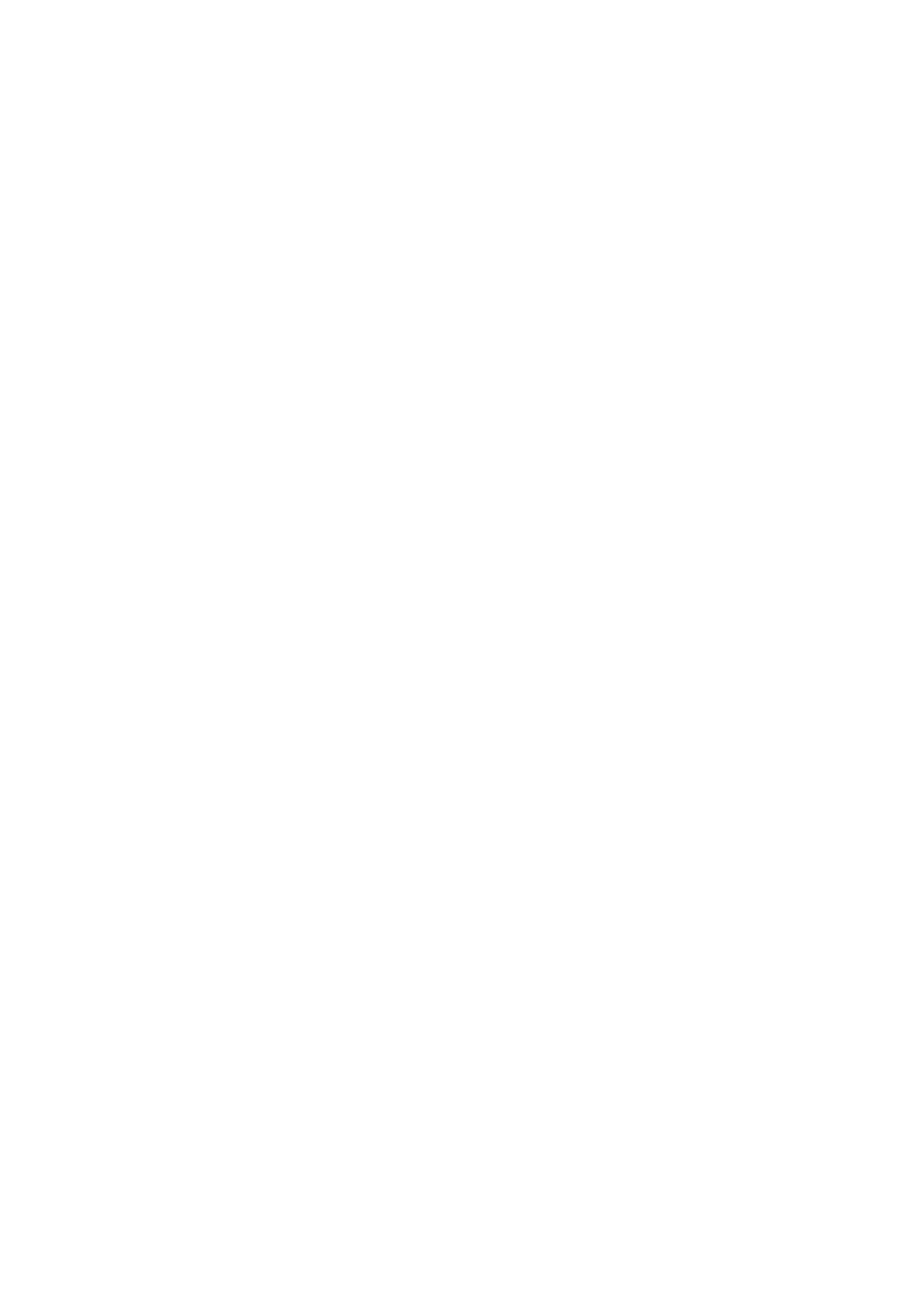### <span id="page-18-0"></span>**Chapter 2**

# **History of HTML Leading to HTML5**

This chapter reviews the history of Hypertext Markup Language (HTML) leading to HTML5.

HTML is, in principle, a semantic markup language. That is, it encodes, for example, that a particular piece of text is a heading as opposed to encoding the exact presentation. HTML has never been only about presentation and has never been only about encoding the profound semantics of text. The positioning of HTML somewhere in between these extremes has shifted in both directions with different versions.

Since one of the major changes in HTML5 is the way the specification deals with parsing and the stance the specification takes with respect to Standard Generalized Markup Language (SGML [\[ISO8879\]\)](#page-91-0), each version of HTML prior to HTML5 is summarized in terms of the key features introduced and in terms of the *stated* relationship to SGML or XML (Extensible Markup Language [\[XML\]\)](#page-103-0). SGML is a syntax framework for defining markup languages. XML is a simplification of SGML. SGML and XML define the parsing layer of markup language processing.

#### **2.1 Early HTML**

In this review, HTML versions prior to HTML 4 are considered "early", as they are no longer in active use when new documents are created.

#### **2.1.1 Initial HTML at CERN**

Tim Berners-Lee invented the Web in 1989. He released the first version of his browser in 1990 [\[Raggett\].](#page-94-0) The system used HTML, but the language was not formally specified at first. Tim Berners-Lee designed HTML using ideas from SGML [\[Weaving\].](#page-101-0) However, HTML was not layered on top of the SGML standard but rather used a similar syntax without being a true application of SGML.

The element names available in HTML were largely taken from SGMLguid, an application of SGML used at CERN. SGMLguid, in turn, was similar to Waterloo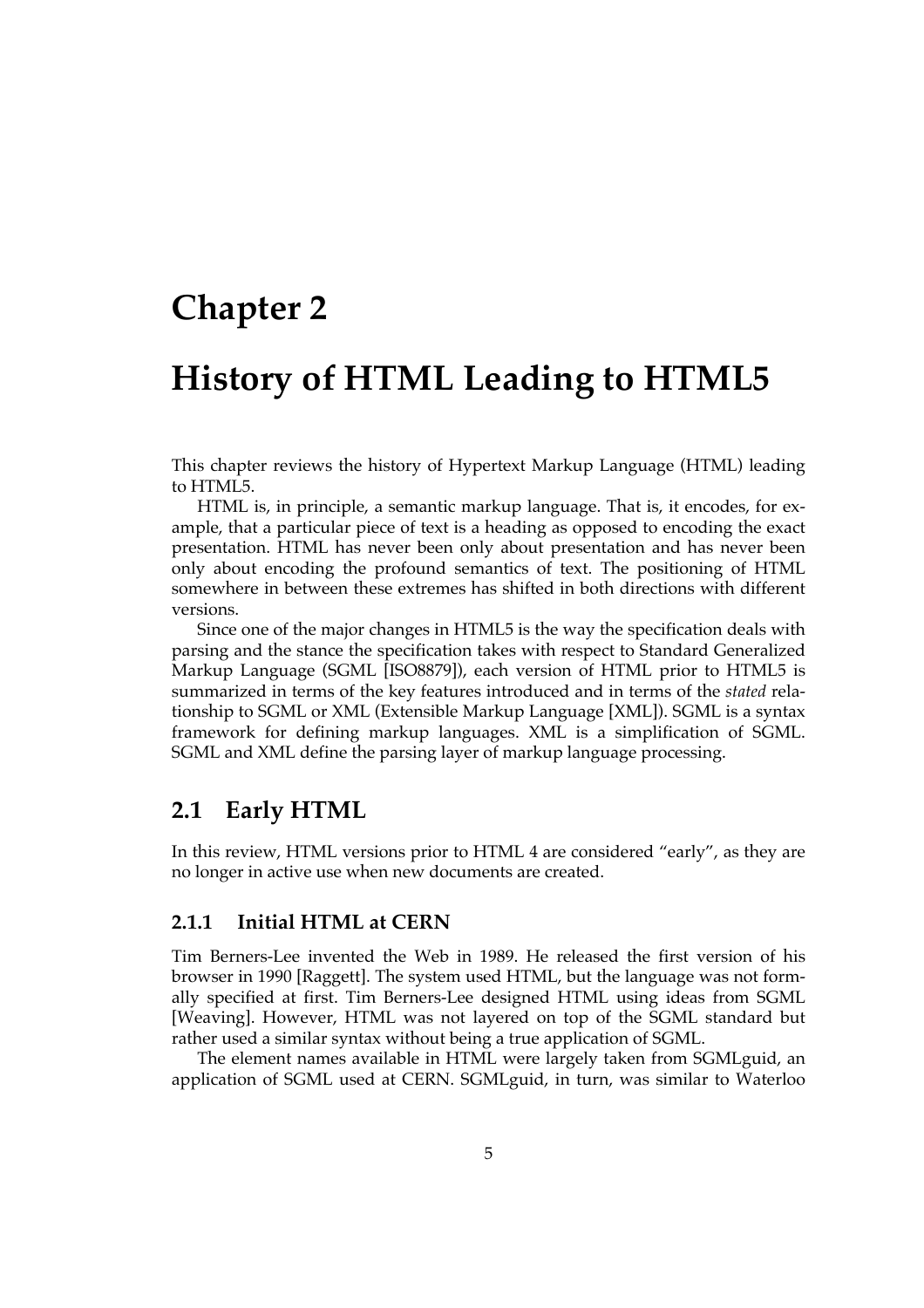<span id="page-19-0"></span>SCRIPT GML [\[WaterlooGML\]](#page-100-0), a GML language specified at University of Waterloo. (GML [\[Generalized\]](#page-89-0) was IBM's predecessor to SGML.) [\[EarlyHistory\]](#page-88-0) There are also similarities with the language given in the tutorial of the SGML standard [\[ISO8879\].](#page-91-0)

#### **2.1.2 The IIIR Draft**

Tim Berners-Lee and Dan Connolly wrote an Internet Draft specification for HTML as part of the activity of the Integration of Internet Information Resources (IIIR) working group of the Internet Engineering Task Force (IETF). The Internet Draft was published in June 1993. [\[IIIR-HTML\]](#page-90-0)

The draft said that HTML was defined in terms of SGML. However, the specification did not specify an HTML document as a conforming SGML document entity but instead said how to construct an SGML document from an HTML file [\[IIIR-](#page-90-0)[HTML\]](#page-90-0). The draft also suggested that an HTML parser would not need to be a full SGML parser but a parser that only deals with the document instance after the DTD [\[IIIR-HTML\]](#page-90-0). W. Eliot Kimber, an SGML expert, challenged the purity of the drafted HTML approach in terms of SGML [\[ToBeDeleted\].](#page-99-0) The stated approach was changed in later specifications to make an HTML file directly an SGML document. However, browsers continued to use special-purpose parsers (as opposed to SGML parsers) as before. The mailing list discussions about the relationship of HTML to SGML are summarized in [\[Cascading\].](#page-86-0)

The IIIR draft already included the IMG element for images. The P element was defined as an empty element that indicates paragraph breaks. As an interesting detail, the XMP, LISTING and PLAINTEXT elements for including verbatim text in HTML were considered *obsolete* as early as the IIIR draft (although they would still show up in the HTML5 parsing algorithm over a decade later [\[WebApps\]](#page-101-0)). [\[IIIR-HTML\]](#page-90-0)

The draft expired and did not reach the RFC status.

#### **2.1.3 HTML+**

Dave Raggett, one of the participants of the www-talk for discussing Web matters, visited Tim Berners-Lee at CERN to discuss further development face to face. Based on the discussion, Raggett drafted a new version of HTML called HTML+. [\[Raggett\]](#page-94-0)

The draft specification for HTML+, published in late 1993, specifically stated that HTML+ was "based on the Standard Generalized Markup Language". It also had a Document Type Definition (DTD), a formal grammar expressed using the built-in schema [language](#page-30-0) (page 17) of SGML. In theory, having a DTD enabled the use of SGML parsers. However, the draft implied that there would be "HTML+ parsers" which would be different from "other SGML parsers". HTML+ explicitly excluded SGML minimization features. It used the P element as a paragraph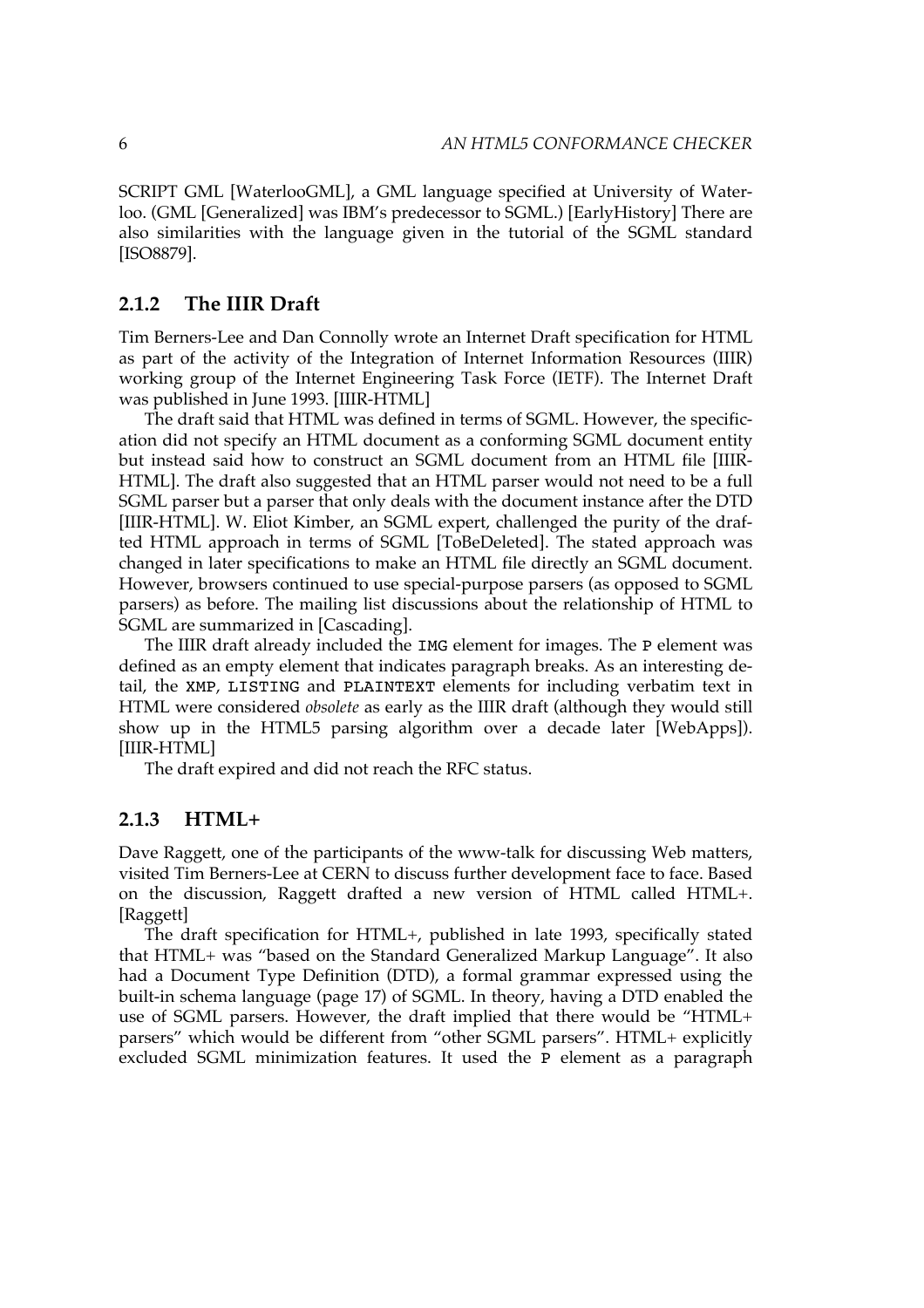<span id="page-20-0"></span>*container* but said that authors may think of the P tag as a paragraph *separator*. [\[HTMLplus\]](#page-90-0)

HTML+ had a number of elements that never entered into actual usage, such as BYLINE, ONLINE, PRINTED, and ABSTRACT. As a curious detail, HTML+ included an element called IMAGE, which used the element content as the alternative text – a feature that would still be discussed over a decade later. HTML+ attempted to address the issue of mathematical formulae, but the coverage of types of formulae was not particularly comprehensive. [\[HTMLplus\]](#page-90-0)

HTML+ defined markup for tables. The table markup is roughly what was later adopted in HTML 4. HTML+ also defined markup for forms similar to what was actually adopted in browsers. However, the field types also included types that were not adopted, such as URL, DATE and SCRIBBLE (for drawing). [\[HTMLplus\]](#page-90-0)

Mainstream browsers never adopted HTML+. However, at the first World Wide Web conference it was agreed that the ideas from HTML+ should be carried forward. [\[Raggett\]](#page-94-0)

#### **2.1.4 HTML 2.0**

Dan Connolly had advocated a cross-browser HTML specification at the first World Wide Web conference in early 1994. Subsequently, the IETF formed a working group to specify HTML. The working group – with Connolly in the lead – defined HTML 2.0 based on the then-current practice. The HTML 2.0 draft was published in July 1994. [\[Raggett\]](#page-94-0)

The HTML 2.0 specification reached the RFC status in November 1995. The specification stated that "HTML is an application of ISO Standard 8879:1986 Information Processing Text and Office Systems; Standard Generalized Markup Language (SGML)." [\[RFC1866\]](#page-95-0) However, it was too late to make browsers use SGML parsers. Instead, browsers continued to use special-purpose HTML parsers without standardized error recovery behavior. HTML 2.0 included a DTD, but the DTD was of no interest to browsers.

Unlike the elements proposed in HTML+, the elements of HTML 2.0 were (and still are) actually supported by browsers. HTML 2.0 included forms but did not include tables, which had been proposed in HTML+. Regardless, Netscape implemented tables in its browser in the HTML 2.0 era and made tables popular.

HTML 2.0 established that the document character set of HTML is ISO 10646 regardless of the *character encoding* used to transfer the document. (The character allocations in ISO 10646 track the allocations of Unicode [\[ISO10646\]](#page-90-0)[\[Unicode\]](#page-99-0).) However, the internationalization of HTML 2.0 was not fully addressed in the HTML 2.0 specification itself, and a standards track RFC that extended HTML 2.0 to address internationalization issues was published in late 1997 [\[RFC2070\]](#page-95-0).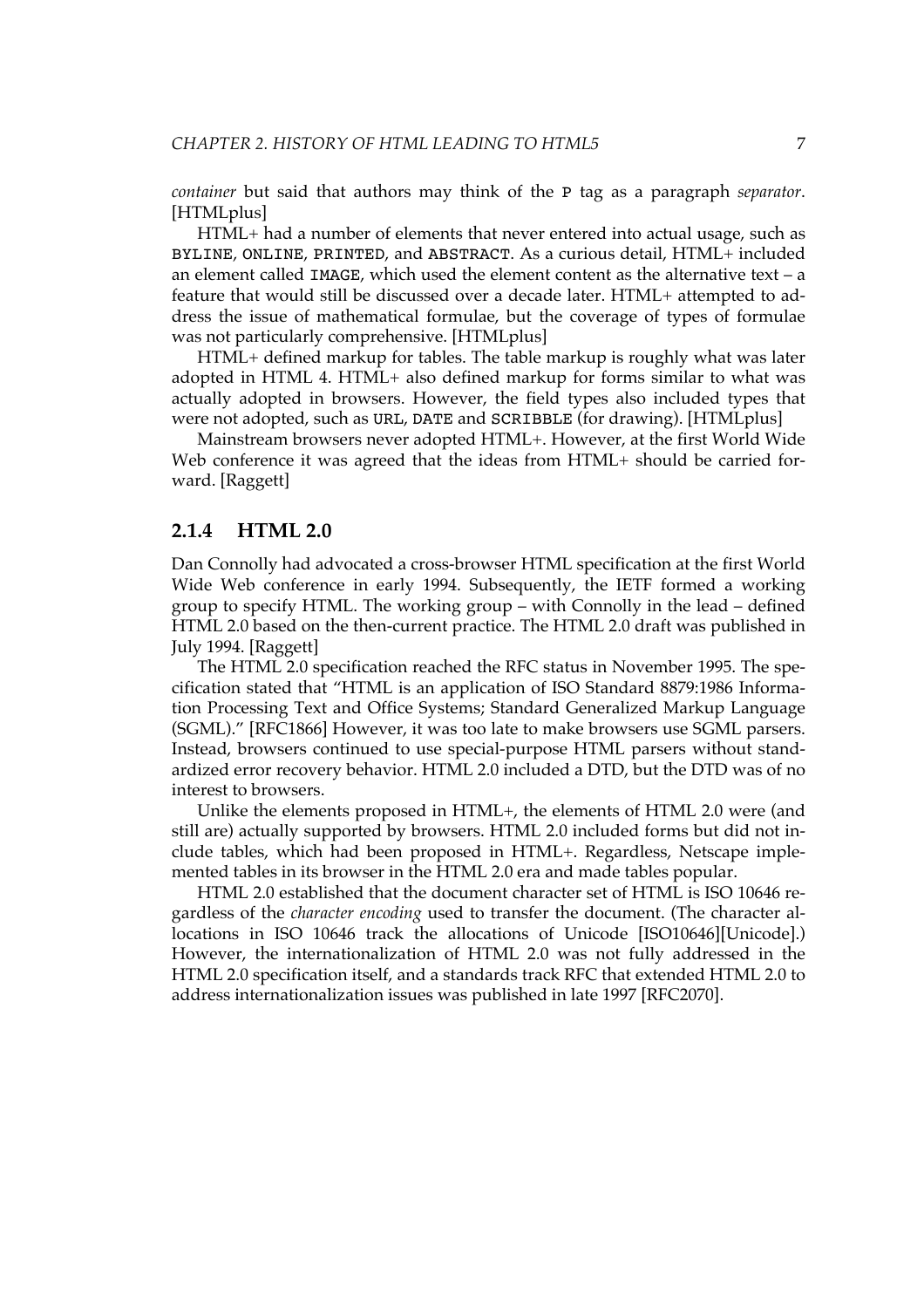#### <span id="page-21-0"></span>**2.1.5 HTML 3.0**

To keep the Web unified amidst product development by various competing vendors, an industry consortium called The World Wide Web Consortium (W3C) was founded in 1994 to develop specifications for the Web. [\[Weaving\]](#page-101-0)

Dave Raggett – this time representing the W3C – edited a specification called HTML 3.0, which carried forward the ideas of HTML+ [\[Raggett\].](#page-94-0) To support the use of style sheets, HTML 3.0 introduced the STYLE element and the CLASS attribute, which lived on in HTML 4 [\[Raggett\]](#page-94-0). An HTML 3.0 draft was published through the IETF as an Internet Draft [\[HTML30\]](#page-89-0).

Meanwhile, Netscape extended HTML on its own. In particular, its extensions included presentational features instead of adopting style sheets.

HTML 3.0 did not match what was being implemented in browsers. The draft specification was abandoned and never reached the RFC status [\[Raggett\]](#page-94-0). Even though HTML 3.0 as a whole was dropped, a specification for HTML tables (as an extension to HTML 2.0) was published as an experimental RFC. [\[RFC1942\]](#page-95-0)

#### **2.1.6 HTML 3.2**

In November 1995, representatives of browser vendors and the W3C formed an HTML working group at the W3C. The following month, the IETF HTML working group was disbanded. [\[Raggett\]](#page-94-0)

In January 1997, the W3C published the specification for HTML 3.2 as a Recommendation. Unlike HTML 3.0, HTML 3.2 documented actual practice that had grown as extensions to HTML 2.0. The specification itself stated: "HTML 3.2 aims to capture recommended practice as of early '96 and as such to be used as a replacement for HTML 2.0 (RFC 1866)." [\[HTML32\]](#page-89-0)

HTML 3.2 continued to say that HTML was an application of SGML: "HTML 3.2 is an SGML application conforming to International Standard ISO 8879 – Standard Generalized Markup Language. As an SGML application, the syntax of conforming HTML 3.2 documents is defined by the combination of the SGML declaration and the document type definition (DTD)." [\[HTML32\]](#page-89-0) However, even the specification itself admitted that SGML-compliance of user agents was not part of the actual practice as of early '96 by noting: "Note that some user agents require attribute minimisation for the following attributes: COMPACT, ISMAP, CHECKED, NOWRAP, NOSHADE and NOHREF. These user agents don't accept syntax such as COMPACT=COMPACT or ISMAP=ISMAP although this is legitimate according to the HTML 3.2 DTD." [\[HTML32\]](#page-89-0)

In documenting the actual practice, HTML 3.2 included presentational features, such as the FONT element, that would later be deprecated.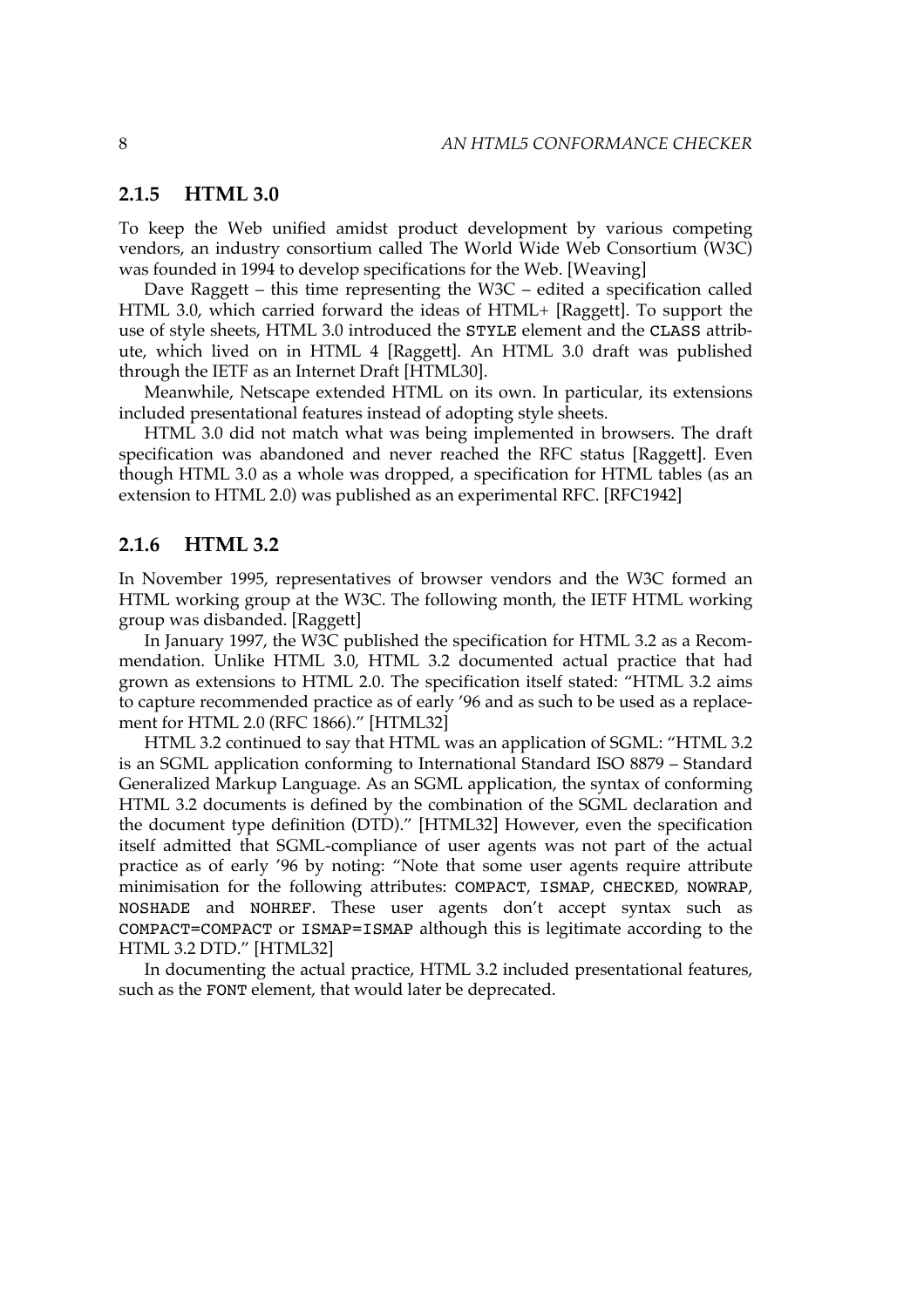#### <span id="page-22-0"></span>**2.2 Contemporary HTML**

The versions of HTML discussed above are of historical interest and are not in active use for creating new documents. The versions in current use start with HTML 4.

#### **2.2.1 HTML 4**

HTML 4.0 was published as a W3C Recommendation in December 1997 [\[HTML40\].](#page-89-0) The specification formalized existing features that had been introduced by browser vendors but also introduced new features of its own. HTML 4.0 was revised without incrementing the version number, and the revision was published in April 1998 [\[HTML40rev\].](#page-90-0) Another revision called HTML 4.01 became a W3C Recommendation in December 1999 [\[HTML401\]](#page-89-0).

Again, the specification said, "HTML 4 is an SGML application conforming to International Standard ISO 8879 – Standard Generalized Markup Language." [\[HTML401\]](#page-89-0) Yet, the specification acknowledged the reality that user agents in general are not conforming SGML systems: "SGML systems conforming to [\[ISO8879\]](#page-91-0) are expected to recognize a number of features that aren't widely supported by HTML user agents. We recommend that authors avoid using all of these features." [\[HTML401\]](#page-89-0)

HTML 4 deprecated presentational features such as the FONT element that had made its way to a W3C Recommendation less than a year before the first version of HTML 4. In principle, HTML 4 tried to backpedal on the point of presentational features to where HTML 2.0 had been – with the intent of leaving presentation to style sheets such as Cascading Style Sheets (CSS) [\[Cascading\],](#page-86-0) which had been published as a W3C Recommendation [\[CSS1\]](#page-87-0) the year before.

HTML 4 without the deprecated features was termed "Strict" and HTML 4 with the deprecated presentational features was termed "Transitional". In practice, the deprecated features continue to be used nine years later even though CSS has been very successful both in terms of acceptance by Web authors and in terms of implementations.

HTML 4 included features for adding more structure to tables, for adding more structure to forms, and for marking up insertions and deletions. HTML 4 adopted the model proposed in the experimental RFC on HTML tables [\[RFC1942\]](#page-95-0) dropping a few presentational attributes. Internationalization features, including support for bidirectional text (e.g. for Hebrew and Arabic), were adopted from the standards track RFC on the internationalization of HTML [\[RFC2070\]](#page-95-0).

HTML 4 introduced the OBJECT element, which was supposed to eventually replace IMG, APPLET and the Netscape EMBED elements. EMBED did not fit together with an SGML DTD, because it could take arbitrary attributes. However, in practice, browsers continued to support EMBED, and even today browsers do not fully support OBJECT as designed.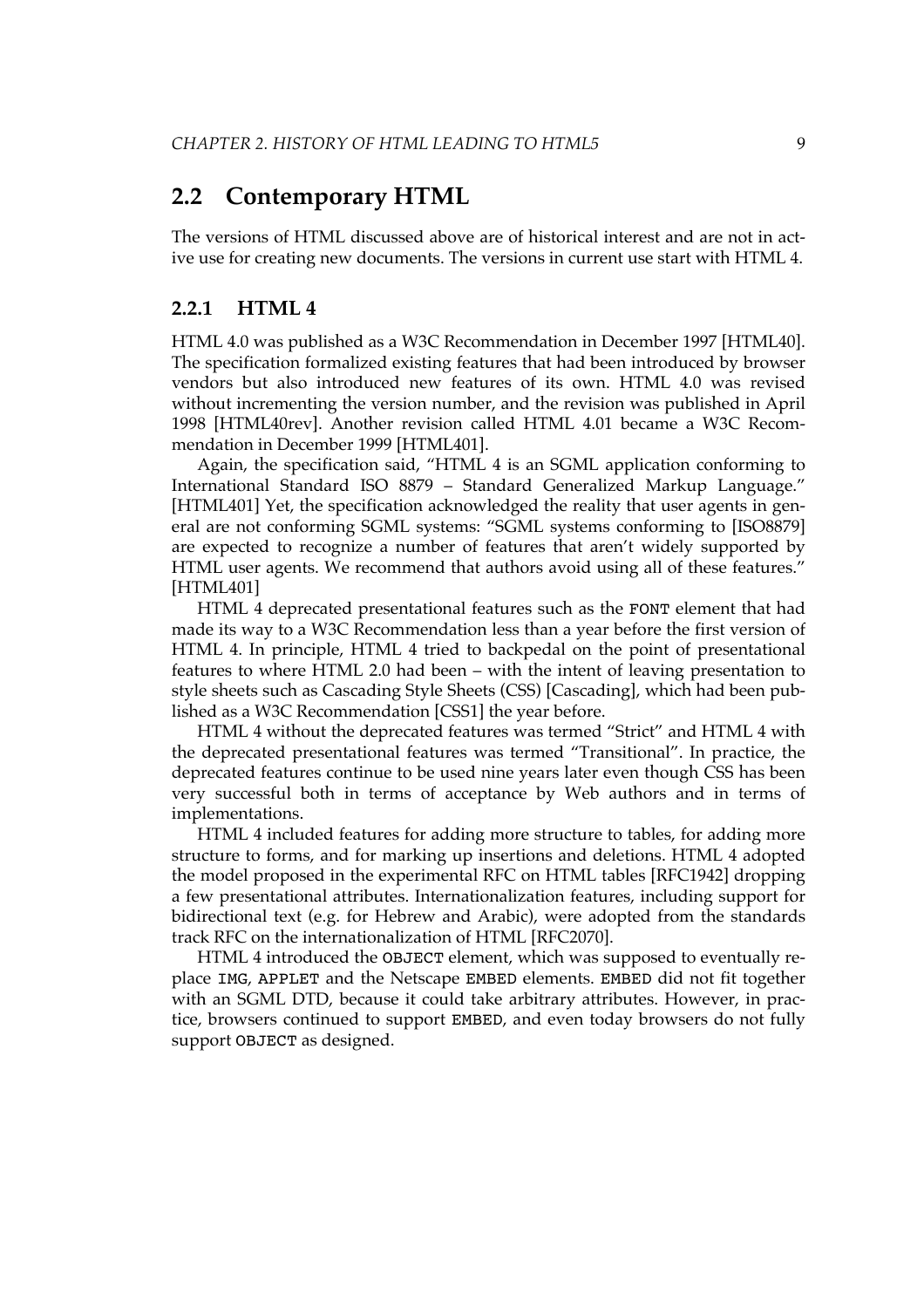<span id="page-23-0"></span>HTML 4 formalized frames, which had been introduced by Netscape and were discredited [\[Frames\]](#page-88-0) even before their inclusion in HTML 4. Additionally, HTML 4 included IFRAME from Microsoft.

#### **2.2.2 ISO HTML**

In 2000, ISO standardized its own version of HTML by referencing a subset of HTML 4.0 as defined by the W3C but also making changes other than merely subsetting in the DTD [\[ISO15445\]](#page-91-0). A technical corrigendum changed the references to HTML 4.01 [\[ISO15445TC1\]](#page-91-0).

In practice, ISO HTML is only of curiosity value, since Web authors have largely ignored it.

#### **2.2.3 XHTML 1.0**

*Extensible Markup Language (XML) 1.0* [\[XML\]](#page-103-0) was published as a W3C Recommendation in February 1998 [\[AXML\]](#page-86-0). XML is a simplification of SGML that stands alone without making a normative reference to SGML. Since HTML was defined as an application of SGML and the W3C now had its own replacement for SGML, the W3C decided to swap the markup language framework from underneath HTML. The result was XHTML 1.0 – a reformulation of HTML 4 in XML. XHTML 1.0 became a Recommendation in January 2000 [\[XHTML10\]](#page-102-0).

XHTML 1.0 includes the features that were deprecated in HTML 4. That is, XHTML 1.0 has three versions just like HTML 4: Strict, Transitional and Frameset.

**Appendix C.** To be compatible with existing HTML user agents, the XHTML 1.0 specification included compatibility guidelines commonly known as "Appendix C". Appendix C limits the syntactic sugar permitted by XML 1.0 so that an XHTML 1.0 document that adheres to Appendix C could be processed by existing HTML user agents if served as text/html [\[RFC2854\]](#page-96-0) media type. Appendix C relies on the fact that browsers do not actually process text/html as SGML.

Appendix C made it seem that XHTML 1.0 was succeeding by being adopted immediately. Obviously, since the browsers gained no new capabilities, using XHTML 1.0 could not actually deliver any true benefits over HTML 4 in user agents designed for HTML. No XML processor was involved despite the XHTML 1.0 being a reformulation in XML. In fact, the HTML WG of the W3C gave an explicit opinion that browsers should not try to process documents served as text/html using a real XML processor [\[Sniffing\]](#page-98-0).

There are experts close to the development of browser engines who have discredited the practice of serving XHTML as text/html, because authors are not actually invoking any new kind of processing but end up making documents that rely on error handling and would not work with the new kind of processing (e.g. [\[Harmful\]](#page-89-0) and [\[Understanding\]](#page-99-0)).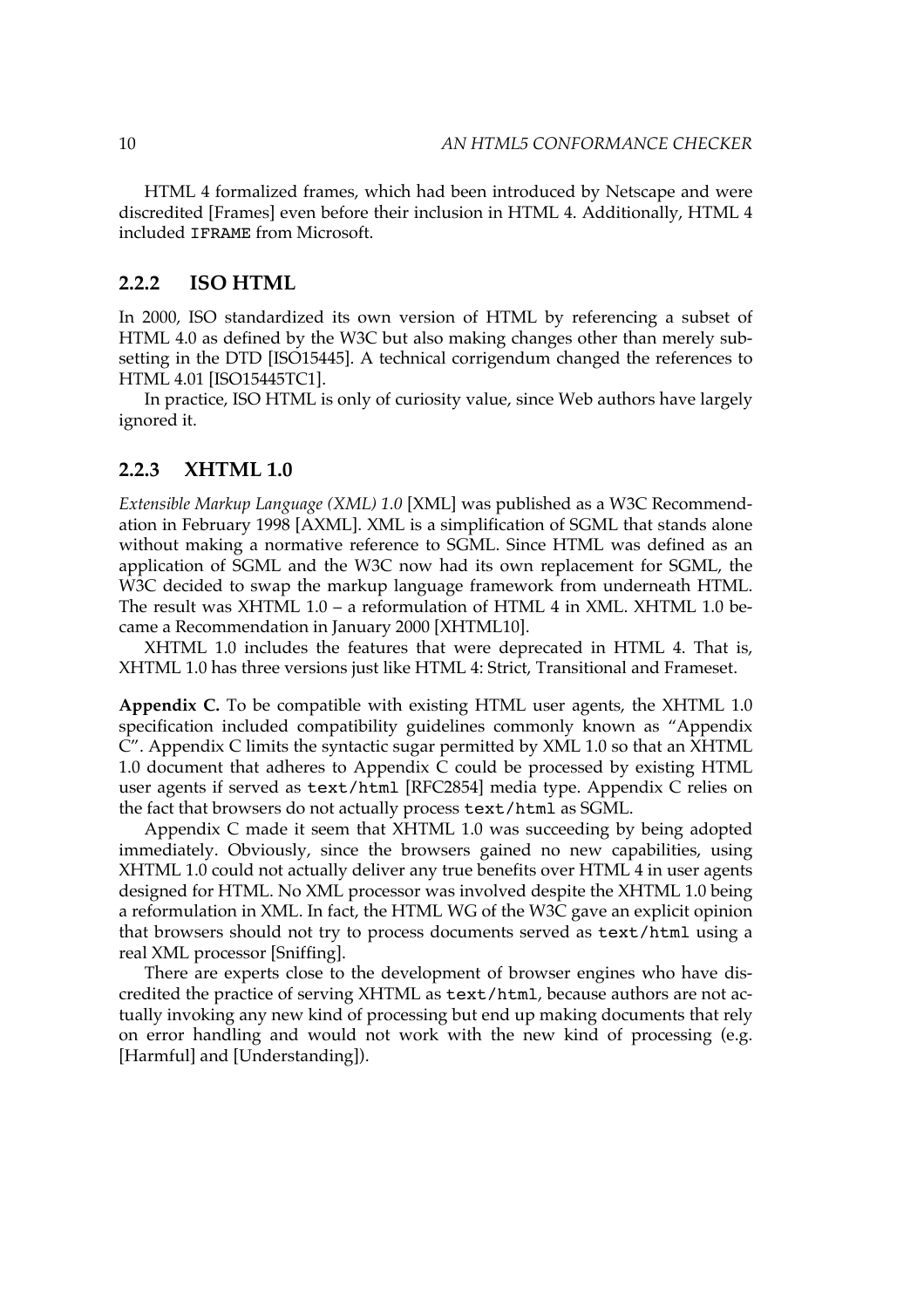<span id="page-24-0"></span>**Processing as XML.** Later on, Mozilla, Opera and Apple (three of the top four browser vendors after the demise of Netscape) took the XML nature of XHTML seriously and implemented support for XHTML 1.0 using a real XML processor. A real XML processor is used when the document is served using the application/ xhtml+xml [\[RFC3236\]](#page-96-0) media type (instead of text/html).

Serving pages as application/xhtml+xml has not become popular among Web authors for three reasons. First, since XHTML 1.0 is a reformulation of HTML 4 on top of another markup language framework, it (alone) does not enable new interesting things in the browser. This means there is not a compelling technical advantage to be gained from using XHTML 1.0 served as application/xhtml+xml over HTML 4.01 served as text/html. Second, the browser engine with the largest desktop market share (Trident, the engine of Microsoft's Internet Explorer) still does not support application/xhtml+xml. (Browser market share is difficult to define and measure, but the global usage share of Internet Explorer is estimated to be above 80% in early 2007 [\[OneStat\]](#page-94-0)[\[TheCounter\].](#page-99-0)) Third, when a real XML processor is used, an error is reported if the document violates the well-formedness constraints of XML. Often, the document is not displayed at all if it violates these syntactic constraints. This means that a small authoring error breaks the document completely. In contrast when content is served as text/html, browsers try to recover from markup errors.

Moreover, there are subtle differences in the ways Cascading Style Sheets [\[CSS2\]](#page-87-0) and the Document Object Model [\[DOM2\]](#page-88-0) API exposed to JavaScript interact with text/html and application/xhtml+xml. Differences involve issues such as case-sensitivity and whether elements are in a namespace [\[MozFAQ\].](#page-93-0) In addition, document.write(), which allows scripts to insert data into the character stream being parsed, does not work in XML. In practice, scripts written naïvely for XHTML served as text/html do not work when the document is served as application/xhtml+xml.

#### **2.2.4 Modularization**

The W3C decided to abandon the development of the old non-XML HTML and to only develop XHTML. After the reformulation of HTML 4 in XML, which became XHTML 1.0, the W3C HTML working group proceeded to modularize XHTML. Modularization meant dividing XHTML into logical parts such as Hypertext Module and Image Module and rewriting the previously monolithic DTD as multiple files following the logical module partitioning.

The rationale for the modularization was based on a view that one size of XHTML did not fit all client platforms. In the words of the specification itself: "This modularization provides a means for subsetting and extending XHTML, a feature needed for extending XHTML's reach onto emerging platforms." [\[M12N\]](#page-92-0) The foremost "emerging platforms" were mobile phones, which were thought to be unable to host a browser for full HTML. The rationale for modularization implicitly assumes a walled garden-style world view of the owners of mobile phone networks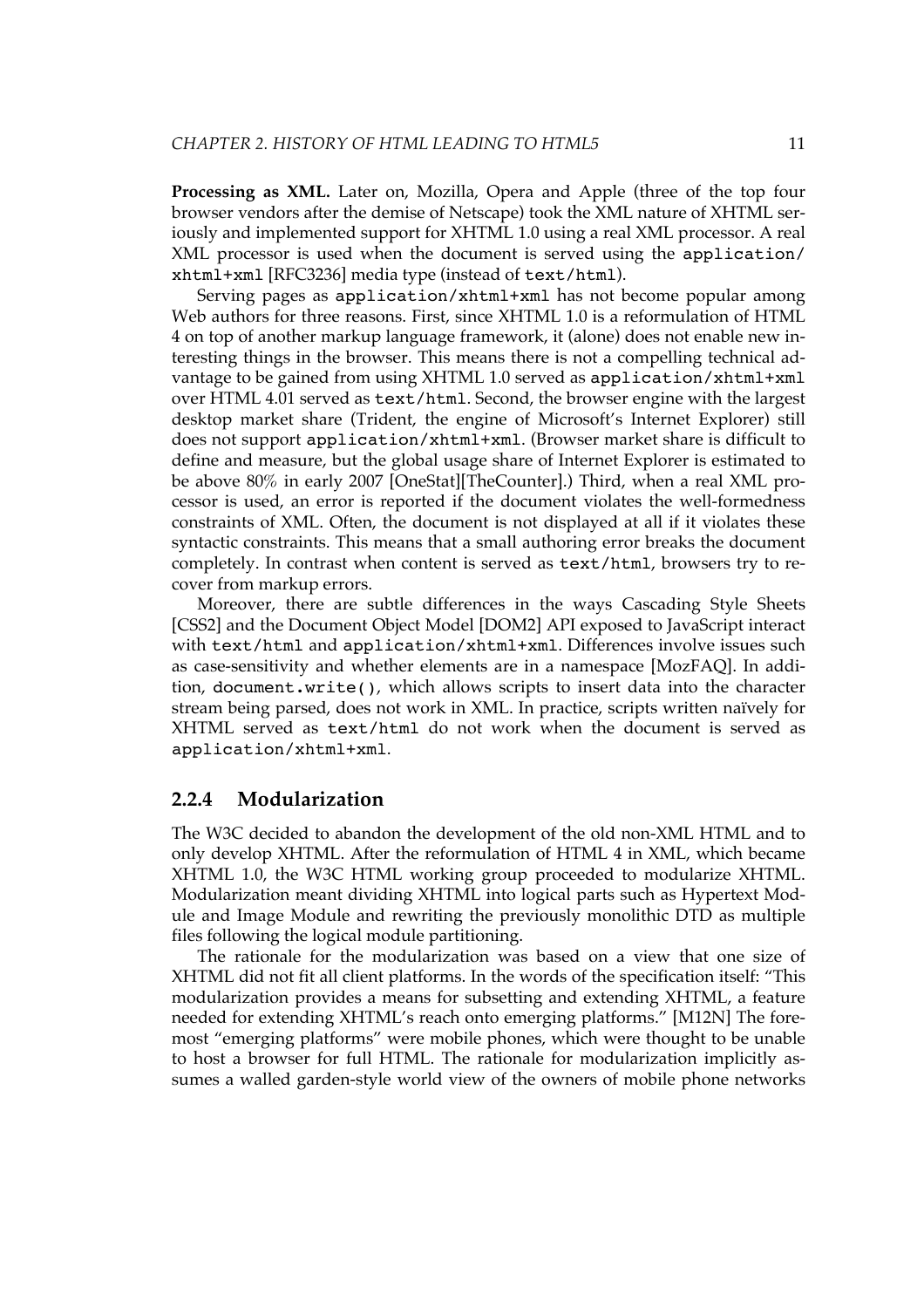<span id="page-25-0"></span>where a client platform design can dictate a language subset used on the network. Such a view assumes a separate "Mobile Web", because – quite obviously – the World Wide Web would still use full HTML or XHTML.

**XHTML Basic.** *XHTML Basic*, published in late 2000, defines a baseline for XHTML languages built on top of the Modularization. XHTML Basic is a subset of XHTML 1.0. The specification itself lists "mobile phones, PDAs, pagers, and settop boxes" as target devices. [\[XHTMLBasic\]](#page-102-0)

**XHTML 1.1.** XHTML 1.1 [\[XHTML11\]](#page-102-0), published in 2001, was the first (X)HTML specification since HTML 4 that introduced a new feature. XHTML 1.1 includes the XHTML modules that correspond to XHTML 1.0 Strict. Additionally, XHTML 1.1 includes the XHTML Ruby Annotation module [\[Ruby\]](#page-97-0) for expressing a type of text annotations used in East Asia.

Microsoft's Internet Explorer for Windows 5.0 (and later) supports a draft version of Ruby markup when used in text/html documents [\[RubyIE\]](#page-97-0). However, the most notable browsers that support application/xhtml+xml do not support Ruby. Therefore, XHTML 1.1 has failed to make a significant practical impact.

**XHTML Mobile Profile.** In 2001, WAP Forum – a consortium of mobile phone manufacturers – defined a superset of XHTML Basic called *XHTML Mobile Profile* [\[XHTML-MP\].](#page-102-0) The profile did not follow the prescribed XHTML module boundaries.

The specification defined application/vnd.wap.xhtml+xml as the media type for XHTML Mobile Profile documents [\[XHTML-MP\],](#page-102-0) but this media type has not been officially registered. The profile has not made a notable impact on the World Wide Web.

#### **2.3 HTML5**

The above review explains the context in which HTML5 was born.

The prior versions of HTML had officially been applications of SGML, but browsers were actually using special-purpose HTML parsers rather than SGML parsers. The SGML basis only gave guidance on what document tree was expected when a document was conforming. There was no realistic specification for parsing HTML when the input was erroneous (which it most often is). Browser vendors had to reverse engineer the behavior of the current market leader. This has caused interoperability problems.

Moreover, significant new features had not been introduced in years as the work had focused on reformulating the syntax as XML. Yet, documents purporting to use the reformulated XML syntax were still served as text/html, so browsers kept using the same special-purpose parsers as before. The usage of application/xhtml+xml had failed to take off.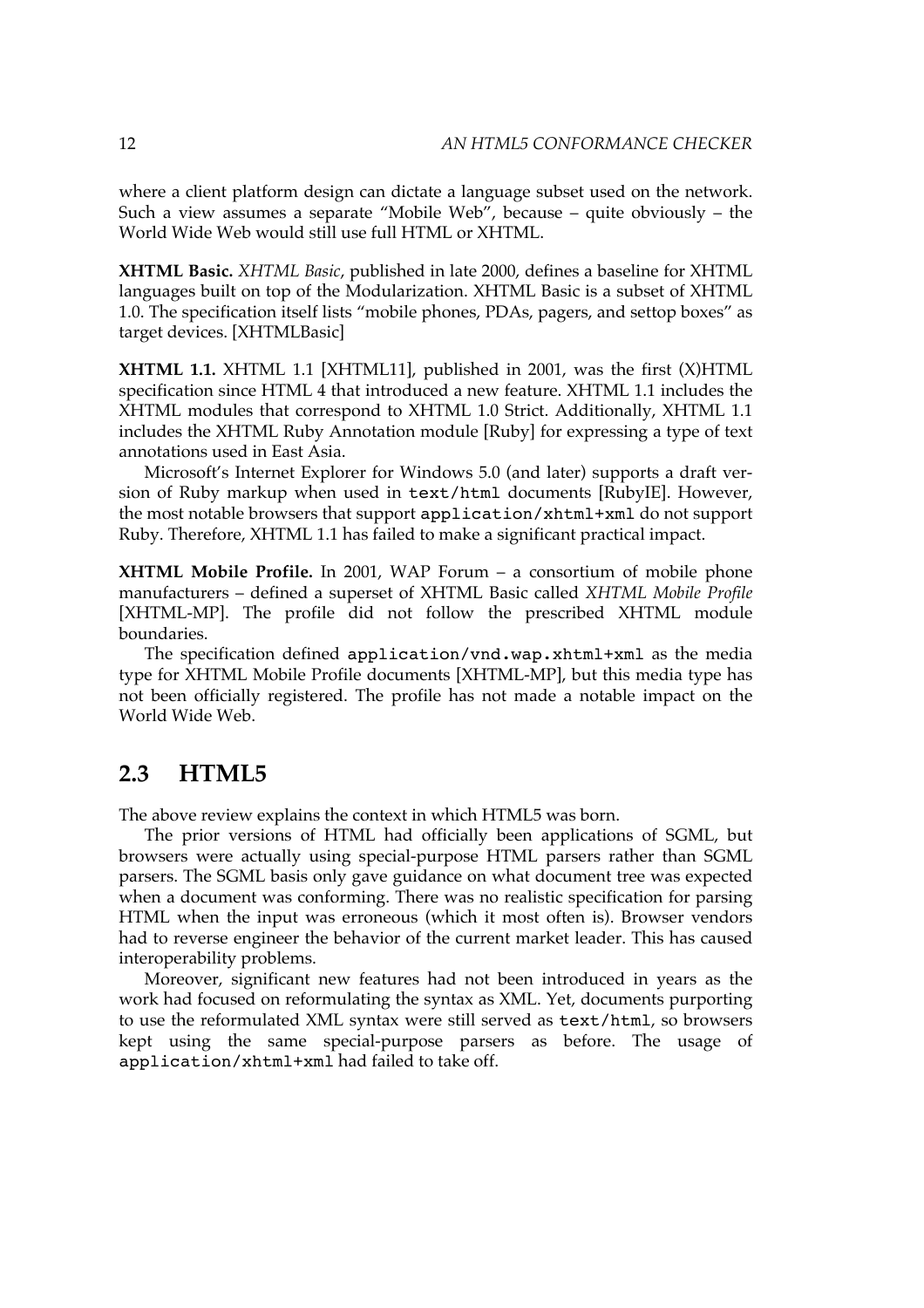<span id="page-26-0"></span>There was demand for new features for HTML and demand for the recognition of the fact that text/html content was parsed neither as SGML nor as XML but had a syntax of its own.

#### **2.3.1 The Mozilla/Opera Joint Position Paper**

The balance of power in the W3C had shifted from traditional desktop browser vendors to various other interest groups such as makers of software for mobile walled gardens and developers of "rich client" technologies that could be deployed on intranets but that were not used by the general public on the Web. This had led to a situation where the focus was more on the "Semantic Web", "Web Services" and "Mobile Web" than on what is usually considered "the Web". As a result, the development of the Web itself had been neglected.

In June 2004, the W3C held a workshop on Web Applications and Compound Documents. The Mozilla Foundation and Opera Software – the two most active browser vendors in the W3C at the time – submitted a joint position paper noting the "rising threat of single-vendor solutions" and calling for seven principles to be followed in the design of Web Applications Technologies [\[JointPosition\].](#page-92-0) (At the time Microsoft – a notable browser vendor itself – was pushing a single-vendor solution code named Avalon [\[MS-WebApps\]](#page-93-0) and Apple was catching up having entered the market only recently.)

The first one of the seven principles in the Mozilla/Opera position paper was "Backwards compatibility, clear migration path" [\[JointPosition\].](#page-92-0) The transition from HTML 4 to XHTML 1.0 had not worked out smoothly as [discussed](#page-23-0) earlier [\(page](#page-23-0) 10). In addition, XForms [\[XForms\],](#page-102-0) the W3C's successor for HTML forms, did not provide backwards compatibility or a clear migration path. Moreover, the HTML working group was working on XHTML 2.0 [\[XHTML20\]](#page-102-0), which was designed to be incompatible with XHTML 1.x, even though the transition to XHTML 1.x served as application/xhtml+xml was not complete.

The position paper called for well-defined error handling – something that had never been addressed for HTML. The paper took a position in favor of graceful recovery (as in CSS [\[CSS2\]](#page-87-0)) and against the Draconian error policy of XML.

The paper called for every feature to be backed by a practical use case and for the specification process to be open. This was in contrast with including features that are "nice to have" and making decisions on the W3C's member-only mailing lists.

The paper took a position against device-specific profiles. This was in direct contrast with the *[Modularization](#page-24-0) of XHTML* (page 11) [\[M12N\]](#page-92-0) as well as mobile profiles of other W3C deliverables such as Scalable Vector Graphics (SVG [\[SVG\]](#page-99-0)). The paper also took a position more favorable to scripting (JavaScript [\[JavaScript\]](#page-91-0) in practice) than what has been the general line in the W3C.

The paper stated two design principles for compound documents (documents that mix different XML vocabularies): "Don't overuse namespaces" and "Migration path". The latter was related to the problems with the HTML to XHTML migration discussed above. The position paper was dismissive of schema languages.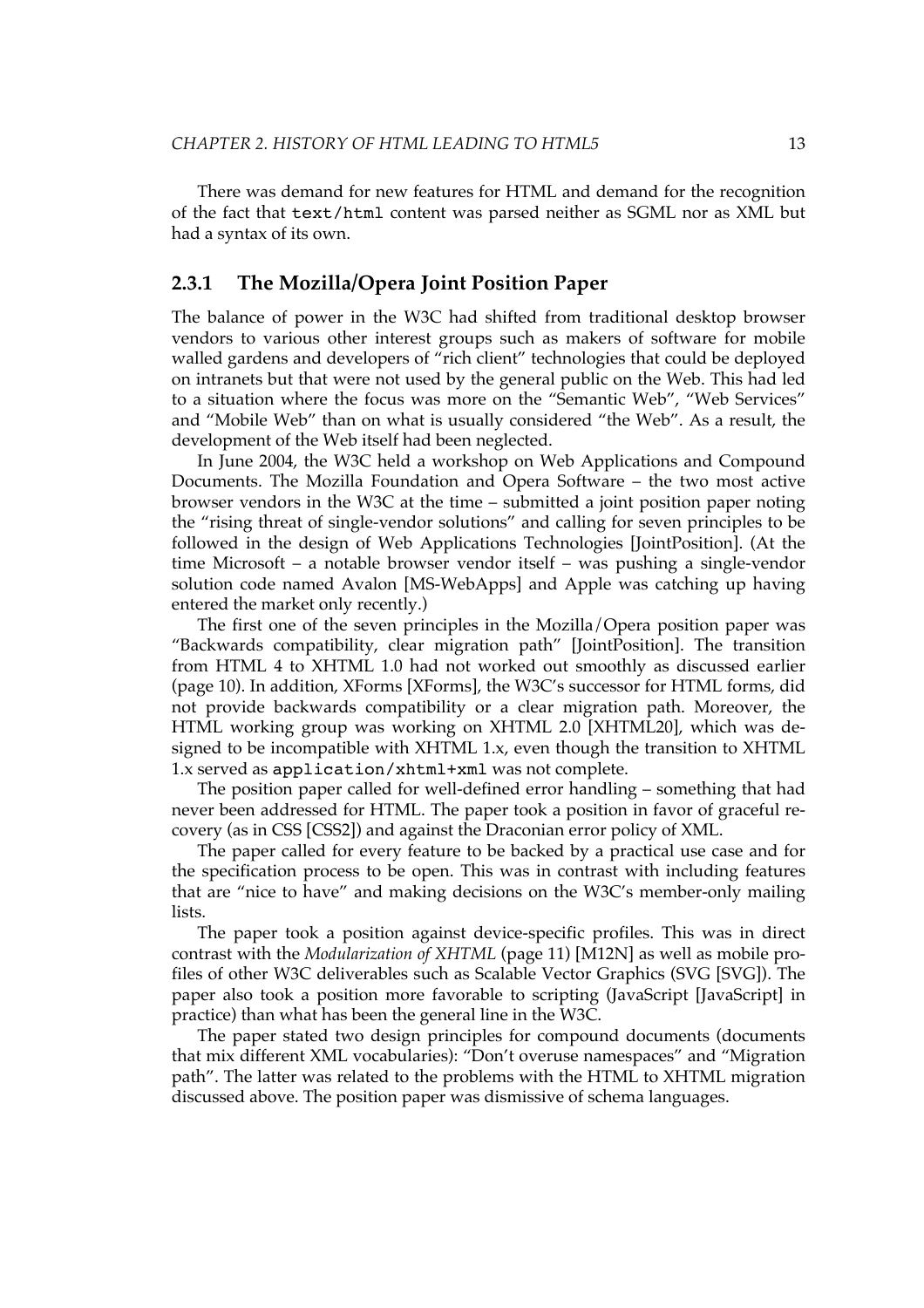<span id="page-27-0"></span>The paper went on to list specific features that a Web application host environment should provide. It made several references to XBL, which has been a very politicized language (but is now on track to become a W3C Recommendation [\[XBL2\]](#page-102-0)).

#### **2.3.2 The WHATWG is Formed**

The proposal presented by Opera Software and the Mozilla Foundation was not well received at the W3C. At the end of the second day of the workshop, a poll was held on the topic of the joint position paper: whether the W3C should develop extensions to HTML, CSS and the DOM as proposed. Of the 51 attendees of the workshop, 8 voted in favor of the motion and 11 voted against. When the motion was slightly reformulated, 14 voted against. [\[cdf-ws-minutes2\]](#page-86-0)

Two days after the vote at the workshop, The Web Hypertext Applications Technology Working Group (WHATWG) and its public mailing list were publicly announced. The group was described as "a loose, unofficial, and open collaboration of Web browser manufacturers and interested parties". The stated intent was creating specifications for implementation in "mass-market Web browsers, in particular Safari, Mozilla, and Opera". [\[WHAT-Ann\]](#page-101-0)

The initial (invite-only) membership of the WHATWG consisted of individuals affiliated with Apple, Mozilla and Opera Software. (Ian Hickson, the editor of the WHATWG specifications, later moved to Google.) However, in the view of the Web held by the WHATWG, there is also a fourth mass-market browser: Microsoft's Internet Explorer – the leader in market share. Microsoft has not been participating in the WHATWG despite having been invited. The publicly stated reason was that the WHATWG lacked a patent policy [\[Wilson\]](#page-101-0). Dean Edwards, a Internet Explorer expert not affiliated with Microsoft, joined the WHATWG later [\[NewMember\].](#page-93-0)

Even though the group of WHATWG members is invite-only, anyone is allowed to join the WHATWG mailing list and contribute technically, which makes the process open. The editor acts as a benevolent dictator who writes the specifications taking into account the contributions. The WHATWG members "provide overall guidance" [\[WHAT-Charter\]](#page-101-0), which means the power to impeach and replace the editor of the specifications.

Microsoft is not expected to implement the WHATWG specifications in Internet Explorer in the near term. Instead, the implementations of the WHATWG specifications for IE are expected to be built by teams not affiliated with Microsoft using the extensibility mechanisms provided by Microsoft in IE. [\[IEcompat\]](#page-90-0)

I share the view of the Web that holds WebKit, Presto, Gecko and Trident (the engines of Safari, Opera, Mozilla/Firefox and IE, respectively) to be the most important browser engines.

#### **2.3.3 The WHATWG Specifications**

The WHATWG has two specifications in development and another two that are expected in the future. [\[WHAT-Charter\]](#page-101-0)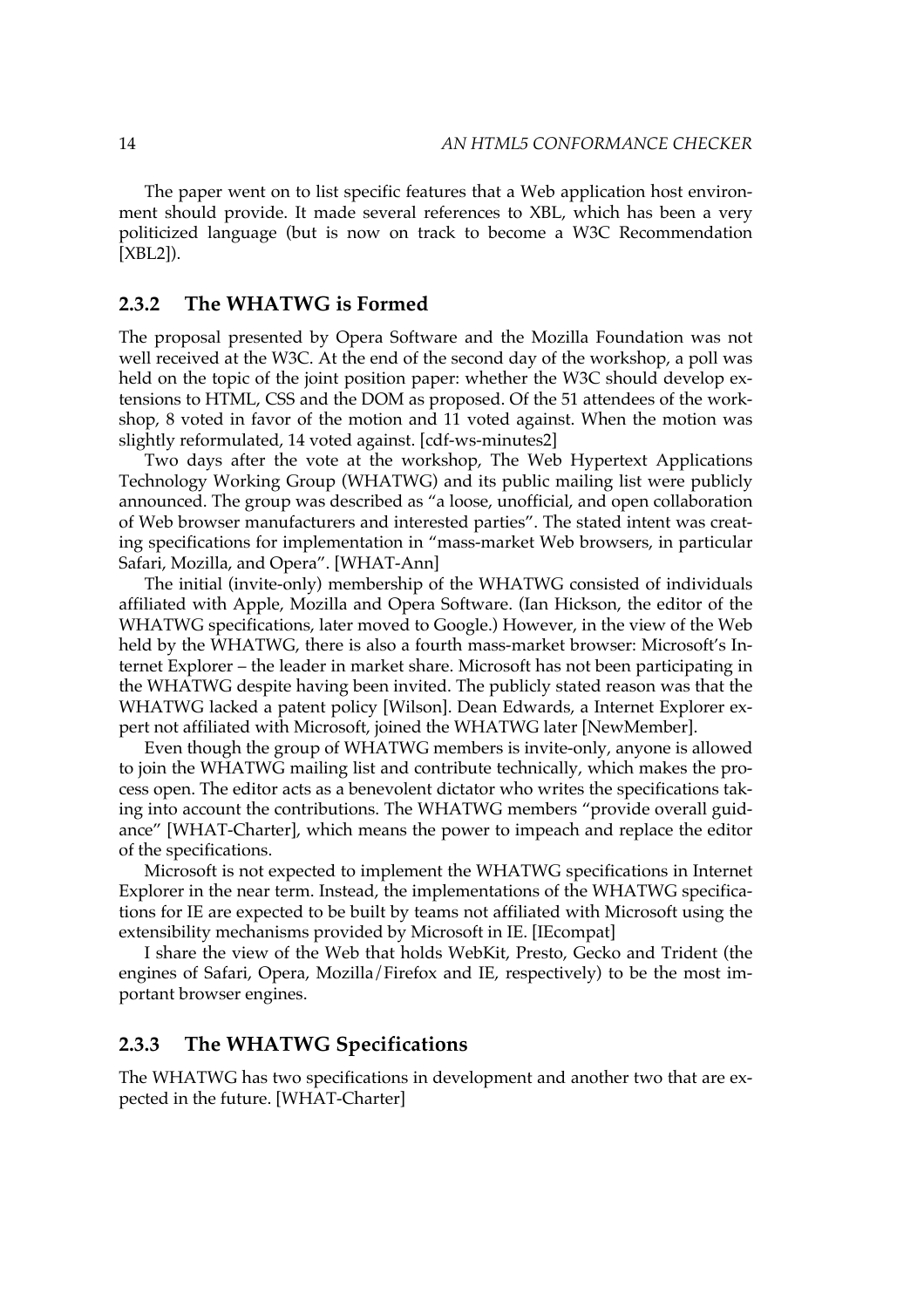The two specifications being developed are *Web Forms 2.0* [\[WebForms2\]](#page-101-0) and *Web Applications 1.0* [\[WebApps\]](#page-101-0). Web Forms 2.0 is an update to HTML 4.01 forms. Web Applications 1.0 is a re-specification of HTML that both constrains and extends HTML. The language specified by Web Forms 2.0 and Web Applications 1.0 taken together is referred to as (X)HTML5. It is expected that Web Forms 2.0 will be eventually be folded into the Web Applications 1.0 specification.

The two expected future specifications are *Web Controls 1.0* for creating new widgets and *CSS Rendering Object Model* for defining programmatic access to the CSS rendering tree. [\[WHAT-Charter\]](#page-101-0)

**Web Forms 2.0.** Web Forms 2.0 extends HTML forms with new features. The HTML forms as of HTML 4.01 are considered "Web Forms 1.0". Web Forms 2.0 is not a standalone specification. Instead, it specifies updates to HTML 4.01 and the DOM. The choice of updates is based on what has been identified as common needs and what can be implemented as a script-based library for Internet Explorer [\[IEcompat\].](#page-90-0)

The most obviously visible new features are new input field types. For example, there are new inputs for dates that can be implemented in browsers by popping up a platform specific calendar widget. The new input types are backwards compatible in the sense that unknown input types degrade into text inputs in legacy browsers. Simple constraints on the values of the input field can be declared and checked by the browser without the form author having to resort to scripting. For complex restrictions, new integration points for scripts are provided.

In addition to the new input types, there is also a repetition model for adding and removing repeating sets of fields from the form without scripting. A new XML form submission format in introduced. The format can also be used for pre-loading values into the form fields.

Web Forms 2.0 is the most mature part of the new features of HTML5. It has already been implemented and shipped in the Opera 9 browser [\[Opera9\].](#page-94-0)

**Web Applications 1.0.** Web Applications 1.0 is the main specification for HTML5. The name of the specification highlights the Web application focus of the new features. An XML-based parallel language called XHTML5 is specified alongside HTML5.

The specification has two general areas that are intertwined. On the one hand, new features are specified. On the other hand, existing features are specified in detail that was absent from previous specifications. When existing features are respecified, the behavior of the four notable mass-market browsers is reverse engineered and the specification is made compatible with the existing practice. New features are based on expected use cases.

As the name of the specification suggests, there are new features aimed for Web applications. New application-oriented markup includes canvas for establishing a canvas onto which scripts can draw, menu and command for building menus, meter and progress for representing gauges and progress indicators, datagrid for complex data display widgets, details for additional information that can be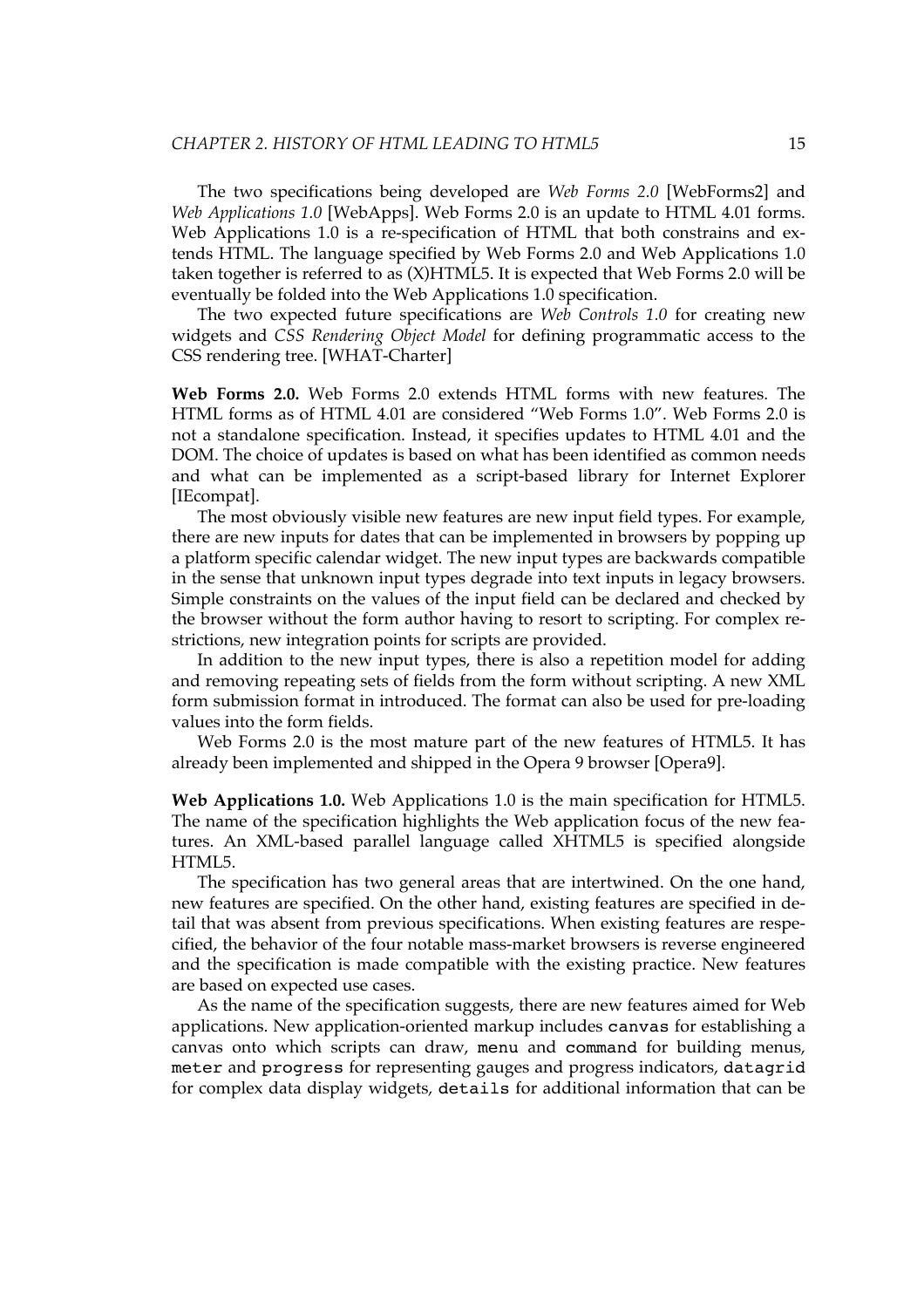<span id="page-29-0"></span>hidden and event-source for indicating that the page listens to server-sent remote events.

In addition to new elements, the specification includes a number of scripting APIs for Web applications, but they are outside the scope of this thesis as documents are checked without executing scripts.

The addition of new elements for document structure is based on an analysis of common class attribute values as used on the Web [\[Stats\]](#page-98-0). New elements for document structure include section for document sections, nav for identifying page navigation, article for marking up standalone parts of page content, aside for tangential notes, header for complex headers and footer for page footers.

There are also new elements that do not quite fit to the groups given above: figure for grouping figures with captions, time for associating a machinereadable point in time with human-readable text designating a point in time (e.g. for use in conjunction with microformats [\[Microformats\]\)](#page-93-0) and m for marking highlighted text. The embed element for (typically) plug-in-rendered content is legitimized.

Finally, HTML5 specifies a text/html parsing algorithm in meticulous detail. The algorithm is designed to work with existing erroneous Web content in a way that is compatible with existing browser behavior. In general, the algorithm strives to be compatible with the behavior of Microsoft Internet Explorer to the extent possible while still keeping the resulting data structure as a DOM [\[DOM2\]](#page-88-0) *tree* that does not have hidden annotations.

The requirement of a tree that does not have hidden annotations fits into the architecture of all contemporary browsers and is the design already used in Gecko and WebKit (the engines of Firefox and Safari). The way the HTML5 parsing algorithm deals with misnested tags is based on the behavior of WebKit. Presto (the engine of Opera) appears to have hidden annotations in the tree when the input was malformed [\[SoupDOM\]](#page-98-0). Trident (the engine of Internet Explorer) does not guarantee a tree model [\[SoupDOM\]](#page-98-0). Since Trident uses a non-tree data structure but the other engines assume a tree, the behavior of the leader in market share cannot be adopted exactly without requiring drastic architectural changes in the other engines.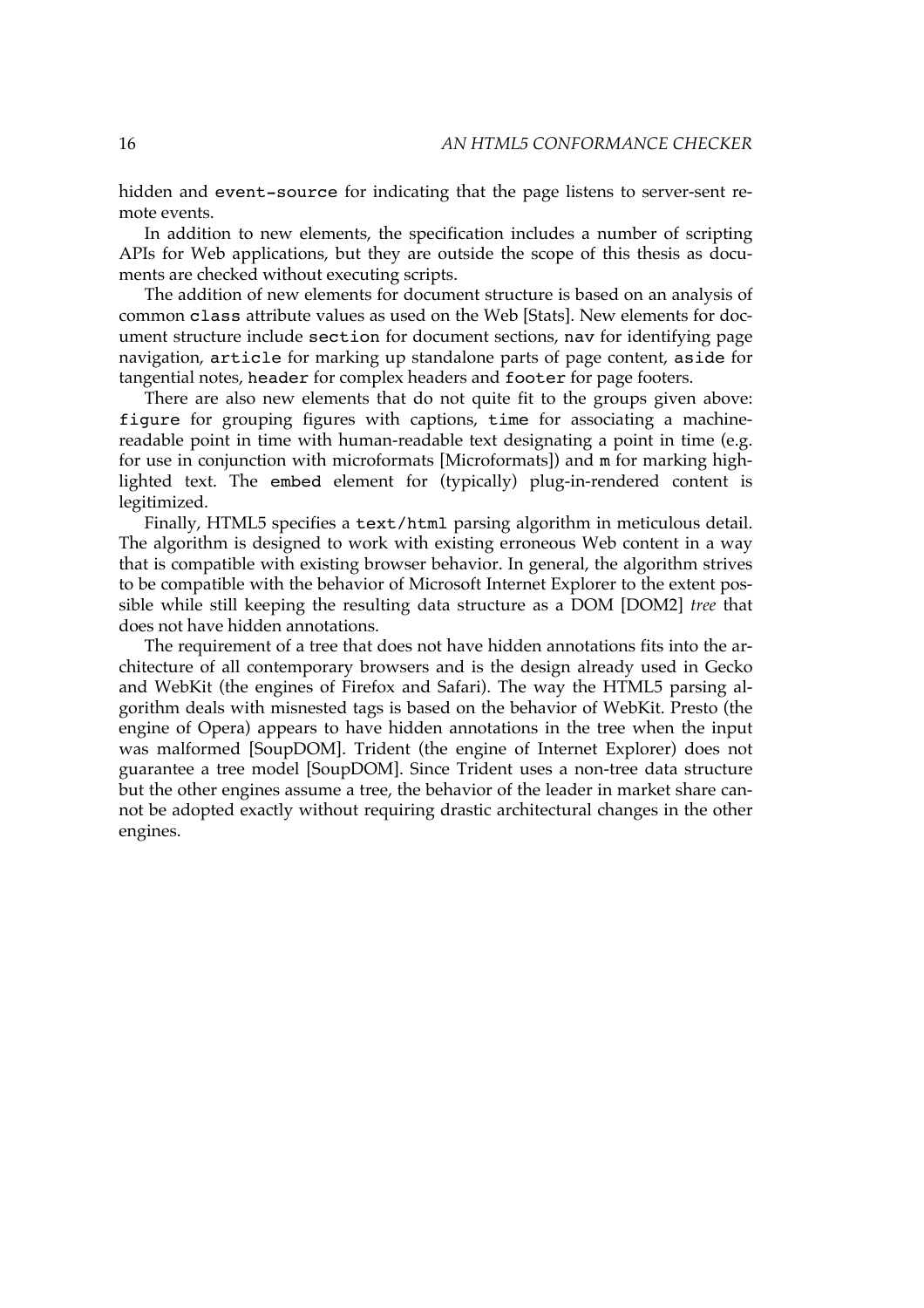### <span id="page-30-0"></span>**Chapter 3**

### **Schema Languages**

In this chapter, XML schema languages are reviewed in order to put the choice of RELAX NG and Schematron in context.

A schema is a formal definition that partitions the set of all possible XML documents into two disjoint sets so that each document is in either set: documents that are valid according to the schema and documents that are not valid according to the schema. A computer language for expressing a schema is called a schema language. The process of checking whether a given XML document is valid according to a schema is called validation.

The notion of a schema could be generalized to mean any abstract partitioning of the set of all possible XML documents into two disjoint sets. However, in common usage "schema" means a formal definition expressed in a schema language. This less abstract notion is used in this thesis.

There are two main classes of schema languages: grammar-based schema languages and schema languages that are not grammar-based. The properties of grammar-based schema languages in terms of mathematics and formal language theory as well as the related validation algorithms are discussed in [\[Taxonomy\].](#page-99-0) In the article, three types of grammar-based languages are identified: local, single-type and regular (from least expressive to more expressive). The article identifies three classes of schema languages in addition to grammar-based languages: specialpurpose languages dedicated to a particular kind of information that may be represented as XML, languages for representing identity constraints and languages for namespace-based validation dispatching.

#### **3.1 DTDs**

XML has a built-in schema language that consists of DTDs [\[XML\].](#page-103-0) DTD is short for Document Type Definition. However, for reasons explained below, it does not actually define the type of the document in a useful way. Unlike many later schema languages for XML, DTDs are not expressed as XML elements and attributes. Rather, the DTD syntax is separate from the syntax for elements and attributes. (It is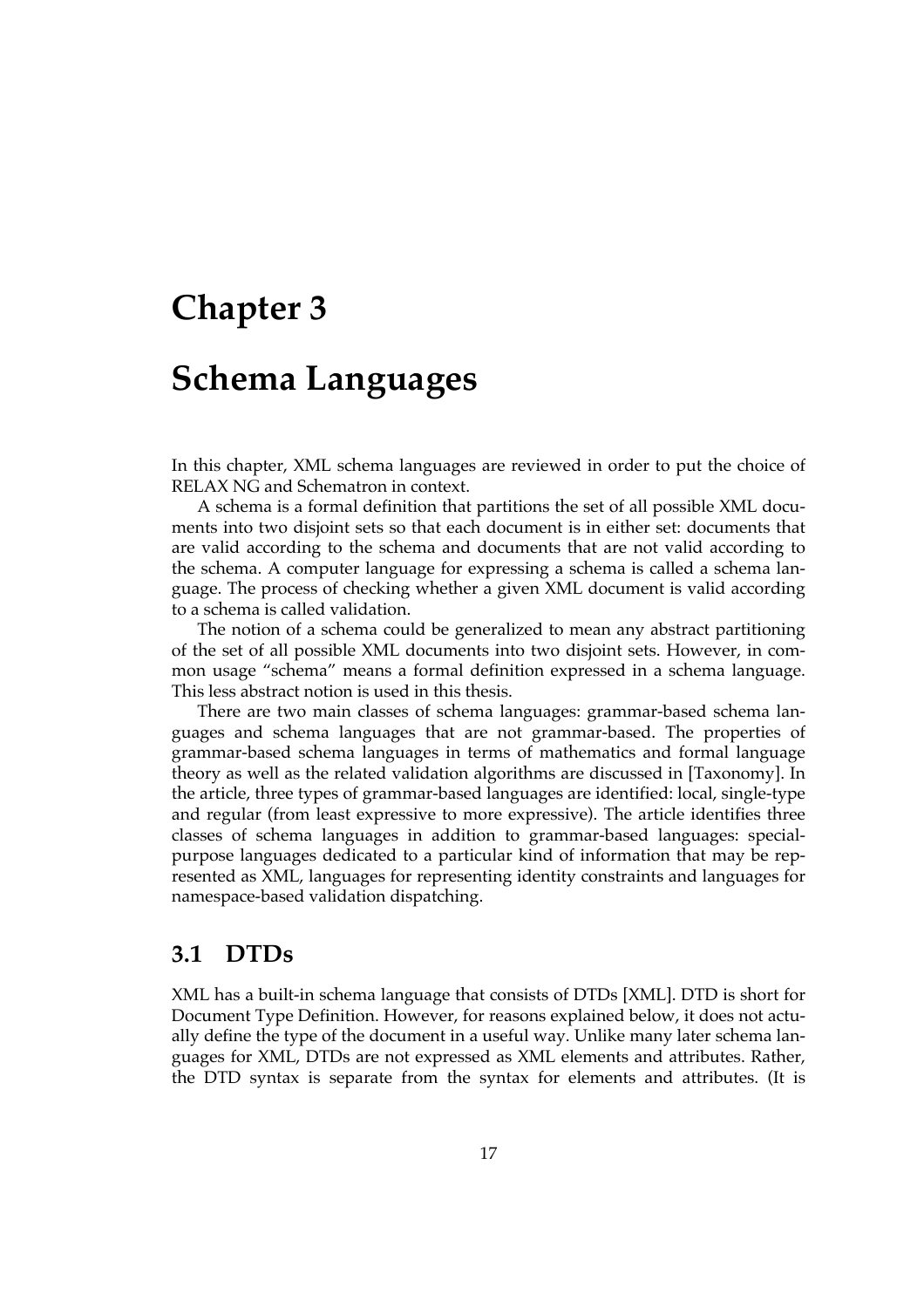<span id="page-31-0"></span>sometimes said that DTDs do not have XML syntax, but this is misguided in the sense that the DTD syntax is part of XML.)

DTDs are grammar-based. The expressiveness of DTDs is relatively weak compared to other schema languages. In [\[Taxonomy\]](#page-99-0), DTDs are classified to be of the type "local", which is the weakest grammar type. A grammar-based schema language is classified as "local" if there are no competing grammar productions. Two non-terminal productions compete if they have the same terminal on the right-hand side of the productions. The practical consequence is that the content model of an element cannot depend on the context of the element in the document tree.

SGML DTDs were slightly more expressive than XML DTDs. XML removed some of the more complex DTD features. In addition, XML made it possible to parse documents without the parser knowing the DTD grammar for the document. Unlike with XML, SGML parsers needed to know the DTD grammar in order to be able to parse the document.

#### **3.1.1 Infoset Augmentation**

DTD-based validation is intertwined in the process of parsing XML. Instead of merely checking that the structure of the document meets the constraints of the grammar, DTDs have features that augment the infoset. Infoset means the information structure embodied in an XML document [\[Infoset\]](#page-90-0). Infoset augmentation means that the validation process adds some information that is reported to the application compared to the situation where the document is parsed without any validation formalism between the document and the application. Infoset augmentation is problematic in three ways.

First, the DTD is usually included in the document by reference but the XML 1.0 specification makes processing such external references optional. As a result, the application sees different data depending on whether the DTD is being processed or not.

Second, being able to attach datatypes to attributes requires that there not be two derivations for a given document that would assign conflicting datatypes to a given attribute. To avoid this problem, the grammars expressed as DTDs are required to be unambiguous. This requirement is restrictive and would be unnecessary for pure non-infoset-augmenting validation.

Third, since one of the key features of XML is that a document can be parsed even if it does not have a DTD and since the DTD is supplied by the document itself, an application cannot trust documents to supply DTDs with particular infoset augmentation features. For example, a consuming application cannot trust incoming documents to declare a particular attribute to have the type ID or to declare default values for particular attributes. Therefore, applications cannot rely on DTD-based infoset augmentation taking place, which severely limits the usefulness of such infoset augmentation.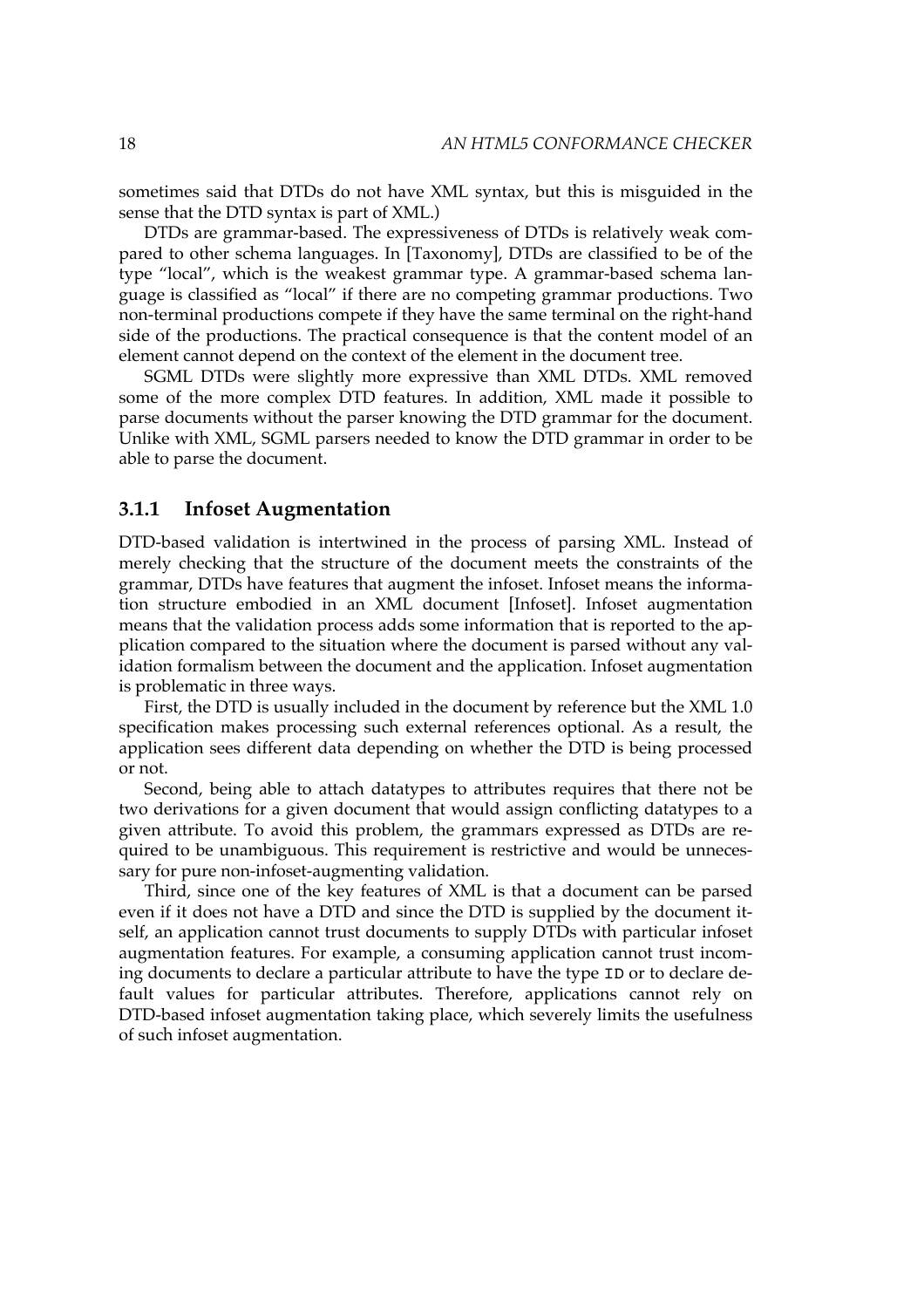#### <span id="page-32-0"></span>**3.1.2 Datatyping**

XML DTDs allow a primitive form of attribute datatyping. The possible datatypes are CDATA, ID, IDREF, IDREFS, ENTITY, ENTITIES, NMTOKEN and NMTOKENS. (SGML DTDs have more datatypes.) Additionally, the value of an attribute can be constrained to be one of several enumerated tokens. CDATA means an unconstrained string. Cross-references whose integrity is checked are represented using the ID, IDREF and IDREFS types. (There is a single document-wide namespace for IDs established by the ID type. A particular reference cannot be constrained to point to elements of a certain type only.) The only datatypes that constrain the allowed lexical space of the attribute value without involving any referential semantics are NMTOKEN and NMTOKENS. NMTOKEN is merely a token that satisfies a particular, relatively arbitrarily specified, grammar production. NMTOKENS is a white space-separated list of these. These datatypes are rather useless unless the desired datatype constraint happens to match the definition of NMTOKEN.

#### **3.1.3 Other Problems with DTDs**

It was noted above that the document supplies its own DTD. This is one of the key problems. It means that DTD-based validation cannot be used for determining if a document belongs to a class of documents (the "type" of the document) that the recipient expects to receive. That is, if two parties have agreed to exchange documents in a particular format, the recipient cannot use normal DTD-based validation to find out whether a given document is in the pre-agreed format, because the sender can use another DTD in the document. DTD-based validation only shows whether a document conforms to the grammar that the document *declares for itself*. Moreover, since DTDs require that the schema is included in the document itself, DTDs effectively require the document to be contaminated with schema-specific syntax.

There are implementations that allow validation against an application-supplied DTD, but this is not a standard part of XML 1.0 processing. Other schema formalisms (RELAX NG in particular) provide superior features in such a scenario.

Lastly, DTDs do not work properly with namespaces, because the *Namespaces in XML* specification [\[XMLNS\]](#page-103-0) layers the namespace processing on top of XML 1.0 processing and, therefore, DTD-based validation takes place underneath the namespace layer – not on top of it.

DTDs were not used in this project, because DTDs are not expressive enough, are not namespace-aware and would allow smuggling of grammar productions by the document that is being checked.

#### **3.2 W3C XML Schema**

The W3C XML Schema [\[XSD\]](#page-103-0) (sometimes abbreviated WXS but more often XSD for XML Schema Definition) is a schema language defined by the W3C in response to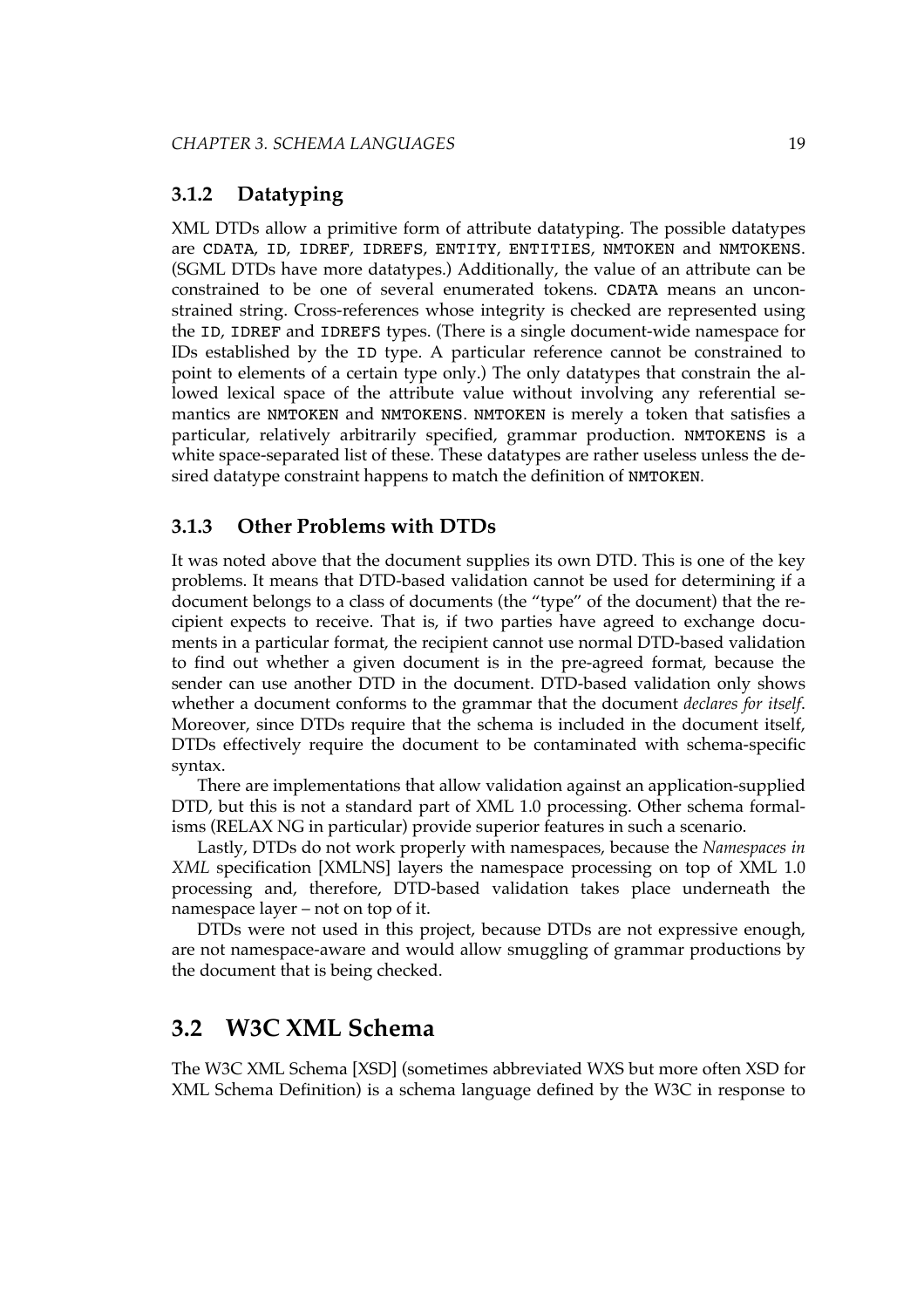<span id="page-33-0"></span>shortcomings of DTDs. XSD is a grammar-based schema language. In [\[Taxonomy\],](#page-99-0) XSD is classified as "single-type". In a single-type language, competing productions within a content model and competing start symbols are prohibited. The practical consequence is that the grammar is required to be unambiguous. (A grammar is ambiguous if there is more than one derivation for a given document tree.)

XSD provides a richer repertoire of datatypes than DTDs. In fact, data typing is seen as one of the major improvements over DTDs. XSD validation very much involves infoset augmentation: instead of merely checking whether a document satisfies the schema, the XSD validation process yields a Post-Schema Validation Infoset (PSVI) which is the infoset of the validated document augmented with datatype information.

The concept of PSVI stems from the data-orientedness – as opposed to document-orientedness – of XSD. XSD is biased towards use cases that involve serializing objects or database items as XML on one hand and, on the other hand, databinding which involves doing the reverse. Despite the datatype focus of XSD, the datatype system is not extensible. The schema author has to get by with the datatypes that the specification provides. For this reason it is not uncommon to see schemata that do not constrain the data type of a given attribute even when the attribute has a very specific format.

XSD is rather verbose and, therefore, inconvenient to write. After a [compact](#page-35-0) syntax for [RELAX](#page-35-0) NG (page 22) was developed and found useful, a compact syntax for XSD was developed by Kilian Stillhard [\[CompactXSD\]](#page-87-0). However, this format is not standardized and appears not to have gained wide acceptance.

The W3C held a workshop on XML Schema 1.0 User Experiences and Interoperability [\[SchemaUE\]](#page-98-0) where XSD users and vendors of implementations reported on their experiences. There had been problems with the complexity of the specification and the resulting implementation inconsistencies. The reports about the problems faced with XSD were summarized by Rick Jelliffe on the xml-dev mailing list in [\[Freddy\]](#page-89-0).

The problems with XSD are discussed in more detail in [\[IntroXML\]](#page-90-0).

XSD was not used in this project due to its reputation of implementation problems, its verbosity, its data-orientedness and relative lack of acceptance in document-oriented tasks.

#### **3.3 Document Structure Description**

Document Structure Description (DSD) [\[DSD\]](#page-88-0) is a schema language developed at the University of Aarhus and AT&T Labs Research. In [\[Taxonomy\]](#page-99-0), DSD 1.0 [\[DSD1\]](#page-88-0) is classified as "single-type" and DSD 2.0 [\[DSD2\]](#page-88-0) is classified to be able to represent any regular tree grammar.

DSD was not used in this project due to the wider acceptance of RELAX NG and Schematron and the better availability of tools for RELAX NG and Schematron. DSD has largely been sidelined in the marketplace by XSD, RELAX NG (discussed below) and [Schematron](#page-36-0) (page 23).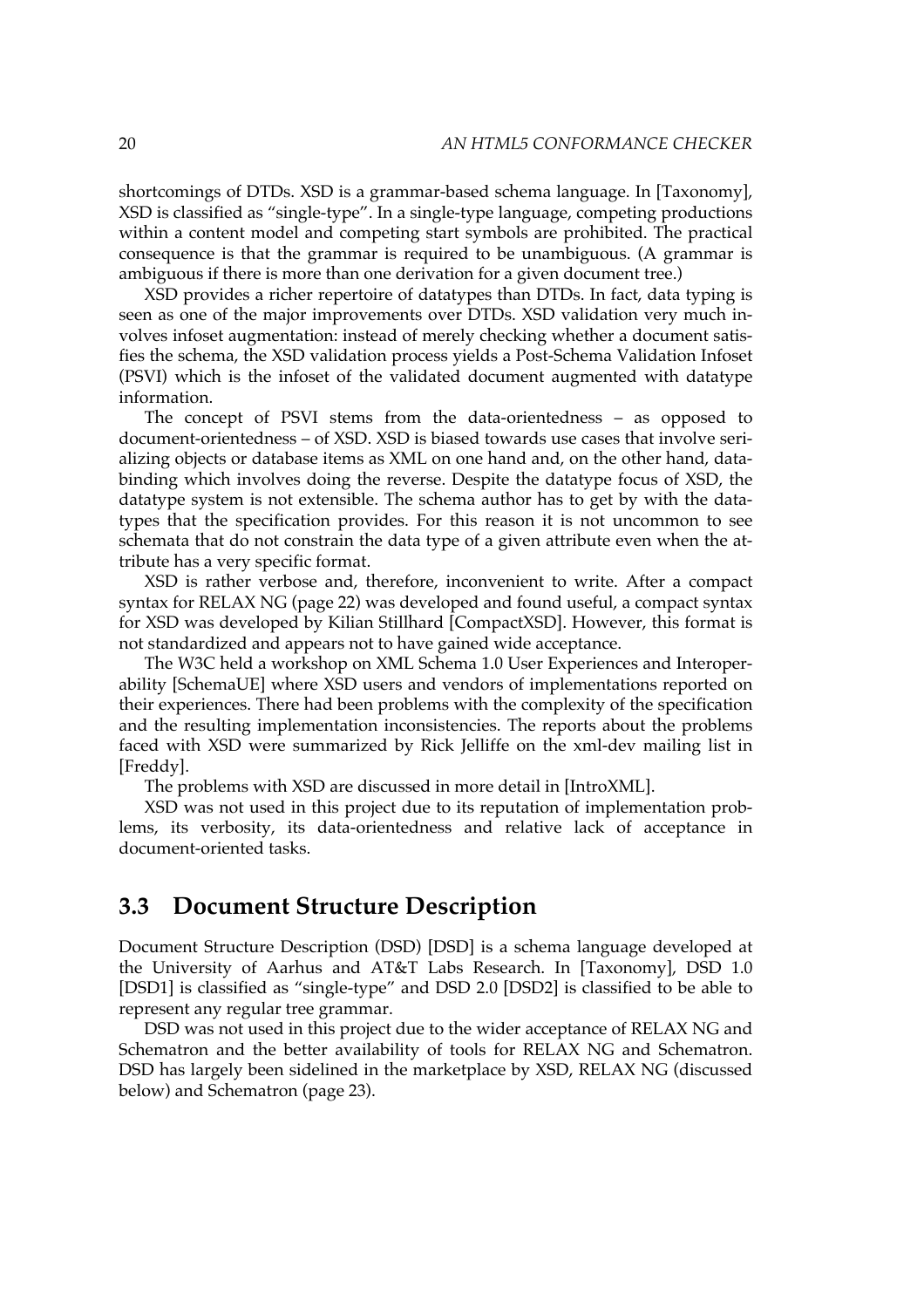#### <span id="page-34-0"></span>**3.4 TREX, RELAX, XDuce and DDML**

There have been various also-ran schema languages in the quest for a replacement for DTDs. Perhaps the most famous ones are TREX by James Clark [\[TREX\]](#page-99-0) and RELAX by Makoto Murata [\[RELAX\]](#page-94-0). These languages were the basis of RELAX NG (discussed below), which has superseded them. Document Definition Markup Language (DDML) was published as a W3C Note [\[DDML\]](#page-87-0) but was abandoned in favor of XSD. XDuce [\[XDuce\]](#page-102-0) has not gained wide acceptance.

#### **3.5 RELAX NG**

RELAX NG [\[RNG\]](#page-97-0) is a grammar-based schema language for XML. In [\[Taxonomy\],](#page-99-0) it is classified to be of the most powerful kind of tree grammars: "regular". It was developed from the basis of TREX and RELAX in OASIS (Organization for the Advancement of Structured Information Standards) with James Clark and Makoto Murata (the developers or TREX and RELAX respectively) as the editors of the specification. RELAX NG has also been subsequently standardized as Part 2 of the Document Schema Definition Language (DSDL) family [\[ISO19757-2\].](#page-91-0)

James Clark describes RELAX NG as an evolution and generalization of XML DTDs based on experience from both SGML and XML. Design patterns used for writing DTDs can be applied to RELAX NG. Moreover, DTDs can be programmatically converted into RELAX NG. [\[RNGdesign\]](#page-97-0)

RELAX NG treats elements and attributes in a uniform way to the maximum extent possible. This means that co-occurrence constraints between attributes and the content model of an element are possible.

RELAX NG is strictly for validation. No infoset augmentation is performed. Since there is no need to ambiguously assign datatypes to information items based on the derivation in the grammar, ambiguous grammars are allowed. A document is valid according to a RELAX NG schema if there is at least one derivation for the document in the grammar expressed by the schema. It does not matter if there are multiple derivations. Allowing ambiguous grammars makes RELAX NG schemata easier to write than DTDs or XSD.

#### **3.5.1 Datatyping**

RELAX NG has only two built-in datatypes: string and token. A schema may enumerate permissible datatypes and typed literals. The string type uses strict code point for code point comparison when comparing the literal and a value from the document being validated. The token datatype normalizes white space before the comparison. When a literal is not given, both types allow all strings that are legal in XML. Additionally, there is a list pattern that allows datatypes and literals to be used in white space-separated lists.

In addition to the built-in datatypes, RELAX NG has a framework for pluggable datatype libraries. A datatype library makes it possible to use a Turing-complete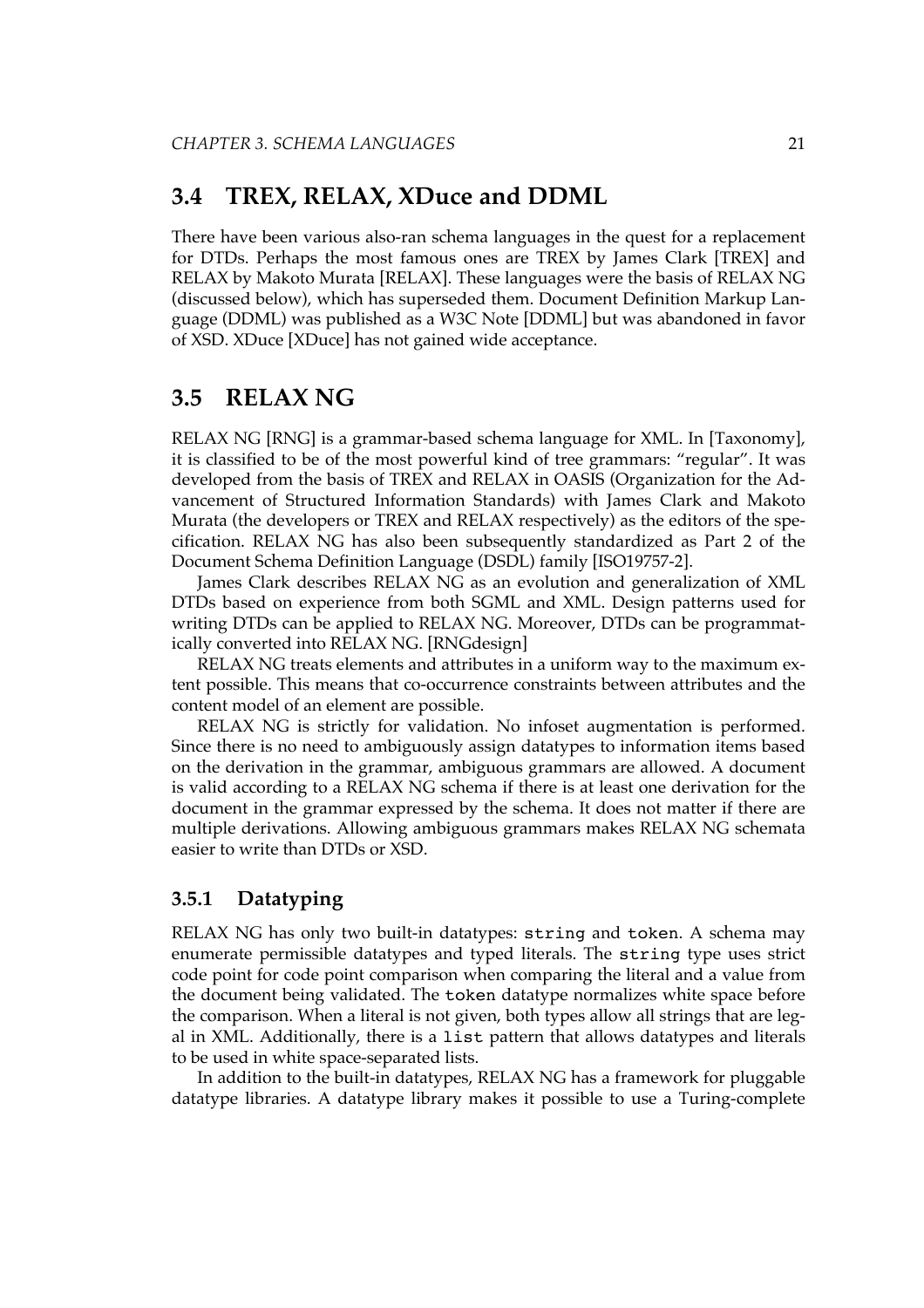<span id="page-35-0"></span>programming language for checking whether a string conforms to a particular datatype. In formal terms, a datatype (with given parameters) is a formal language and an equivalence relation for strings of the language. Each possible string of XML characters either belongs in the language of the datatype or does not belong in the language. For example, a datatype for dates could accept strings that represent valid Gregorian dates in the W3C-DTF notation [\[W3C-DTF\]](#page-100-0) and reject all other strings.

A datatype also defines an equivalence relation for valid values. At minimum, each string needs to be equivalent with an identical string (reflexivity). However, the equivalence relation may be more lax as long as it is transitive and symmetric. For example, a datatype might accept all possible strings and define the equivalence relation as case-insensitive comparison.

It is important to note that the RELAX NG notion of datatypes only concerns classifying strings. Unlike the non-extensible XSD type system and the PSVI concept, RELAX NG datatyping is not about converting the strings to datatypes of a programming language (integers, floats, date objects, etc.). Special-purpose tools built on top of RELAX NG could use datatyping for databinding (if they restrict grammar ambiguity), but such usage is not sanctioned by the RELAX NG specification.

The RELAX NG defines syntax for using datatype libraries within a schema. However, the RELAX NG specification does not specify an API for interfacing a datatype library implementation with a RELAX NG validator, because such an API needs to be specific to the programming language used for implementation and RELAX NG does not require any particular programming language. However, for Java there is a de facto standard datatype library API developed by James Clark and Kohsuke Kawaguchi [\[DatatypeAPI\]](#page-87-0). The Java API has also been adapted to other languages  $-C#$  in particular.

There are two well-known datatype libraries: the XSD datatype library [\[RNG-](#page-97-0)[XSD\]](#page-97-0) and the DTD compatibility datatype library [\[DTDCompat\].](#page-88-0) The former brings the datatypes from [\[XSDDatatypes\]](#page-103-0) to RELAX NG. The latter brings the datatyping features of DTDs to RELAX NG. RELAX NG validators often have built-in support for these two datatype libraries.

#### **3.5.2 Compact Syntax**

RELAX NG is defined as an XML vocabulary. However, since the XML syntax is designed for marking up text, it is not particularly convenient to write or even read in cases where there's almost no text and a lot of markup.

To address this problem, RELAX NG has an alternative Compact Syntax [\[Com](#page-86-0)[pact\].](#page-86-0) The compact syntax is vastly more human-friendly than the XML syntax and is intuitive to anyone familiar with the customary notation for regular expressions and the Backus–Naur Form. A tutorial of the Compact Syntax is given in [\[RNC](#page-97-0)[tutorial\]](#page-97-0). As with RELAX NG proper, the Compact Syntax was specified by OASIS and has subsequently been adopted as an amendment to the ISO standard [\[ISO19757-2Amd1\]](#page-91-0).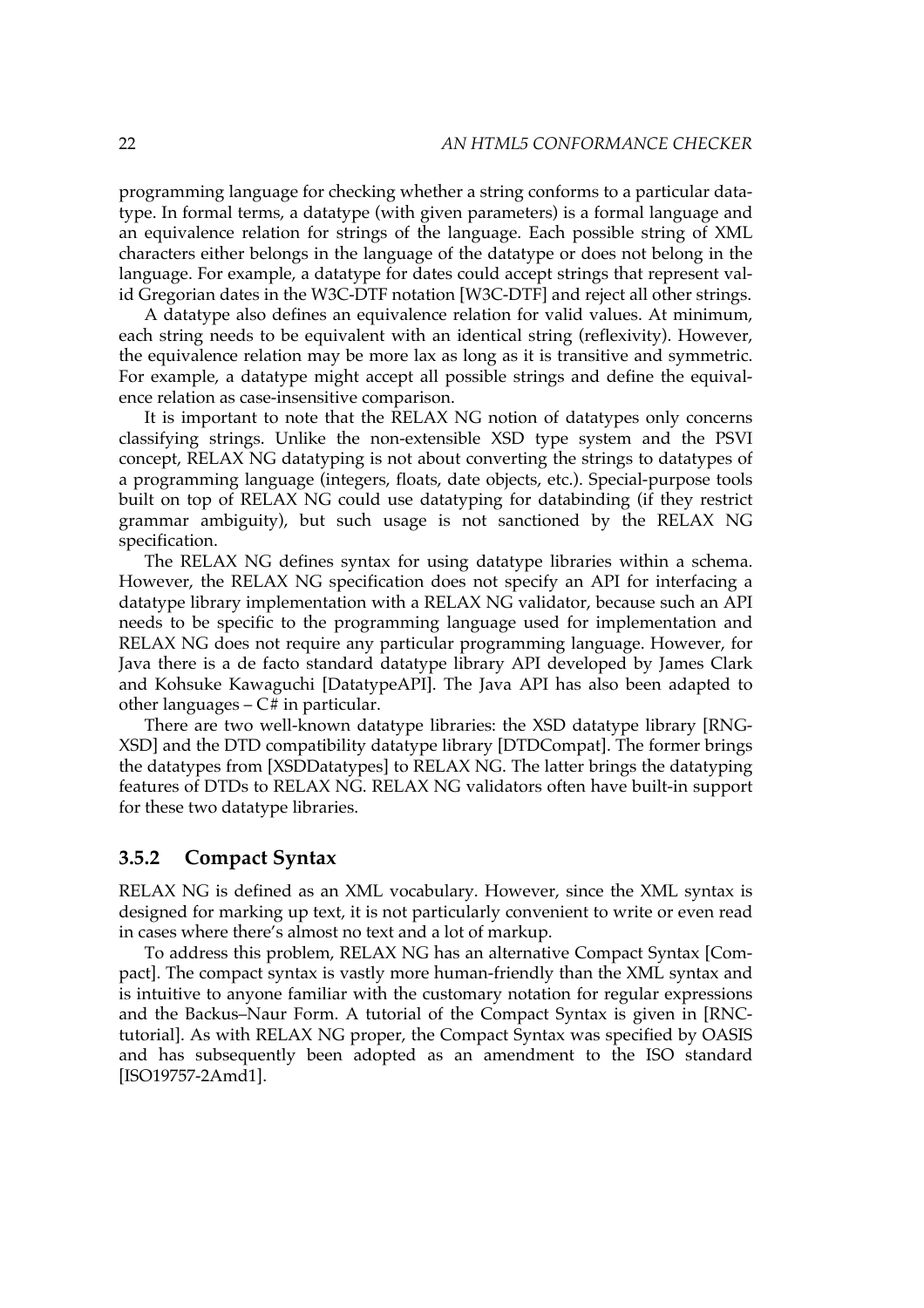#### **3.5.3 Use in This Project**

I chose RELAX NG as the main schema language for this project because of its status as the schema language of choice for document-oriented tasks and because a schema project [\[HTML5RNG\]](#page-90-0) and a validator project [\[ValidatorAbout\]](#page-100-0) were already in place. Elika Etemad had already chosen the Compact Syntax for the schema project. This was a good choice because of the human-friendliness of the Compact Syntax.

## **3.6 Schematron**

Schematron [\[Schematron15\]](#page-98-0) is an assertion-based schema language. In [\[Taxonomy\],](#page-99-0) it is classified as a language for expressing identity constraints. Schematron was developed by Rick Jelliffe at the Academia Sinica Computing Centre (ASCC). A newer version of Schematron has been standardized as Part 3 of the Document Schema Definition Language (DSDL) family [\[ISO19757-3\]](#page-91-0). The ISO version of Schematron is incompatible with processors for the ASCC versions of Schematron.

A Schematron schema consists of assertions. In practice, an assertion is an XPath [\[XPath\]](#page-103-0) expression and its context expression. The XPath expression is tested for evaluation to either true or a non-empty node set. This condition can either be considered required (false or an empty node set constitute an error) or an error (true or a non-empty node set constitute an error) depending on what the assertion is designed to test.

This is significantly different from grammar-based schema languages. In order for a document to conform to grammar-based schema, there has to be a derivation for the document in the grammar. Therefore, in a grammar-based schema, by default, everything is forbidden and only the constructs that can be derived from the grammar are allowed. In Schematron, however, everything is allowed by default and each assertion makes a specific restriction.

#### **3.6.1 Using RELAX NG and Schematron Together**

Adding specific restrictions without having to take a stance on the document as a whole makes Schematron ideal for refining a cruder schema written in another language. Rick Jelliffe, the creator of Schematron, has characterized Schematron as "a feather duster for the furthest corners of a room where the vacuum cleaner cannot reach" [\[SchematronOld\].](#page-98-0) Indeed, in the last three years, a pattern of using RELAX NG and Schematron together has emerged: a slightly over-permissive RELAX NG grammar is used for the bulk of the schema and Schematron assertions are used to tighten corner cases. For example, the schemata for the Atom syndication format [\[RFC4287\]](#page-96-0) and DocBook 5.0 [\[DocBook\]](#page-87-0) are RELAX NG schemata that are refined with Schematron assertions.

The RELAX NG schema and the Schematron schema can be separate or combined. If they are separate, the document is simply validated against both the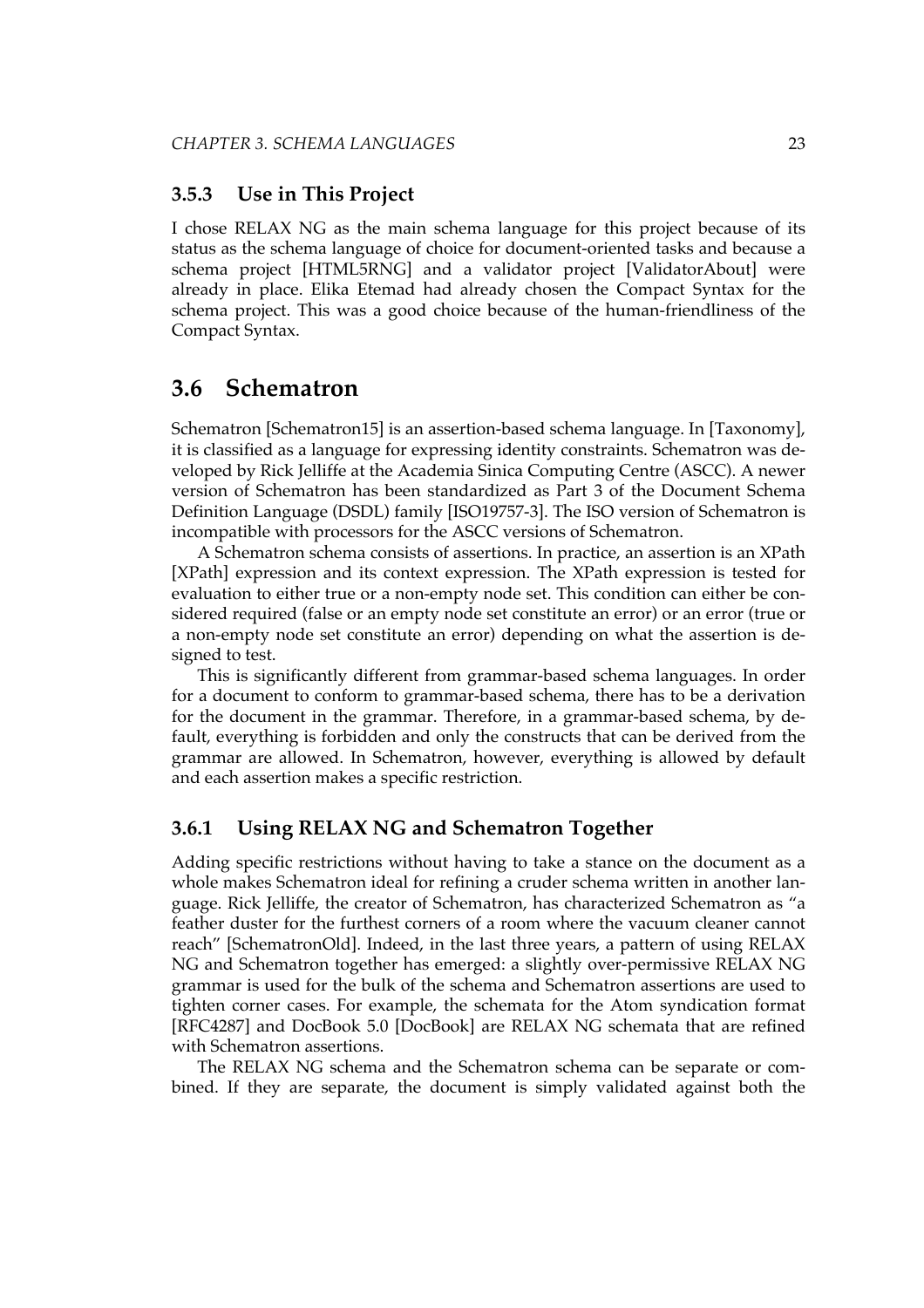RELAX NG schema and the Schematron schema separately and considered valid if it passes both validations.

In the combined case, the Schematron assertions are written inside the RELAX NG schema. The validation phases are still separate, but the Schematron assertions can be organized so that they appear in the relevant element context in the RELAX NG schema for a human reader. An implementation may use the RELAX NG schema context of an assertion to establish the XPath context in Schematron. [\[Relaxtron\]](#page-95-0)

### **3.6.2 Use in This Project**

Following the example of Atom and DocBook, I chose Schematron as the secondary schema language in this project for expressing details that are inconvenient or impossible to express in RELAX NG.

I chose Schematron 1.5 [\[Schematron15\]](#page-98-0) instead of ISO Schematron [\[ISO19757-3\]](#page-91-0) due to lack of tool support for the ISO version – in particular lack of support in the [Jing engine](#page-50-0) (page 37) [\[Jing\]](#page-92-0).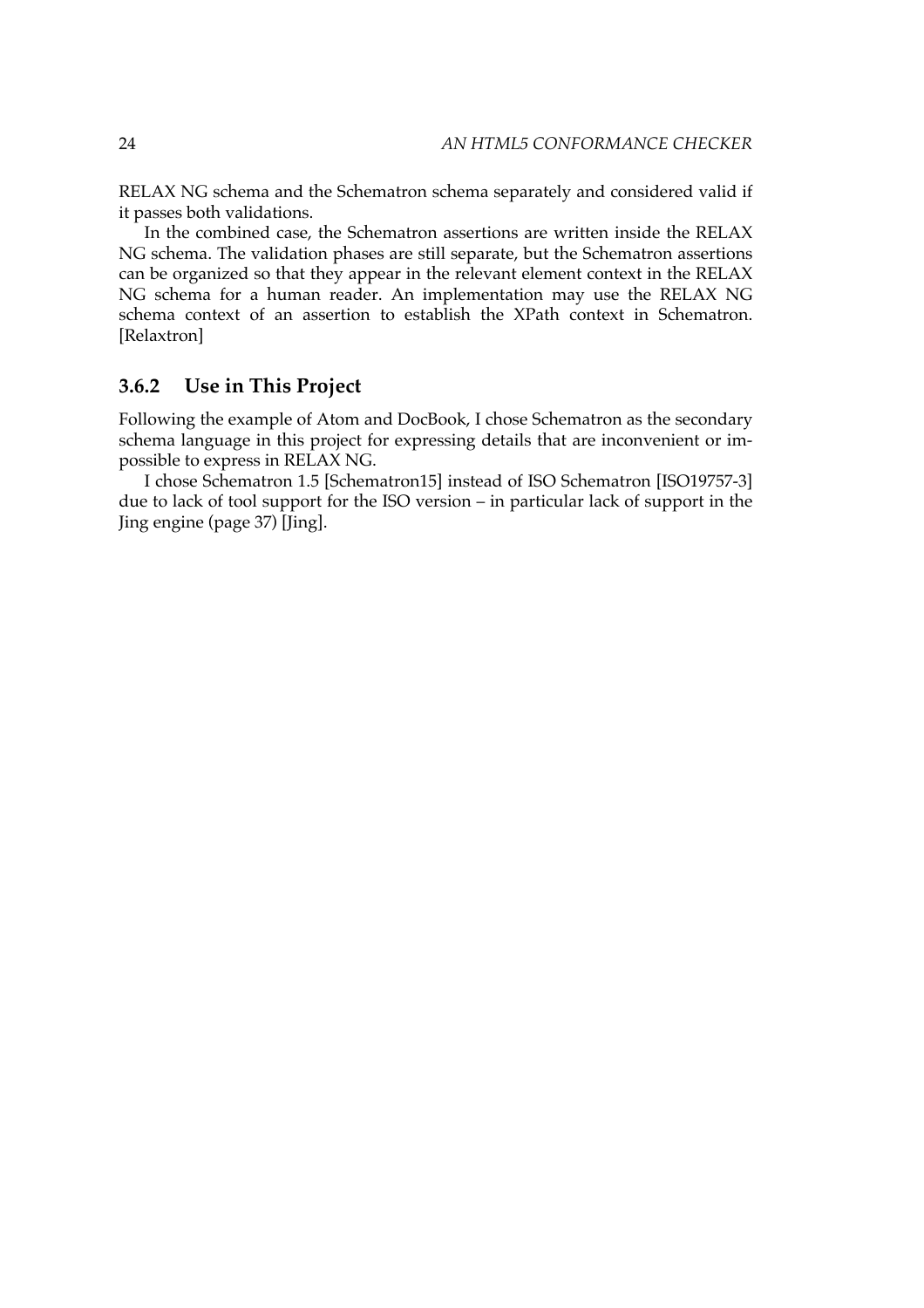# **Chapter 4**

# **Prior Work on Markup Checking**

The service presented in this thesis is not by any means the first markup checking service on the Web. In this chapter, notable other markup checking services are reviewed.

# **4.1 The W3C Markup Validation Service**

The W3C Markup Validation Service [\[W3Cvalidator\]](#page-100-0) (better known as the W3C Validator), originally written by Gerald Oskoboiny, is probably the best known of the markup checking services reviewed here. For many users, it is *the* validator. It has been in use since the late 1990s.

The W3C Validator is a Perl CGI front end for OpenSP. OpenSP [\[OpenSP\]](#page-94-0) is an SGML parser based on James Clark's SP [\[SP\]](#page-98-0). OpenSP performs DTD-based validation according to SGML. That is, the input document is validated against the DTD that the document declares for itself. The front end allows the user to override the DTD declared by the document, in which case the front end modifies the document accordingly before passing it to OpenSP. The HTML 4.01 and XHTML 1.0 specifications come with normative DTDs. Typically documents include one of the normative DTDs by reference, but a document can include any DTD.

The W3C Validator sticks strictly to the SGML validity formalism. It is often argued that it would be inappropriate for a program to be called a "validator" unless it checks exactly for validity in the SGML sense of the word – nothing more, nothing less. Markup language specifications virtually always contain conformance requirements that cannot be expressed in an SGML DTD. Those requirements are simply not checked for at all. For example, in HTML 4.01 Strict, the value of the datetime attribute is required to be a date in the W3C datetime format [\[W3C-](#page-100-0)[DTF\],](#page-100-0) but since SGML DTDs cannot express this constraint, any string passes as a valid value for datetime.

Another problem is related to XML support. XML 1.0 was designed to be compatible with SGML in the sense that an XML document that is valid according to its DTD when treated as XML is also a valid SGML document when the Annex K of the SGML standard [\[ISO8879TC2\]](#page-91-0) is in effect. The opposite is not always true,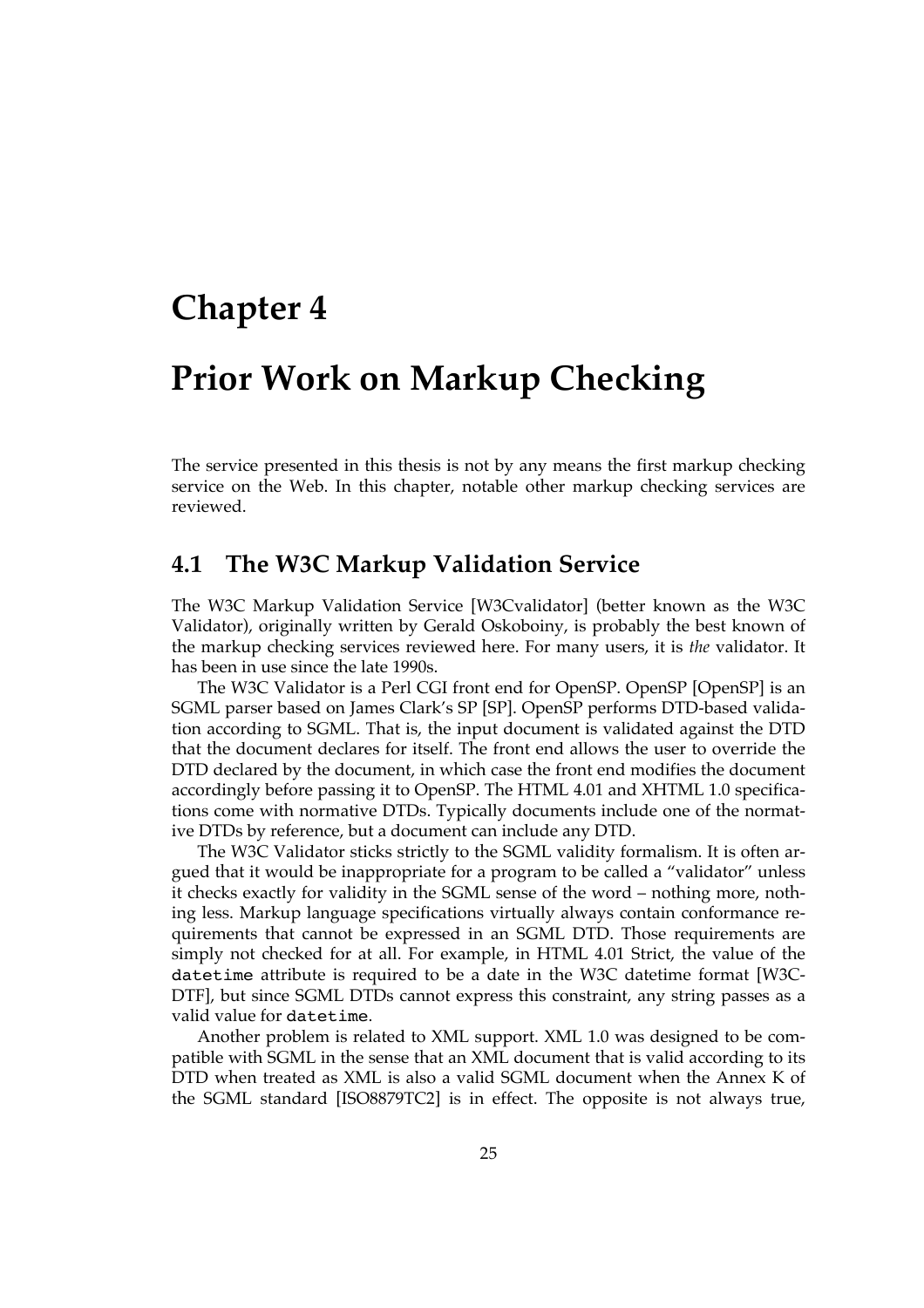however: A document can be valid for the purposes of SGML without even being well-formed from the XML point of view. As a trivial example, SGML does not require white space between attributes but XML does. As a result, tools designed for SGML are not suitable for checking XML correctness. When giving results for XML documents, the W3C Validator states briefly "Note: The Validator XML support has some limitations." [\[W3Cvalidator\]](#page-100-0)

The SGML validation process requires a different SGML declaration for XML than for HTML 4.01. The choice of SGML declaration is external to the document. However, to avoid asking the user the rather esoteric question of which SGML declaration to use, the W3C Validator uses heuristics to decide which SGML declaration to use.

I did not choose the code of the W3C Validator as a starting point for the software discussed is this thesis, because the W3C Validator is a DTD-based validator for SGML documents written in Perl and C while the software discussed in this thesis started out as a RELAX NG-based validator for XML documents with key libraries written in Java.

# **4.2 WDG HTML Validator**

The Web Design Group HTML Validator [\[WDG\]](#page-100-0), developed by Liam Quinn, is very similar to the W3C Validator. It too has been in use since the late 1990s, has James Clark's SP [\[SP\]](#page-98-0) inside and has a Perl front end.

Originally, the WDG HTML Validator was differentiated from the W3C Validator by better error messages, by support for hexadecimal character references and by support for more character encodings than just ISO-8859-1 [\[WDG1998\]](#page-101-0). The W3C Validator has later added all these features as well. Currently, the WDG Validator is differentiated from the W3C Validator by warning about certain SGML markup minimization features that do not work in real-world browsers, by warning about character references to C1 control characters (characters U+0080…U+009F) and by using a different SGML declaration with custom DTDs [\[WDG2007\].](#page-101-0) In addition, the WDG HTML Validator can spider a site and validate multiple pages on one invocation.

Like the W3C Validator, the WDG HTML Validator is restricted to the SGML validity formalism.

I did not choose the code of the WDG Validator as a starting point for the software discussed in this thesis due to the same technical reasons that apply to the code of the W3C Validator.

# **4.3 Page Valet**

Page Valet is a DTD-based validator developed by Nick Kew. Page Valet uses OpenSP for validating HTML as SGML. However, unlike the W3C and WDG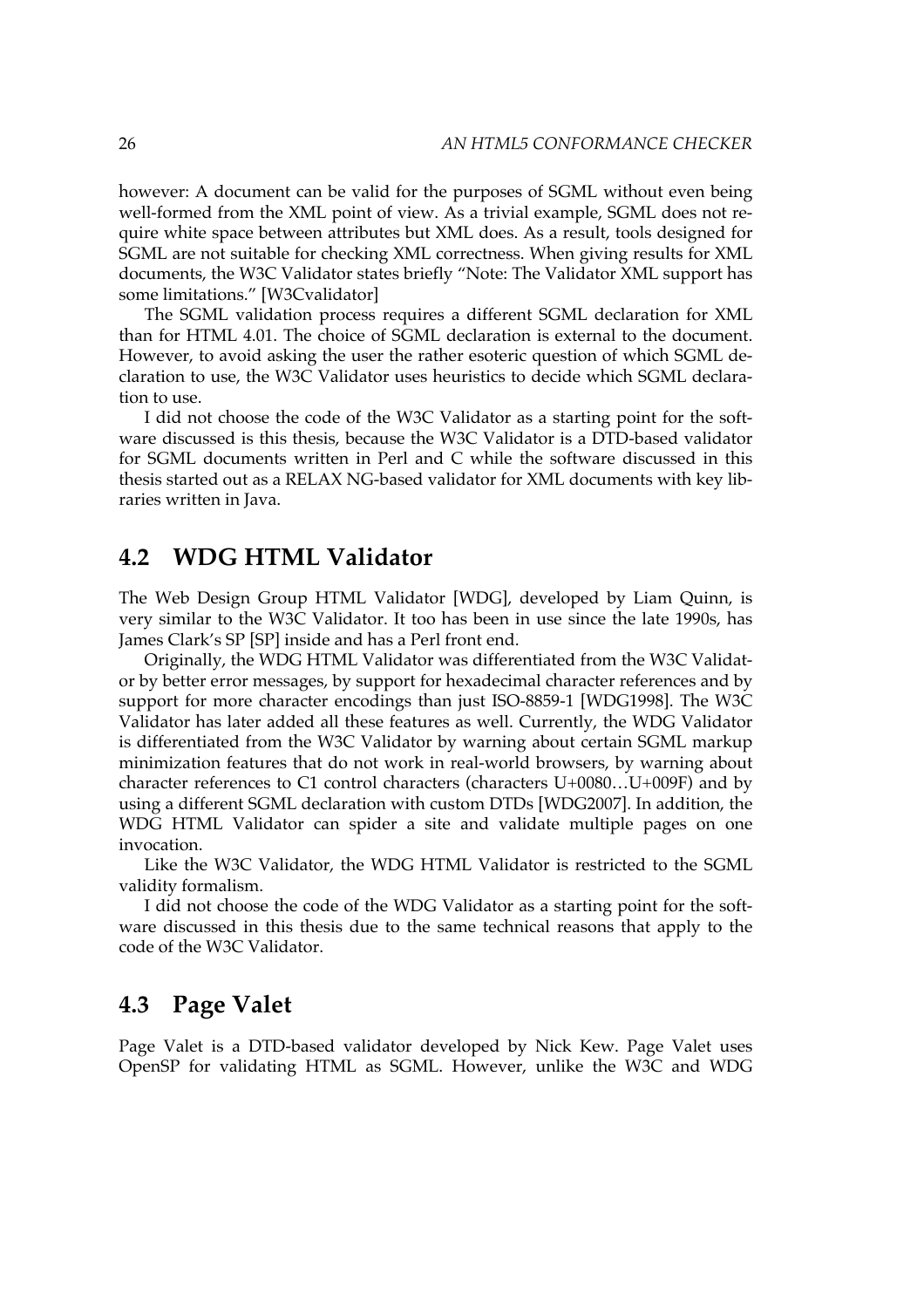validators, Page Valet uses a real XML parser – Xerces-C – by default for validating XML. (The option to use OpenSP for XML is offered.) [\[Valet\]](#page-100-0)

Page Valet has an experimental option for turning on XSD-based validation in Xerces-C [\[XercesC\].](#page-102-0) However, there is no user interface for providing a schema separately from the document. That is, it is up to the document to specify its own schema.

For SGML-based validation, Page Valet provides three parse modes: Strict, Web and Fussy. The Strict Mode does what the W3C Validator does. It adheres strictly to the de jure formalism even when the results are impractical considering browsers. The Web Mode is described to be similar to what the WDG HTML Validator does. That is, SGML markup minimization features that do not work in real browsers are flagged. The Fussy Mode is described to "add further checks over and above Web Mode". [\[ValetMode\]](#page-100-0)

Unlike the W3C and WDG validators, Page Valet is not a Perl CGI program. It is implemented as a C-language Apache module called mod\_validator [\[mod\\_validat](#page-93-0)[or\].](#page-93-0) I did not use mod\_validator as a starting point for the software discussed in this thesis, because I considered a managed runtime to be a safer choice than C for Web-facing services and I had more experience with Java. Moreover, using RELAX NG within a C program would have required using libxml2 [\[libxml2\]](#page-92-0) instead of Xerces-C in practice.

# **4.4 The Schneegans XML Schema Validator**

The XML Schema Validator (formerly XHTML Schema Validator) by Christoph Schneegans validates XML documents against XSD schemata. It does not validate HTML documents. [\[Schneegans\]](#page-98-0)

While the three DTD-based validators discussed above use any DTD that the document declares for itself, the XML Schema Validator has a closed list of built-in XSD schemata. The user can choose a schema from a list manually or request the validator to choose a built-in schema based on the xsi:schemaLocation or the doctype. The schemata offered include the three variants of XHTML 1.0, XHTML 1.1, XHTML 1.0 Basic, MathML 2.0, XSD itself and Google Sitemaps.

The schemata for the variants of XHTML as well as XSD itself come from the W3C. The schemata for XHTML 1.0 were published as a W3C Note [\[XHTML10XSD\].](#page-102-0) The schemata for modularized XHTML were published as a Proposed Recommendation [\[M12N11\]](#page-92-0) (later changed back to Working Draft [\[M12N11WD\]\)](#page-93-0).

The XML Schema Validator is written in Visual Basic .NET and is based on the XML tool chain provided as part of the Microsoft .NET Framework 2.0. The source code is not available.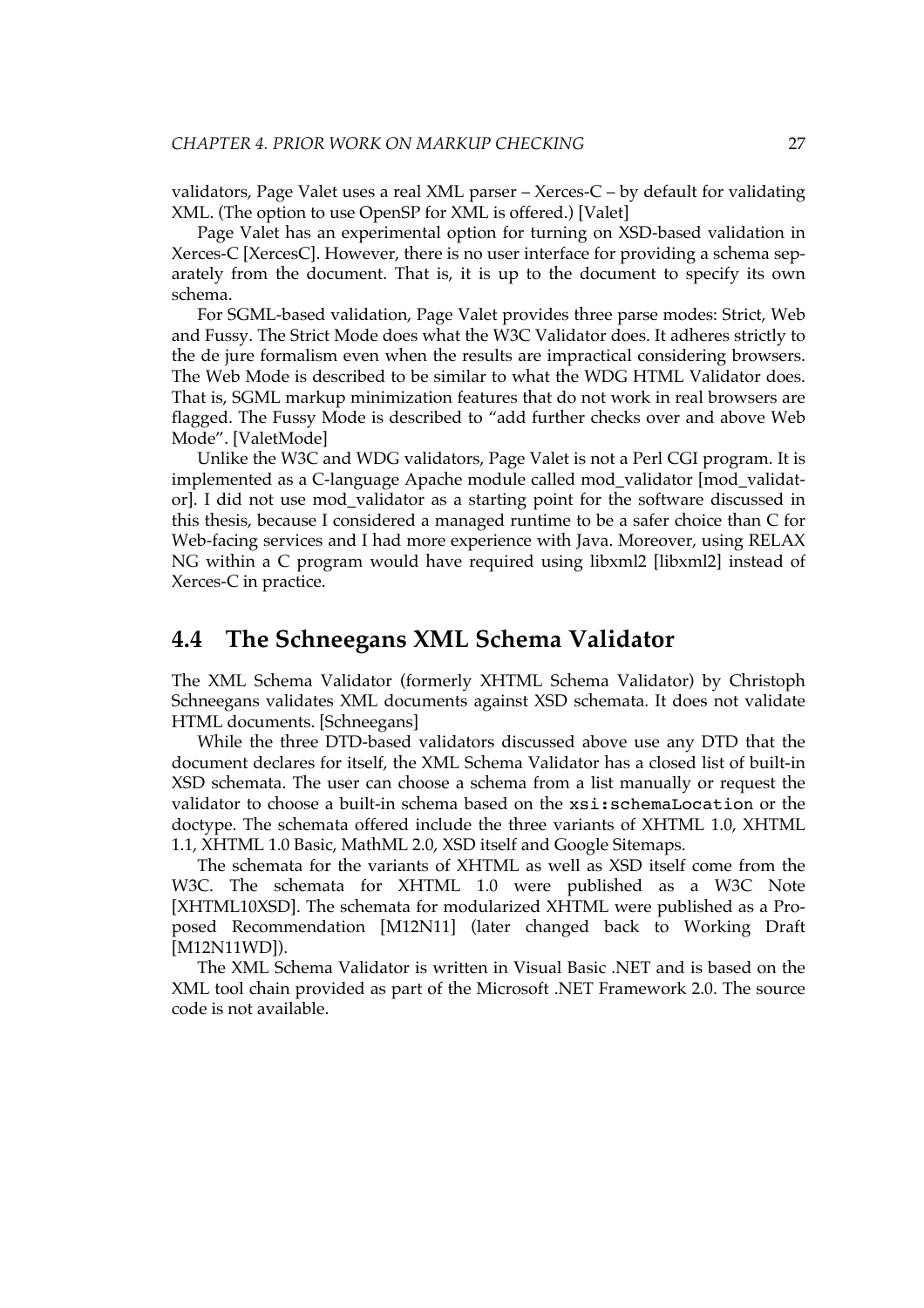# **4.5 Relaxed**

Relaxed [\[RelaxedValidator\]](#page-95-0) by Petr Nálevka validates documents against RELAX NG and Schematron schemata. The main advantage of Relax compared to the W3C Validator is the ability to check for requirements that cannot be expressed in DTDs. Relaxed was originally presented in Czech in Nálevka's bachelor's thesis [\[Val](#page-100-0)[idace\],](#page-100-0) which I have been unable to read beyond the English abstract. Relaxed has subsequently been described in English in a paper co-written by Nálevka and his thesis instructor Jirka Kosek [\[Relaxed\]](#page-94-0).

Relaxed builds upon James Clark's *Modularization of XHTML in RELAX NG* [\[M12N-RNG\].](#page-92-0) The schemata developed by Clark have been further refined and augmented with Schematron assertions. In addition to Schematron assertions based on the conformance requirements of XHTML 1.0, Relaxed offers optional Schematron-based checks for some of the *Web Content Accessibility Guidelines 1.0* [\[WCAG\]](#page-100-0) requirements. In later updates after the initial release, schemata for compound documents that embed SVG [\[SVG\]](#page-99-0) and MathML [\[MathML\]](#page-93-0) in XHTML have been added.

Relaxed is written in Java and JSP. It uses the Sun Multi-Schema Validator (MSV) by Kohsuke Kawaguchi [\[MSV\]](#page-93-0) as its validation engine. Even though there is a plug-in for MSV that enables support for Schematron assertions that are embedded in RELAX NG, Relaxed uses a separate XSLT-based [\[XSLT\]](#page-104-0) solution. The Schematron part is first extracted from RELAX NG using XSLT. Then the resulting Schematron schema is compiled into an XSLT script using another XSLT transformation. Finally, the resulting XSLT script is run against the input document.

Relaxed offers a list of preset schemata. Custom schemata are not allowed. Preset schemata are provided for XHTML 1.0, optionally with SVG and MathML. The schemata for XHTML 1.0 can also be used for HTML 4.01. For XHTML 1.0 and HTML 4.01 without SVG or MathML, partial WCAG checks are available. A separate user interface is provided for a prerelease version of DocBook 5.0 [\[RelaxedDocBook\]](#page-95-0).

The HTML support in Relaxed is based on the idea that HTML 4.01 can be mapped to XHTML 1.0 before applying XML validation technologies. Relaxed uses a patched version of John Cowan's TagSoup [\[TagSoup\]](#page-99-0) for the conversion.

Of the validation services reviewed in this chapter, Relaxed is the closest to the system described in this thesis. The reason why I did not use the Relaxed code base as the starting point for this project is that I had already developed a comparable online validation service user interface around the Jing RELAX NG engine [\[Jing\],](#page-92-0) which I found [preferable](#page-50-0) over MSV (page 37), by the time Relaxed was announced in July 2005 [\[RelaxedAnn\]](#page-94-0). (I had already deployed mine in the spring of 2005.) Moreover, I prefer using a SAX pipeline as the output [generation](#page-48-0) method (page 35) instead of JSP, because it is easier to guarantee the correctness of the output when a SAX pipeline is used.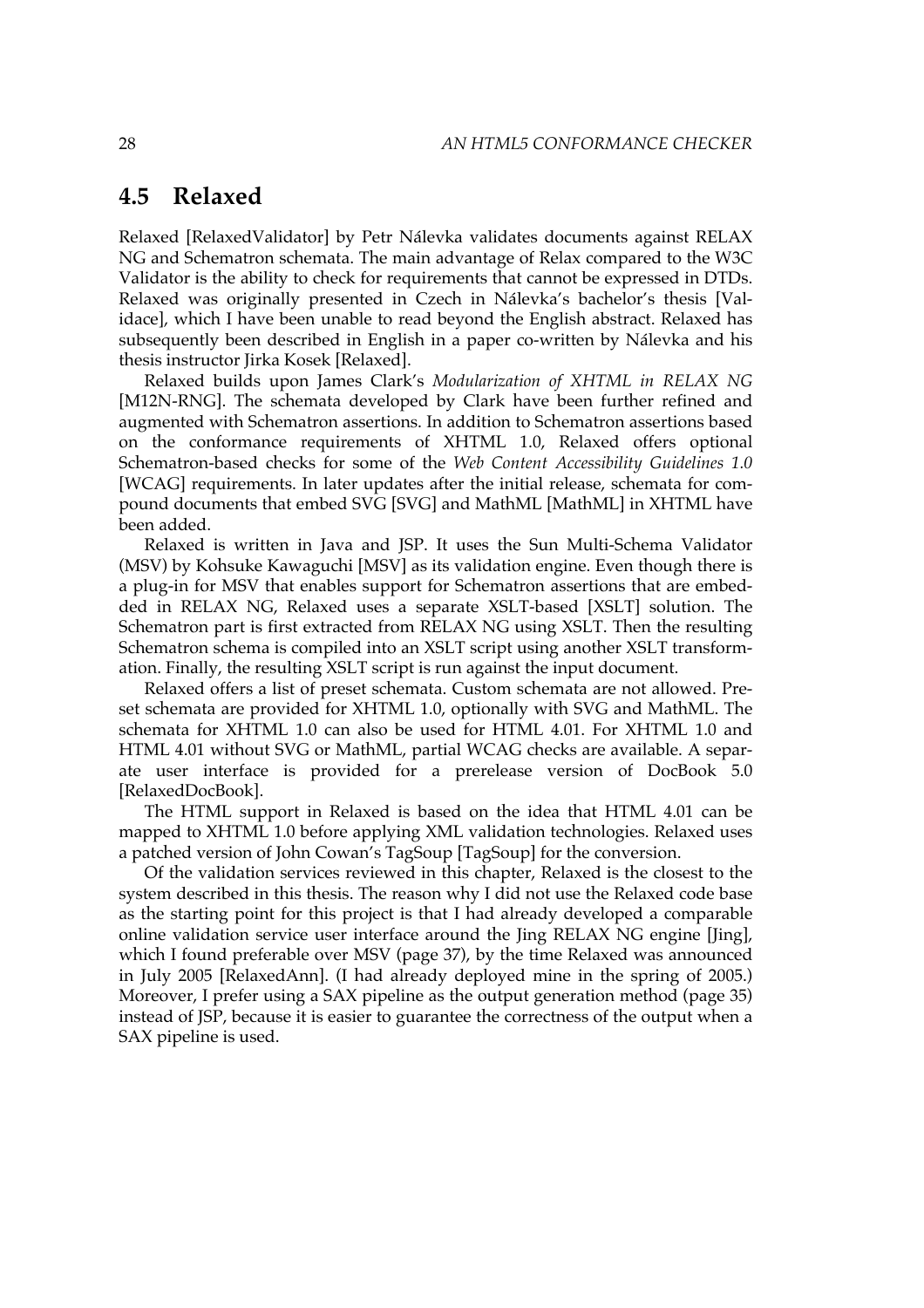Even though Relaxed and the service described in this thesis do not share Java code, I have used the schemata from the Relaxed project for the pre-HTML5 functionality of my validation service.

# **4.6 The Feed Validator**

The Feed Validator [\[FeedValidator\]](#page-88-0) by Sam Ruby, Mark Pilgrim, Joseph Walton, and Phil Ringnalda is notably different from the services reviewed above. Whereas the other services focus on HTML and/or XHTML, the Feed Validator focuses on Atom and RSS feeds, which are rather different from HTML and XHTML as markup languages. Also, the methodology used in the Feed Validator is significantly different.

The Feed Validator does not use any schema formalism. Instead, it uses handcrafted SAX handlers written in Python [\[Dive\]](#page-87-0). The main SAX [ContentHandler](#page-44-0) [\(page](#page-44-0) 31) maintains a stack of element-specific delegates. Each element-specific delegate (inheriting from a common base) can check the conformance requirements pertaining to its element.

The approach taken in the Feed Validator has two benefits over schema-based validation. First, the Feed Validator is not limited by the capabilities of any schema formalism. Since Python is a full programming language, any requirement that is machine checkable in principle is checkable by a Python program. Second, since the emission of error messages is programmed by humans on a case-by-case basis, the messages can be as good and informative as the human developers care to make them. In the case of grammar-based schema languages in particular, error messages are generated by the validation engine in which case context-sensitive advice is generally not provided except by perhaps applying guesswork outside the validation engine.

It should be noted that feeds are different from (X)HTML in the sense that there is a greater focus on string values adhering to certain formats and the nesting structures of elements are less complex than in (X)HTML. The Feed Validator does not validate (X)HTML content embedded in feeds.

I did not choose the Feed Validator methodology for this project, because it was assumed that using a domain-specific non-programming language – RELAX NG – would be more manageable in terms of effort and malleability during the development process of HTML5. However, in the hybrid approach that I did choose, the [non-schema-based](#page-62-0) checkers (page 49) are similar to the ContentHandler delegates used by the Feed Validator.

# **4.7 Validome**

Validome by Thomas Mell, Vadim Konovalov, Alex Leporda, Olivier Duffez, Eduard Schlein and Dirk Klar checks both (X)HTML and feeds. Additionally, Validome offers generic XML validation against a DTD or an XSD schema declared by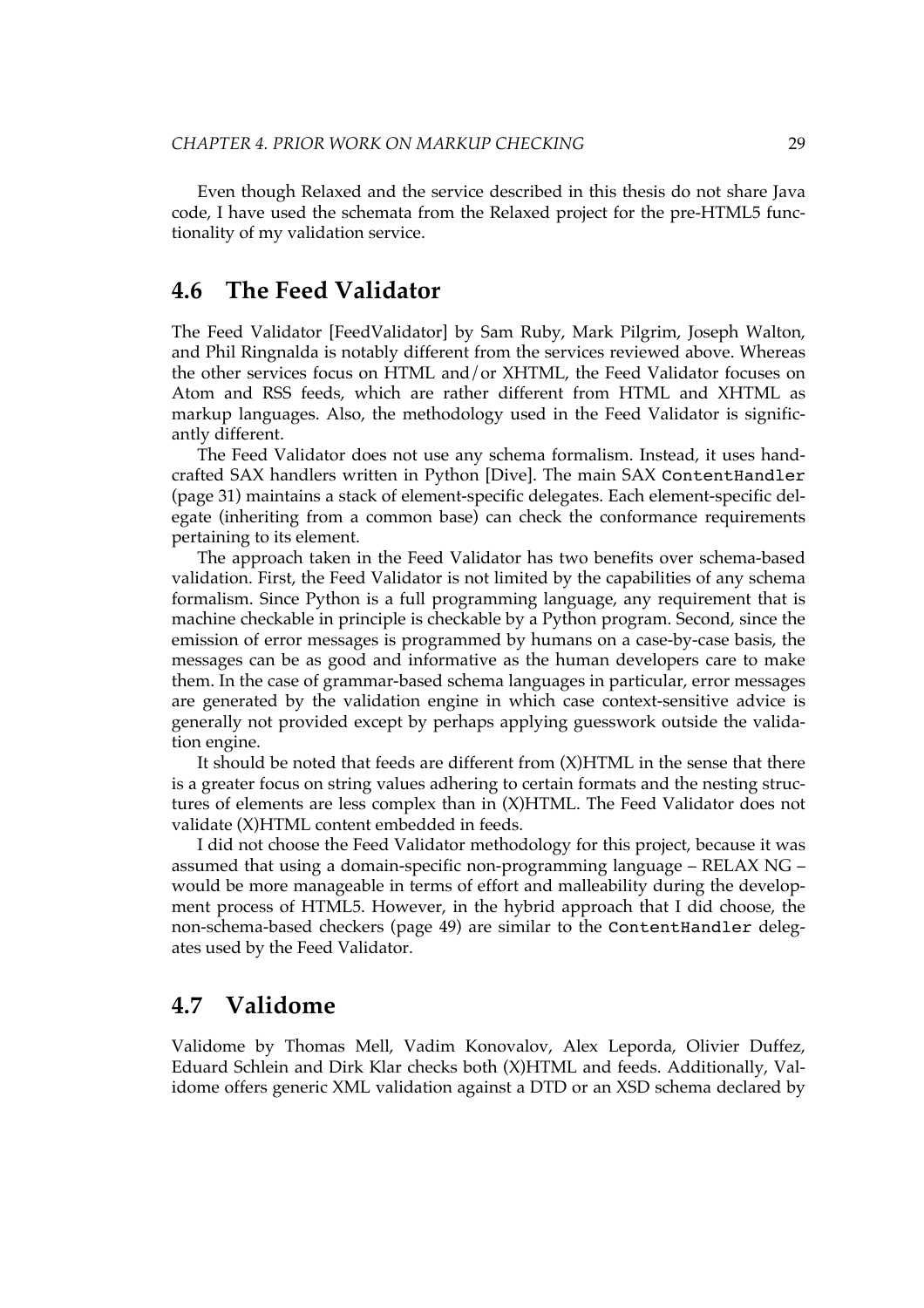the document itself. Validome also offers to check DTDs and XSD schemata for syntax errors. [\[Validome\]](#page-100-0)

In contrast to the other services that are English-only or also provide messages in French, Validome supports German and English as the user interface languages. The (X)HTML facet of Validome also offers French and Russian as user interface languages.

Validome uses SGML DTDs for HTML and XSD for XHTML. Additionally, Validome performs non-schema checks, which makes it (in at least some areas) more comprehensive than the other (X)HTML validators discussed above. [\[ValidomeStaff\]](#page-100-0)

It is difficult to review what exactly Validome does, because its inner workings are not publicly documented and the source code is not available. Still, it is worth emphasizing that Validome goes beyond schema formalisms when specifications have conformance requirements that cannot be expressed as schemata.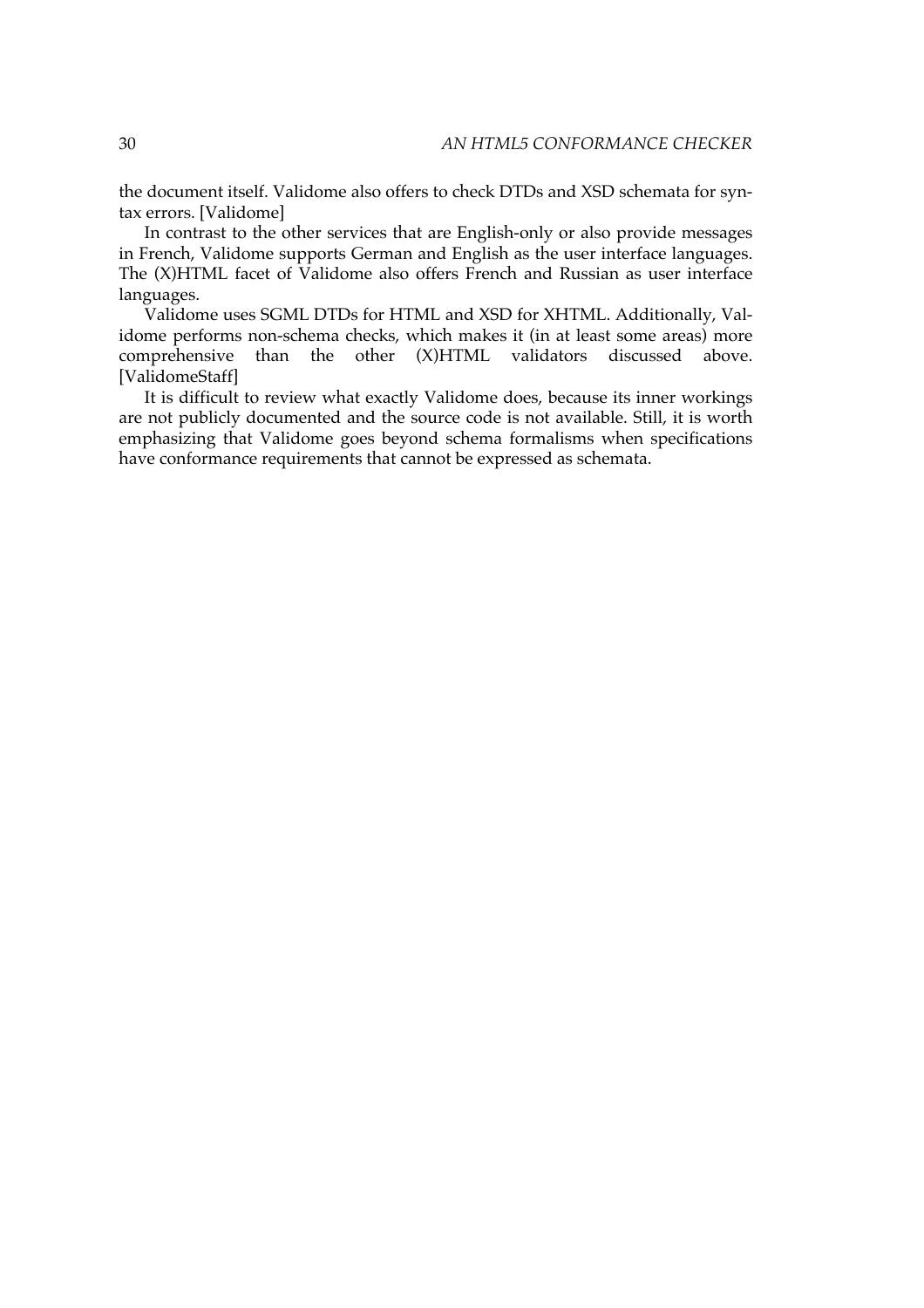# <span id="page-44-0"></span>**Chapter 5**

# **Implementation**

This chapter starts the second part of this thesis which focuses on the software implemented as the experimental part of the thesis project.

# **5.1 The SAX API**

The implementation uses extensively the Simple API for XML (SAX) version 2 [\[SAX\].](#page-97-0) Therefore, a brief introduction to the API is in order. SAX is discussed at length in [\[SAX2\]](#page-97-0).

SAX is a community-created parser API for XML parsers written in Java. It has later been adopted as an official part of the standard Java class library. The API has also been adapted to other programming languages.

SAX is a streaming API. That is, data is reported to the application as the parse progresses as opposed to the parser handing a full document tree to the application after the parse. SAX is a push API. This means that the parser owns the main processing loop and reports data to the application through callbacks instead of the application requesting data from the parser.

The callbacks are organized in various handler interfaces that application classes implement in order to receive parse events (i.e. callback calls). It is necessary to discuss only the main interface, ContentHandler, here. ContentHandler has the following methods that the parser calls:

```
startDocument()
```
Reports the start of the document.

endDocument()

Reports the end of the document.

startPrefixMapping(String prefix, String uri)

Reports the start of a namespace prefix mapping as per [\[XMLNS\].](#page-103-0) When namespace processing is enabled, xmlns attributes show up in SAX as prefix mapping and do not show up as attributes.

endPrefixMapping(String prefix)

Reports the end of a namespace prefix mapping.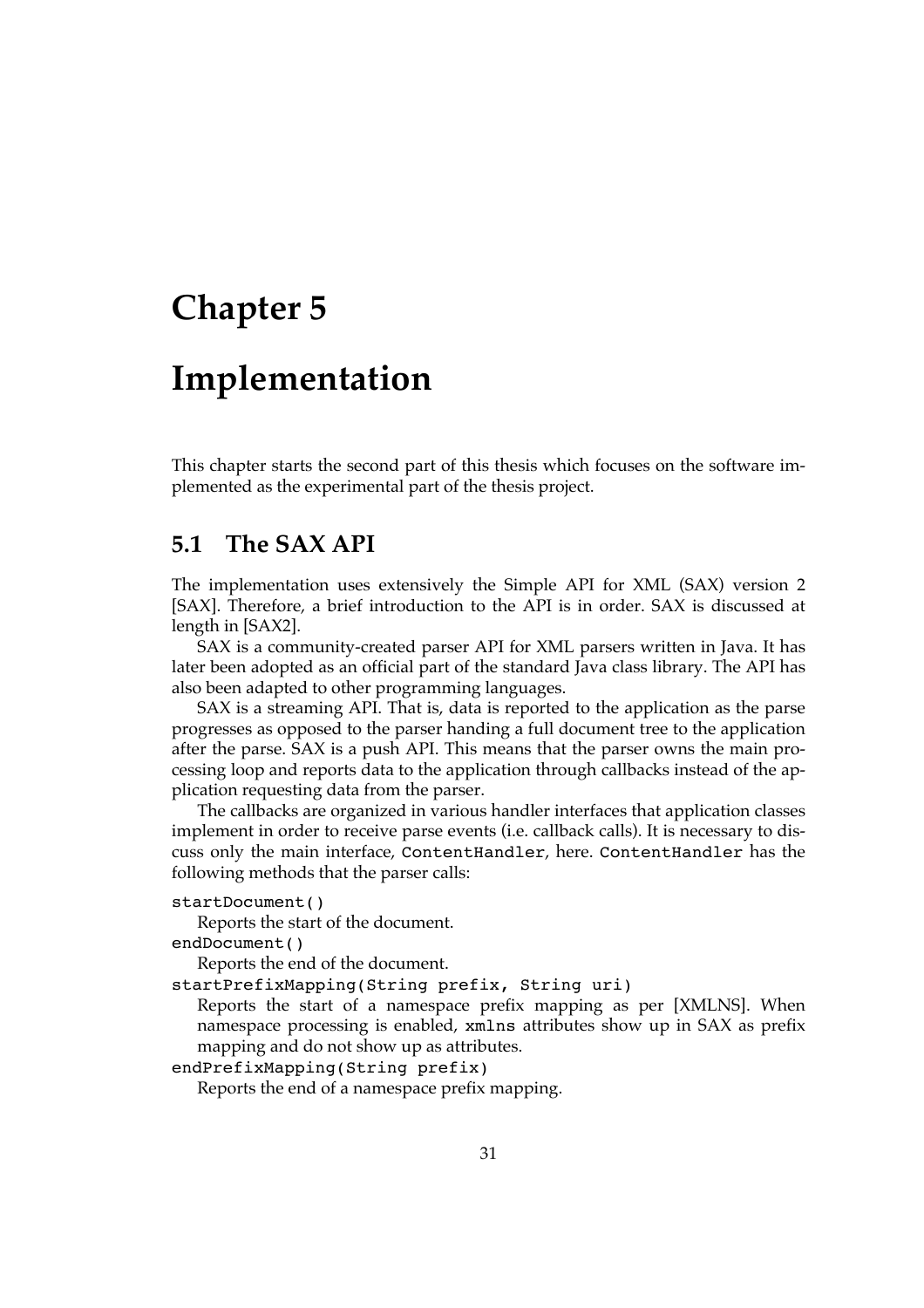startElement(String uri, String localName, String qName, Attributes atts)

Reports an element start. In XML, an element start always corresponds to a start tag or an empty-element tag. In HTML, element starts may be implied by other markup.

endElement(String uri, String localName, String qName) Reports an element end. In XML, an element end always corresponds to an end tag or an empty-element tag. In HTML, element ends may be implied.

```
characters(char[] ch, int start, int length)
   Reports text in element content. A single run of text may be split across multiple
   method calls. An efficient implementation allows the application to read data
   straight from the buffer the parser itself is reading.
```
ignorableWhitespace(char[] ch, int start, int length) Reports white space that is ignorable according to the DTD of the document (if a DTD is processed). For the purpose of this thesis, this method can be considered a special-case alias for characters().

```
skippedEntity(String name)
```
Reports that the parser skipped an entity reference, because the parser had not processed the external DTD and had not seen the possible definition of the entity.

processingInstruction(String target, String data)

Reports a processing instruction. Processing instructions are of the form <?target data?>.

```
setDocumentLocator(Locator locator)
```
Sets up source line and column reporting.

The ContentHandler interface does not expose comments, which an XML processor is not required to report to the application, nor syntactic sugar like CDATA section boundaries.

I chose GNU Ælfred2 [\[GNUJAXP\]](#page-89-0) as the XML SAX parser for this project. Modifications to the parser were necessary for [normalization](#page-66-0) checking (page 53) and for other character [encoding-related](#page-68-0) checking (page 55). I also considered Xerces-J 2 but I deemed it more difficult to modify. For HTML, I developed a special-purpose SAX parser.

# **5.2 The HTML Parser**

I implemented an experimental HTML parser to enable checking of text/html with XML tools. I developed the parser speculatively before the HTML5 parsing algorithm was published. The implementation sufficiently demonstrates the feasibility of the chosen approach for the purpose of this thesis project. Modifying the parser to implement the HTML5 parsing algorithm was deemed to be out of the scope of the thesis project and is discussed as possible [future work.](update-parser)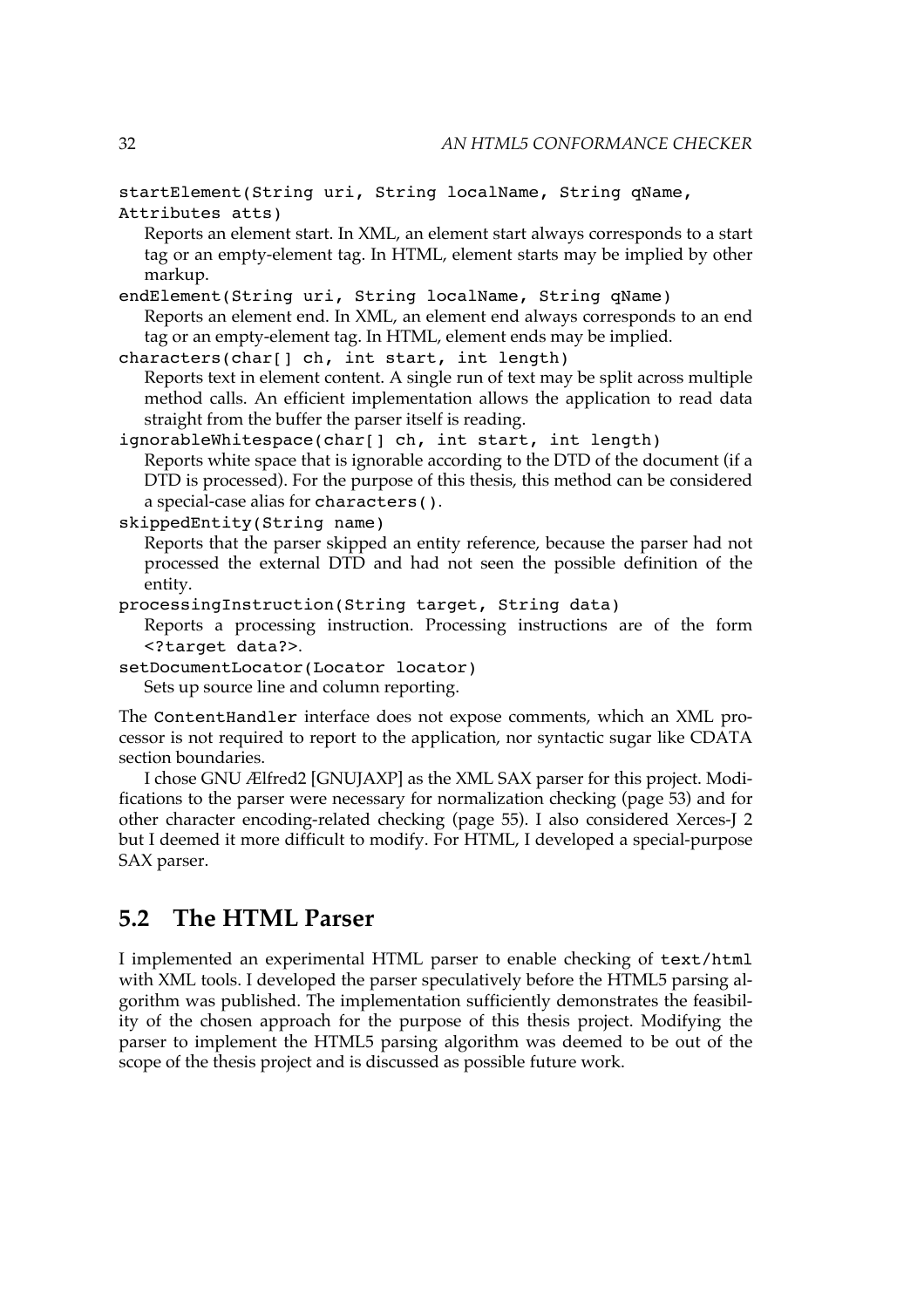#### **5.2.1 HTML5 as an Alternative Infoset Serialization**

The fundamental idea underlying the text/html support of the conformance checker is that HTML5 can be treated as an alternative infoset serialization for a subset of possible XML infosets [\[Infoset\]](#page-90-0). An HTML parser can appear to the XML tooling as an XML parser parsing XHTML.

HTML5 and XHTML5 are not defined in terms of the *XML Information Set* specification [\[Infoset\]](#page-90-0) but in terms of the DOM [\[DOM2\]](#page-88-0), which is a tree API for both HTML and XML. Regardless of definitional details, HTML5 and XHTML5 are considered alternative serializations that parse into a single kind of document tree. Consider the following two documents:



The first one is an HTML5 document. The second one is an equivalent XHTML5 document. In order to make XML tools applicable to HTML5, the HTML5 parser needs to emit SAX parse events as if it were an XML parser parsing an equivalent XHTML5 document. When the HTML parser developed in this project parses the first document, it reports the parse events that an XML parser would report when parsing the second document.

#### **5.2.2 TagSoup**

The approach of making the HTML parser appear to be an XML parser was inspired by John Cowan's TagSoup [\[TagSoup\].](#page-99-0) I deemed TagSoup itself unsuitable for this project, however. TagSoup is designed to perform fix-ups on horribly malformed markup and to never report a parse error of any kind. A parser must report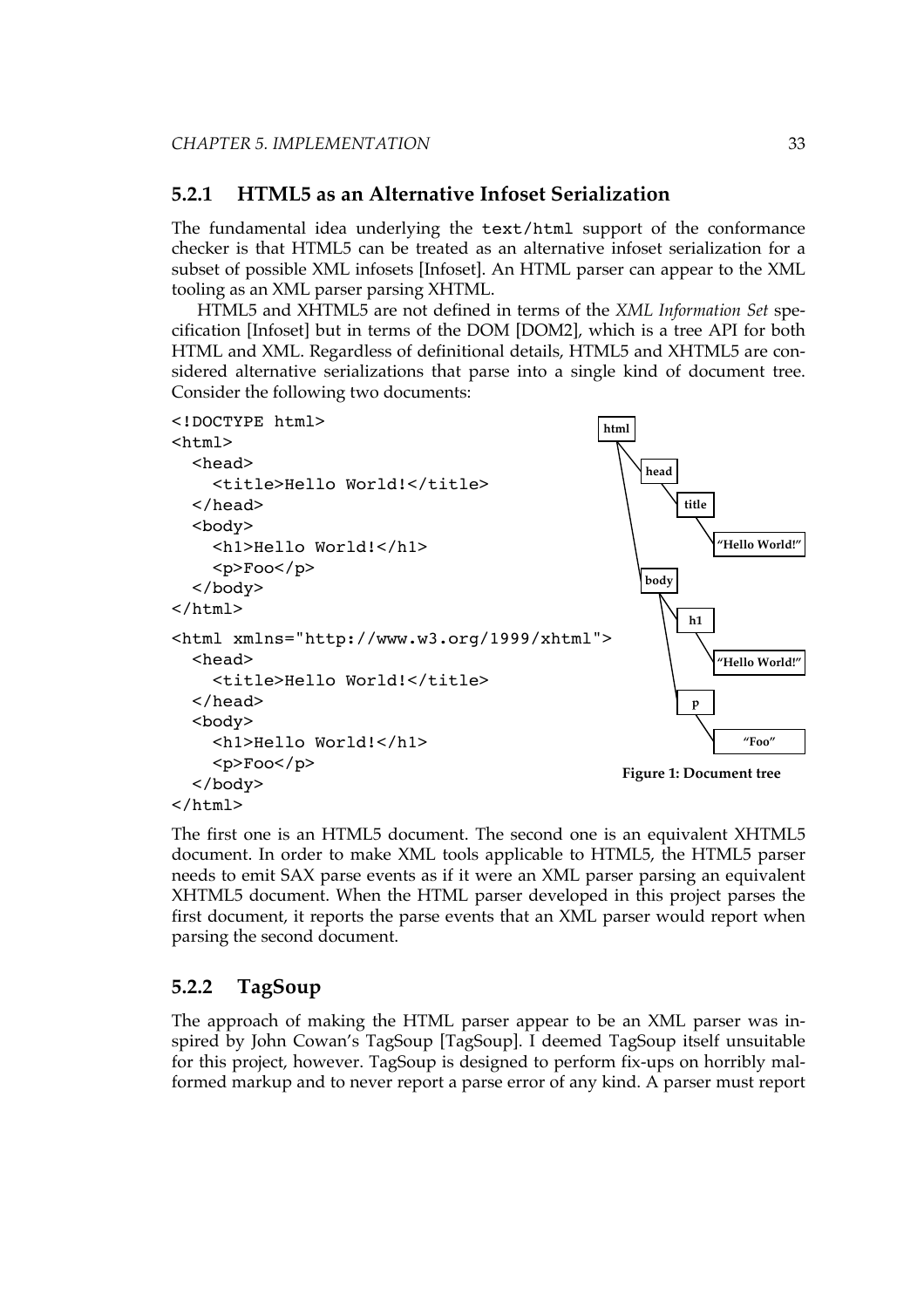low-level errors and preserve high-level errors to be suitable for conformance checking. Preserving high-level errors means that the kind of errors that the RELAX NG layer, the Schematron layer and the non-schema checkers are designed to find are not hidden. Tokenization errors are low-level errors that need to be reported on the parser level.

After inspecting the TagSoup code base, I deemed it easier and less conflicting with the goal of the TagSoup project to develop a parser specifically for HTML conformance checking than to modify TagSoup. (However, Petr Nálevka later chose the route of modifying TagSoup for Relaxed.) I assessed the applicability of parser generators briefly, but it was apparent that both the nature of HTML and the requirements of the SAX API favored a hand-crafted parser.

#### **5.2.3 Parser Design**

The parser consists of a tokenizer that emits SAX events and SAX filters that add endElement events for empty elements and perform tag inference for optional tags. The tokenizer only emits startElement and endElement events for start tags and end tags, respectively. As a result, the SAX events emitted by the tokenizer may violate the SAX API contract. An empty element filter adds an endElement event for every startElement event belonging to an element that does not have an end tag in HTML. A tag inference filter adds startElement and endElement events where HTML 4.01 Strict would allow tags to be omitted. In most cases, the optional tags are end tags. Start tags that imply the end tag can be enumerated in a simple lookup table. For implicit start tags, case-by-case checks are used.

Since I developed the parser before the HTML5 parsing algorithm was specified, it did not make sense to implement error recovery. Instead, the parser treats most tokenization errors as fatal. Also, by design, the parser is not concerned with nesting errors that are known to be caught on the RELAX NG level even though conventional HTML parsers have to deal with fixing certain nesting errors.

#### **5.2.4 Minor Problems**

There are some minor problems related to mapping HTML5 to XHTML5.

- XHTML5 does not allow the character encoding to be declared using the meta element. Therefore, reporting an HTML5 document faithfully to XML tools as XHTML5 and converting an HTML5 document into XHTML5 are subtly different cases. In the former case one would want the meta element that declares the character encoding to be reported, but in the latter case the element would be omitted and the character encoding would be declared in the XML declaration instead. Likewise, in the latter case the href attribute on the base element would need to be converted to an  $xml:base$  attribute on the root element.
- XML places rather arbitrary restrictions on the characters that are permitted in element and attribute names. Fortunately, these restrictions are not a problem for conforming HTML5 documents. Unfortunately, XML also restricts the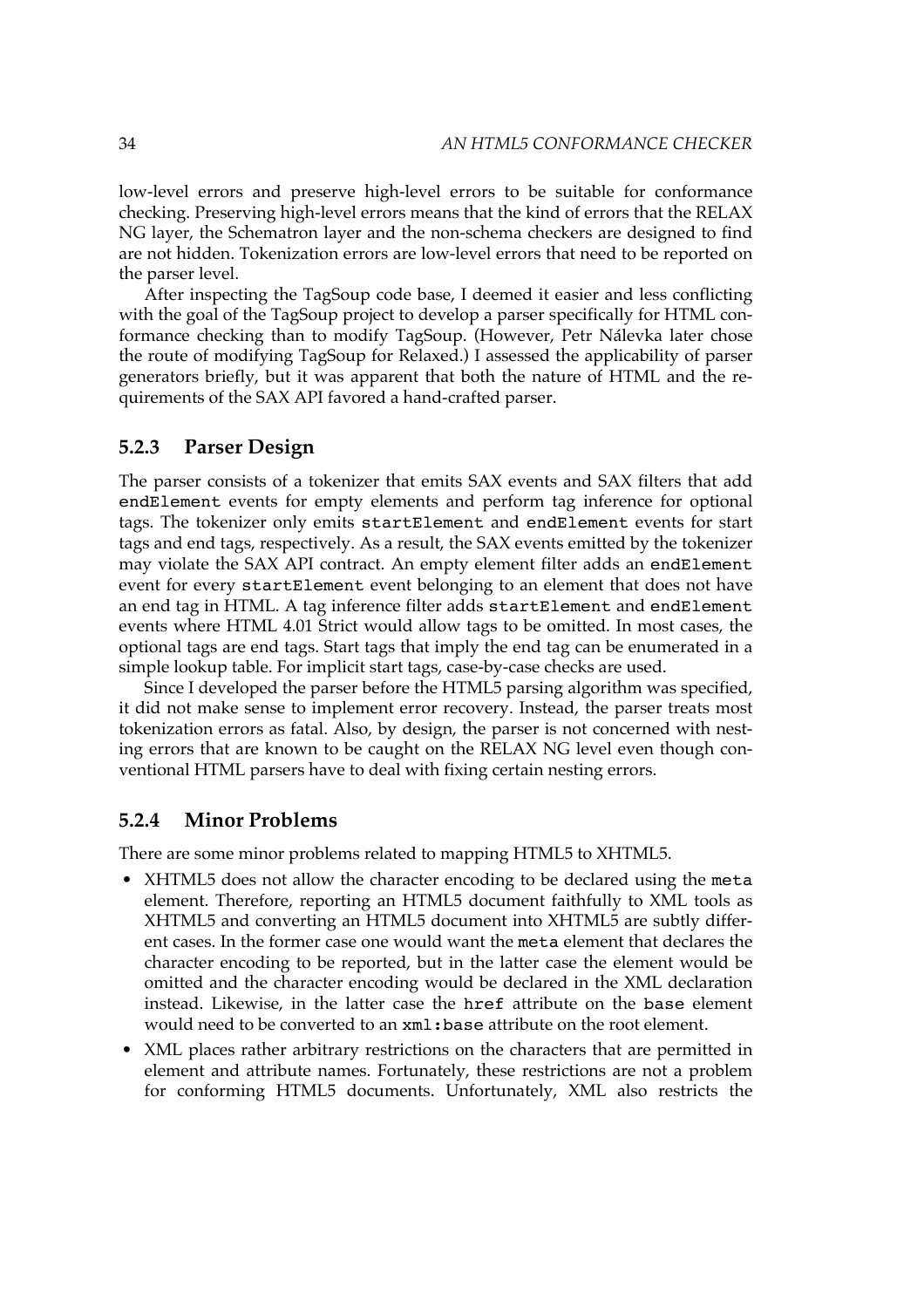<span id="page-48-0"></span>characters permitted in content more strictly than HTML5 does. For example, HTML5 allows the form feed character. In the current implementation, the XML restrictions apply. This issue needs to be addressed if HTML5 continues to allow control characters that XML does not. The solution would be replacing the forbidden characters with permitted characters that have a similar syntactic role (e.g. replacing the form feed with a space).

• Finally, the permitted contents of comments differ in a subtle way between XML and HTML5. This is not a problem because the parser does not report comments to the validation layer.

## **5.3 Front End**

I reused the front end that I had developed before the start of this thesis project as the front end for a service that allowed XML document to be validated against RELAX NG schemata.

The front end is a rather straight-forward Java servlet that handles form input, runs the back end code and produces output using a SAX pipeline. The front end code emits SAX events as if an XML parser were parsing an XHTML5 document corresponding to the output. The output markup is produced by a an HTML5 serializer. The serializer is an unparser that takes SAX events corresponding to an XHTML5 document and that writes HTML5 markup based on the events. For example, the call endElement("http://www.w3.org/ 1999/xhtml", "a", "a"); causes the serializer to print </a>. Hence, the approach taken with output is the reverse of the approach taken with HTML5 input. Messages from the back end are written straight away to the output SAX pipeline, so the view and the controller are effectively conflated. There is no need for a separate data model, as the front end is only a thin wrapper for the back end code.

I chose this method of producing markup because isolating the markup text generation in a single serializer class makes it easier to get markup generation right, compared to more traditional methods where snippets of markup text are generated ad hoc in multiple places in



**Figure 2: Overall data flow**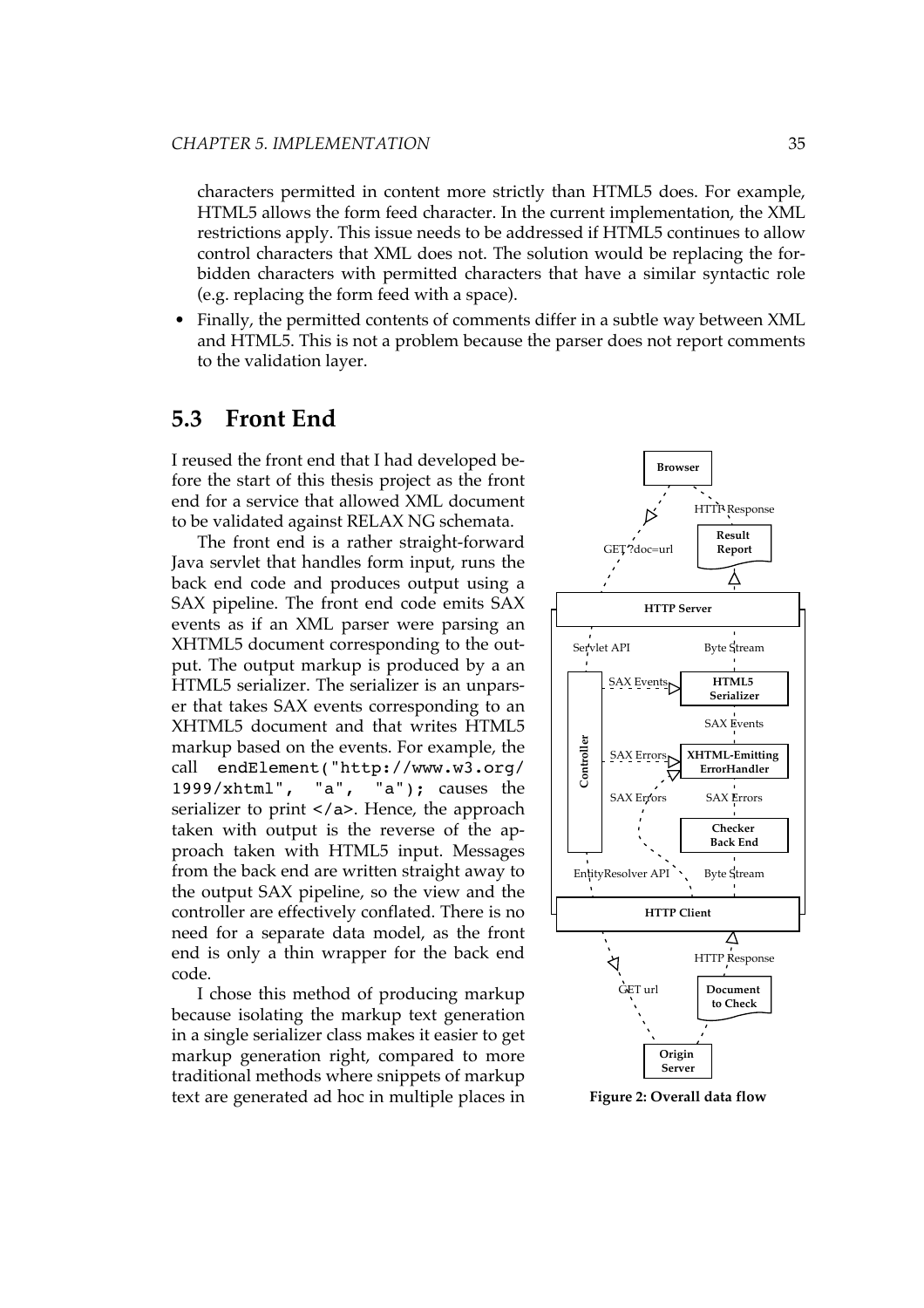the program. In particular, using an isolated serializer eliminates a whole class of markup generation problems: forgetting to escape markup-significant characters or accidentally escaping them twice. [\[ProducingXML\]](#page-94-0)

All parts of the conformance checker report to a SAX ErrorHandler. The ErrorHandler implementation emits SAX events for the error messages formatted as XHTML list items. There is no intermediate data model. The XHTML list items are streamed out as the back end progresses on processing the input document.

Expressing an XML document by writing Java method calls is not as convenient as writing tags. To avoid hand-coding large unchanging parts of the user interface markup as Java method calls, had I developed a code generator called SaxCompiler [\[SaxCompiler\]](#page-97-0) when I developed the front end for the RELAX NG validation service. SaxCompiler is a SAX ContentHandler that produces Java source for a class that will call the ContentHandler methods in the same sequence as the methods of SaxCompiler itself were called. The resulting class plays back SAX method calls recorded from a real XML parse. SaxCompiler supports the insertion of method calls back to the application that uses the generated classes and supports recoding XML fragments.

# **5.4 Back End Design**

The basic architecture of the back end of the conformance checker is very simple: A parser consumes the document byte stream and emits SAX parse events. An arbitrary number of SAX handlers can listen to the events. The SAX handlers do not form a pipeline with one consumer emitting events to the next. Instead, the handlers are placed side-by-side and each SAX event is repeated to every handler by a chain of splitters.



**Figure 3: Data flow inside the back end**

The handlers can be schema-based validators or custom code. The consumers receive SAX parse events that affect the meaning of the document. The choices of syntactic sugar are not exposed. For example, comments are not reported and it is not exposed if and how characters were escaped in the source.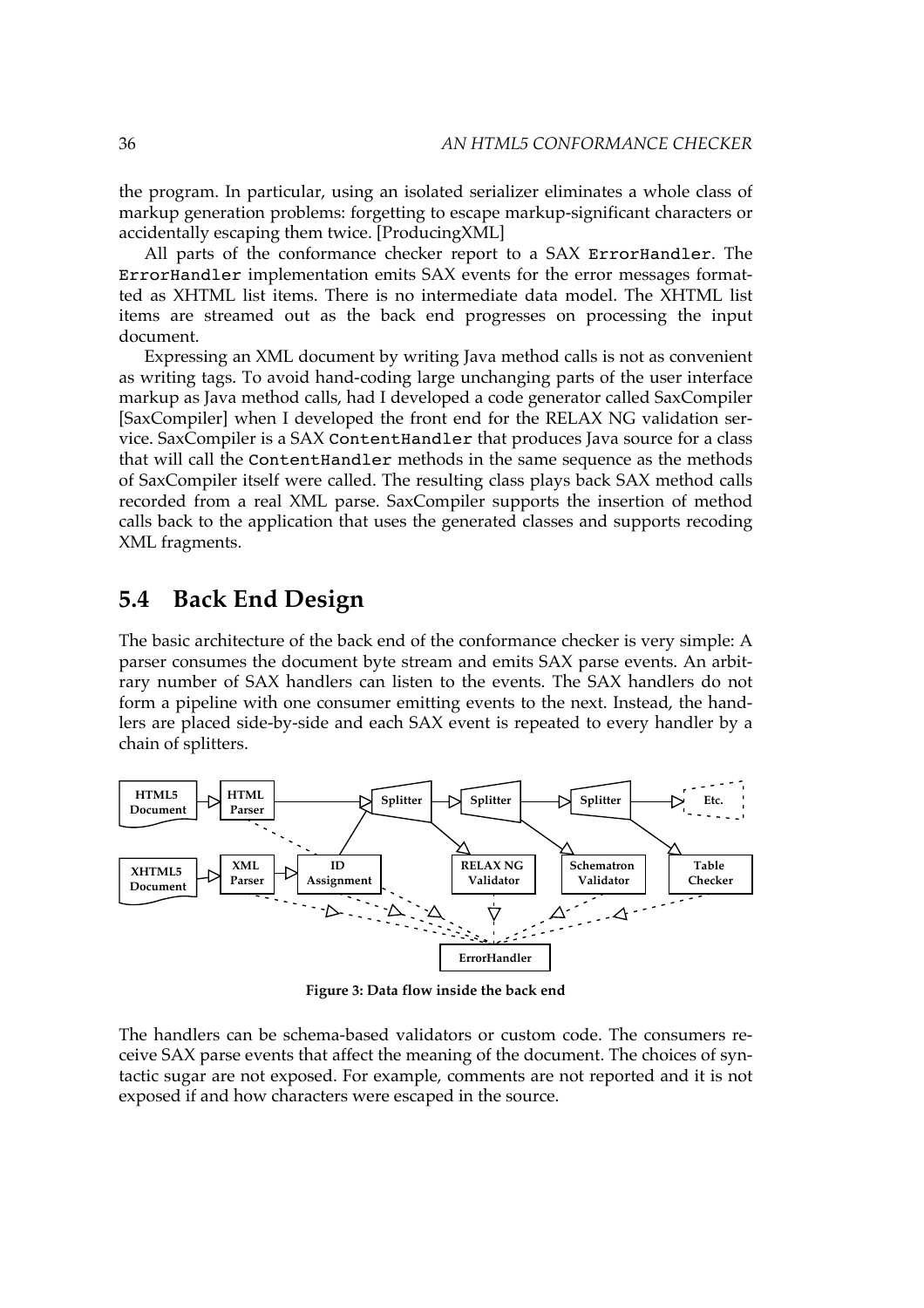<span id="page-50-0"></span>The meaningful SAX events are the ones reported to the SAX ContentHandler and DTDHandler interfaces. However, in the events reported to DTDHandler (notifications of notations and unparsed entity declarations) are of no interest for an (X)HTML5 conformance checker, so in practice the SAX handlers only listen to the ContentHandler events. Moreover, the processing is genuinely namespace-aware and, hence, qualified names are not used by event consumers. Instead, the consumers observe namespace URIs and local names.

LexicalHandler is not listened to, because it exposes syntactic details that do not affect the meaning of the document and it would be inappropriate to tie conformance on the higher layer to the choice of syntactic sugar on the lower layer. DeclHandler is not listened to, because it exposes declarations that are intended to be expanded by the XML processor and, thus, should not be managed by the application.

The main SAX event handler is an instance of the Jing validation engine that has been instantiated with a RELAX NG schema for HTML5 or XHTML5.

# **5.5 The Jing Validation Engine**

There are two well-known Open Source RELAX NG validation engines for Java: Jing by James Clark [\[Jing\]](#page-92-0) and the Sun Multi-Schema XML Validator (MSV) by Kohsuke Kawaguchi.

I chose Jing as the RELAX NG and Schematron validation engine. Before starting this thesis project, I tried using MSV [\[MSV\]](#page-93-0) in place of Jing [\[Jing\]](#page-92-0) as the engine of my generic validation service that allows user-supplied schemata. However, I found that MSV was easier to crash with stack overflow with user-supplied schemata. Also, Jing supports the RELAX NG Compact Syntax but MSV does not.

The rationale behind my choice was based on the requirements of the generic validation service. In retrospect, the rationale is not strictly valid for the HTML5 conformance checker that has a particular fixed schema. With MSV, the stack size of the Java runtime could be configured to be sufficient for the HTML5 schema. Also, the schema could be converted from the [Compact](#page-35-0) Syntax (page 22) to the XML syntax of RELAX NG as part of the build process of the software. Therefore, considering HTML5 conformance checking only, it would have made more sense to compare validation engines on their other merits, such as the quality of diagnostic messages. MSV was chosen for the Relaxed project due to quality of its error messages [\[Kosek\].](#page-92-0)

Jing implements Clark's derivative algorithm [\[Derivative\]](#page-87-0) for RELAX NG validation. For Schematron, Jing provides a wrapper for an XSLT engine. Jing supports SAXON and Xalan. I used the SAXON XSLT engine by Michael Kay [\[SAXON\]](#page-97-0) for this project, because Clark chose to bundle SAXON with Jing.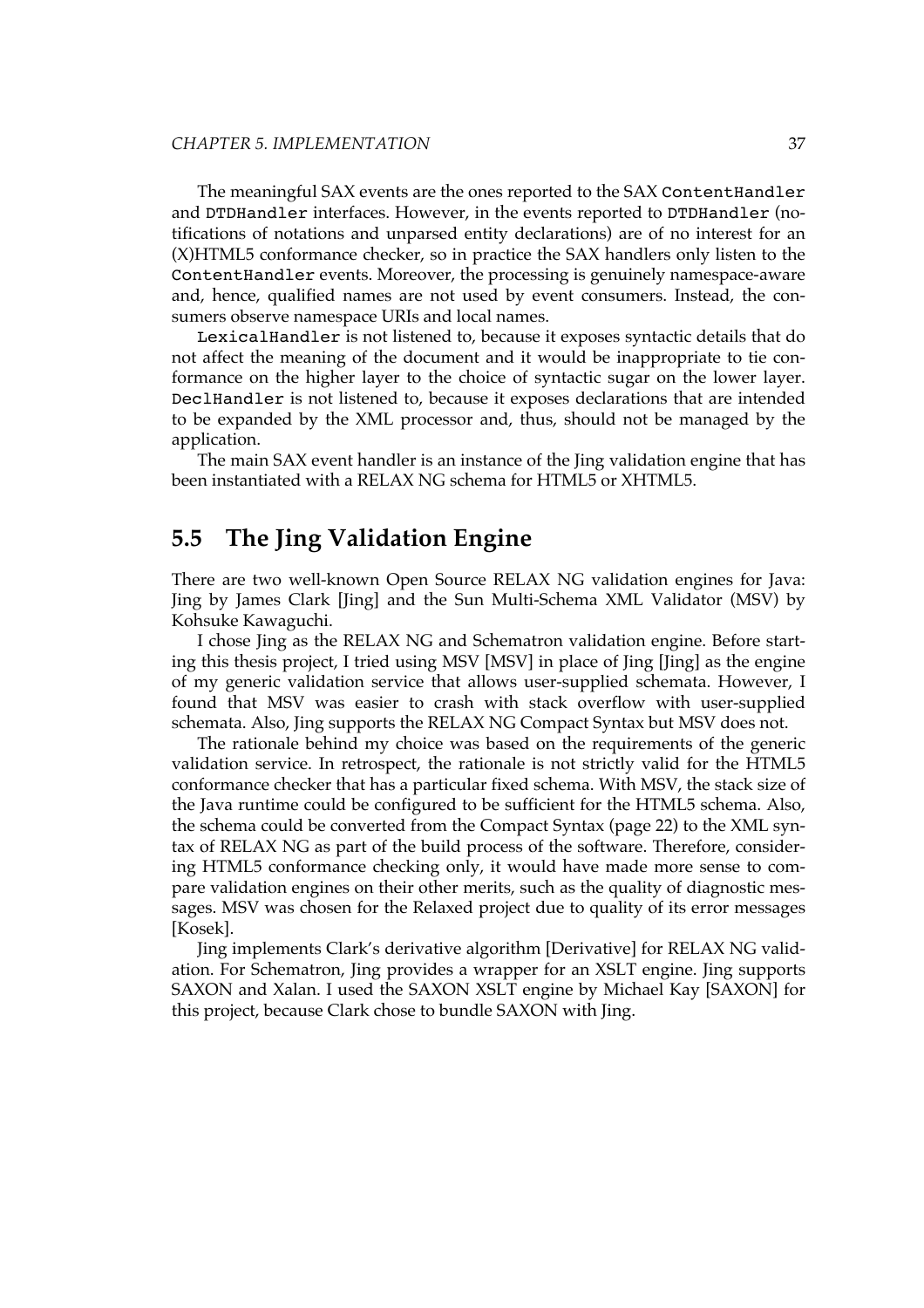# **5.6 The RELAX NG Schema**

The bulk of what is allowed in HTML5 is encoded in a RELAX NG schema. The schema customizability framework and the core of the schema were developed by Elika Etemad [\[HTML5RNG\]](#page-90-0). I extended the schema with definitions for Web Forms (both 1.0 and 2.0) and with definitions for elements introduced in HTML5. I also integrated the schema with a custom datatype library.

For the most part, the element nesting conformance requirements for HTML5 are defined in terms of simple parent-child relationships. That is, it is defined that a given element may have children of a given type. These sorts of requirements map trivially to a grammar.

DTDs allow only one grammar production per element name. HTML5, however, requires different grammar productions in different contexts. For example, the attributes allowed for list items depend on the kind of list the items are in. Fortunately, RELAX NG decouples grammar productions from element names. There can be an arbitrary number of grammar productions for a given element name. This makes it possible for elements to have different attributes or content models depending on where the elements occur in the document. For example, the form element has an empty content model when it occurs as a child of the head element whereas it can have child elements when it occurs as a descendant of the body element.

In HTML5, some elements are defined to take either block-level children or inline-level children but not both at the same time. Such content models are called bimorphic. In HTML 4.01, those elements generally allowed a mix of block and inline content, because DTDs cannot express the kind restriction demanded by HTML5. Fortunately, RELAX NG can deal with bimorphic content models. When a RELAX NG validator sees an element, the element can have multiple pending derivations in the grammar. Therefore, adjacent subtrees can influence each other in validation.

The vast majority of the conformance criteria related to the document structure can be expressed as a RELAX NG grammar. In the implementation, I have favored the use of RELAX NG whenever practical. Still, many conformance criteria are not conveniently expressible in a RELAX NG grammar. Schematron and custom Java code are used for those criteria.

Expressing constraints related to ancestry turned out to be impractical in RELAX NG, even though it is theoretically possible. Balancing the needs of the main conformance checking use case and the expected reuse of the RELAX NG schema, for e.g. guiding [auto-completion](#page-76-0) in an editor (page 63), turned out to be a problem. From the conformance checking point of view, it makes sense to handle more things in Schematron, because special cases of constraints on element ancestry are trivially expressed in Schematron with precise error messages whereas "remembering" ancestry in a grammar generally requires duplicating grammar productions. This would lead to unmanageable growth of the number of grammar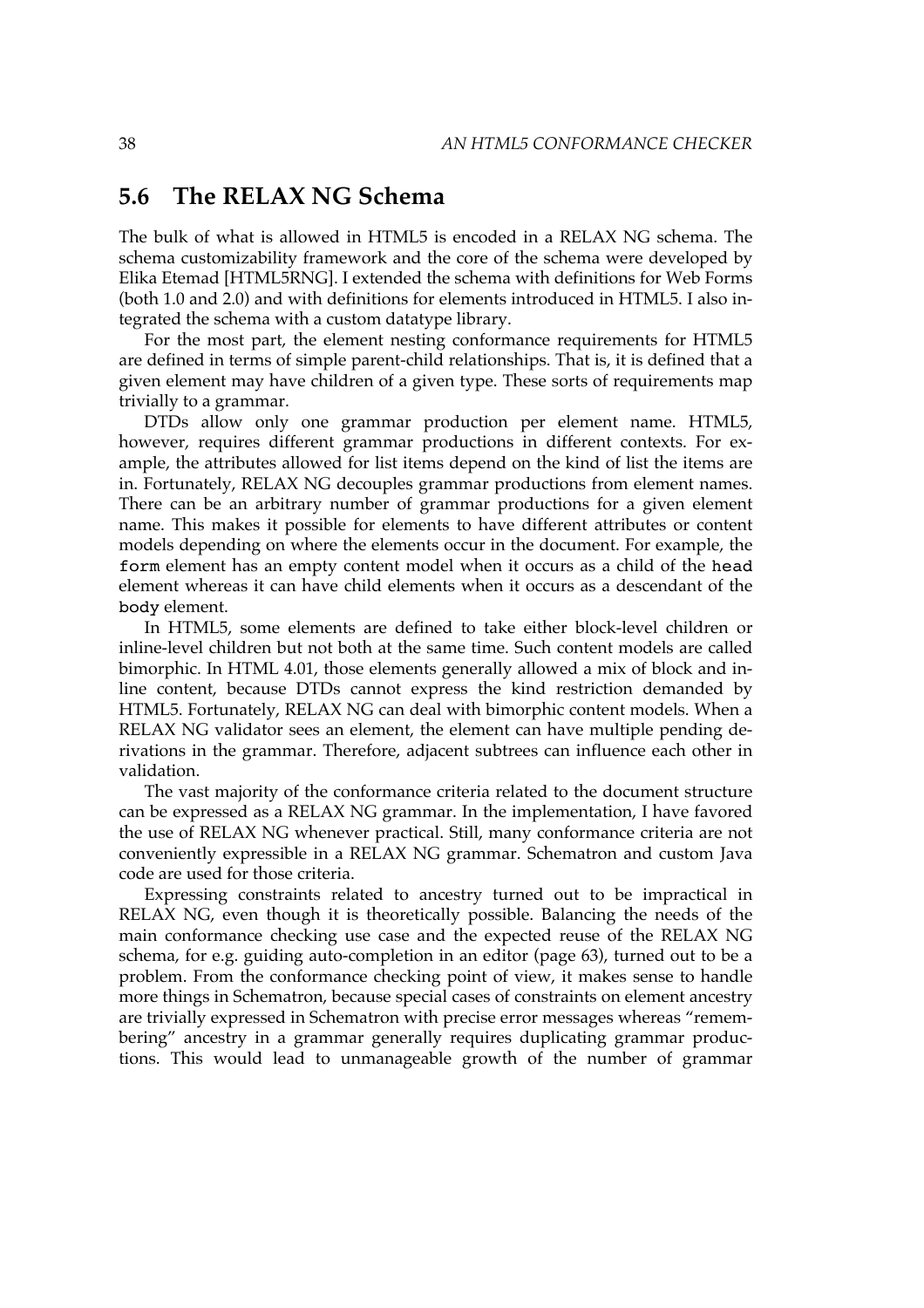productions. Eventually, I favored Schematron at the expense of the applicability of the schema to RELAX NG-only use cases.

#### **5.6.1 The General Schema Design**

The schema is divided into modules. The module division is motivated both by grouping similar elements together and by making it possible to easily subset the schema in ways deemed reasonable by the schema authors. The schemata for different subsets include the modules that are enabled for the particular subset.

#### **5.6.2 Common Definitions**

A module called common.rnc, developed by Elika Etemad, includes definitions for the schema framework. It contains switches for parameterizing the schema, initial definitions for common content models, definitions for common attributes and definitions for common datatypes. It also designates the grammar start symbol, i.e. the root element.

**Common Content Models.** The common.rnc module initializes the definition for classes of elements as follows:

```
common.elem.strict-inline =
  ( notAllowed )
common.elem.struct-inline =
  ( notAllowed )
common.elem.block =
  ( notAllowed )
common.elem.embedded =
  ( notAllowed )
```
Other modules then add to these definitions. For example, the following makes the p element allowed where block elements are allowed.

common.elem.block |= p.elem

The |= connector redefines the named pattern on the left-hand side to be the choice between right-hand side and the previous definition of the left-hand side.

The common.rnc module also defines common content models using the definitions for common element classes:

```
common.inner.strict-inline =
  ( text & common.elem.strict-inline* )
common.inner.struct-inline =
```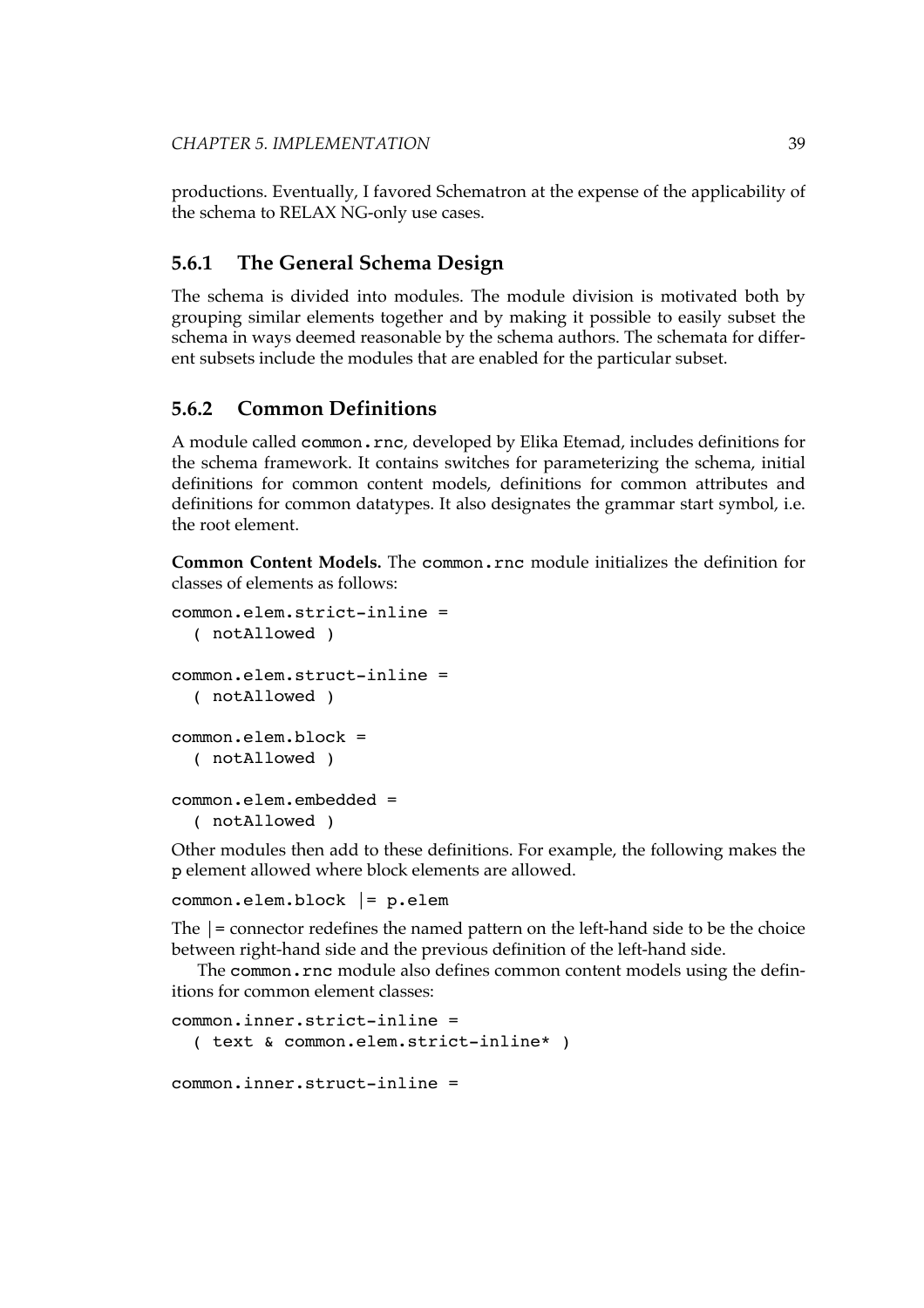```
( text & common.elem.struct-inline* )
common.inner.block =
  ( common.elem.block* )
common.inner.bimorphic =
  ( ( text
     & ( common.elem.struct-inline
           | common.del.block
        )*
     )
  | ( common.elem.block
        | common.del.struct-inline
     )*
  )
```
The bimorphic case is more complex, because the structured inline alternative has to allow deleted block content and vice versa. The definitions for common content models are not augmented directly by other modules.

**Common Attributes.** HTML5 defines a handful of attributes that apply to all HTML elements. A pattern called common.attrs is defined in common.rnc. The pattern serves as a reusable pattern for element definitions and provides an extension point for modules that add attributes which apply to all elements. For example, including the module for scripting adds event handler attributes to all elements.

**Common Datatypes.** Many attributes in HTML5 take values that are required to conform to a specific format. In RELAX NG, such formats are known as datatypes. As [discussed](#page-34-0) earlier (page 21), datatypes in RELAX NG only constrain the space of allowable string values and do not imply infoset augmentation or data binding. Except for datatypes related to HTML forms and enumerated string values, the datatypes used to constrain attribute values are defined in common.rnc.

When possible, the W3C XML Schema Datatypes [\[RNG-XSD\]](#page-97-0) are used in order to make the schema more easily portable to different RELAX NG validators. In particular, the regular expression facet of the W3C XML Schema Datatypes is used. For example, percentage values are defined as follows:

```
common.data.percent =
  xsd:string {
    pattern = "(100) |(1-9)|(0-9)(\.0-9)|+)?)%"
  }
```
 $[0-9]$  is used in the example above because in XSD regular expression the \d shorthand matches any character classified as Nd (decimal digit) in Unicode.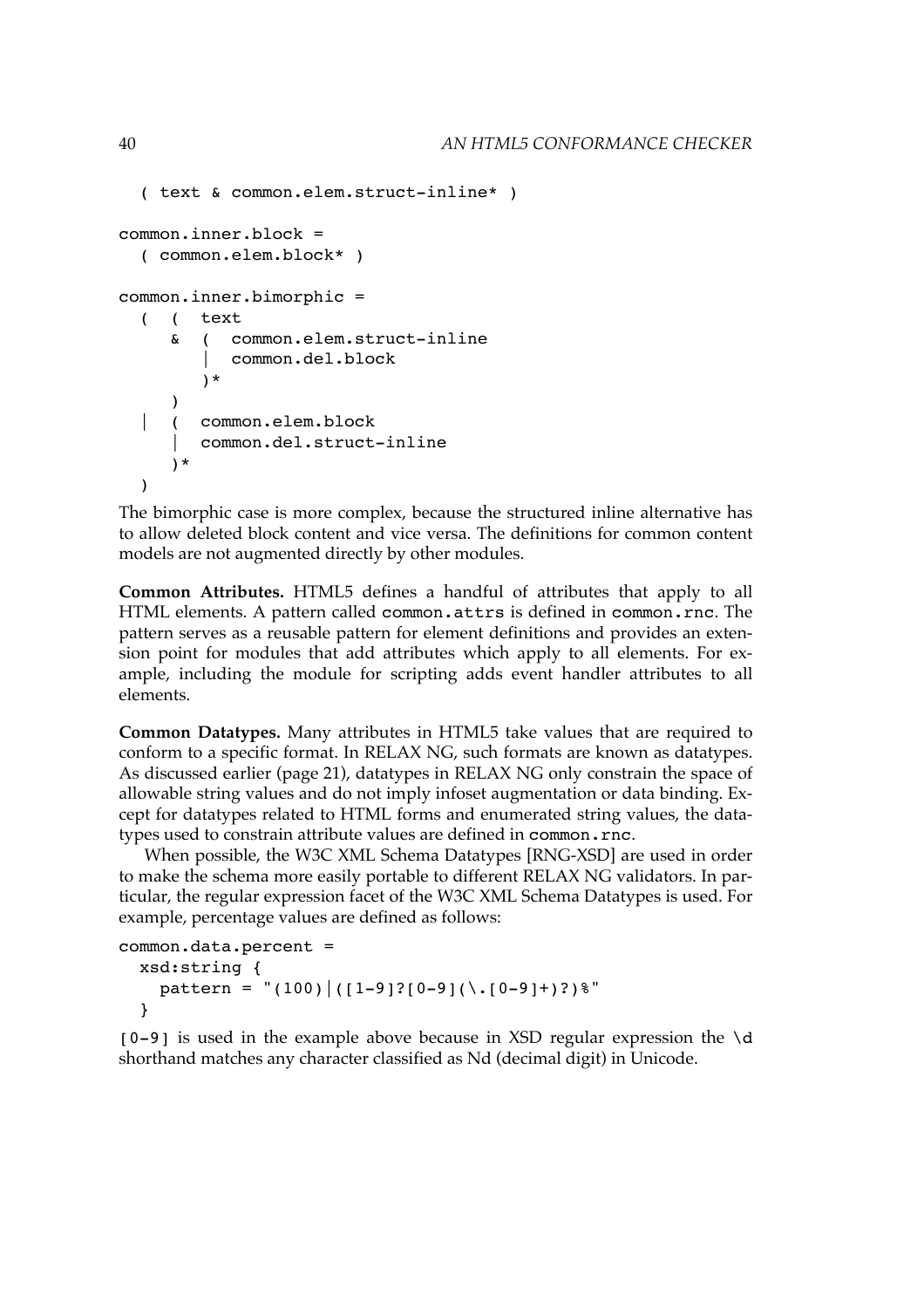#### *CHAPTER 5. IMPLEMENTATION* 41

When the permissible lexical space of a datatype does not form a regular language or when the lexical space would in theory form a regular language but writing it down as a regular expression would be impractical, datatypes from the custom-built HTML5 [Datatype](#page-56-0) Library (page 43) are used. For example, datatypes involving dates and IRIs are handled using the custom-built library (w is bound to the HTML5 Datatype Library).

```
common.data.datetime =
  w:datetime-tz
common.data.uri =
  string "" | w:iri-ref
```
It is important to note that using a custom datatype library makes the schema less portable. To use the schema the RELAX NG validator needs to have an implementation of the datatype library available to it. An alternative less precise version of the schema could be made if portability was appreciated over correctness.

**Parameter Switches.** RELAX NG has two special patterns that can be used to implement Boolean feature switches. These patterns are empty and notAllowed. The empty pattern takes no attributes or element content to satisfy. The notAllowed is never satisfied. Hence, interleaving empty with another pattern is equivalent to the other pattern alone and interleaving notAllowed with another pattern makes the interleave unsatisfiable as a whole. Thus, a named pattern can be used in a schema and the effect of the pattern can be changed by changing the definition of the named pattern from empty to notAllowed as needed. RELAX NG makes this easy by allowing a schema file that includes another to override definitions in the file that is being included.

For example, the p element has a more versatile content model in XHTML5 than in HTML5. In XHTML5, structured inline children – that is, inline mixed with select primarily block elements such as ul – are allowed. (The HTML5 serialization cannot allow elements that were block elements in HTML 4.01 as children of p due to backwards compatibility considerations.)

This distinction is handled using a switch called nonHTMLizable. It is defined in common.rnc as nonHTMLizable = empty which is what is needed for XHTML5. To flip the switch for HTML5, common.rnc is included as follows:

```
include "common.rnc" {
 nonHTMLizable = notAllowed
}
```
The switch pattern is then used like this:

```
p.inner =
     ( common.inner.strict-inline
     | ( common.inner.struct-inline
     & nonHTMLizable
```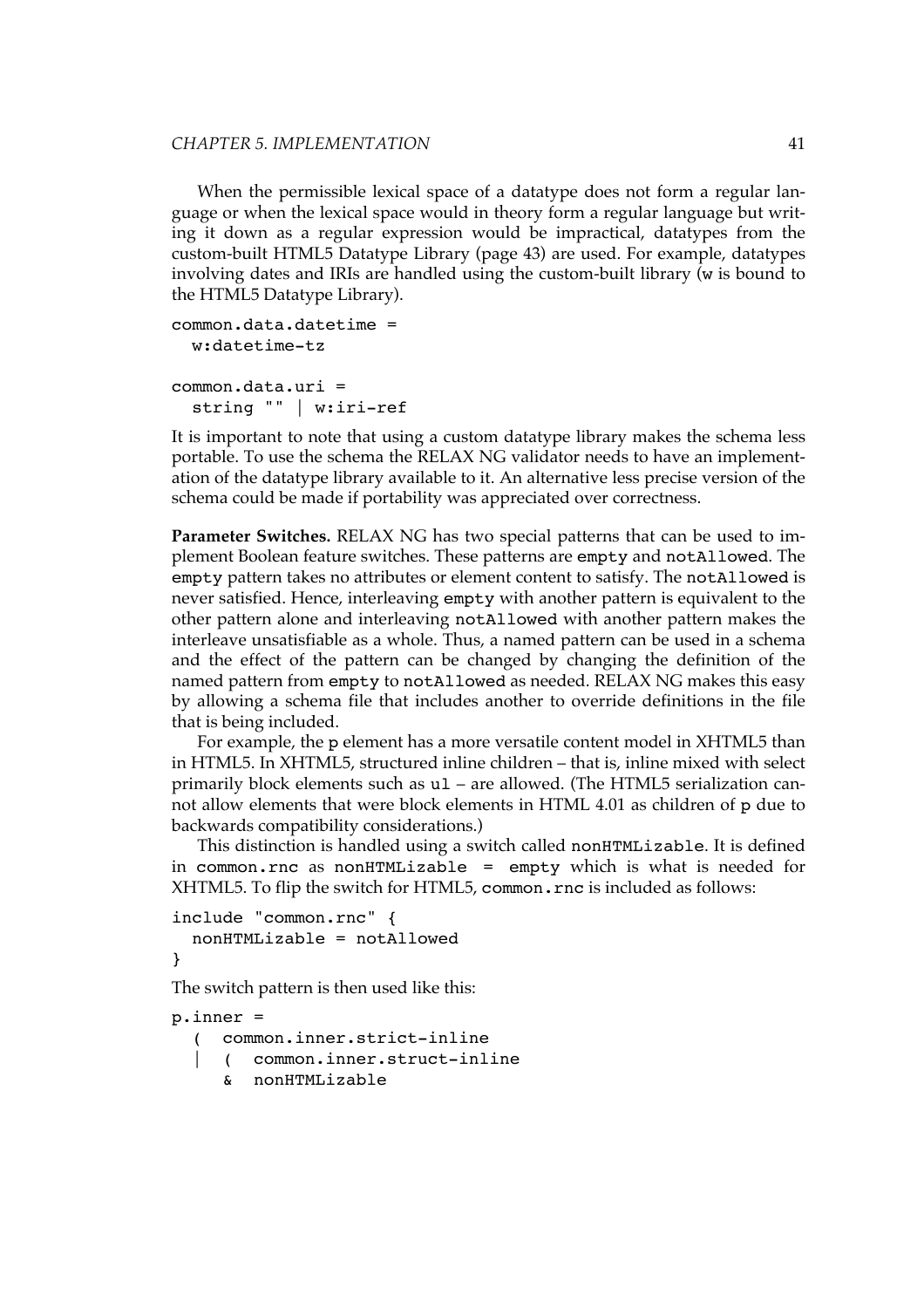)

)

When nonHTMLizable expands to notAllowed, the right-hand size of the  $\vert$  connector becomes unsatisfiable causing the p.inner production to become equivalent to common.inner.strict-inline.

When nonHTMLizable expands to empty, p.inner becomes equivalent to common.inner.struct-inline because common.inner.strict-inline is defined to be a subpattern of common.inner.struct-inline.

#### **5.6.3 Examples of Elements**

The RELAX NG implementation for a typical element looks like this:

```
blockquote.elem =
  element blockquote { blockquote.inner & blockquote.attrs }
blockquote.attrs =
  ( common.attrs
  & blockquote.attrs.cite?
  )
  blockquote.attrs.cite =
    attribute cite {
      common.data.uri
    }
blockquote.inner =
  ( common.inner.block )
```
The element is given a named definition: blockquote.elem. The definition simply expands to an element pattern for the element in question. The content model is defined to be an interleaving of two named patterns: one for element content (blockquote.inner) and another for attributes (blockquote.attrs).

The named pattern for attributes is defined as the interleaving of common attributes and element-specific attributes. In this case, the only element-specific attribute (cite) is optional, hence the ? quantifier. Next, the named pattern (blockquote.attrs.cite) for the element-specific attribute is defined. The datatype for the attribute refers to a common datatype definition.

The named pattern for the element content (blockquote.inner) is merely defined to map to the common content model for elements that accept only block children (common.inner.block).

Other elements are defined analogously. Of course, the definitions for other elements tend to become more complex. For example, this is the definition for datetime form controls:

```
input.datetime.elem =
 element input { input.datetime.attrs }
input.datetime.attrs =
```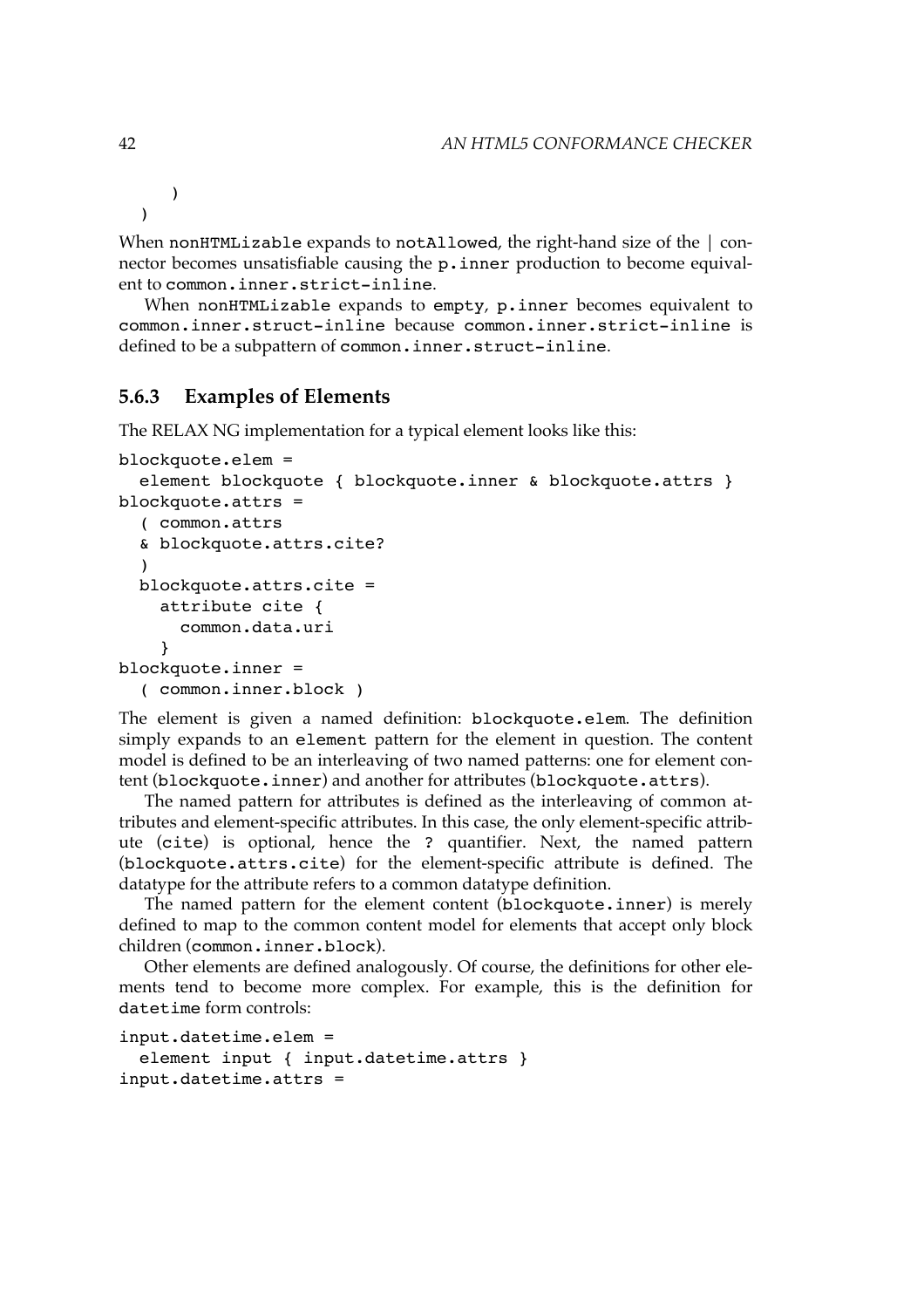```
( common.attrs
& common-form.attrs
& input.datetime.attrs.type
& common-form.attrs.accesskey?
& input.attrs.autocomplete?
& common-form.attrs.autofocus?
& input.attrs.list?
& input.datetime.attrs.min?
& input.datetime.attrs.max?
& input.attrs.step.float?
& common-form.attrs.readonly?
& input.attrs.required?
& input.datetime.attrs.value?
)
input.datetime.attrs.type =
  attribute type {
    string "datetime"
  }
input.datetime.attrs.min =
  attribute min {
    form.data.datetime
  }
input.datetime.attrs.max =
  attribute max {
    form.data.datetime
  }
input.datetime.attrs.value =
  attribute value {
    form.data.datetime
  }
```

```
input.elem |= input.datetime.elem
```
The notable detail in this more complex example is that the reference to input.datetime.attrs.type is not quantified. Hence, the type attribute with the value "datetime" is required. This definition for the input element is combined with the other definitions with different type attributes using the choice connector (input.elem |= input.datetime.elem). This means that the value of the type attribute serves as a discriminator for determining which patterns apply even though the name of the element remains the same.

# **5.7 The HTML5 Datatype Library**

I discovered that a custom datatype is needed in the following cases: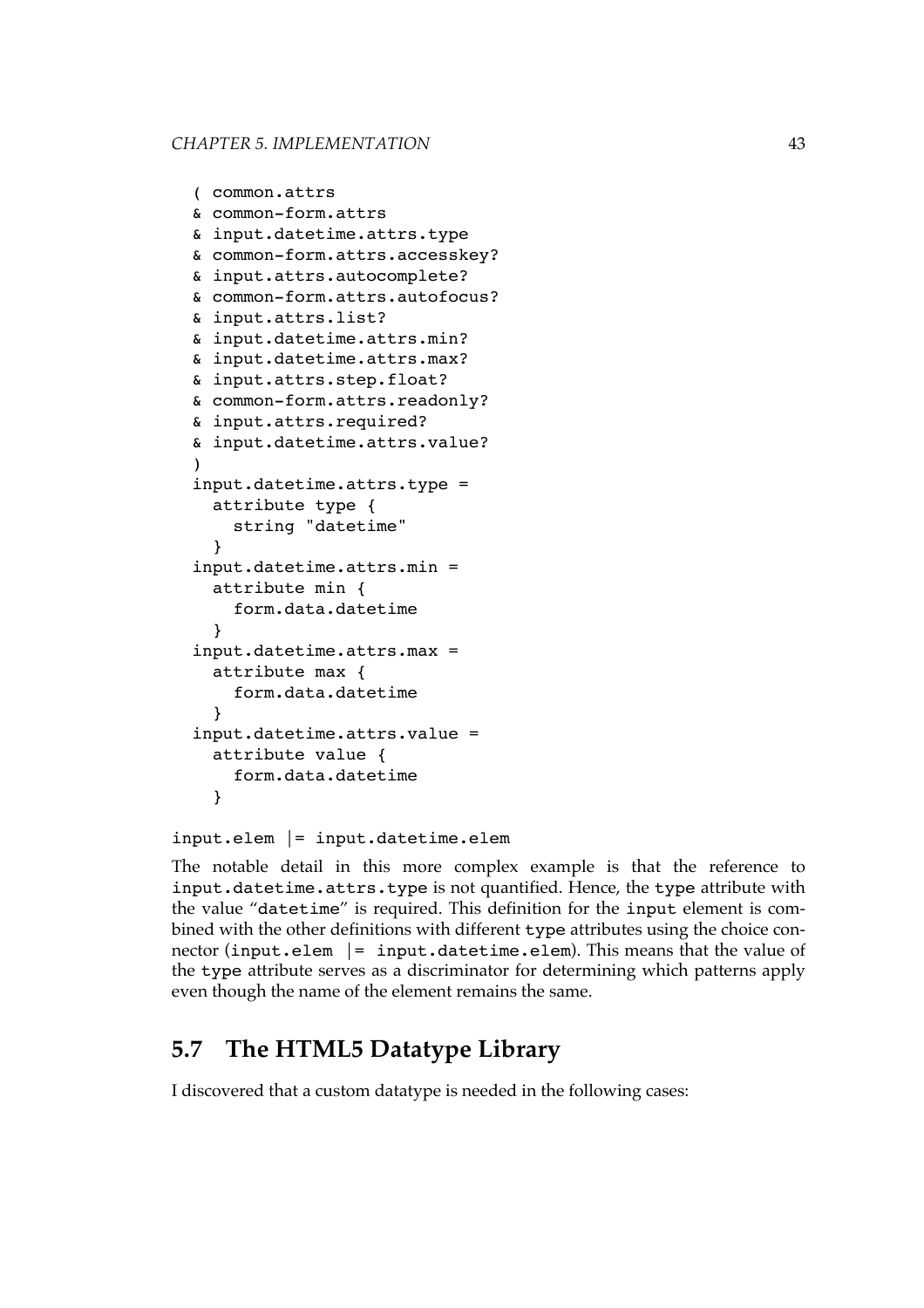- When the lexical space of a datatype is not a regular language or when it is but formulating it as a regular expression would be particularly hard or inconvenient.
- When the lexical space of a datatype is a regular language, but the grammar would require a lot of literal strings (e.g. registered language codes or character encoding names) embedded into it.
- When checking the value requires calendar calculations.

I developed a custom datatype library to address these cases. I also wrote a draft specification for the abstract library [\[HTML5Datatypes\],](#page-90-0) so that the library could be implemented in other programming languages without having to inspect the Java source to see what it does.

#### **5.7.1 Dates**

On the surface, it would seem that the last case is unnecessary considering that the XSD datatypes [\[XSDDatatypes\]](#page-103-0) include a dateTime type that can be constrained through its regular expression facet. However, the XSD dateTime is inappropriate for HTML5 in a subtle way. With the XSD type, leading and trailing white space is discarded before the pattern is matched, so there is no way of forbidding surrounding white space. The Web Forms 2.0 date and time types do not allow surrounding white space. Hence, custom types are needed.

Discarding surrounding white space as part of the data type makes the data type library less flexible. Any data type that does not allow white space at all (neither surrounding the meaningful value nor inside the value) can be used in a way that allows surrounding white space by wrapping it in the RELAX NG list pattern so that a single-token list of white space-separated tokens results.

#### **5.7.2 IRIs**

In addition to dates, it turns out that custom types for IRIs and language tags are called for, even though the repertoire of XSD types includes data types for these.

The XSD anyURI datatype is not useful. Its definition has changed with each edition and version of the specification. In the first edition of version 1.0 [\[XSDData](#page-103-0)[typesFE\]](#page-103-0), which predated the IETF IRI specification [\[RFC3987\]](#page-96-0), the definition implied that not all strings are valid anyURI values. Indeed, the Jing [\[Jing\]](#page-92-0) implementation does not allow all possible strings. In the second edition of version 1.0 [\[XSDDatatypes\],](#page-103-0) which was finalized after the Jing implementation had been released, the definition suggested that different implementation levels could treat different lexical spaces valid. In a February 2006 working draft of the 1.1 version [\[XSDDatatypes11WD\]](#page-103-0), the definition conceded that any finite string is a valid anyURI.

For these reasons, I developed custom datatypes for IRIs (only absolute) and IRI references (either relative or absolute). The major problem with deciding whether a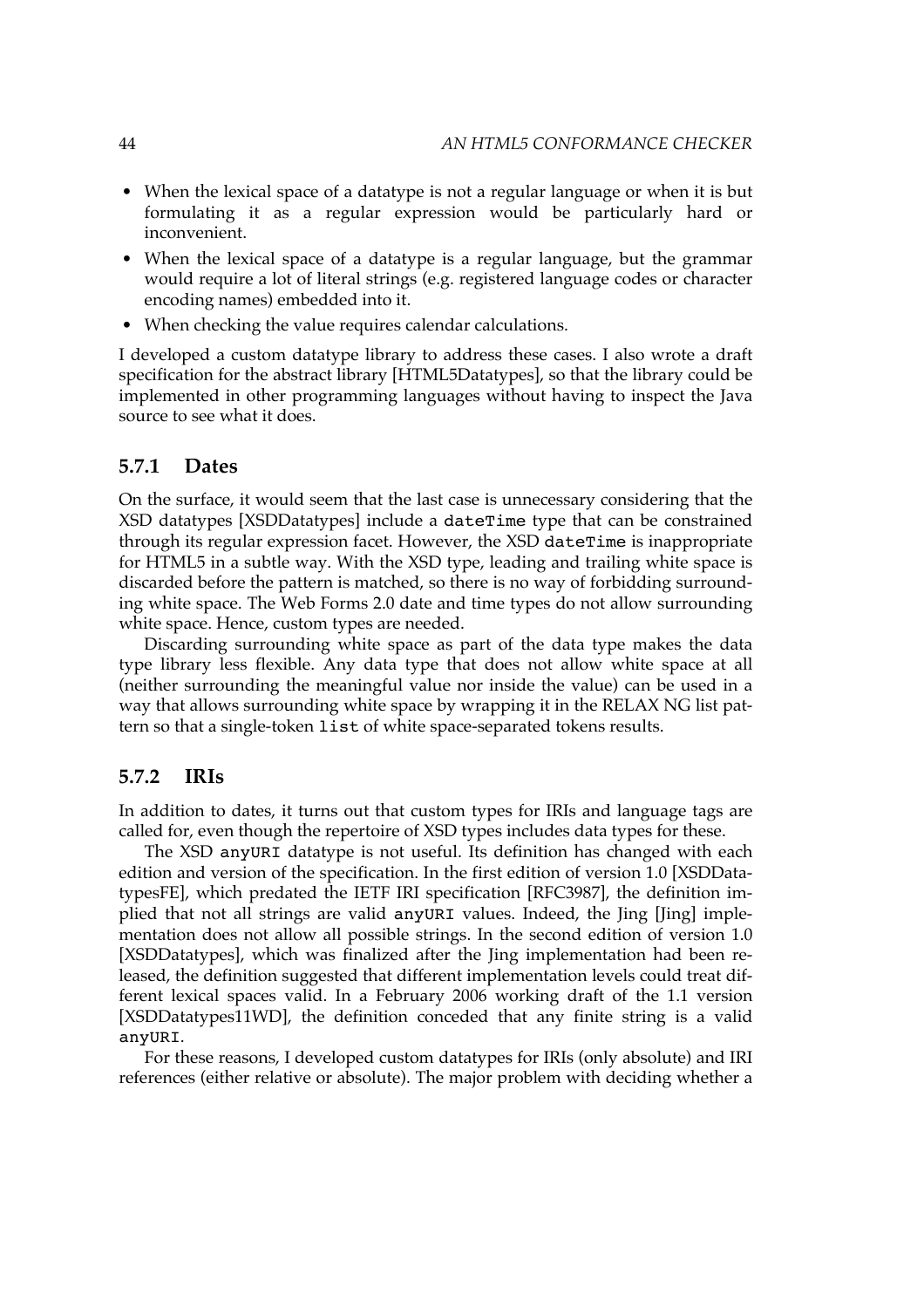string is a conforming IRI is that the generic IRI syntax is not restrictive. Instead, individual IRI schemes, such as http, mailto and ftp, are allowed to specify their own syntax. An implementation working only on the generic IRI level would pass just about any string as a valid IRI reference. On the other hand, it would be impossible to implement scheme-specific knowledge of future or private IRI schemes. Even implementing support for all the IANA-registered IRI schemes would be impractical. In fact, these problems were the reason (in addition to the XSD datatypes predating the IRI specification) for the fuzzy definition of anyURI. Still, it would be a pity not to help authors with scheme-specific issues related to the most commonly used schemes – the http scheme in particular.

The obvious solution is to implement scheme-specific checking for the most common schemes and apply only generic processing to the rest. However, leaving the decision on what scheme-specific checking to support to implementations of the abstract datatype library specification would make implementations uninteroperable. As a compromise, I wanted to include scheme-specific knowledge of the schemes that are specifically covered by the Web Forms 2.0, but not all of them were covered within this thesis project. I used the Jena IRI library [\[Jena\]](#page-92-0) to provide scheme-aware support for the http [\[RFC2616\]](#page-96-0) https [\[RFC2818\]](#page-96-0), ftp [\[RFC1738\]](#page-95-0) and file [\[RFC1738\]](#page-95-0) schemes. However, the Jena IRI library does not have schemespecific knowledge about the mailto [\[RFC2368\]](#page-95-0), data [\[RFC2397\]](#page-95-0) and javascript [\[javascriptURI\]](#page-92-0) schemes. Support for the javascript scheme would require using the Rhino JavaScript library [\[Rhino\]](#page-97-0) for syntax checking instead of using the Jena IRI library. I did not implement support for the mailto, data and javascript schemes within the scope of this thesis project. I left support for them as possible [future work](#page-78-0) (page 65).

#### **5.7.3 Language Tags**

The HTML lang attribute and the XML xml:lang attribute take a language tag identifying a human language as their value. Until recently, language tags were defined by [\[RFC3066\]](#page-96-0). Now that specification has been made obsolete by [\[RFC4646\]](#page-96-0) and [\[RFC4647\].](#page-96-0) A language tag consists hyphen-separated subtags.

Different subtags have different lengths. Moreover, the permissible list of values is restricted to private use subtags (starting with x-) and values that are in the Internet Assigned Numbers Authority (IANA) subtag registry [\[LangTagRegistry\].](#page-92-0) The XSD definition for language is significantly more coarse: the lexical space is defined to be 1–8 ASCII letters followed by zero or more hyphen-separated subtags consisting of 1–8 ASCII letters and/or digits [\[XSDDatatypes\].](#page-103-0)

A custom datatype can do much better if it implements checking against the syntax defined in [\[RFC4646\]](#page-96-0) and also contains data from the IANA registry. I chose and partially implemented this approach. However, the implementation was not finished within the scope of this thesis project.

Making the lexical space of a datatype dependent on a registry that changes over time poses a versioning problem. However, as long as implementations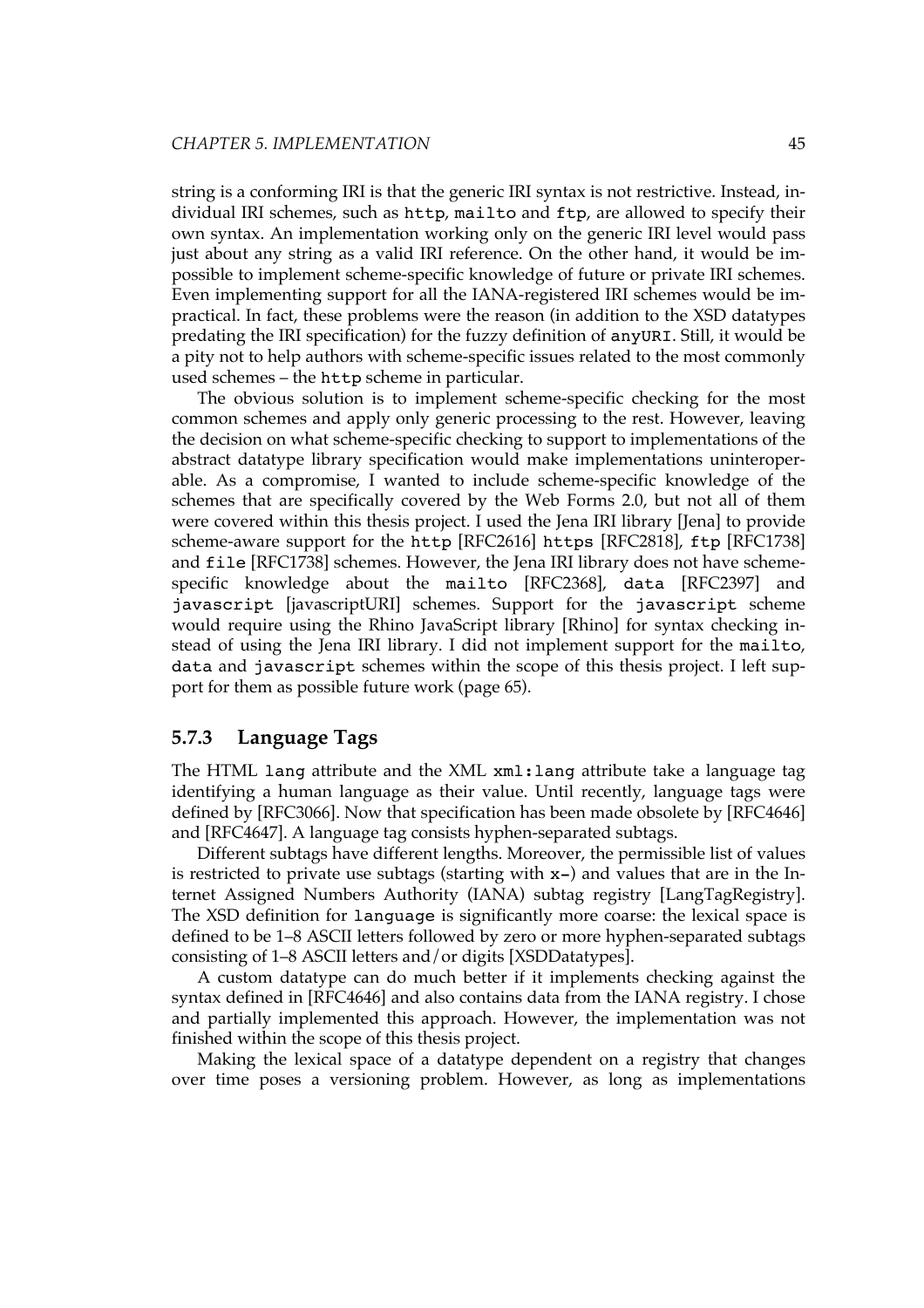document when their IANA registry snapshot was taken, introducing new language tags will not be a significant problem. Introducing new values to the registry will expand the valid lexical space without making any previously conforming documents non-conforming. This is in contrast with the IRI scheme issue. Introducing support for a previously unsupported IRI scheme would narrow the valid lexical space.

#### **5.7.4 ECMAScript Regular Expressions**

Web Forms 2.0 introduces an attribute called pattern for form controls that accept textual input. The attribute specifies a regular expression that the value of the form control must match. Web Forms 2.0 does not define its own regular expressions. In-stead, ECMAScript regular expressions [\[ECMA262\]](#page-88-0) are used. When  $\hat{\ }$  (?: is prepended to the value of the pattern attribute and )\$ is appended to it, the resulting string is required to be a conforming ECMAScript regular expression. The datatype library handles the checking of ECMAScript regular expression syntax by wrapping the regular expression parser of Rhino [\[Rhino\].](#page-97-0)

# **5.8 The Schematron Schema**

A Schematron schema was used where RELAX NG did not work conveniently and where using custom Java code was not strictly necessary. Surprisingly, the use cases for Schematron turned out to be narrower than originally expected.

#### **5.8.1 Exclusions**

While grammars are very good at enforcing parent-child relationships, they are not good at enforcing ancestor-descendant relationships, because in the absence of intersections and negations, some of the productions would have to "remember" what kind of ancestors of interest there have been. Suppose element A is not allowed to have element B as a descendant. In this case, all the elements that can occur on the ancestry path from B to A would need to have two grammar productions: one that can be derived from the root without an intervening A element and one that cannot. Moreover, if there were more such exclusions, the number of parallel grammar productions per neutral element would double for each exclusion rule. Obviously, this could be a serious maintainability problem.

Fortunately, exclusions are extremely easy to express in Schematron. The forbidden descendant element is used as the context node for an assertion, which then states that the context node must not have as an ancestor an element that forbids the context element as its descendant.

For example, this Schematron pattern causes blockquote elements that are descendants of header elements to be reported as errors.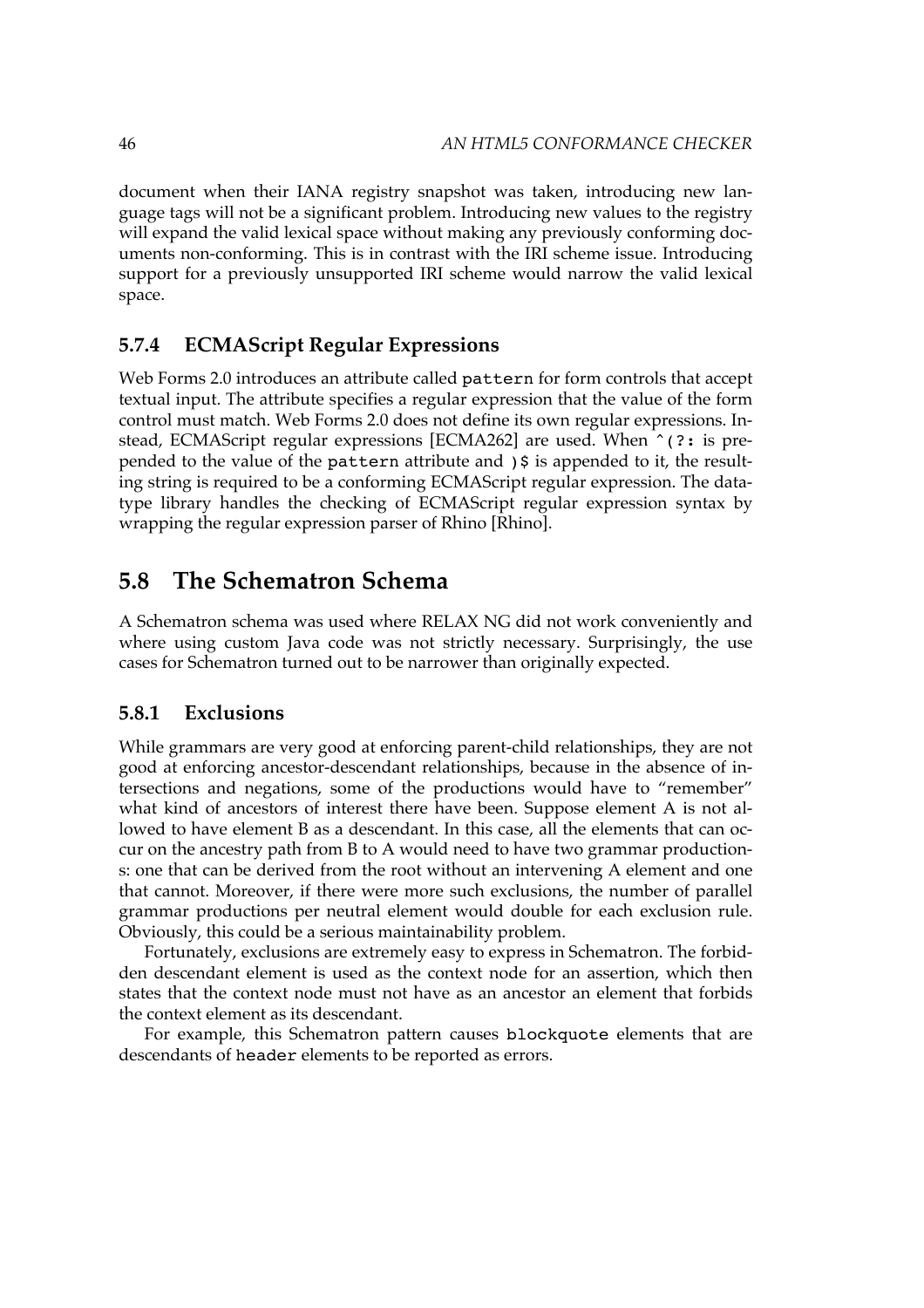```
<rule context="h:blockquote">
  <report test="ancestor::h:header">
    The blockquote element cannot appear as a
    descendant of the header element.
 </report>
</rule>
```
The Schematron wrapping of the XPath expressions is rather verbose, but the expressions themselves are simple. The expression h:blockquote matches the blockquote element in the XHTML namespace. (The prefix h is bound to the XHTML namespace.) The rest of the rule is only applied if the context expressions matches, and in that case, the blockquote element is used as the XPath context for the second expression ancestor::h:header. This expression matches header elements (in the XHTML namespace) that are also ancestors of the context node. If the set of matching nodes is non-empty, the natural-language error message is reported.

#### **5.8.2 Required Ancestors**

Opposite to exclusions, there are also checks for required ancestors. Specifically, the Web Forms 2.0 repetition model requires form inputs for moving and removing repetition blocks to have a repetition block or a repetition template as an ancestor.

The checks are of the following form:

```
<rule context='h:input[@type=move-down]'>
 <assert test='ancestor::h:*[@repeat]'>
    An input element of type="move-down"
    must have a repetition block or a
    repetition template as an ancestor.
 </assert>
</rule>
```
The context matches input elements in the XHTML namespace that have an attribute named type that has the value move-down. The assertion test matches ancestors of the context node that are in the XHTML namespace and have an attribute named repeat. This rule is correct for pure (X)HTML5 documents but is not sufficient for compound documents. Support for compound documents (mixing XHTML with e.g. SVG and MathML with the Web Forms 2.0 repetition model) was left outside the scope of this master's thesis project.

# **5.8.3 Referential Integrity**

It turns out that RELAX NG is not good for enforcing referential integrity. Enforcing referential integrity means checking cases where an attribute value is required to be a reference to the ID of another element. RELAX NG has an optional extension called *RELAX NG DTD Compatibility* [\[DTDCompat\]](#page-88-0). This extension makes it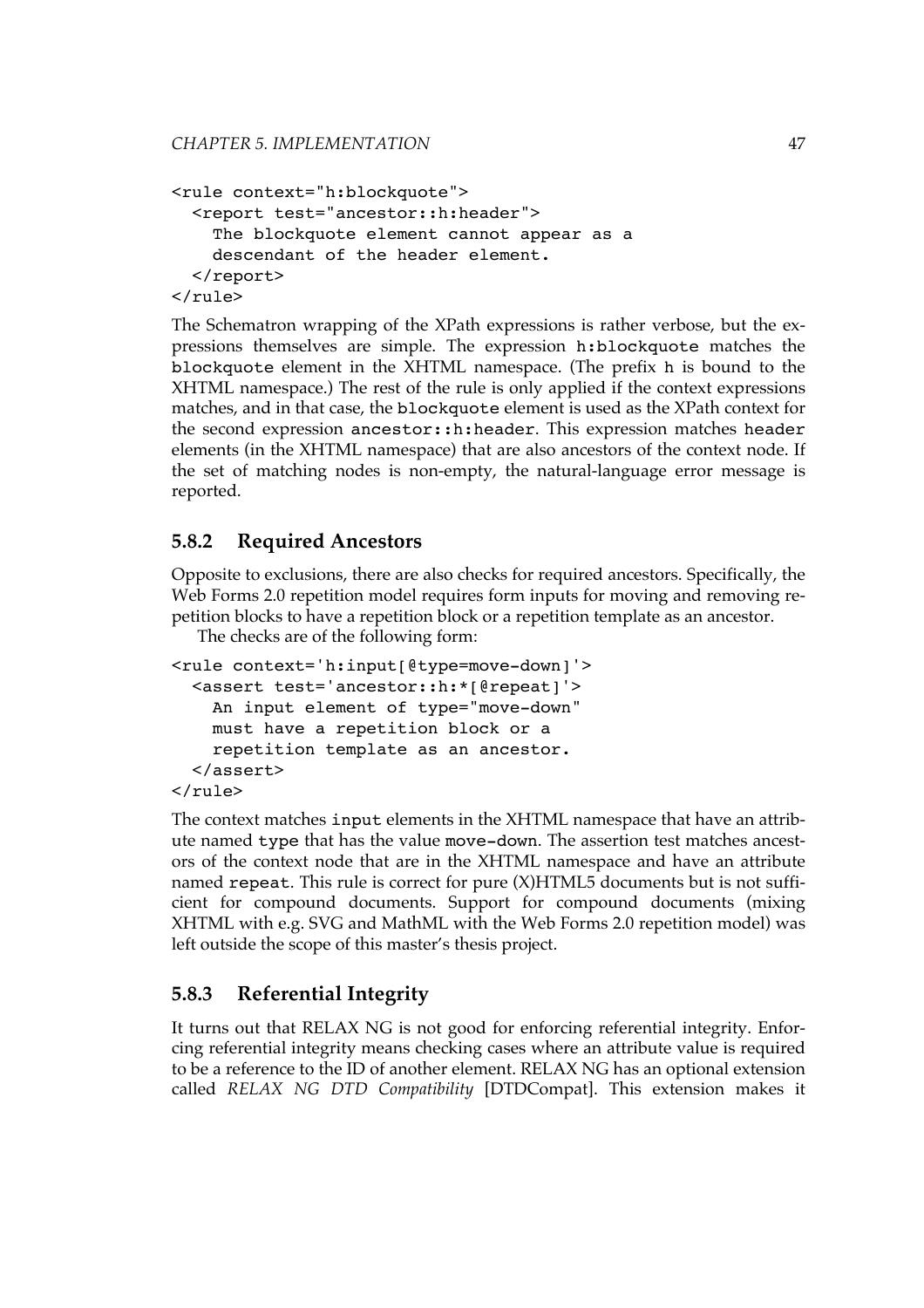possible to check that values designated as ID references actually refer to IDs in the same document. However, that is all it can check. Moreover, enabling this extension places restrictions on the ambiguity of the schema, which makes schemata harder to write in some cases. Due to the limitations of RELAX NG DTD Compatibility, I moved all ID-related checking away from RELAX NG. Most cases are handled in Schematron.

In Schematron, referential integrity checking builds on the XPath id() function. The argument of the function is coerced into a string that is split on white space. The return value is a node set containing the elements that have an ID equal to any of the tokens split from the argument.

The use of the id() function has two crucial differences compared to testing equality against the values of two attributes. First, the function operates on IDness and not on the names of attributes. Second, the argument is split on white space to produce a list of tokens, so the function works for the case where multiple IDs are referenced (IDREFS in DTD terms).

The concept of IDness is part of XML 1.0 itself. The IDness is established by processing a DTD that declares certain attributes to have the type ID. The DTD-based type of attributes is data that is exposed through the core SAX interface. More precisely, it is exposed via the getType() methods of the Attributes interface. The XPath implementation determines which attributes should be considered to be of type ID by calling one of the getType() methods.

In the case of the HTML5 serialization, there is no DTD processing whatsoever involved. The parser simply assigns IDness to the attribute named id and exposes this through SAX.

In the case of the XML serialization (XHTML5), IDness that is not based on DTD processing is assigned between the parser and the validation SAX handlers. Immediately after the parser in the pipeline, there is a SAX filter that constitutes an "xml:id processor" as per [\[xmlid\].](#page-103-0) Immediately after the xml:id processor, another SAX filter performs similar ID assignment on attributes named id that are not in a namespace and belong to an element that is in the XHTML namespace. This second filter could be called an "XHTML id processor".

With ID assignment performed before the Schematron stage, Schematron can be used to check that referents are of the right kind. For example:

```
<rule context='h:input[@list]'>
  <assert test='id(@list)/self::h:datalist or
                 id(@list)/self::h:select'>
    The list attribute of the input element must
    refer to a datalist element or to a select element.
  </assert>
\langlerule\rangle
```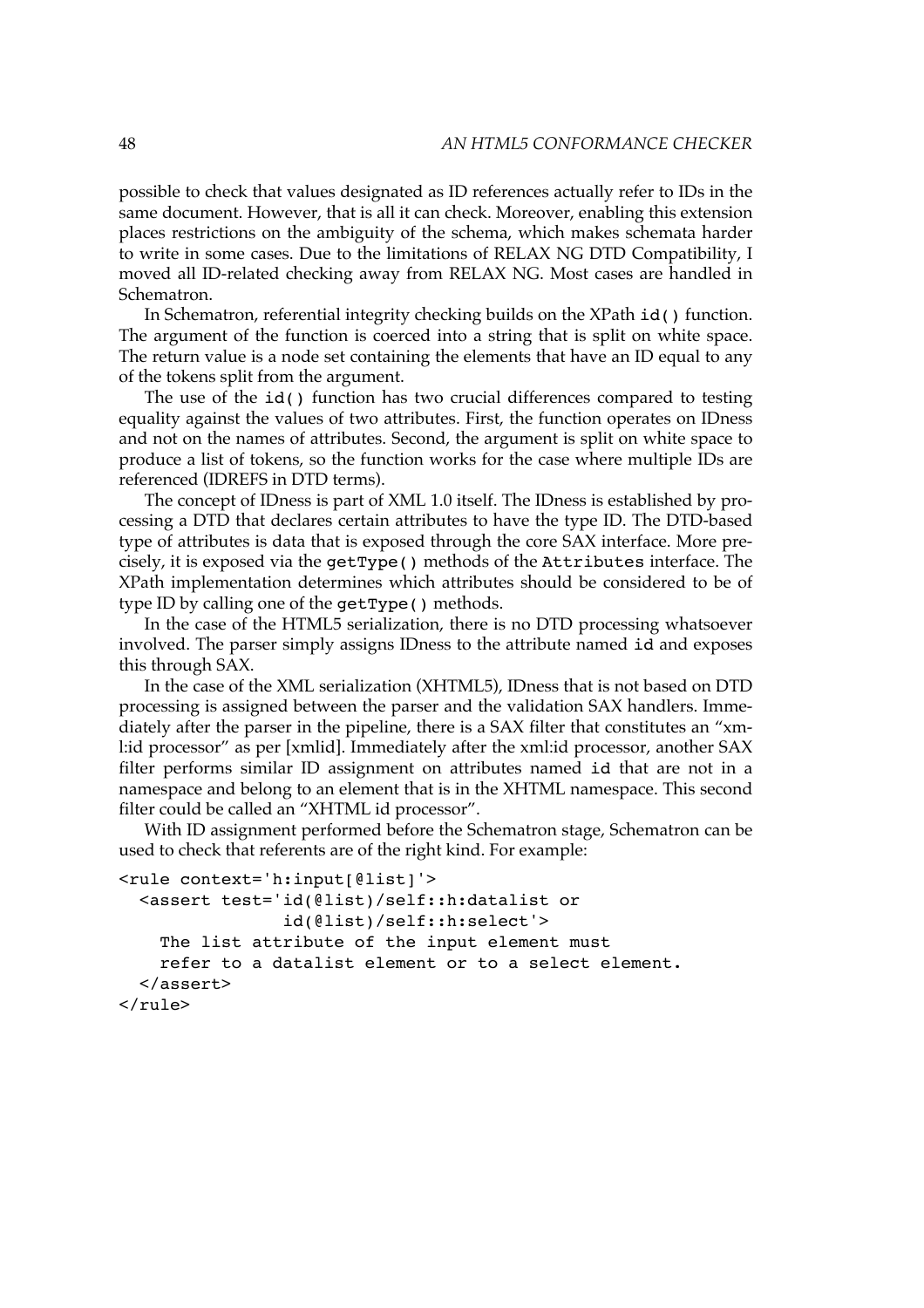# <span id="page-62-0"></span>**5.9 The Non-Schema-Based Checkers**

It turns out, as expected, that HTML5 has conformance requirements that cannot be expressed in RELAX NG or Schematron or that would be inconvenient to express in RELAX NG or Schematron. Checking for such requirements is handled by nonschema-based checkers.

Conceptually, a non-schema-based checker listens to parse events and does whatever is necessary and computable to identify the kind of conformance requirement violations that the checker is designed to handle. In practice, a non-schemabased checker is a Java class that implements the SAX ContentHandler interface and reports to a SAX ErrorHandler. Since non-schema-based checkers are implemented in a full programming language, they can check for any machine-checkable conformance requirement.

To make the non-schema-based checkers fit into the Jing-based architecture, I wrote a wrapper class that implements the Jing Validator interface. With this wrapper class, the non-schema-based checkers conform to the same interface as the schema-based validators and can be combined into the same validation pipeline. Every non-schema-based checker is also given a URI so that they can be instantiated by URI in the extended validation user interface just like validators instantiated from schemata identified by URIs.

The organization of checks for different requirements into different non-schemabased checkers is a matter of software design. After all, the specification does not mandate a particular code organization. If every requirement is implemented as a separate checker, there will be a lot of code duplication, since many checkers need to do similar things. On the other hand, implementing everything in a single checker would make the code unmaintainable. The organization below reflects my design decisions.

Developing checkers to cover all of HTML5 was deemed to be out of the scope of this thesis project. Instead, I implemented a selection of prototype checkers as a proof of concept.

#### **5.9.1 Table Integrity Checker**

A table integrity checker was chosen as the main proof of concept non-schemabased checker. I deemed table integrity the most complex of the requirements that call for a non-schema-based checker making it ideal for proving by implementation that the approach works. Also, purely schema-based validators are incapable of checking table integrity and table integrity has notable relevance to table rendering in browsers, so table integrity checking makes for a good demo. The source code of the table integrity checker is presented in the [appendix](#page-106-0) (page 93).

**HTML Tables.** Since the table model for (X)HTML5 was only being specified when the checker was prototyped in November 2006, the checker was speculatively based on the HTML 4.01 table model [\[HTML401\]](#page-89-0) and browser behavior. The differences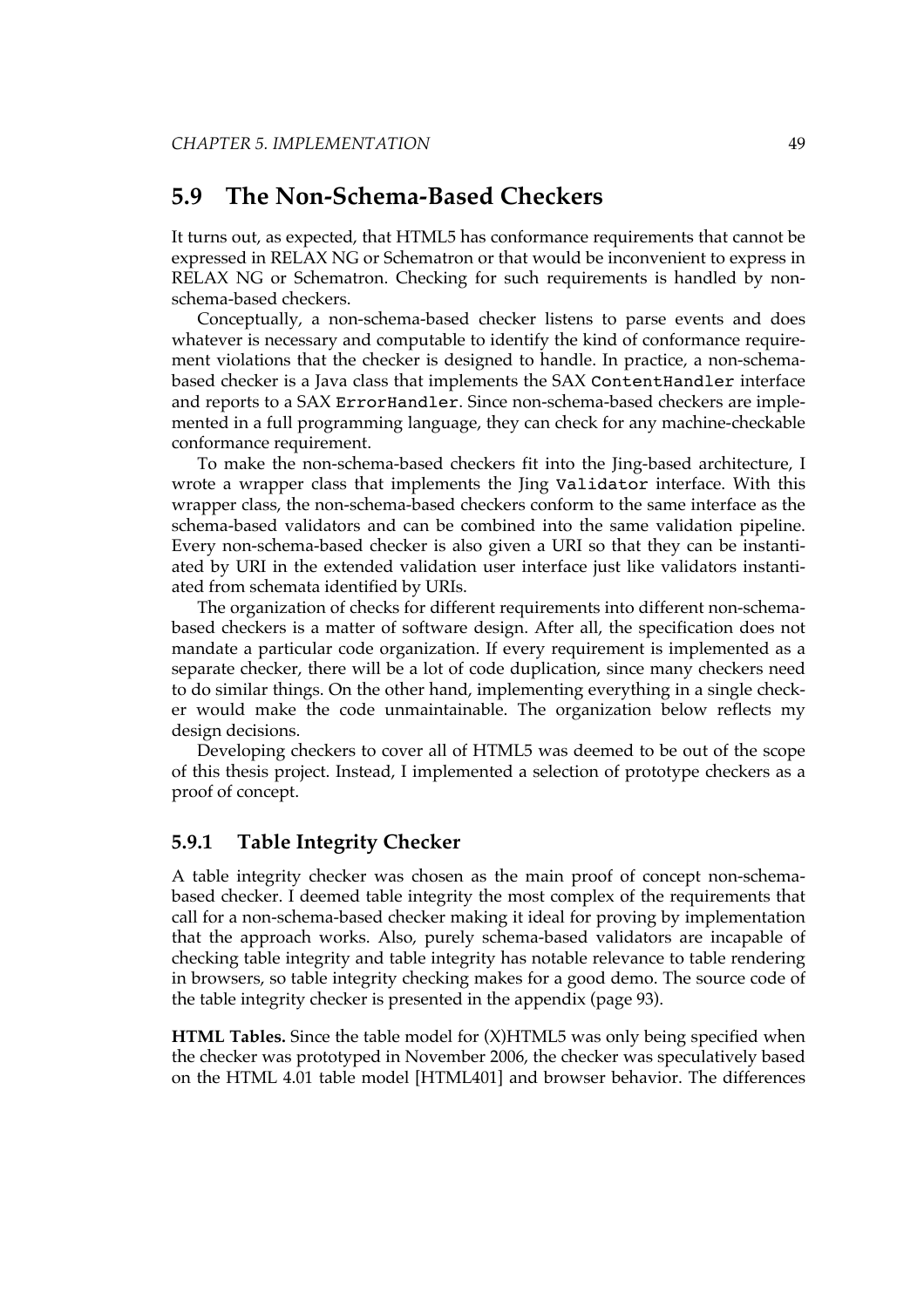from HTML 4.01 are that colspan='0' is treated as colspan='1' and that headers must refer to th cells as per [\[HixieTables\].](#page-89-0) The top left corner of cells is placed in the first available slot on the row, which is browser-compatible but different from what the CSS2 specification [\[CSS2\]](#page-87-0) says.

An HTML table has a Cartesian grid of slots. A cell can span multiple slots. Subsequent cells are moved to the right until a free slot for the top left corner of the cell is found. When cells span multiple rows, this slot allocation policy can lead to overlapping cells.

**Class Division.** The table integrity checker consists of seven classes: TableChecker, Table, RowGroup, Cell, ColumnRange, HorizontalCellComparator and VerticalCellComparator. The TableChecker class is the non-schema-based checker class used by other code and the rest of the classes are internal to the checker.

TableChecker maintains a stack of Table instances. When a startElement event for the table element is seen, a new Table instance is pushed onto the stack. Likewise, the stack is popped upon seeing an endElement event for table. The rest of table-significant events (startElement and endElement for the col, colgroup, thead, tbody, tfoot, tr, td and th elements) are delegated to the Table object at the top of the stack.

Table maintains the state of where in the table markup (e.g. in table row inside an explicit row group like tbody) the parse currently is. The Table object only sees table-significant parse events. If an event occurs out of the permitted sequence (e.g. a cell start occurs when the state is not in a table row) the whole subtree of misplaced elements is silently ignored at that point by counting starts and ends. Reporting this as an error is left to the RELAX NG validator.

Table maintains a linked list ColumnRanges. A ColumnRange represents a contiguous range of columns that has been established e.g. by the col element but does not yet have any cells starting in the range. A ColumnRange knows its start and end column slot indexes. In contrast to e.g. an array of column slots, the memory usage of this data structure is proportional to the number of ranges rather than the size of the ranges. Therefore, the memory usage can be throttled down by limiting the number of elements that are processed, which can indirectly be throttled by limiting the size of documents (in bytes). A malicious content author cannot make the checker allocate excessive amounts of memory by declaring a column group that spans an immense number of column slots.

Table also has the responsibility of instantiating RowGroups. The thead, tfoot and tbody elements establish explicit row groups represented as RowGroup objects. In XHTML, tr elements may occur as children of the table element. This case is treated as an implicit row group also represented by RowGroup. (In HTML, the parser infers a wrapping tbody.) Since table cells are assigned to slots on a per-row group basis in  $(X)$ HTML, the Table only instantiates Cell objects and gives them to the current RowGroup for slot allocation.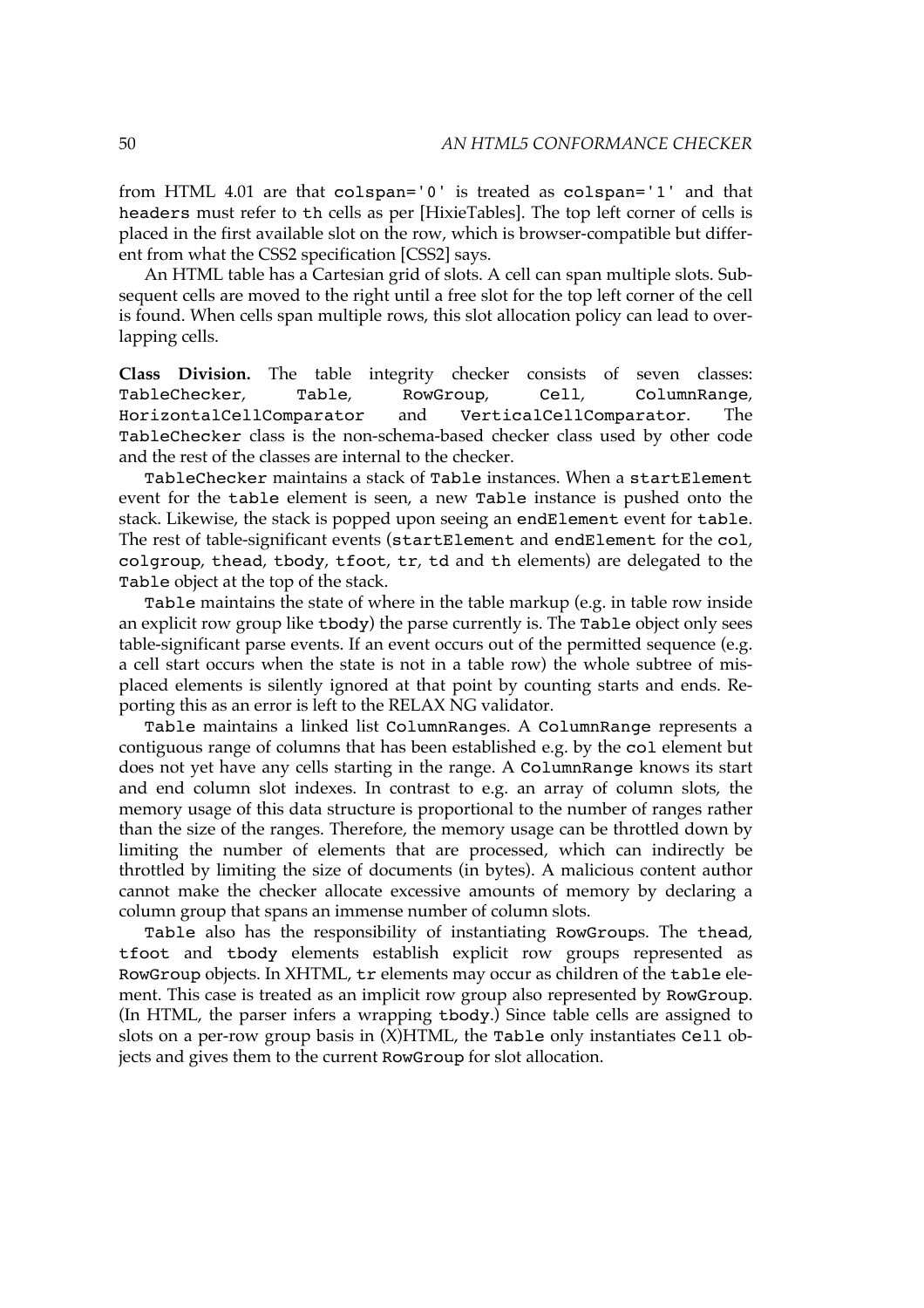**Slot Allocation.** A Cell knows the column index where it starts and where it ends horizontally. It also knows the row until which it spans vertically. RowGroup maintains a set of cells that span more than one row and that are still in effect – that is, the first row onto which they do not span has not passed yet. As with ColumnRanges, the data structure does not involve allocating a two-dimensional array of slots. Therefore, the memory requirements are bounded in proportion to the number of cell elements rather than the number of slots that cells are declared to span.

When a Cell spans more than one row, it is added to the set of Cells that are in effect. When a row ends, Cells that are no longer in effect are culled from the set. When a new row starts, the Cells that are in effect are sorted according to their start column index. A new Cell on the row get its top left corner assigned to the first free slot on the row. Slots occupied by Cells that are still in effect (i.e. span down from earlier rows) are skipped. When a Cell is allocated to particular slots, this is reported back to Table, so that the list of ColumnRanges without cells can be adjusted accordingly. Because cells cannot span across row groups, if the set of Cells in effect is not empty when the row group ends, an error is reported for each Cell still in the set. If there are ColumnRanges left in the linked list when the table ends, the ranges without cells starting in them are reported.

**Detected Conditions.** The checker emits both warnings and errors. Since *Web Applications 1.0* is still a draft, it is too early to tell which conditions should be treated as errors eventually. The rest will be just warnings.

The following conditions are detected:

- A table cell is overlapped by a later table cell.
- A table cell overlaps an earlier table cell. (A single overlap is reported in both directions to show source location for both cells.)
- A table cell spans past the end of its row group.
- A row has no cells starting on it.
- The column count on a table row is greater than the column count established by cols/colgroups.
- The column count on a table row is less than the column count established by cols/colgroups.
- The column count on a table row is greater than the column count established by the first row in the absence of cols/colgroups.
- The column count on a table row is less than the column count established by the first row in the absence of cols/colgroups.
- The headers attribute does not point to th elements in the same table. (This feature was based on speculative information and will likely have to be revisited as the specification matures.)
- A column range has no cells starting on it.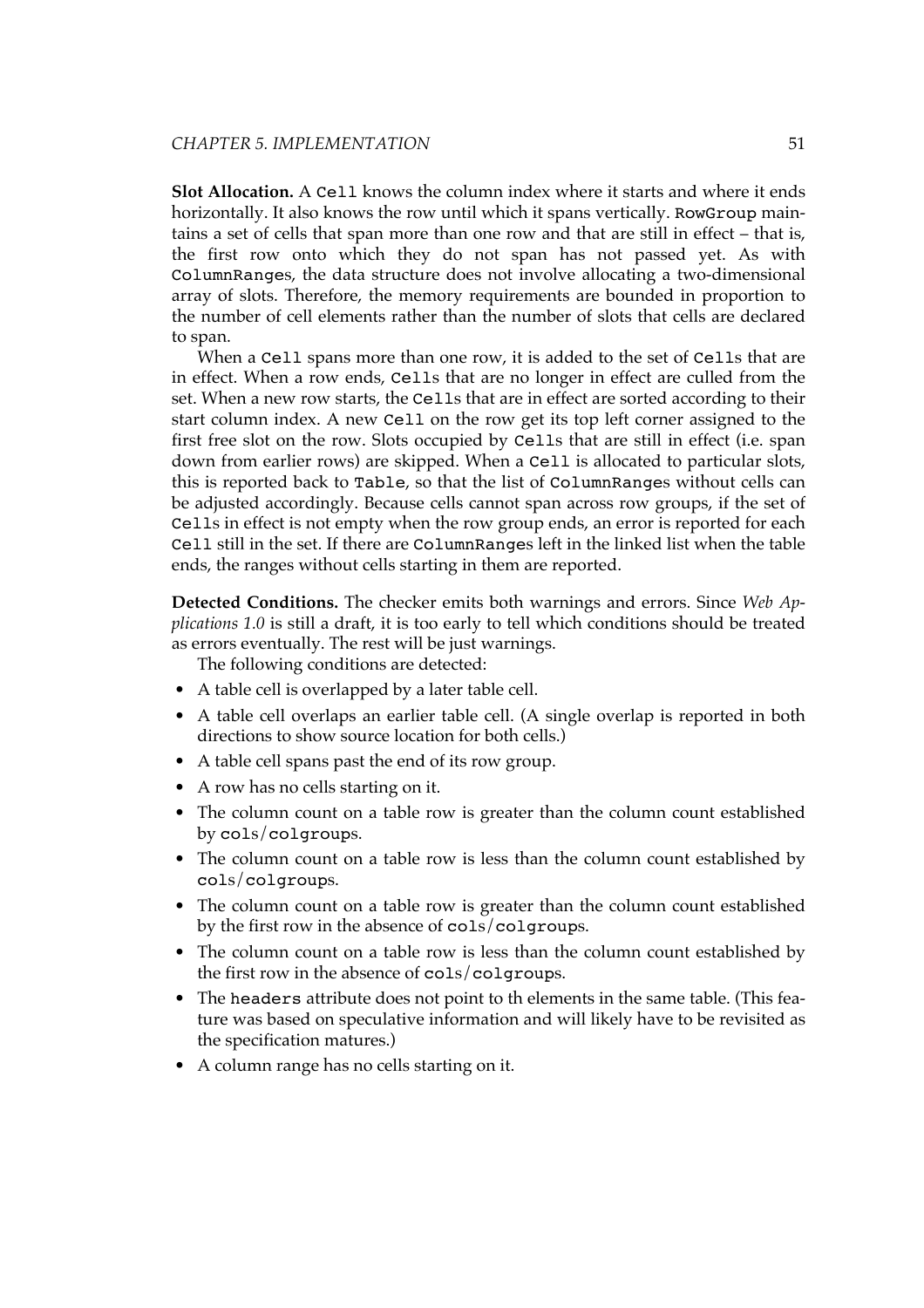- The value of a colspan attribute exceeds 1000, which is a magic number in Gecko (and according to comments in Gecko source, also in IE and Opera) [\[TableCell\].](#page-99-0)
- The value of a rowspan attribute exceeds 8190, which is a magic number in Gecko [\[TableCell\]](#page-99-0).
- A col element causes a span attribute to be ignored on the parent colgroup. (Conforming in HTML 4 / XHTML 1.0; non-conforming in (X)HTML5. With (X)HTML5, there is also a schema-level error.)

#### **5.9.2 Checking the Text Content of Specific Elements**

The new time, meter and progress elements have a specific format for their text content. HTML5-aware user agents are required to parse the text content but the content serves as a fallback in legacy user agents. RELAX NG makes it possible to constrain the text content of an element if the element only has text content and no child elements. In HTML5, the elements with a specific text content format are allowed to have child elements. Hence, merely developing a custom datatype and using it from the RELAX NG schema would not work exactly the right way.

A Java-based RELAX NG-aware XML editor may make it possible to use custom datatype libraries but is unlikely to allow non-schema-based checkers. In such a case, text content checking may be valued higher than child elements. In anticipation of this use case, I implemented checkers for the particular text content formats as classes that implement the Datatype interface from the Java API for custom RELAX NG datatypes [\[DatatypeAPI\].](#page-87-0) The non-schema-based checker then uses these Datatype implementations to check the text content of particular elements.

The Java API for custom RELAX NG datatypes supports streaming reporting of text content to a Datatype implementation. The Datatype interface has a method called createStreamingValidator which returns an object that implements an interface called DatatypeStreamingValidator. Character data can be reported to a DatatypeStreamingValidator in chunks the same way as the SAX interface handles reporting of character data. The non-schema-based checker simply maintains a stack of active DatatypeStreamingValidators and reports the SAX character data to every DatatypeStreamingValidator on the stack.

The instantiation rules for the DatatypeStreamingValidators are hardcoded. The non-schema-based checker could in theory be generalized to accept parameters from the outside stating which elements require which Datatype to be instantiated. However, hard-coding these rules was simple and sufficient to meet the objectives of this project.

When a DatatypeStreamingValidator on the stack is about to be popped that is, the end of the element is seen – the DatatypeStreamingValidator is queried whether it accepts the reported content or not. If it does not accept the reported content, the non-schema-based checker reports an error.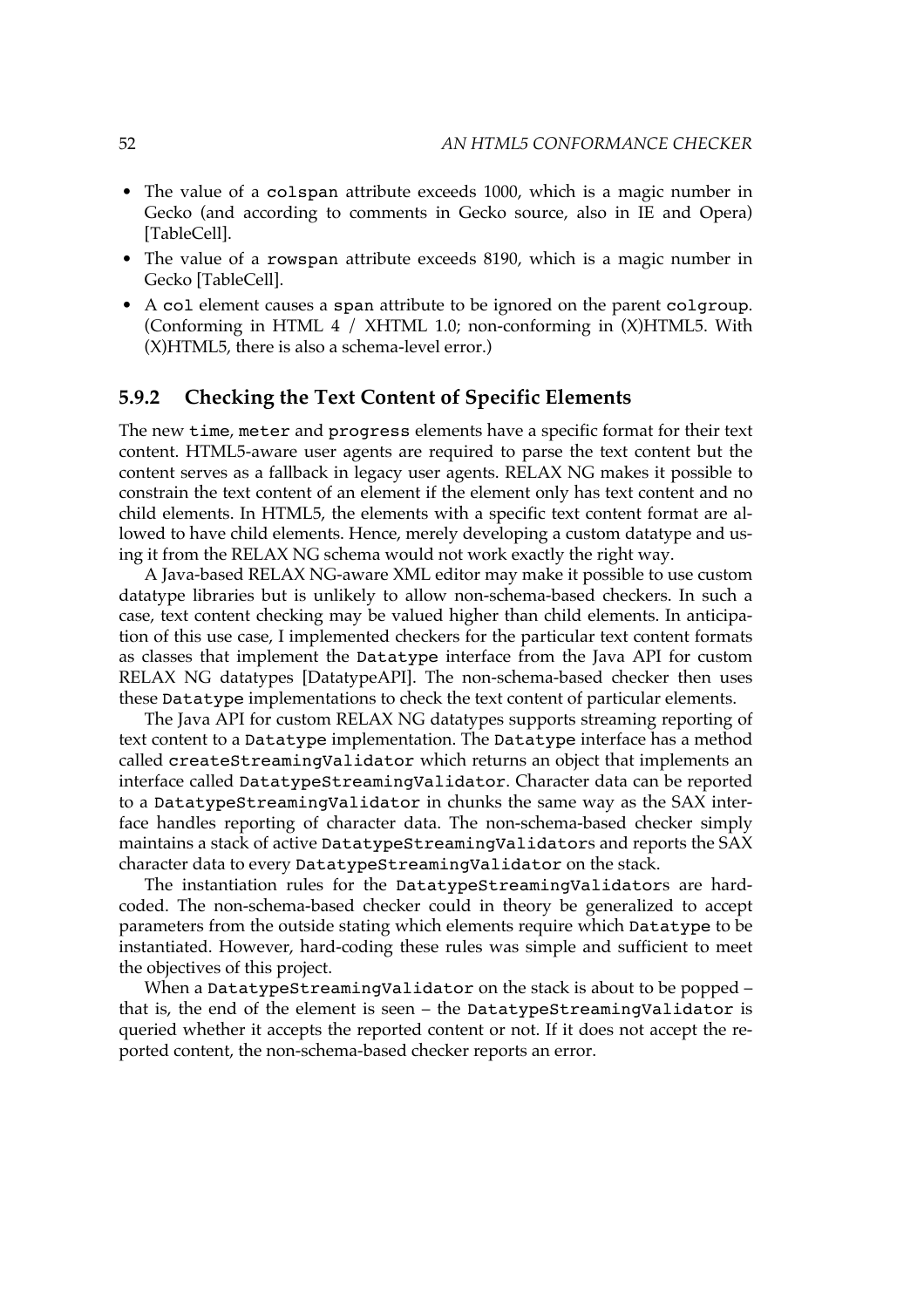#### <span id="page-66-0"></span>**5.9.3 Checking for Significant Inline Content**

HTML5 introduces a concept of significant inline content. Significant inline content consists of embedded content (such as an img element) or significant text. Significant text is defined to be text that contains any character that is not in the Unicode categories Zs, Zl, Zp, Cc and Cf.

HTML 4.01 stated: "We discourage authors from using empty P elements. User agents should ignore empty P elements." [\[HTML401\]](#page-89-0) As a result, markup generators started to generate paragraphs containing a single NO-BREAK SPACE. In HTML5, a NO-BREAK SPACE does not count as significant text, since it is in the Unicode category Zs. I believe that this kind of conformance definition and workaround arms race is not productive. However, since the requirement was in the specification draft, I developed a checker. This a simple example of a non-schemabased checker. Having this checker also makes it possible to test the requirement of significant inline content with existing Web pages to see how realistic the requirement is.

The checker maintains a stack corresponding to open elements. The stack keeps track of which currently open elements have significant inline content. Character data is tested against an ICU4J UnicodeSet [\[ICU4J\]](#page-90-0) that represents the characters in the above-mentioned Unicode categories. When characters or elements that constitute significant inline content are encountered the current stack nodes are marked as having significant inline content.

The checker for significant inline content demonstrates that non-schema-based checkers for particular requirements can be very simple and straightforward.

#### **5.9.4 Unicode Normalization Checking**

In order to develop a prototype checker for a potential requirement that needs checking not only in the SAX handlers but also in the parser, I prototyped a checker for Unicode normalization.

*Character Model for the World Wide Web 1.0: Normalization* [\[CharmodNorm\]](#page-86-0) is still in the Working Draft state. Nonetheless, a checking for compliance was prototyped as if the normalization specification was a normative part of  $(X)$ HTML5. This way, the feasibility of the requirements of *Character Model for the World Wide Web 1.0: Normalization* could be evaluated.

**Requirements.** The definition for [Fully-normalized](http://www.w3.org/TR/charmod-norm/#sec-FullyNormalized) Text involves checking normalization before and after parsing. That is, the source text is required to be in Unicode Normalization Form C [\[UAX15\].](#page-99-0) After parsing the "constructs" parsed out of the source are required to be in Unicode Normalization Form C and are required not to start with a "composing character" (which is not exactly the same as a "combining character" in Unicode).

In order to integrate normalization checking of the unparsed character stream into Ælfred2, special-case decoding for US-ASCII, ISO-8859-1, UTF-8, UTF-16 and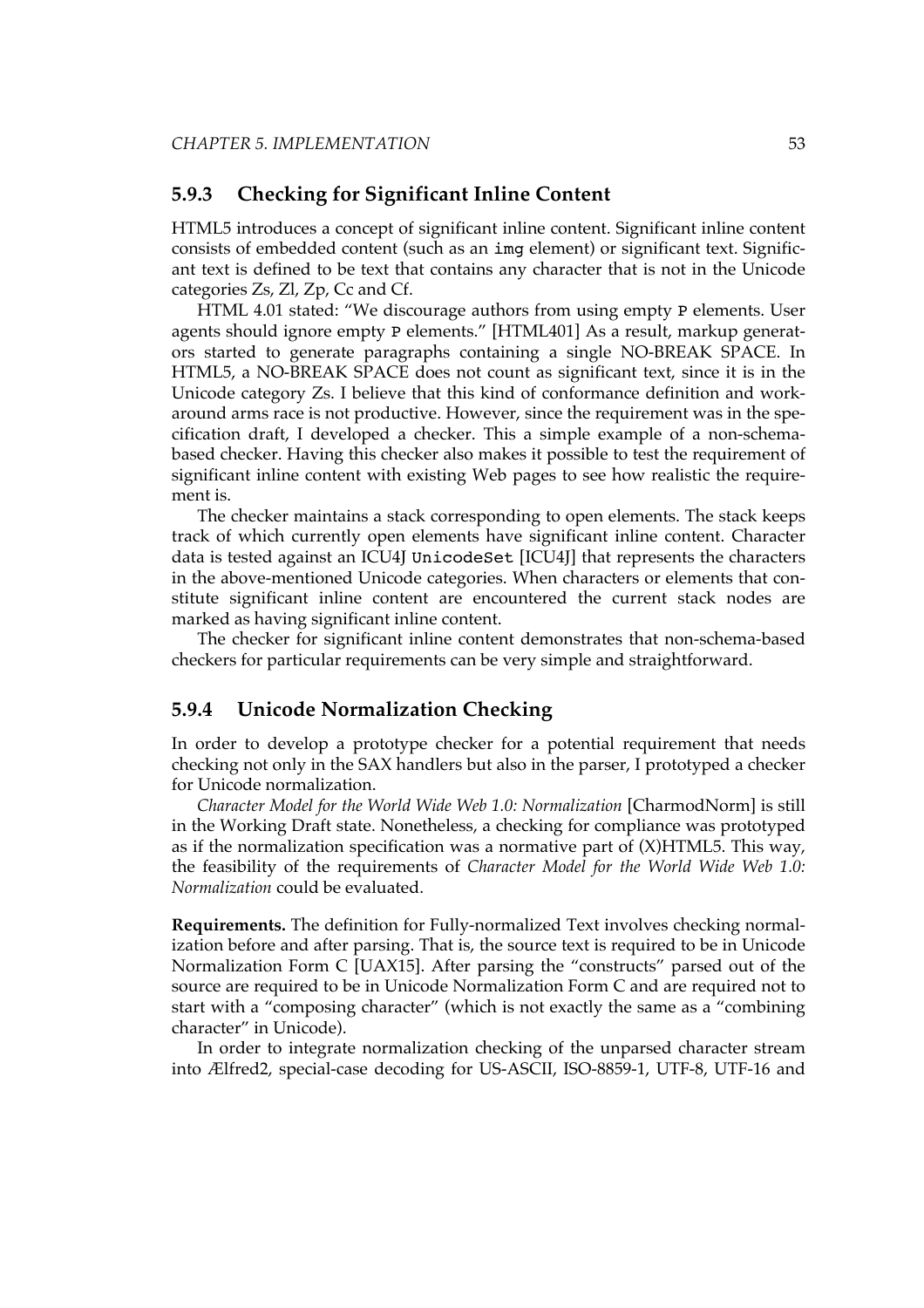UTF-32 was removed and all character decoding was unified to use the java.nio.charset framework [\[NIO\].](#page-93-0)

The definition involves peeking underneath the parser, which might be considered a violation of abstraction layers. However, the requirement of checking the unparsed source text does have the benefit that if the source is in Unicode Normalization Form C, the document cannot be accidentally broken by editing it in a normalizing text editor, as a text editor touches the unparsed text.

**Interpretation.** *Character Model for the World Wide Web 1.0: Normalization* does not define what "constructs" are in the context of XML 1.0 or HTML5. However, XML 1.1 [\[XML11\]](#page-103-0) does define what "relevant [constructs"](http://www.w3.org/TR/2006/REC-xml11-20060816/#dt-relconst) are, so that the definition might be generalizable to XML 1.0 and HTML5. Unfortunately, XML 1.1 defines relevant constructs in terms of the grammar productions of XML itself instead of the significant information items that an XML processor reports to the application. As a result, the XML 1.1 definition is not particularly useful in practice.

Since XML 1.0 and HTML5 do not have a definition for "constructs", a definition that makes sense was devised for the purpose of prototyping. [\[C14N\]](#page-86-0) and the SAX [ContentHandler](#page-44-0) interface (page 31) were used as indicators of what the meaningful constructs in XML are once the differences in syntactic sugar are out of the way. This gave the following definition of constructs:

- Local names of elements
- Local names of attributes
- Attribute values
- Declared namespace prefixes
- Declared namespace URIs
- Processing instruction targets
- Processing instruction data
- Concatenations of consecutive character data between element boundaries and processing instructions ignoring comments and CDATA section boundaries.

**Implementation.** As with the checker for significant inline content, the implementation turns out to be rather simple. The checker outsources most work to ICU4J [\[ICU4J\]](#page-90-0). An ICU4J UnicodeSet is used for testing whether a character is a composing character. The ICU4J Normalizer class is used for testing Unicode normalization.

Constructs that are exposed as Java Strings in the SAX API are very simple to check. The first character is checked against the above-mentioned UnicodeSet and the whole string is passed to the Normalizer for normalization checking.

Character data, however, is checked in a piecewise manner. Most complexity in the checker is due to trying to avoid buffering as much as possible while still using the ICU4J API unmodified. Also, dealing with the halves of a surrogate pair falling into different UTF-16 code unit buffers causes complexity by roughly doubling the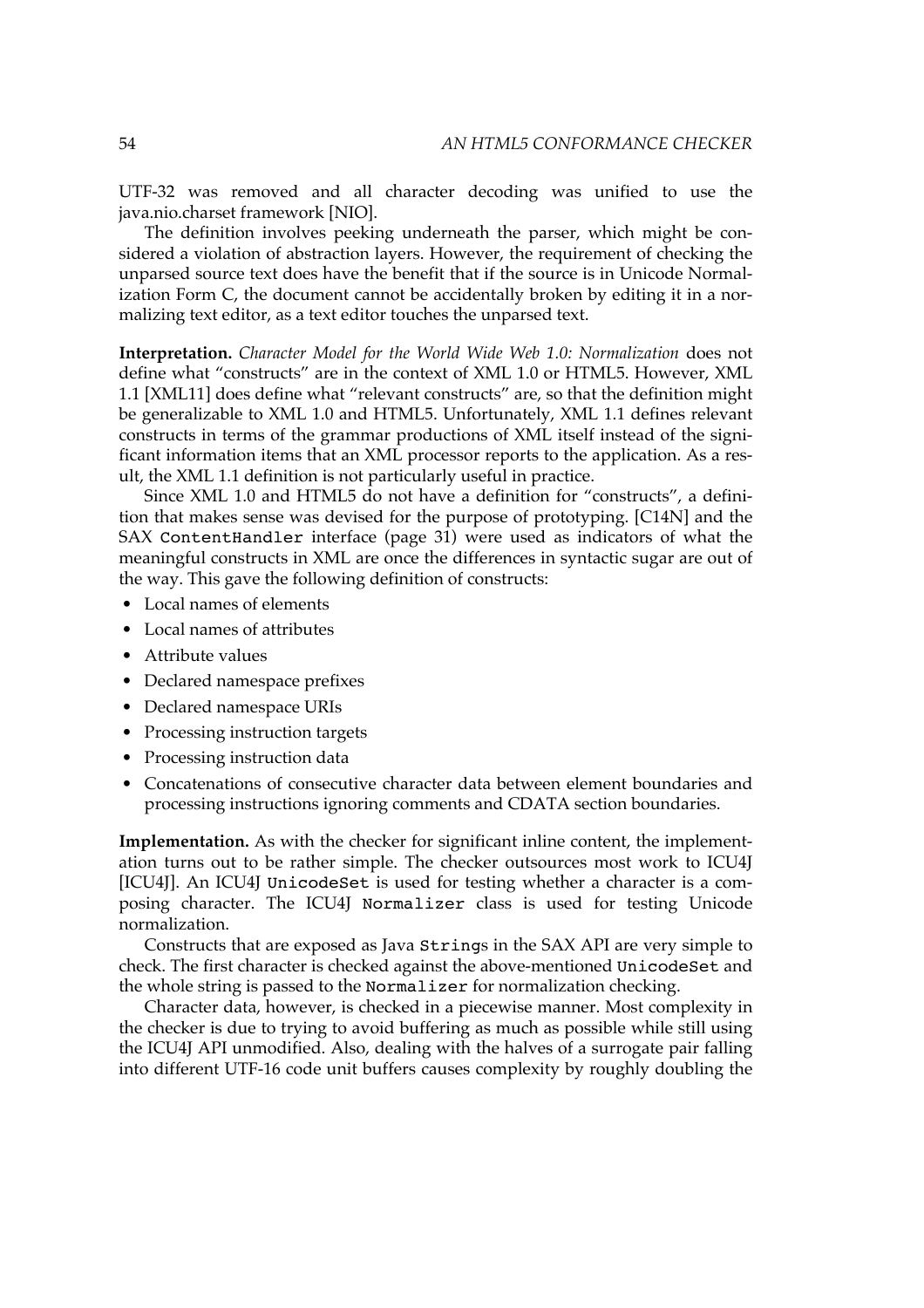<span id="page-68-0"></span>lines of code compared to an implementation that was not supplementary planeaware. (UTF-16 is the character encoding used for strings in Java.)

The checker tries to check as much character data as possible by passing runs of the SAX-provided buffer to ICU4J. However, normalization-sensitive data may continue over the buffer boundary, so the checker copies potentially normalizationsensitive data near the buffer boundaries to its internal buffer which it later passes to ICU4J. The ability to test for composing characters is used for finding safe points for slicing buffers. By definition, it is always safe to slice buffers so that in piecewise normalization checking each buffer slice being tested starts with a character that is not a composing character.

Unfortunately, the column and line numbers reported on errors are very inaccurate due to buffering. Due to the design of the SAX API, accurate column and line positions are unavailable within a particular buffer of character data.

The normalization checking of the source text is performed by making the parsers (both the HTML parser and the XML parser) instantiate the checker on the parser level. Both parsers decode the incoming byte stream into a UTF-16 character stream, which is then parsed. The buffers are passed to the checker as a side effect of the parser reading the character stream.

## **5.10 Character Model Checking**

*Web Forms 2.0* requires documents to conform to *Character Model for the World Wide Web 1.0: Fundamentals* [\[Charmod\]](#page-86-0). Therefore, checking for the conformance requirements that the character model places on content was investigated.

Since the recommendations of *Character Model for the World Wide Web 1.0: Fundamentals* deal with issues related to character encoding, the best opportunity for checking whether a document conforms to specification is in the parser. Hence, the checks were implemented in the parsers and not in the validation pipeline.

Some of the requirements were not machine-checkable and, thus, had to be omitted. For example, the requirement "Specifications, software and content MUST NOT require or depend on a one-to-one correspondence between characters and the sounds of a language." [\[Charmod\]](#page-86-0) is not machine-checkable, because the checking software cannot tell what the author expects of correspondence to sounds and if the expectation is relied upon.

Many recommendations deal with the identification of the character encoding and the use of preferred IANA-registered names. These checks were implemented as part of the code that sets up the input stream decoding in the parsers.

In addition to the recommendations related to identifying the character encoding, there were only three other machine-checkable recommendations. However, all three are problematic in terms of reporting errors.

I deemed the recommendation "Publicly interchanged content SHOULD NOT use codepoints in the private use area." [\[Charmod\]](#page-86-0) worth a warning (only once per document), because human judgment is needed in order to decide when the private use area is used in a legitimate way. For example, it is legitimate to use the private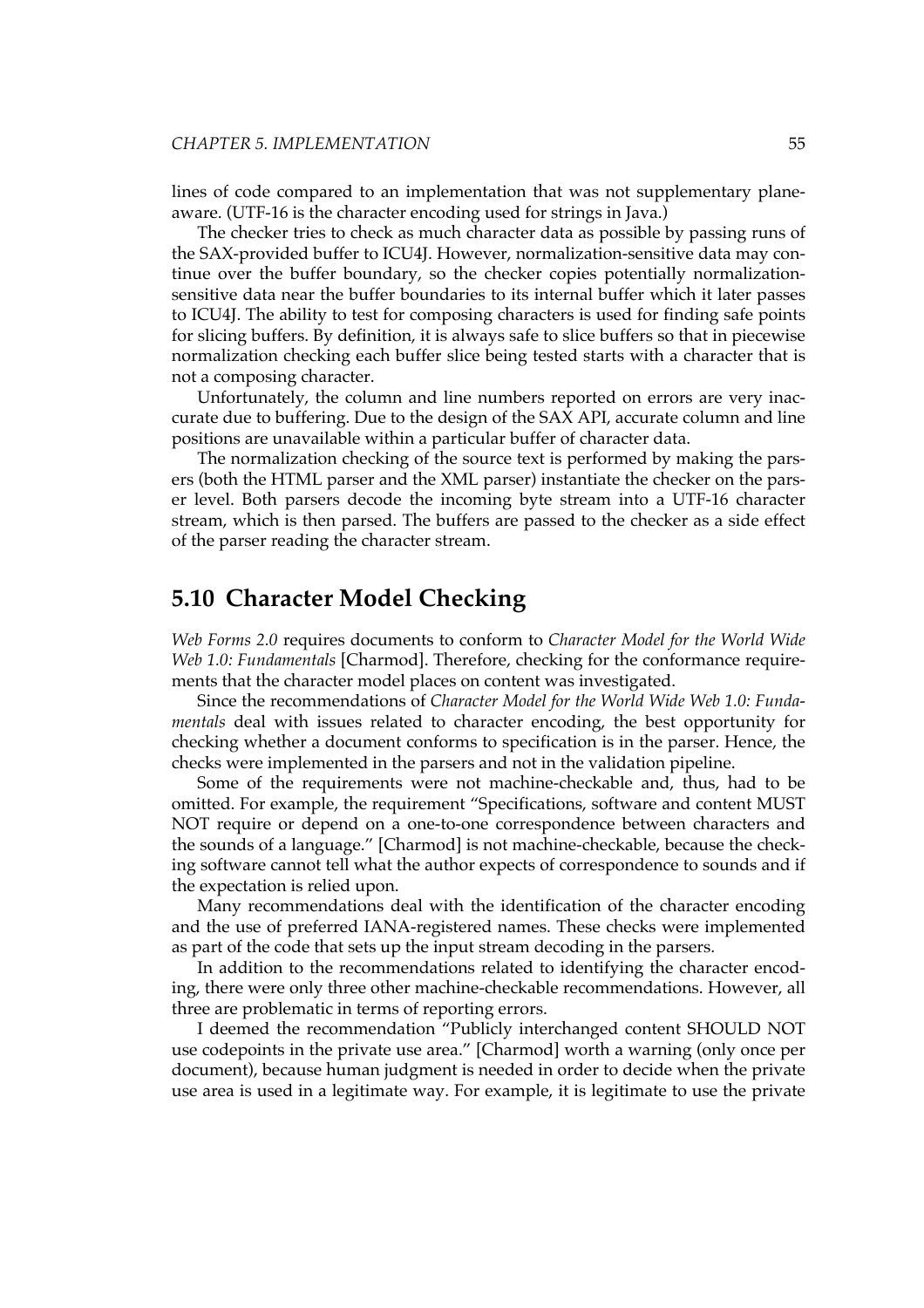use are to encode scripts that have not yet been assigned official Unicode code points or that will not included in Unicode as a matter of policy (such as Tengwar or Klingon which have been constructed to support particular works of fiction). Moreover, another recommendation in [\[Charmod\]](#page-86-0) denies forbidding the use of the private use area.

I ignored the two other recommendation as too impractical when considered in the light on real-world HTML authoring practice.

The first ignored recommendation reads: "Escapes SHOULD only be used when the characters to be expressed are not directly representable in the format or the character encoding of the document, or when the visual representation of the character is unclear." [\[Charmod\]](#page-86-0) The second one is: "Content SHOULD use the hexadecimal form of character escapes rather than the decimal form when there are both." [\[Charmod\]](#page-86-0)

Using the five predefined entities in XML, using the HTML5 entities from the specification or using numeric character references is harmless when it comes to the parsed document tree. In XML decimal and hexadecimal character references work equally well. In HTML, the decimal form actually works better in very old browsers. Enforcing these recommendations would mean proclaiming a prevalent authoring practice non-conforming on the grounds of the aesthetic preferences pertaining to source markup even when there is no difference in the post-parse document tree. Moreover, *Character Model for the World Wide Web 1.0: Fundamentals* does not give a solid machine-checkable definition for characters whose visual representation is unclear.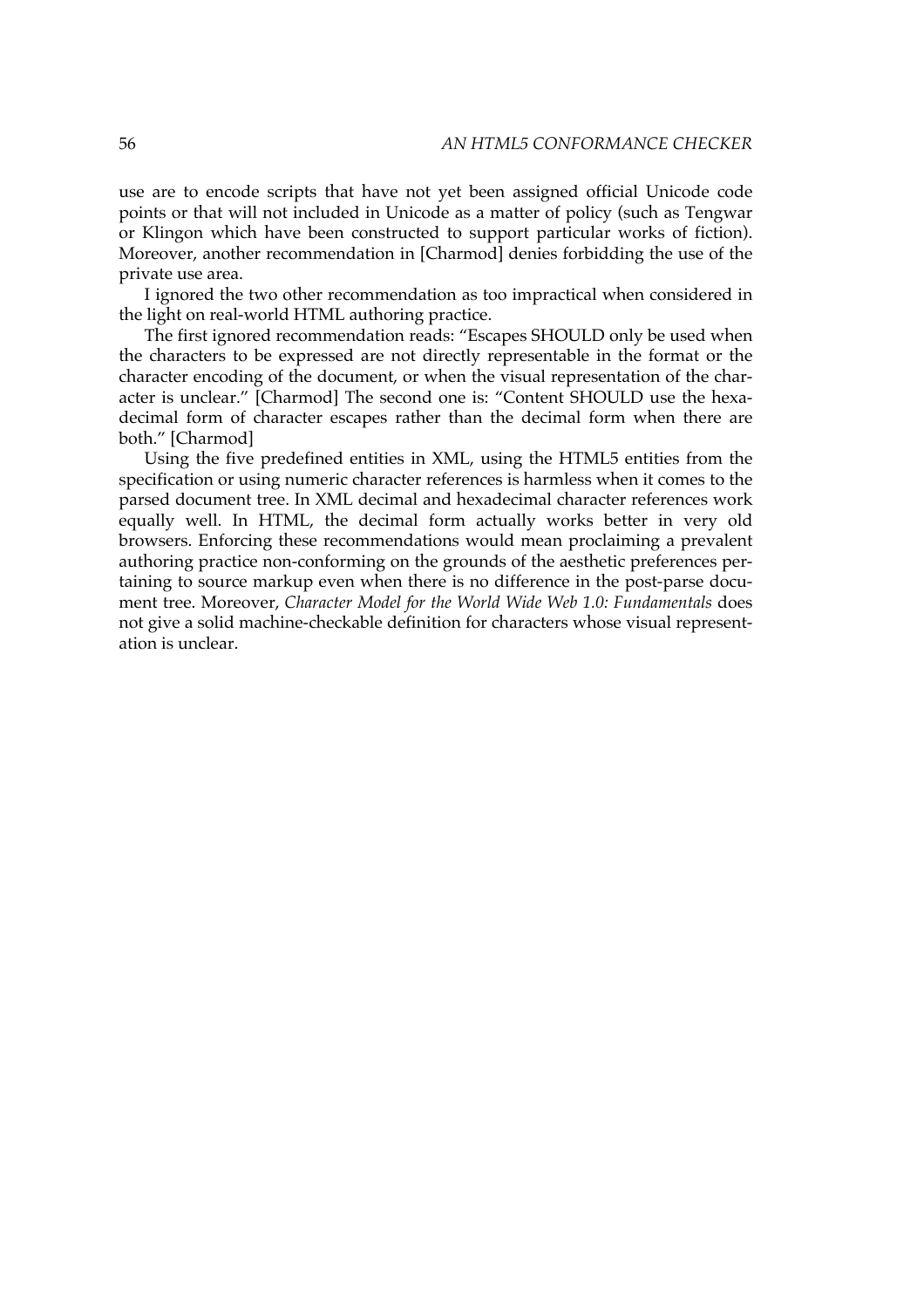# **Chapter 6**

# **Shortcomings**

The developed service has some shortcomings. The serious shortcomings pertain to error messages. The less important shortcomings pertain to the software not being quite as efficient in terms of performance as it could theoretically be.

# **6.1 Non-Ideal Error Messages**

The foremost shortcoming of the conformance checker is the lack of useful detail in the error messages emitted upon violations of the RELAX NG schema. This problem was anticipated before starting the project. Also, the users of development versions have identified the messages generated by the Jing validation engine as a notable problem.

Jing has a handful of different messages for RELAX NG validation failures. They are all very concise. For example: "Element *name* not allowed in this context.", "Attribute *name* not allowed at this point; ignored." and "Bad value for attribute *name*." The error messages are always correct, but they do not help the user understand why something went wrong.

#### **6.1.1 Bimorphic Content Models**

When the permissibility of an element depends on something more complex than the parent element, the error messages may confuse the user. For example, some elements take either inline or block children but not both. Moreover, in HTML 4.01 Transitional these elements were generally allowed to take a mix of inline and block children. Consider this fragment:

#### <div><em>foo</em><p>bar</p></div>

When the validation engine sees the p element, it has already committed to a derivation in the grammar that allows em as a child of div. That derivation is the inline branch of the bimorphic content model. Hence, the p element is not allowed in the derivation and the validation simply states that the element p is not allowed there.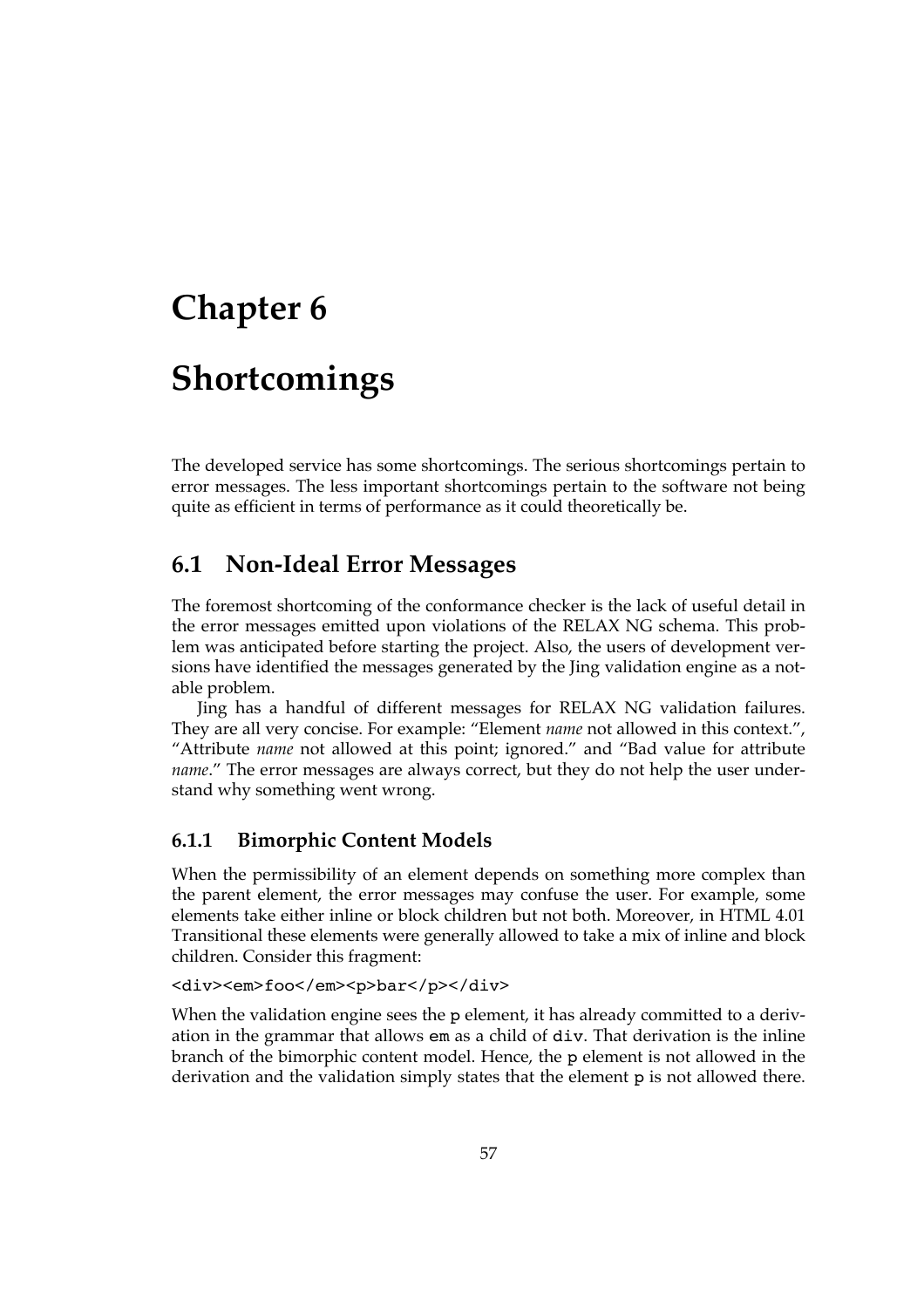This may be confusing, because div does allow p children in other situations. A better error message would state that div only takes either inline or block children.

One way of addressing this problem would be allowing a mix of inline and block children in the schema and using a non-schema-based checker for detecting and reporting the mixed use of inline and block content as children of elements that have a bimorphic content model.

#### **6.1.2 Lack of Datatype Diagnostics**

When the value of an attribute is not permissible according to the datatype of the attribute, the validation engine emits a message simply stating that the attribute had a "bad" value. No hint is given on why the value is bad.

The RELAX NG datatype API allows a datatype implementation to communicate diagnostic messages to the validation engine in exception messages. However, Jing does not expose these messages to the user. In theory, an ambiguous grammar could cause the validation engine to test a single attribute value against multiple datatypes, so there would not be a single diagnostic message. However, in practice with many schemata it would be quite helpful to provide the diagnostic message from at least one (usually the only) datatype that did not accept the value.

Even if diagnostic information were reported, there would be a further complication. In many cases the datatype is defined using a regular expression. If the regular expression does not match, there is no useful natural-language explanation available.

#### **6.1.3 Erroneous Source Is Not Shown**

The error messages do not show the erroneous markup. For this reason it is unnecessarily hard for the user to see where the problem is.

## **6.2 Poor Localizability**

Although the conformance checker is carefully internationalized in the sense that it correctly handles input documents in any language and supports supplementary characters in addition to the Basic Multilingual Plane of Unicode, the messages that the conformance checker reports are available in English only and there is no mechanism in place for supporting other languages.

There are a number of problems related to the translatability of the messages emitted by the software. Various libraries are used, so the ways in which messages originate is not unified (except that all libraries emit English-language messages by default). Some libraries have no localization facilities whatsoever. Other libraries do have localization mechanisms but the mechanisms assume that the user interface language is a property of the entire Java process and discovered from the environment of the process. However, this assumption does not hold for Web applications. The locale of the server is uninteresting and instead Web applications should be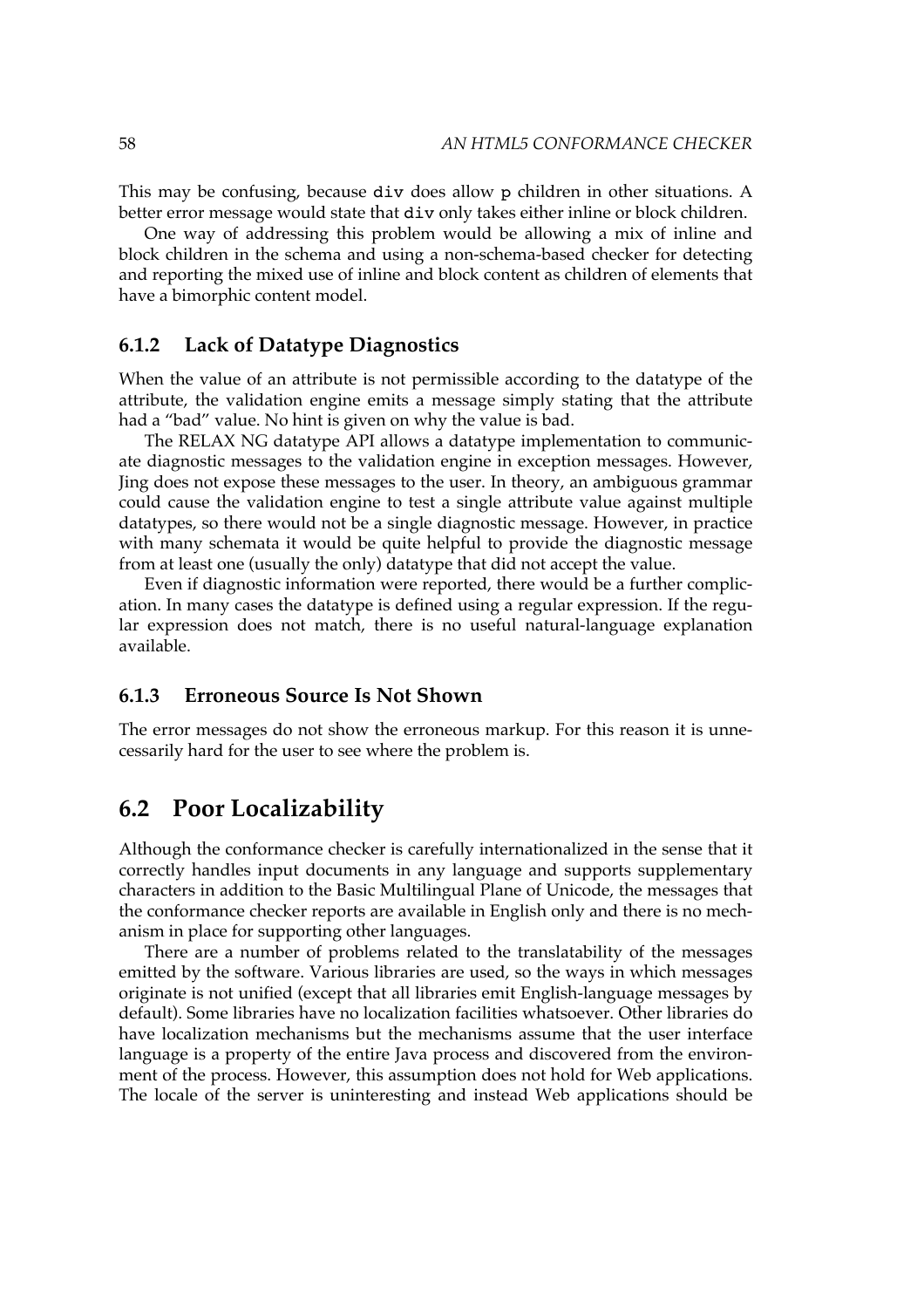able to vary the user interface language on a per-HTTP response basis. In addition to these problems, the Schematron schema directly contains messages that are exposed to the end user.

Instead of modifying the libraries themselves, an alternative approach to localization would be reverse templating. The English messages would be matched against known patterns that would allow the variable parts to be extracted. The variable parts could then be plugged into a translated message corresponding to the matched pattern.

In order to focus on HTML5 conformance checking instead of solving the translatability problems discussed above, translatability of the user interface was left out of the scope of this project.

### **6.3 Opportunities for Optimization**

Some shortcomings relate to the implementation not being as efficient in terms of performance as theoretically possible. These shortcomings are not necessarily practical problems and the achievable improvements may not be worth the effort that would be required.

#### **6.3.1 RELAX NG**

The Jing RELAX NG engine took its current form in 2003. Back then, it was designed to be compatible with Java 1.1. Dropping support for Java 1.1 opens up opportunities for performance optimizations by replacing thread-safe classes with classes that perform the same tasks but do not use thread synchronization features.

When Java 1.0 and 1.1 were designed, all the classes in the standard library were made thread-safe as a matter of policy. In retrospect, this has turned out to be a bad policy. Often, a given object is only accessed from one thread, which makes synchronized monitor entry and exit useless. When an object is shared between the threads, it is likely that more than one standard class library object needs to be mutated in an atomic operation, which means that the application needs to manage the synchronization anyway. Even with modern virtual machine designs that can make monitors biased towards one thread so that access from that thread does not actually cause real inter-thread synchronization, class implementations that do not use synchronization perform better in scenarios where thread-safety is not necessary.

For compatibility with Java 1.1, Jing uses the Hashtable class instead of the HashMap class introduced in Java 1.2 as part of the Collection API [\[CollectionsAPI\].](#page-86-0) Profiling the conformance checker with the NetBeans profiler [\[NetBeansProfiler\]](#page-93-0) shows that Hashtable\$Entry is the second most common object (after char[]) in the memory allocation statistics in terms of number of live objects of a given type. While this statistic does not indicate how often the methods of Hashtable are called, it is still reasonable to expect the Hashtable class to be used a lot. Therefore, replacing occurrences of the Hashtable class with the API-compatible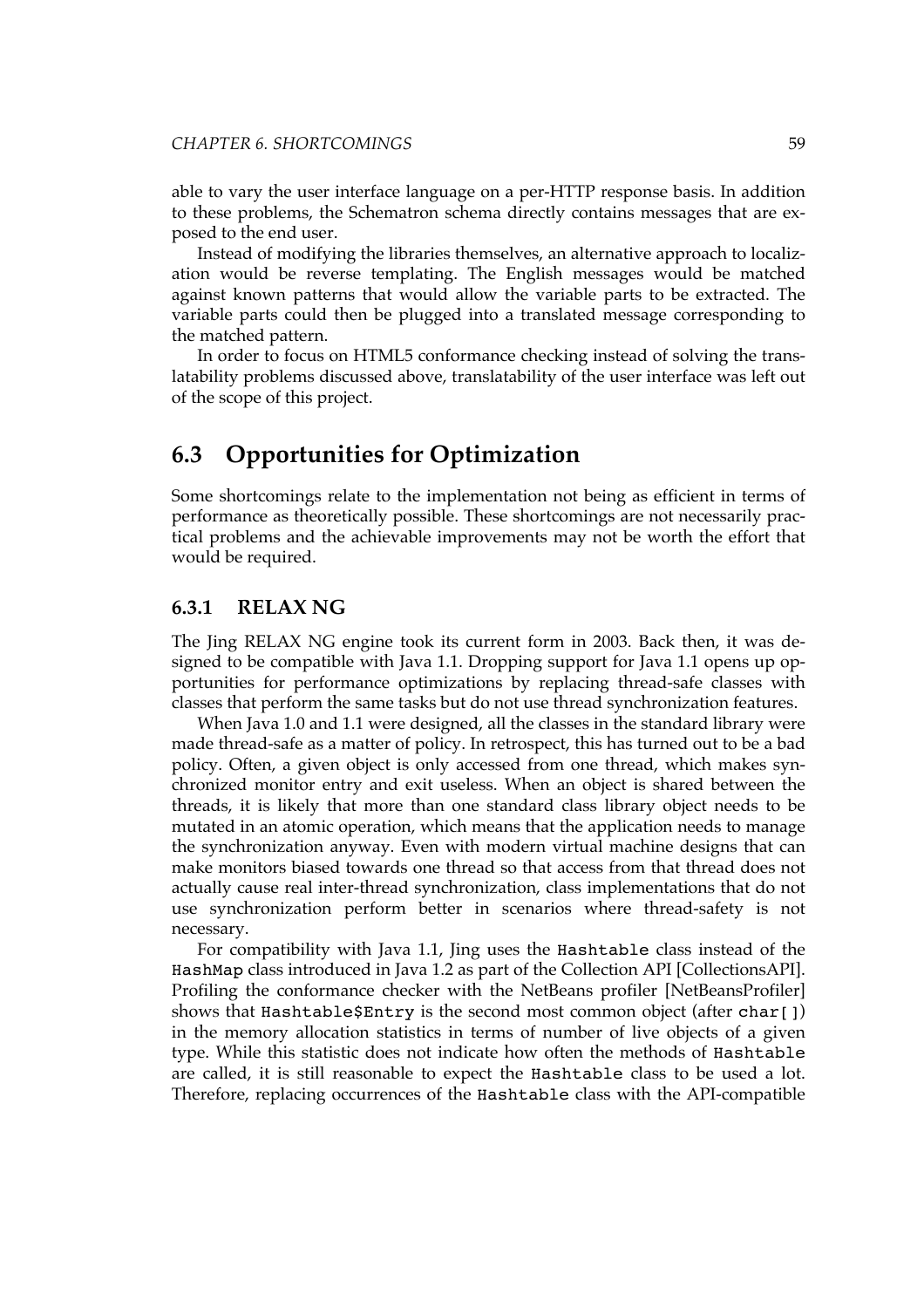non-synchronized HashMap class would likely make RELAX NG validation slightly faster.

The two other typical candidates for replacement with non-synchronized counterparts are the Vector class and the StringBuffer class. They could be replaced with ArrayList (introduced in Java 1.2) and StringBuilder (introduced in Java 5), respectively. Even though the instances of these classes are not as common as instances of Hashtable and Hashtable\$Entry, it would make sense to use the non-synchronized counterparts in these cases as well.

#### **6.3.2 Schematron**

The Schematron implementation in Jing is based on XSLT [\[XSLT\].](#page-104-0) This is natural considering that Schematron has been designed to be easily implementable as an XSLT transformation on the document being validated. Inside the transformer, a tree is built from the SAX parse events. The Schematron assertions fire when the entire document has been reported to the XSLT transformer.

Also, Jing creates a short-lived helper thread that sleeps when the main thread runs for fitting together API calls whose blocking behavior makes it impossible to use them from one thread. The helper thread pretends to call into an XML parser and then blocks itself and unblocks the main thread and allows the parse events from the main thread to be reported as if coming from the XML parser that the helper thread pretended to call.

This implementation approach has many points where it could be improved.

First, the helper thread can be eliminated by using an API that exposes the XSLT engine as a SAX ContentHandler instead of insisting on the XSLT engine initiating the parse. I prototyped this approach and, indeed, it was possible to eliminate the helper thread and the overhead associated with creating and destroying it. Cursory testing locally without network suggested that this improved the throughput (number of requests per unit of time) of the system by about 1%, but due to the variation between test runs the figure should be considered inaccurate.

Second, even though Schematron is designed to be implementable in XSLT, running an XSLT transformation on a full XSLT implementation is more complex than what would be minimally required to implement Schematron. The XSLT transformation spends time creating a report document which is then converted to calls to the SAX ErrorHandler. A Schematron implementation without XSLT could evaluate XPath expressions on a tree model and produce error messages as necessary without creating a report document.

Third, Schematron implemented by evaluating XPath expressions on a full document tree causes all the messages to appear after the entire document has been parsed and the tree built. In some cases, messages could logically be triggered much sooner. For example, in the case of exclusions as soon as an element is seen with a forbidden parent on the stack of open elements, an error message could be produced. XPath expressions are classified based on when they can be evaluated in [\[SchematronHeuristic\].](#page-98-0) In theory, a streaming XPath matcher could both produce error messages during the parse and consume less memory. However,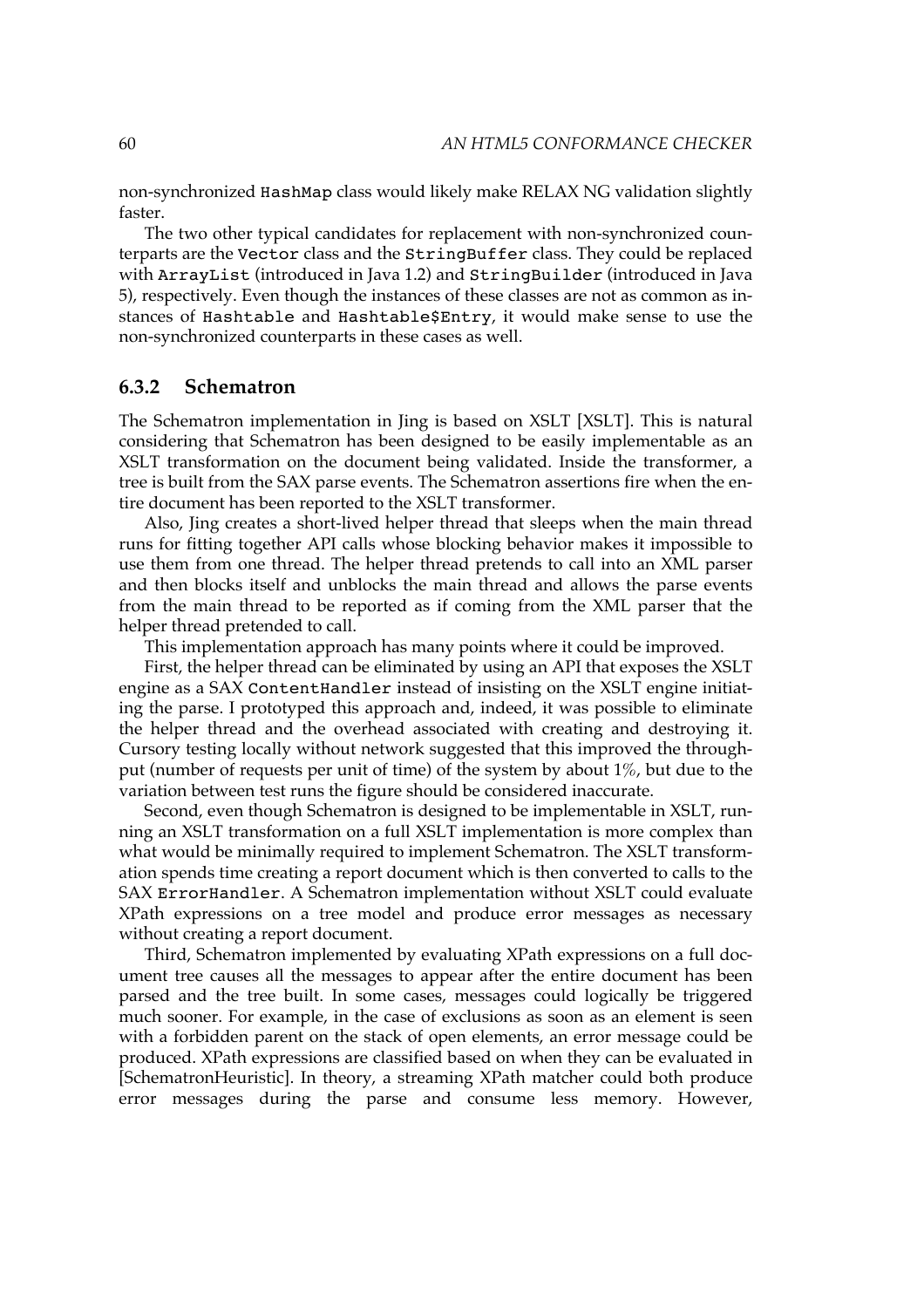implementing such a streaming matcher for this project in particular would have been (and still would be) too great a distraction from the main goals of the project. If a streaming Schematron implementation was available off-the-shelf, using it would be worthwhile.

Fourth, the project ended up using Schematron only for two simple purposes: exclusions and referential integrity checking. For just these two purposes, Schematron in general and XSLT-based Schematron in particular is unnecessarily heavy. An extremely simple hand-crafted non-schema-based checker could replace the Schematron part of the system. A rough estimate based on the benchmarking the throughput of the system with and without the Schematron part suggests that the throughput of the system could increase by about 5% if the Schematron part was replaced with a hand-crafted non-schema checker. Moreover, such a checker would make it extremely easy to emit errors related to exclusions as soon as logically possible.

In summary, the best way to optimize the performance of the Schematron part would be to treat it as a rapid prototype and replace it with hand-crafted code once the HTML5 language requirements have stabilized and there is less need for the conformance checker to be easily modifiable.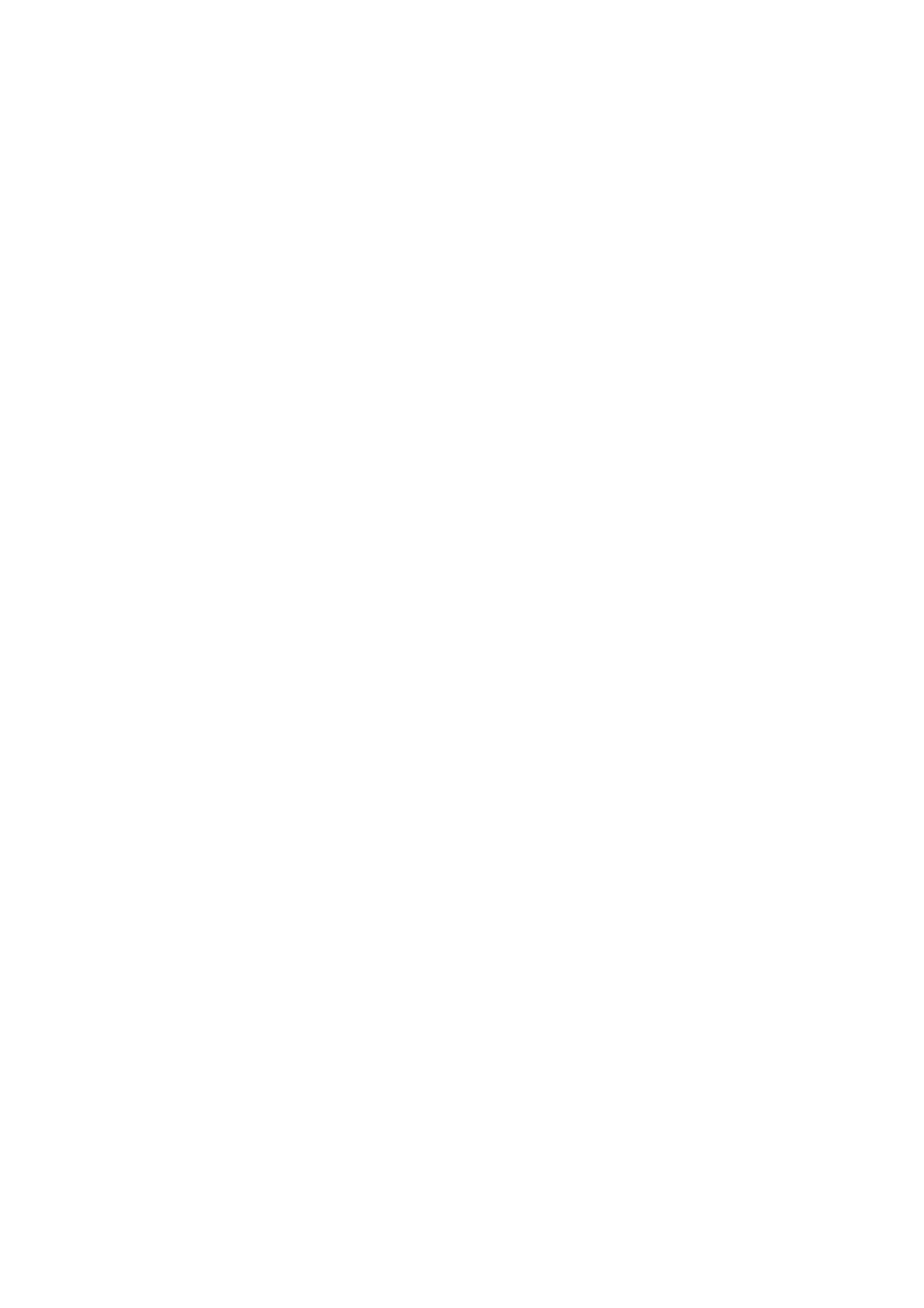# **Chapter 7**

# **Applicability in Other Contexts**

Even though the focus of this thesis project was conformance checking, other applications for the schemata and Java code are briefly considered.

### **7.1 Auto-completion**

Early on in the project I assumed that the RELAX NG schema would be directly usable in RELAX NG-aware XML editors for guiding the auto-completion. Autocompletion gives element or attribute name suggestions to the user based on the permissible names at a given point according to the schema and based on the start of the name already typed by the user. RELAX NG-aware editors include nxmlmode for Emacs [\[nxml-mode\]](#page-94-0), oXygen XML [\[oXygen\]](#page-94-0) and Etna [\[Etna\].](#page-88-0) Unfortunately, during the course of the project it became apparent that in some cases RELAX NG could in theory express a constraint but expressing it in Schematron or in custom code would be easier and would provide better error messages. Exclusions are the foremost class of constraints for which this is the case. Moreover, the use of a custom datatype library makes the schema less portable.

If RELAX NG were able to combine patterns with intersection and negation connectors, writing a schema for auto-completion would be easier. However, it would not solve the problem that it would be hard for a generic RELAX NG validator to generate better error messages for exclusions than what hand-crafted messages in a Schematron schema can provide trivially.

### **7.2 Content Management Systems**

Many content management systems in use today do not properly check the input they accept. This leads to a situation commonly referred to as "garbage in garbage out". The content management systems serve erroneous markup if erroneous markup has been entered into the system. The back end of the conformance checker implemented in this project could be used in content management systems to check input.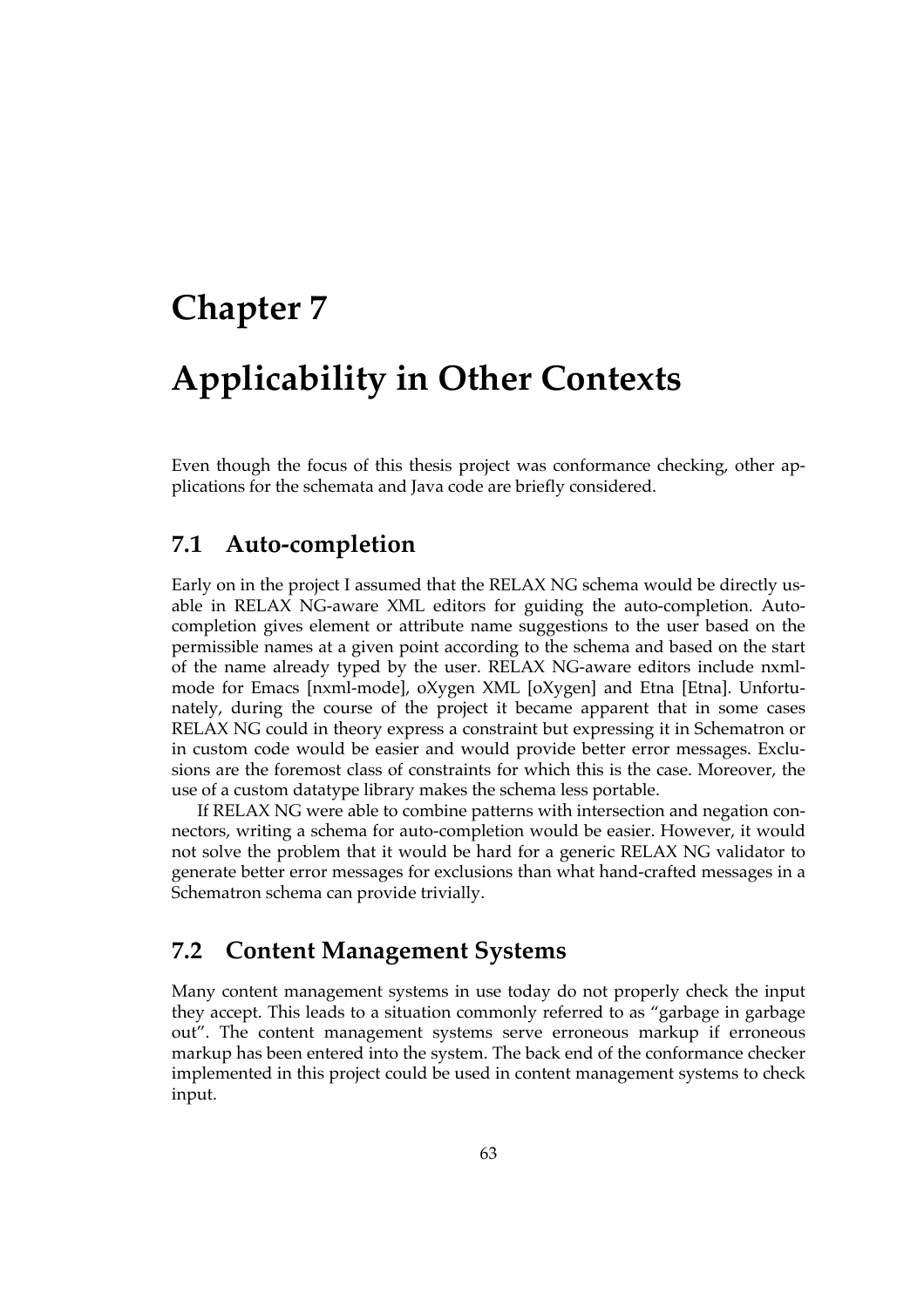Content management systems written in Java could easily integrate the back end of the conformance checker. However, to support other programming languages the conformance checker would need to expose a remote interface that could be used from other programming languages with minimal client code. In practice, it would make sense to implement such an interface as a Web service following the REST architectural style.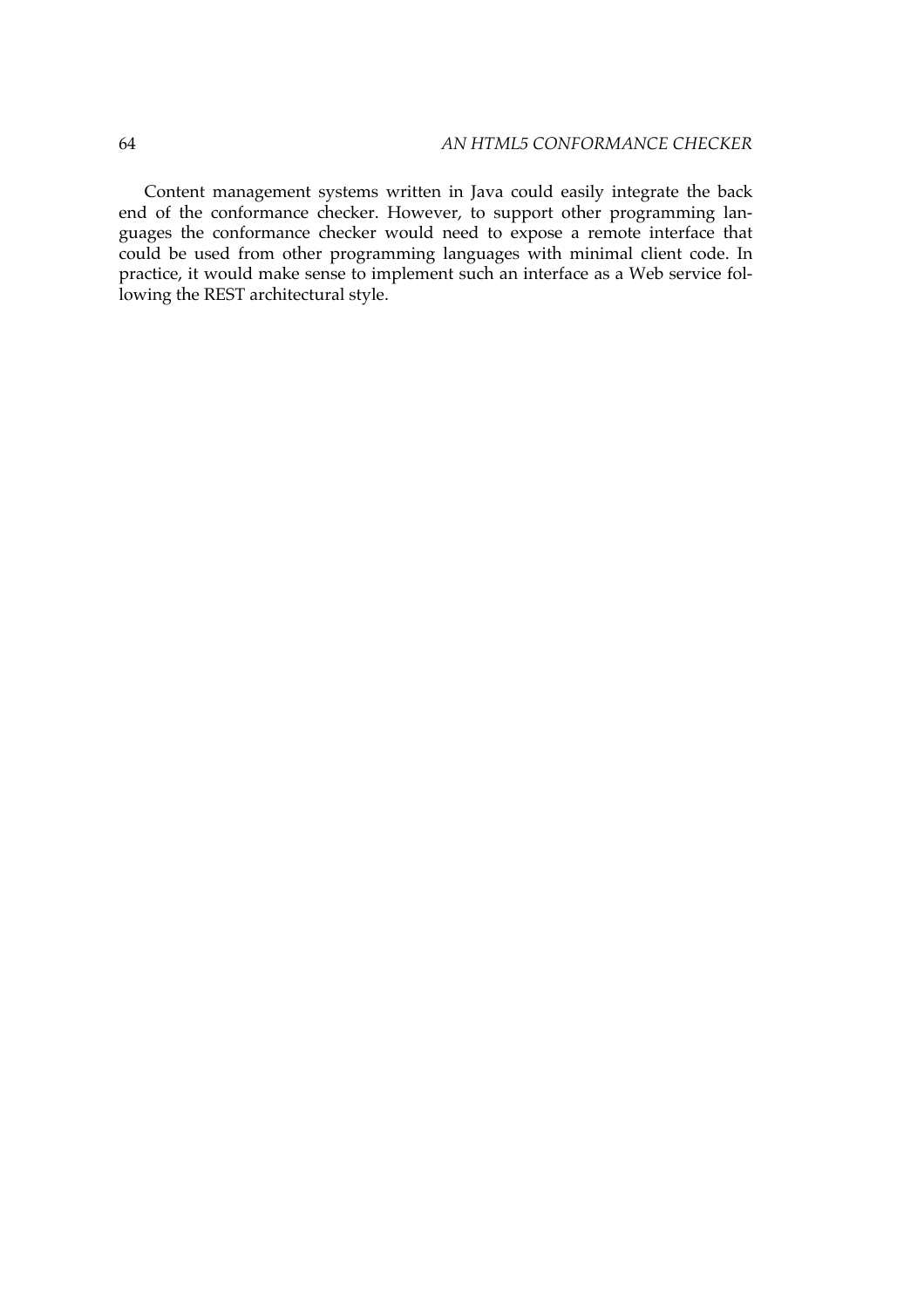# **Chapter 8**

# **Future Work**

Developing a full HTML5 conformance checker is too broad a task for a master's thesis project. For this reason, I developed the software to a point where the feasibility of implementation is demonstrated in all areas, but I did not push every area to completion.

### **8.1 Open Up**

Even though the software developed in this project is Free Software / Open Source, it has not been developed in a way that would make it easily approachable for potential contributors. Perhaps the most pressing need for change in order to move the software forward after the completion of this thesis is moving the software to a public version control system and making building and deploying the software easy.

### **8.2 The HTML5 Parsing Algorithm**

I implemented the HTML parser speculatively before the HTML5 parsing algorithm had been defined. The parser needs to be revised to implement the HTML5 parsing algorithm.

The parser is designed for the SAX API, which is a streaming API. The HTML5 parsing algorithm has error recovery features that require the parser to mutate parts of the parse tree that have already been built in earlier stages of the parse. This is incompatible with SAX. In order not to compromise streamability, the revised parser would have to treat errors that require SAX-incompatible recovery as fatal errors. This is allowed by the specification.

To make the parser reusable as a general-purpose HTML5 parser for other Java programs, it would be desirable to also implement the full HTML5 parsing algorithm including the SAX-incompatible parts. This would require a tree building layer as an alternative to the tag inference filter that does not build an in-memory tree. There could be an interface for pluggable tree builders. Tree builders could be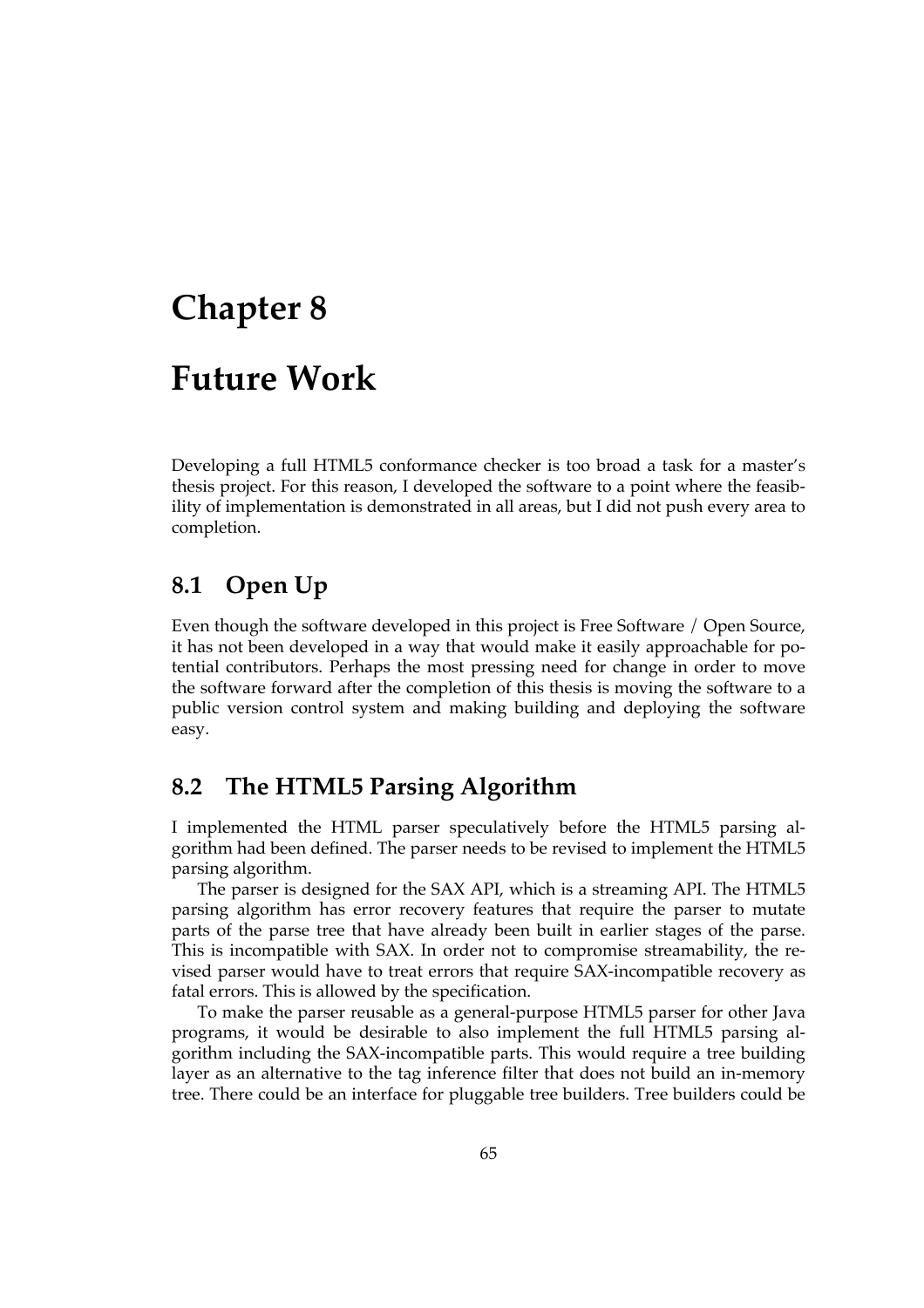provided for DOM [\[DOM2\],](#page-88-0) XOM [\[XOM\]](#page-103-0) and a special-purpose tree designed for efficient SAX event replay. A tree designed for SAX replay could store attributes as objects implementing the SAX Attributes interface and could store character data in char arrays as opposed to Strings.

A preliminary review of the HTML5 parsing algorithm indicates that the tokenizer would not need to be completely rewritten even though the tokenizer maintains its state implicitly in the runtime stack and the HTML5 parsing algorithm maintains state explicitly. At the first sight, the HTML5 parsing algorithm appears to allow state transitions that do not appear to correspond to normal returns on the runtime stack. However, on a closer inspection the abnormal state transitions are always abrupt returns to the main loop and could be implemented as an exception caught in the main loop.

### **8.3 Tracking the Specification**

Since the conformance checker and HTML5 itself have been developed in parallel, the conformance checker has been almost constantly more or less out of sync with the specification. Ideally, future development should track the specification on a near-daily basis instead of major synchronization work every few months.

Moreover, during this project, various small issues with no clear answer in the specification were discovered. Once the issues are clarified in the specification, the software needs to be updated accordingly. This list of known issues at the time of the publication of this thesis is at [\[ValidatorAbout2007\].](#page-100-0)

### **8.4 RELAX NG Message Improvements**

The foremost problem with the RELAX NG-based approach to HTML5 conformance checking is that the error messages that a generic validator can realistically generate cannot be as good as messages written by a human being for specific situations.

The first potential improvement is to expose the diagnostic messages from datatype libraries to the end user. The second, also relatively simple, improvement would be to mention the parent element of the element that is deemed forbidden in a given context. With RELAX NG, the parent is not sufficient for explaining the situation, but with HTML5 it usually is when exclusion are handled in Schematron. No assessment was made to determine the feasibility of these changes, but the changes do seem simple.

If the validation engine reported the misplaced element and its parent, an HTML5-aware error message decorator could add natural-language descriptions about the content model of the parent and the allowed contexts of the child.

The third more complex change would involve giving a hint of what kind of elements would have been allowed in place of the element that was not allowed. Even if querying the schema in this way were possible to add to Jing, there would be the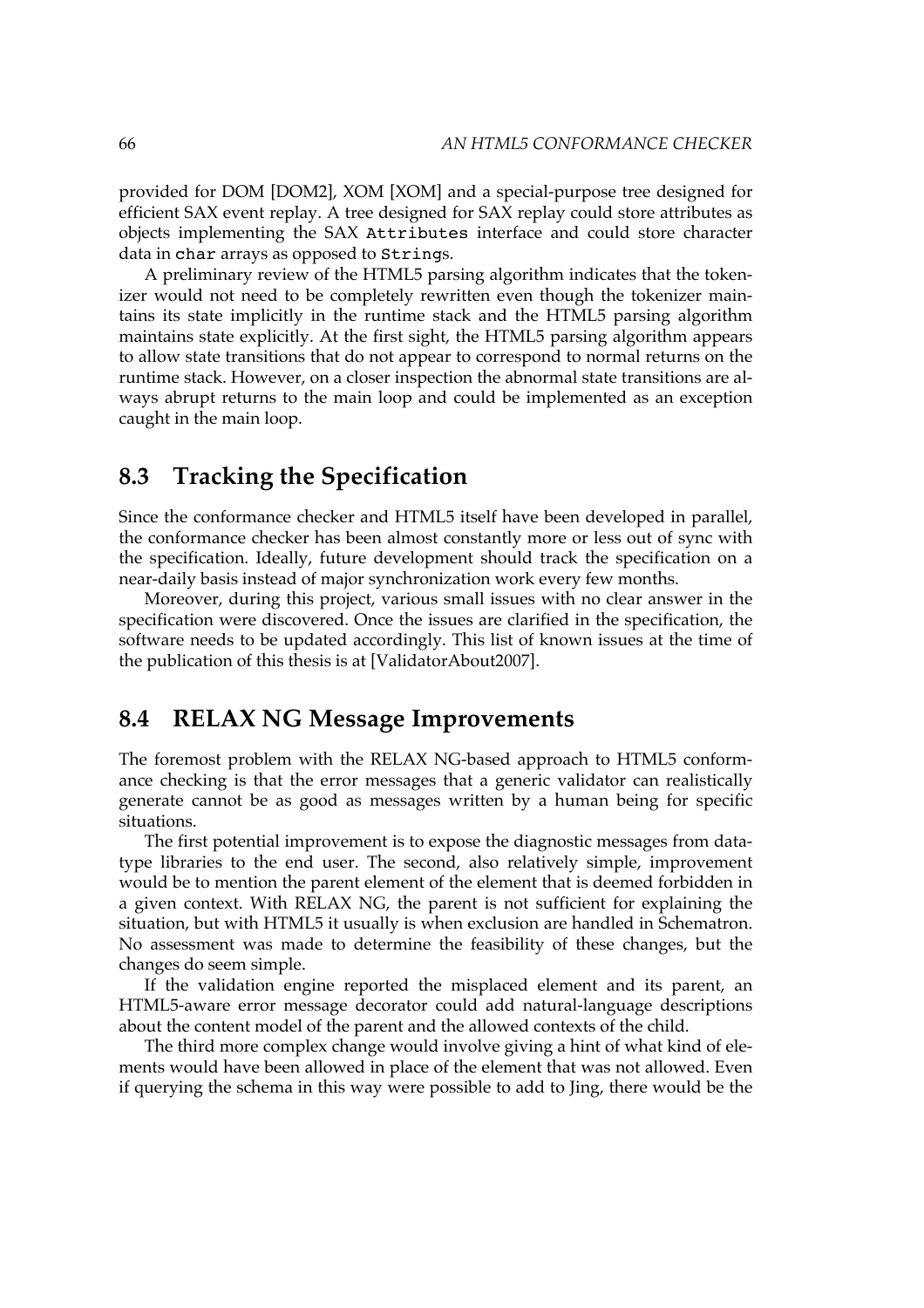additional complication that RELAX NG-based expectations could still be wrong. For example, exclusions expressed in Schematron could forbid some elements that the RELAX NG schema would allow. For this reason, it may be better to focus on the first two improvement ideas.

Alternatively, the suitability of MSV [\[MSV\]](#page-93-0) as the RELAX NG engine for HTML5 conformance checking should probably be reassessed with the attention on the quality of diagnostic messages, even though Jing [appears](#page-50-0) to be more robust [\(page 37\)](#page-50-0) is for use cases that involve arbitrary user-supplied schemata.

### **8.5 Completion of the Datatype Library**

I did not complete the datatypes for IRIs and language tags within the scope of this thesis project. Support for the data, mailto and javascript IRI schemes needs to be added. Also, the implementation for the language tag datatype needs to be completed.

### **8.6 More Non-Schema-Based Checkers**

The table integrity checker was the most complex non-schema-based checker that is needed. Therefore, there is not work of comparable complexity left to be implemented. However, in terms of quantity, there are many simple and small requirements scattered around [\[WebApps\]](#page-101-0) and [\[WebForms2\]](#page-101-0) that need to be addressed using non-schema-based checkers or alternatively, in some cases, Schematron. Making sure that all these requirements have been identified, writing test cases for the requirements and implementing checking for each requirement may well end up being more time-consuming than the development of the table integrity checker.

Identifying all these requirements calls for particular attention, as the requirements are scattered around the specifications and many times are only briefly mentioned in passing. The following were identified as unimplemented features requiring non-RELAX NG checking:

- Emit a warning if the accept-charset attribute is used on a form element that uses the XML submission format.
- Emit a warning if there is no selected radio button in a radio button group.
- Emit an error if there are more than one radio button selected in a radio button group.
- Emit an error if a form field name starts with Ecom\_ and the name is not listed in [\[RFC3106\].](#page-96-0)
- Emit an error if a form attribute is non-empty but does not point to a form element by ID.
- Emit an error if a label element has more than one form control descendant or if a label element has the for attribute and a form control as a descendant.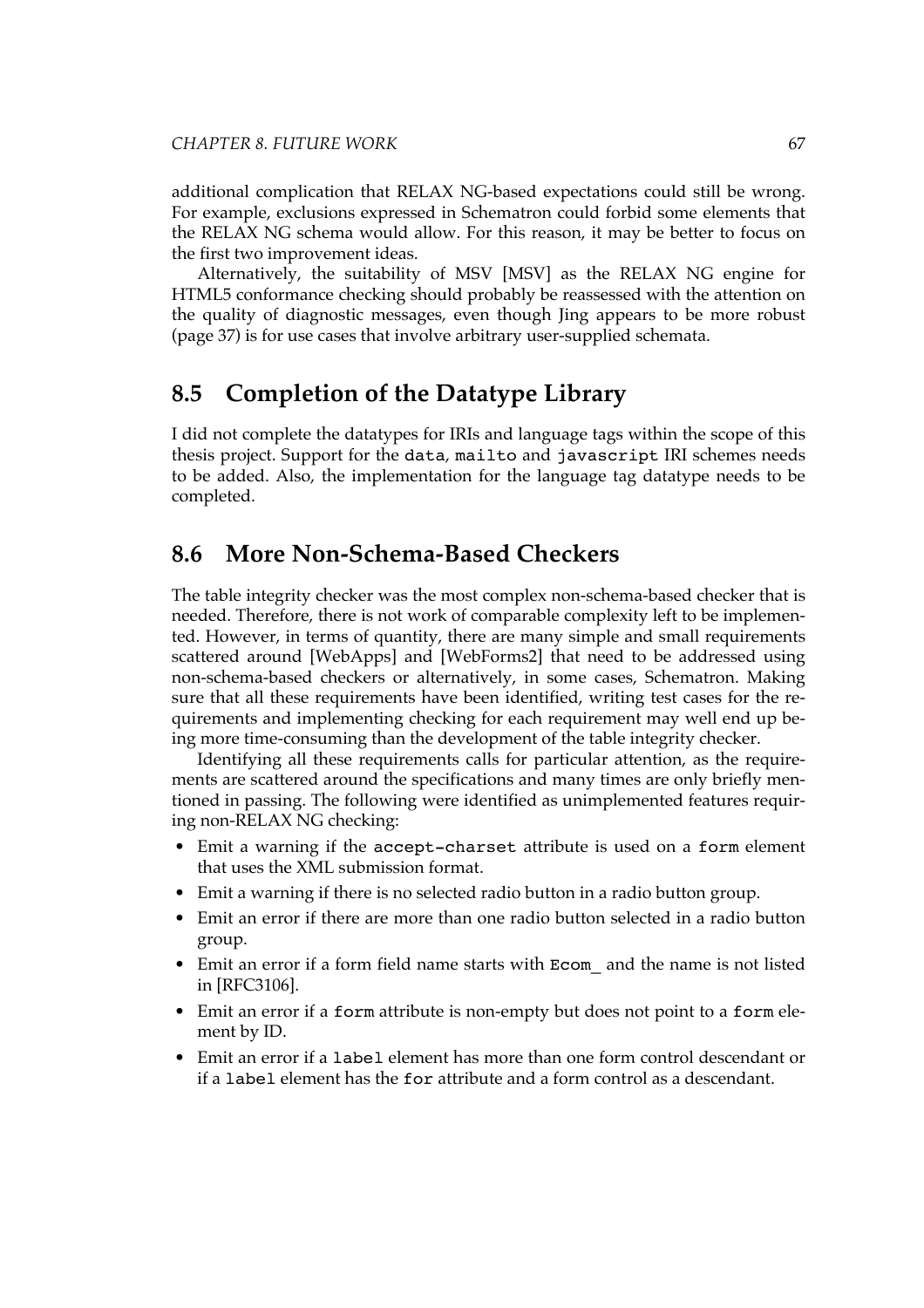- Emit an error if the form submission method is get, the form is designated to submit to an http URI, and the accept-charset attribute designates an encoding other than US-ASCII or UTF-8 .
- Emit an error if there are non-unique term definitions using the dfn element.
- Emit an error if there is an abbr element that has neither a title attribute nor a corresponding dfn element.
- Emit an error if the attribute values on the meter element do not satisfy the expected inequalities.
- Emit an error if the rect coordinates on the area element do not satisfy the expected inequalities.
- Emit an error if the value of the value attribute on the progress element is greater than the value of the max attribute.
- Emit an error if IDs are not unique.
- Support checking for rel and class attribute values in a way that updates the registered permissible values from an external service dynamically.

Of the features listed above, the last one will likely take the most effort to implement.

Additionally, the functionality provided by the Schematron schema could be implemented as a non-schema-based checker that fires errors as soon as logically possible.

A relatively complex component similar to a non-schema-based checker is needed for showing the document outline. However, strictly speaking, such a component would not be checking machine-checkable conformance requirements and, therefore, is not included in the list above.

### **8.7 Assistance for Checking Human-Checkable Requirements**

The conformance checker is unable to check for conformance requirements that require human judgment. However, the conformance checker could make it easier for human users to check such requirements.

For example, a machine cannot check if the document outline produced by the HTML5 outline algorithm makes sense. However, a machine could generate the outline and show it to the human user for review.

### **8.8 Web Service**

To support the use of the conformance checker back end from other applications (non-Java applications in particular), a Web service would be useful. A Web service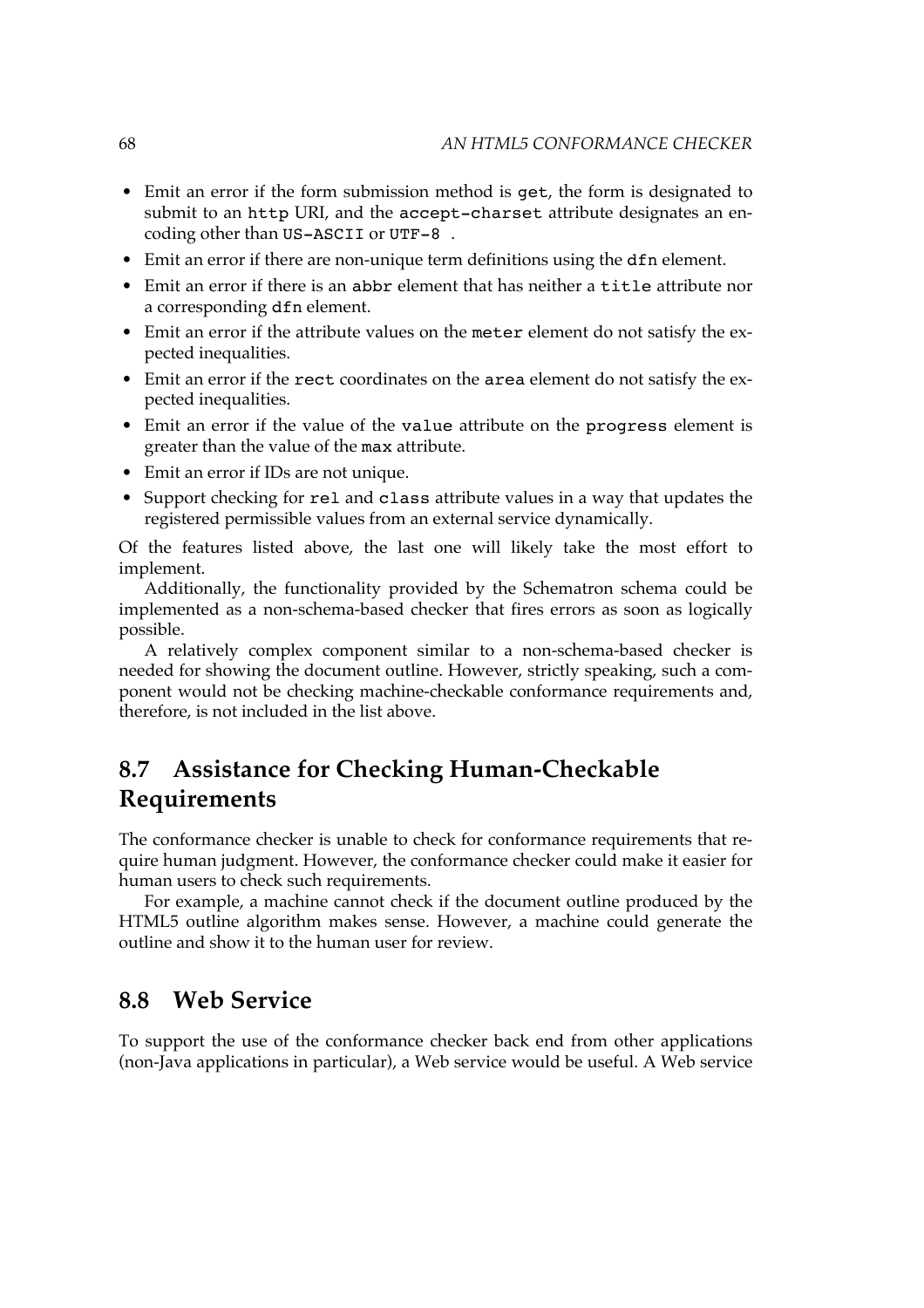interface following the REST architectural style [\[REST\]](#page-95-0) could be added relatively easily. Ideas about such an interface are presented in [\[WebServiceIdeas\].](#page-101-0)

### **8.9 Embedded MathML and SVG**

Browsers from the vendors involved with the WHATWG are adding (partial) support for SVG 1.1 or have already done so. The Gecko engine also supports MathML. To support the use of these features, support for SVG and MathML in XHTML5 host documents could be added to the conformance checker.

### **8.10 Showing the Erroneous Source Markup**

The error messages give the line and column for errors, but the output does not show the actual erroneous part of the source markup. This makes it harder to see where the problems are.

Future development could include a class for collecting the character-decoded and line-identified source code. This would require changes to both the HTML and XML parsers. The parsers would need to report the unparsed source to a data holder class at the point where the byte stream has already been decoded to UTF-16 and the line boundaries have been identified.

The data holder class could be used for extracting markup snippets corresponding to each message. Also, the data could be used for formatting the entire source markup in the conformance checker output in a way that allowed linking to the points that contain errors.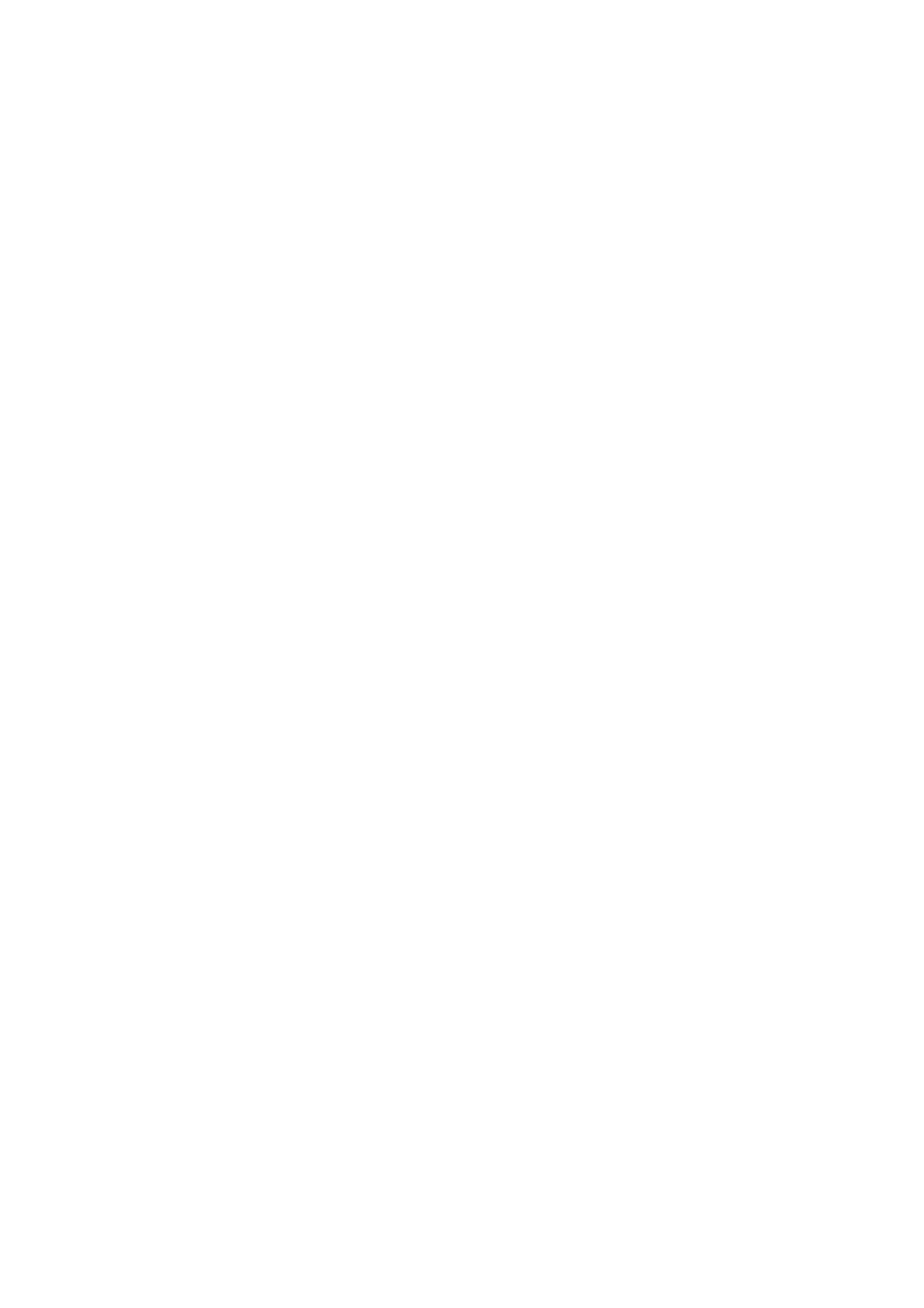# **Chapter 9 Conclusions**

In this thesis the implementation of an HTML5 conformance checker was examined. A conformance checker was built around a RELAX NG validator.

### **9.1 Correct Expectations**

My prior expectation related to the expressiveness of RELAX NG was that RELAX NG alone would not be sufficient but would have to be augmented with Schematron and hand-crafted custom code. However, I expected RELAX NG to be more convenient to write and change than Java code. Also, I expected that the convenience of using RELAX NG would have the cost of making error messages not as good as than what they could be if they were hand-crafted on a case-by-case basis.

My prior expectation related to the text/html serialization of HTML5 was that it could be treated as an alternative infoset serialization for a subset of possible XML infosets. Therefore, XML tools would be applicable if the parser for text/ html exposed the result of the parse in a way an XML parser would expose the result of parsing an equivalent XML document.

I found, through implementation experience, that these prior expectations were correct.

### **9.2 Incorrect Expectations about RELAX NG**

I expected that it would make sense to use RELAX NG for expressing virtually all HTML5 conformance requirements that could theoretically be expressed in RELAX NG. This expectation turned out to be incorrect. I found that especially in cases of exclusions implementation using Schematron (or custom Java code) was by far easier than expressing the exclusions in the RELAX NG grammar. Moreover, expressing exclusions in Schematron (or custom Java code) also made it possible to give more sensible error messages than what a RELAX NG validator would give.

For purposes of validation, when Schematron (or hand-crafted code) can be used alongside RELAX NG, RELAX NG should be used for expressing the general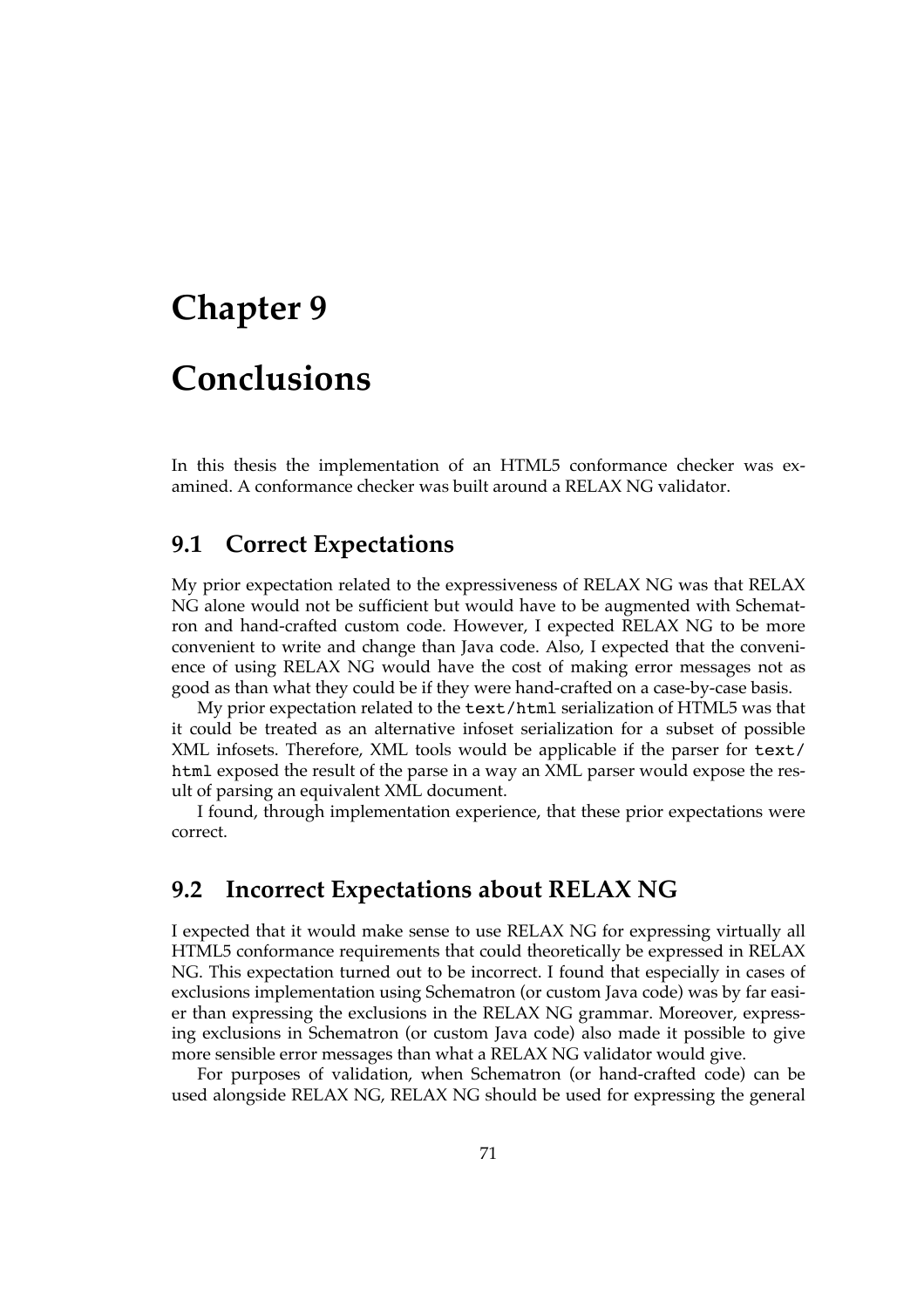rules whereas Schematron should be used for expressing the exceptions to the general rules. Trying to include the exceptions to the general rules in the RELAX NG schema is bad both for schema maintainability and for the error messages that are generated. That is, the full formal expressiveness of RELAX NG cannot be put to use, because the generation of useful error messages cannot keep up.

I expected *RELAX NG DTD Compatibility* extension to be applicable for this project. However, I discovered that the problems caused by the extension outweighed its benefits. Its level of referential integrity checking is inadequate. The type of referent elements cannot be constrained. On the other hand, the restrictions *RELAX NG DTD Compatibility* places on the grammar in order to avoid type ambiguity turned out to be a significant annoyance. Schematron is much better suited for checking referential integrity.

The decisions not to use RELAX NG for exclusion checking and referential integrity checking has reusability implications for the RELAX NG schema. Using the RELAX NG schema alone in, for example, an editing system that only supports RELAX NG would mean losing some exclusion and referential integrity checking features which theoretically could be expressed in RELAX NG. Therefore, in such cases it may be worthwhile using code generation together with the schema from this project to produce a schema that incorporates the exclusions in RELAX NG.

### **9.3 Unexpected Discoveries about Schematron**

I did not expect the Schematron part to end up to be limited mainly to exclusions and referential integrity checking. Thinking of the Schematron part only as a rapid prototype of certain kinds of non-schema-based checkers emerged relatively late in the project.

Because Jing did not support Schematron embedded in RELAX NG, I developed the Schematron schema as a file that is separate from the RELAX NG schema. I was surprised to find that I felt no need for embedding Schematron assertions into RELAX NG. On the contrary, it seems that mixing the two would have been bad for maintainability. I conclude that embedded Schematron is overrated.

### **9.4 Overall Assessment**

Even though I overestimated the applicability of schema languages before the project, the overall hybrid implementation approach worked out very well. The integration of the HTML with the XML tools was a success. Therefore I consider the project to be a success.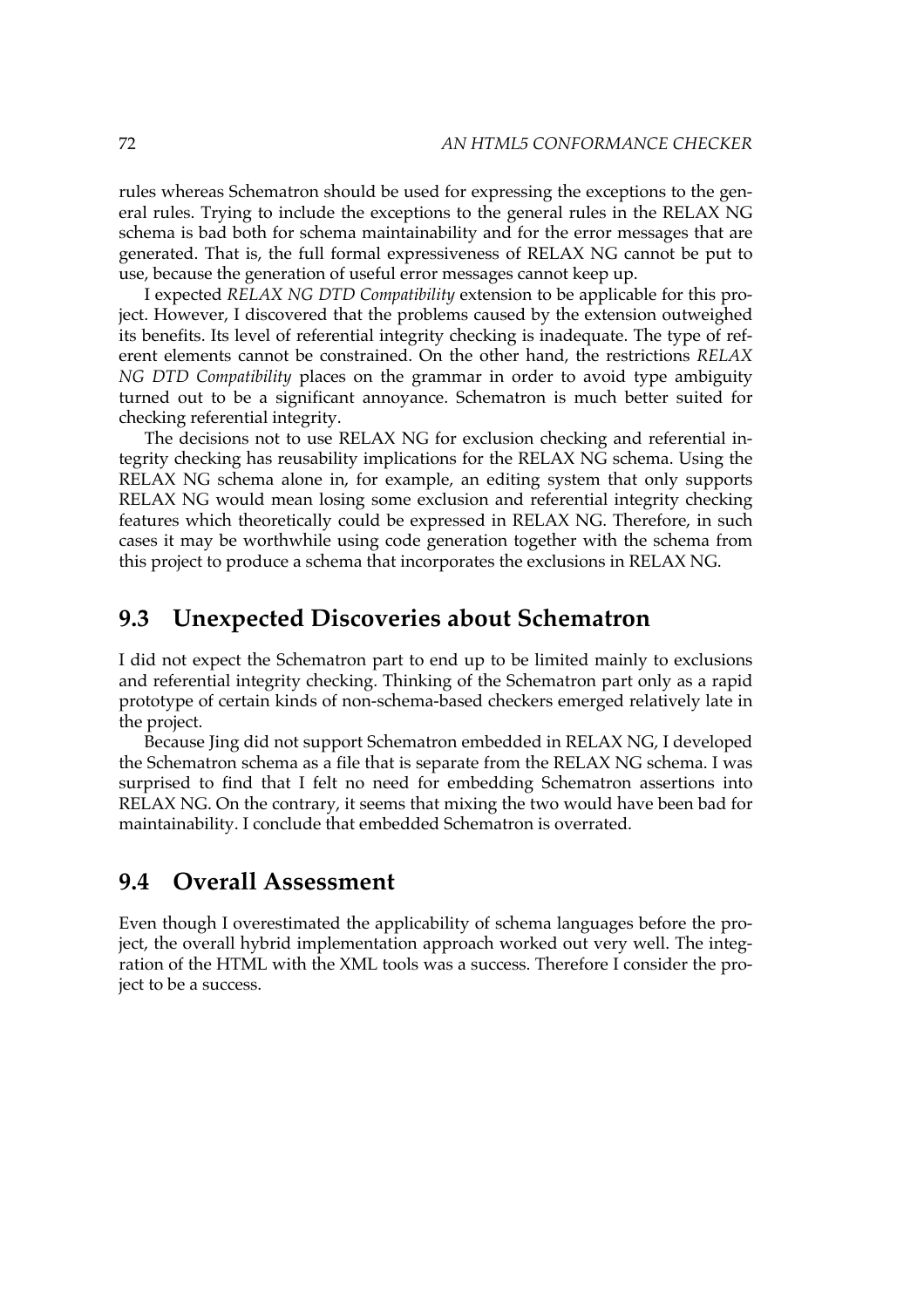# <span id="page-86-0"></span>**References**

#### [AXML]

*The Annotated XML 1.0 [Specification](http://www.xml.com/pub/a/axml/axmlintro.html)*. Tim Bray, Jean Paoli and C. M. Sperberg-McQueen, editors. O'Reilly Media, Inc., 1998.

<http://www.xml.com/pub/a/axml/axmlintro.html> (referenced: 2007-03-04)

#### [C14N]

*[Canonical XML Version 1.0](http://www.w3.org/TR/2001/REC-xml-c14n-20010315)*. John Boyer. W3C, 2001. <http://www.w3.org/TR/2001/REC-xml-c14n-20010315>

#### [Cascading]

*[Cascading Style Sheets](http://people.opera.com/howcome/2006/phd/)*. Håkon Wium Lie. PhD thesis, University of Oslo, 2005. <http://people.opera.com/howcome/2006/phd/> (referenced: 2007-02-26)

#### [cdf-ws-minutes2]

*W3C Workshop on Web [Applications](http://www.w3.org/2004/04/webapps-cdf-ws/minutes-20040602.html) and Compound Documents (Day 2) Jun 2, 2004*. Leigh Klotz, editor. W3C, 2004.

<http://www.w3.org/2004/04/webapps-cdf-ws/minutes-20040602.html> (referenced: 2006-10-18)

#### [Charmod]

*Character Model for the World Wide Web 1.0: [Fundamentals](http://www.w3.org/TR/2005/REC-charmod-20050215/)*. Martin J. Dürst, François Yergeau, Richard Ishida, Misha Wolf and Tex Texin, editors. W3C, 2005.

<http://www.w3.org/TR/2005/REC-charmod-20050215/>

#### [CharmodNorm]

*Character Model for the World Wide Web 1.0: [Normalization](http://www.w3.org/TR/2005/WD-charmod-norm-20051027/)*, working draft. François Yergeau, Martin J. Dürst, Richard Ishida, Addison Phillips, Misha Wolf and Tex Texin, editors. W3C, 2005.

<http://www.w3.org/TR/2005/WD-charmod-norm-20051027/>

#### [CollectionsAPI]

*[Annotated Outline of Collections Framework](http://java.sun.com/j2se/1.4.2/docs/guide/collections/reference.html)*. Sun Microsystems, Inc.. <http://java.sun.com/j2se/1.4.2/docs/guide/collections/reference.html> (referenced: 2007-03-23)

#### [Compact]

*[RELAX NG Compact Syntax](http://relaxng.org/compact-20021121.html)*. James Clark, editor. OASIS, 2002. <http://relaxng.org/compact-20021121.html> (referenced: 2007-04-23)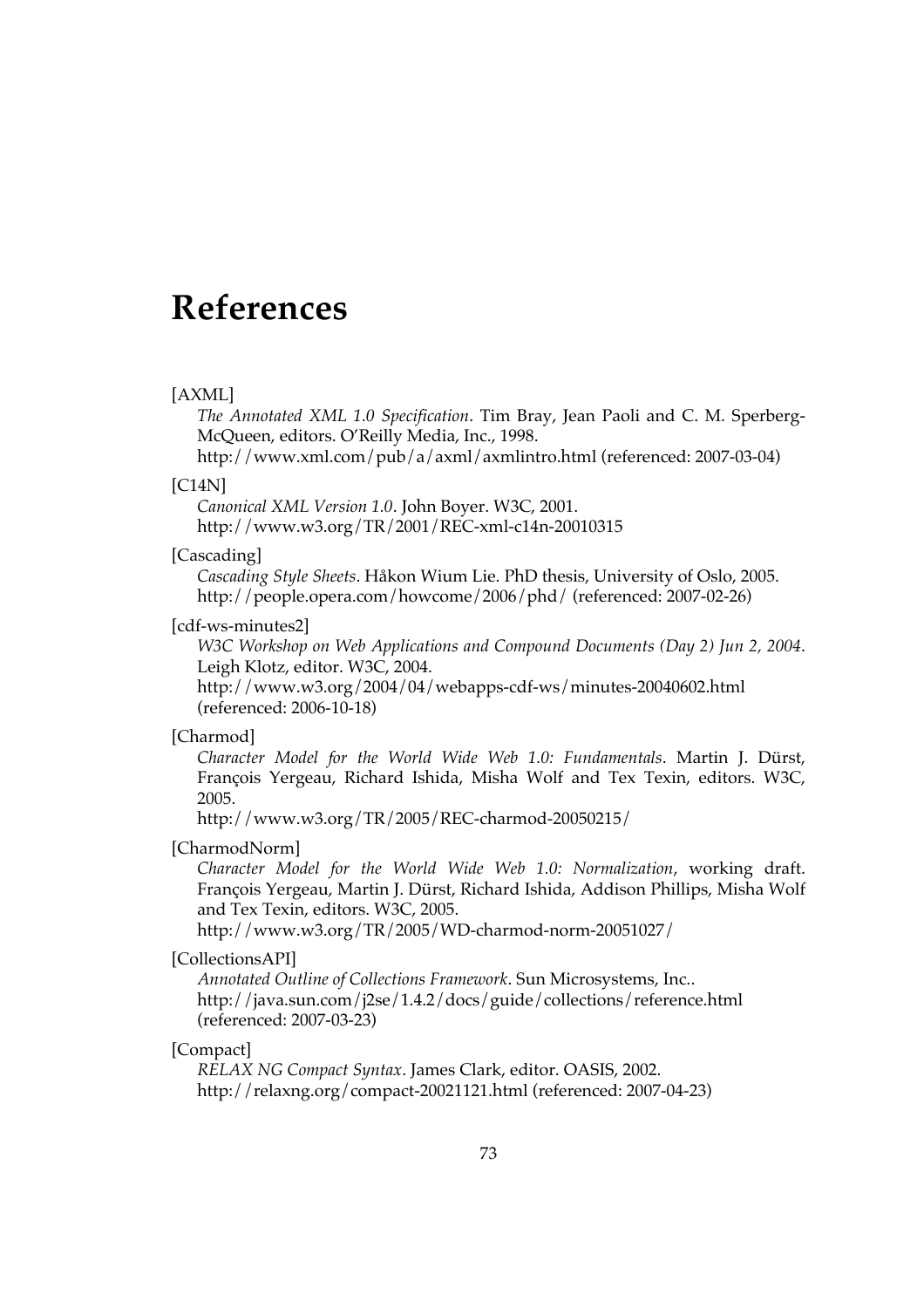#### [CompactXSD]

*A [Compact](http://dret.net/netdret/docs/da-ws2002-stillhard.pdf) Syntax for XML Schema*. Kilian Stillhard. Master's thesis, Swiss Federal Institute of Technology Zurich, 2003.

<http://dret.net/netdret/docs/da-ws2002-stillhard.pdf> (referenced: 2007-04-23)

#### [Computable]

*On computable numbers, with an application to the [Entscheidungsproblem](http://www.turingarchive.org/browse.php/B/12)*. Alan M. Turing. In *Proceedings of the London Mathematical Society*, series 2, volume 42, pages 230–265. London Mathematical Society, 1937.

<http://www.turingarchive.org/browse.php/B/12> (referenced: 2007-03-03)

#### [CSS1]

*[Cascading Style Sheets, level 1](http://www.w3.org/TR/REC-CSS1-961217)*. Håkon Wium Lie and Bert Bos. W3C, 1996. <http://www.w3.org/TR/REC-CSS1-961217>

#### [CSS2]

*[Cascading](http://www.w3.org/TR/1998/REC-CSS2-19980512/) Style Sheets, level 2*. Bert Bos, Håkon Wium Lie, Chris Lilley and Ian Jacobs, editors. W3C, 1998.

<http://www.w3.org/TR/1998/REC-CSS2-19980512/>

#### [DatatypeAPI]

*[RELAX NG Datatype Interface](http://relaxng.sourceforge.net/datatype/java/apiDocs/)*. James Clark and Kohsuke Kawaguchi. <http://relaxng.sourceforge.net/datatype/java/apiDocs/> (referenced: 2007-04-23)

#### [DDML]

*Document Definition Markup Language (DDML) [Specification,](http://www.w3.org/TR/1999/NOTE-ddml-19990119) Version 1.0*. Ronald Bourret, John Cowan, Ingo Macherius and Simon St. Laurent, editors. W3C, 1999.

<http://www.w3.org/TR/1999/NOTE-ddml-19990119>

#### [Derivative]

*[An algorithm for RELAX NG validation](http://www.thaiopensource.com/relaxng/derivative.html)*. James Clark. 2002. <http://www.thaiopensource.com/relaxng/derivative.html> (referenced: 2007-02-27)

#### [Dive]

*[Inside the RSS Validator](http://www.xml.com/pub/a/2003/02/26/dive-into-xml.html)*. Mark Pilgrim. O'Reilly Media, Inc., 2003. <http://www.xml.com/pub/a/2003/02/26/dive-into-xml.html> (referenced: 2007-03-03)

#### [DocBook]

*[The DocBook Schema](http://www.docbook.org/specs/docbook-5.0CR3-spec-wd-01.html)*, working draft. Norman Walsh, editor. OASIS, 2007. <http://www.docbook.org/specs/docbook-5.0CR3-spec-wd-01.html> (referenced: 2007-05-03)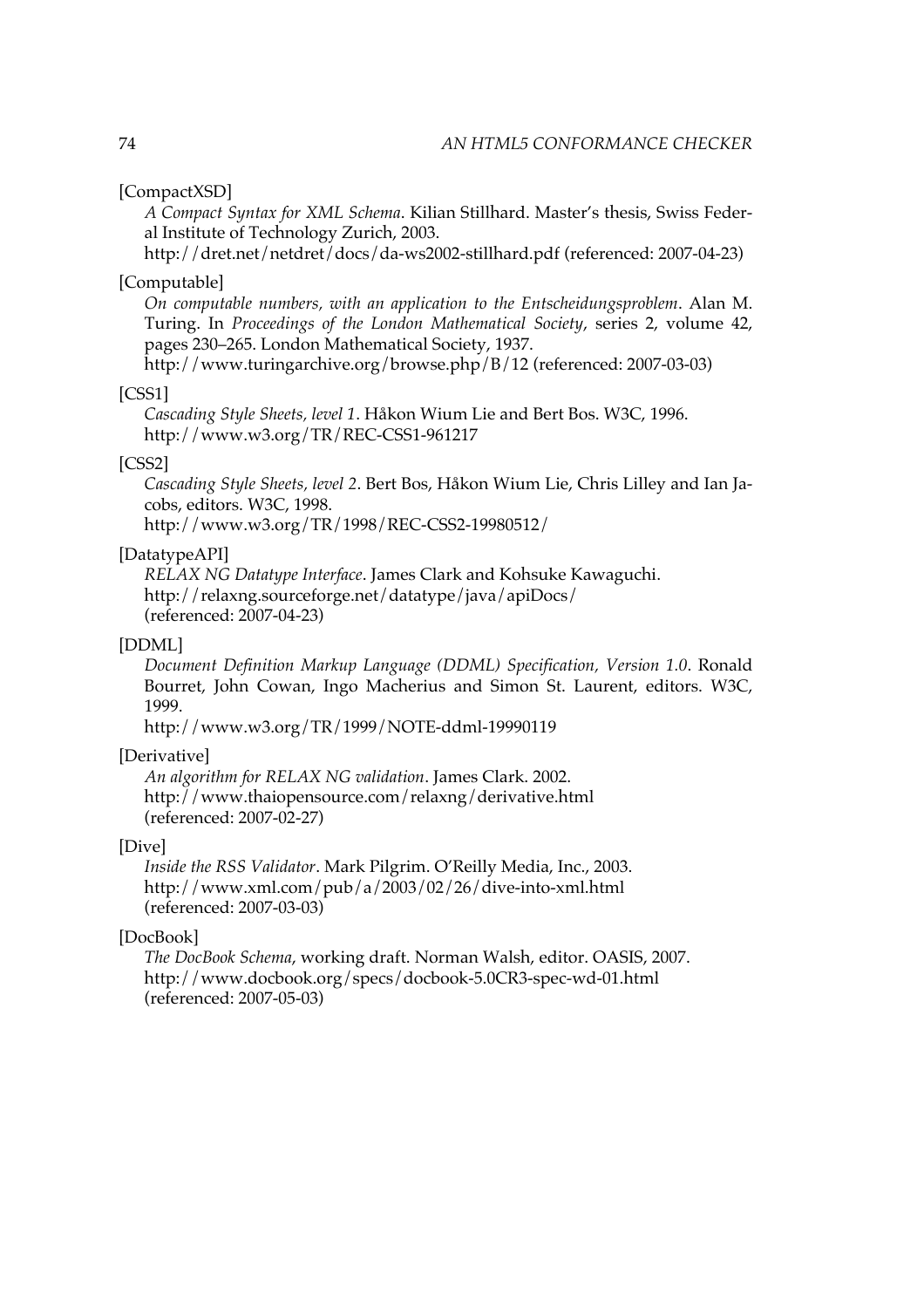#### <span id="page-88-0"></span>*REFERENCES* 75

#### [DOM2]

*Document Object Model (DOM) Level 2 Core [Specification](http://www.w3.org/TR/2000/REC-DOM-Level-2-Core-20001113/)*. Arnaud Le Hors, Philippe Le Hégaret, Lauren Wood, Gavin Nicol, Jonathan Robie, Mike Champion and Steve Byrne, editors. W3C, 2000.

<http://www.w3.org/TR/2000/REC-DOM-Level-2-Core-20001113/>

#### [DSD]

*DSD: A schema [language](http://doi.acm.org/10.1145/349360.351158) for XML*. Nils Klarlund, Anders Møller and Michael I. Schwartzbach. In *FMSP '00: Proceedings of the third workshop on Formal methods in software practice*, pages 101–111. ACM Press, 2000. ISBN: 1-58113-262-X. <http://doi.acm.org/10.1145/349360.351158>

#### [DSD1]

*Document Structure [Description](http://www.brics.dk/DSD/dsddoc.html) 1.0*. Nils Klarlund, Anders Møller and Michael I. Schwartzbach. AT&T and BRICS, 1999.

<http://www.brics.dk/DSD/dsddoc.html> (referenced: 2007-03-03)

#### [DSD2]

*[Document Structure Description 2.0](http://www.brics.dk/DSD/dsd2.html)*. Anders Møller. BRICS, 2005. <http://www.brics.dk/DSD/dsd2.html> (referenced: 2007-03-03)

#### [DTDCompat]

*RELAX NG DTD [Compatibility](http://relaxng.org/compatibility-20011203.html)*. James Clark and Makoto Murata, editors. OASIS, 2001.

<http://relaxng.org/compatibility-20011203.html> (referenced: 2007-04-23)

#### [EarlyHistory]

*[The Early History of HTML](http://infomesh.net/html/history/early/)*. Sean B. Palmer.

<http://infomesh.net/html/history/early/> (referenced: 2006-10-05)

#### [ECMA262]

ECMA-262 3rd ed., *[ECMAScript Language Specification](http://www.ecma-international.org/publications/files/ecma-st/ECMA-262.pdf)*. ECMA, 1999. [http://www.ecma-international.org/publications/files/ecma-st/](http://www.ecma-international.org/publications/files/ecma-st/ECMA-262.pdf) [ECMA-262.pdf](http://www.ecma-international.org/publications/files/ecma-st/ECMA-262.pdf) (referenced: 2007-03-04)

#### [Etna]

*Etna, a wysiwyg XML RELAX NG- and [Gecko-based](http://xtech06.usefulinc.com/schedule/paper/84) editor*. Daniel Glazman and Laurent Jouanneau. IDEAlliance Inc., 2006.

<http://xtech06.usefulinc.com/schedule/paper/84> (referenced: 2007-03-04) Proceedings of the XTech 2006 conference

#### [FeedValidator]

*Feed [Validator](http://feedvalidator.org/) for Atom and RSS*. Sam Ruby, Mark Pilgrim, Joseph Walton and Phil Ringnalda.

<http://feedvalidator.org/> (referenced: 2007-03-04)

#### [Frames]

*[Why Frames Suck \(Most of the Time\)](http://www.useit.com/alertbox/9612.html)*. Jakob Nielsen. 1996. <http://www.useit.com/alertbox/9612.html> (referenced: 2006-10-09)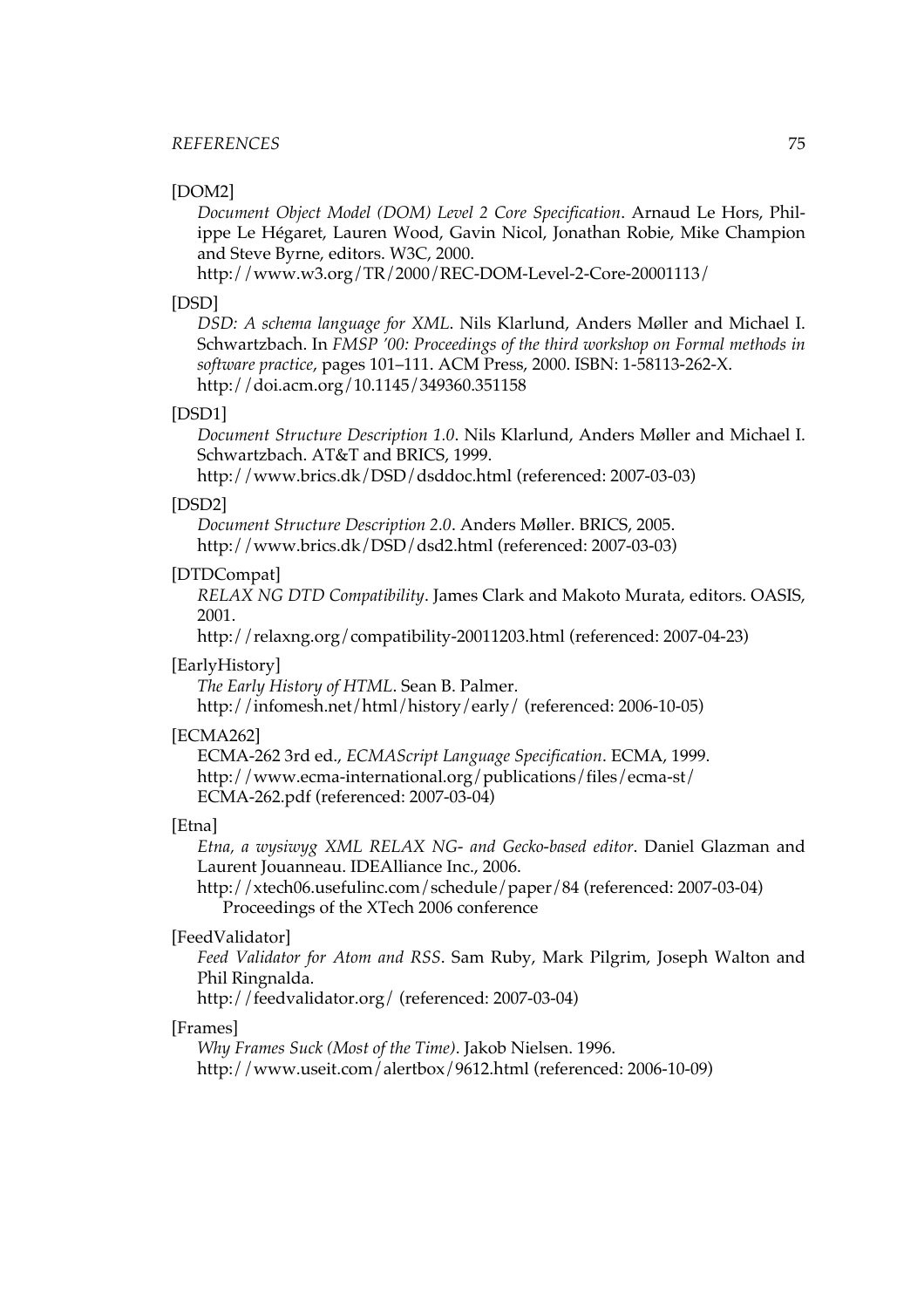#### <span id="page-89-0"></span>[Freddy]

*[Can Blind Freddy see a pattern here?](http://lists.xml.org/archives/xml-dev/200507/msg00057.html)*. Rick Jelliffe. 2005. <http://lists.xml.org/archives/xml-dev/200507/msg00057.html> (referenced: 2007-03-05)

#### [Generalized]

*A [Generalized](http://doi.acm.org/10.1145/800209.806456) Approach to Document Markup*. Charles F. Goldfarb. In *Proceedings of the ACM SIGPLAN SIGOA symposium on Text manipulation*, pages 68–73. ACM Press, 1981. ISBN: 0-89791-050-8. <http://doi.acm.org/10.1145/800209.806456>

#### [GNUJAXP]

*[The GNU JAXP Project](http://www.gnu.org/software/classpathx/jaxp/)*. Free Software Foundation, Inc., 2006. <http://www.gnu.org/software/classpathx/jaxp/> (referenced: 2007-04-02)

#### [Handbook]

*The SGML Handbook*. Charles F. Goldfarb. Oxford University Press, 1991. ISBN: 0-19-853737-9.

#### [Harmful]

*[Sending XHTML as text/html Considered Harmful](http://www.hixie.ch/advocacy/xhtml)*. Ian Hickson. <http://www.hixie.ch/advocacy/xhtml> (referenced: 2006-10-14) Originally written in 2002; revised in 2006.

#### [HixieTables]

*[\[whatwg\] Table integrity and conformance](http://lists.whatwg.org/pipermail/whatwg-whatwg.org/2006-October/007430.html)*. Ian Hickson. 2006. [http://lists.whatwg.org/pipermail/whatwg-whatwg.org/2006-October/](http://lists.whatwg.org/pipermail/whatwg-whatwg.org/2006-October/007430.html) [007430.html](http://lists.whatwg.org/pipermail/whatwg-whatwg.org/2006-October/007430.html) (referenced: 2007-03-26)

#### [HTML30]

*HyperText Markup Language [Specification](http://www.w3.org/MarkUp/html3/html3.txt) Version 3.0*, working draft. Dave Raggett, editor. IETF, 1995.

<http://www.w3.org/MarkUp/html3/html3.txt> (referenced: 2007-04-23)

#### [HTML32]

*[HTML 3.2 Reference Specification](http://www.w3.org/TR/REC-html32)*. Dave Raggett. W3C, 1997. <http://www.w3.org/TR/REC-html32>

#### [HTML40]

*HTML 4.0 [Specification](http://www.w3.org/TR/REC-html40-971218/)*. Dave Raggett, Arnaud Le Hors and Ian Jacobs, editors. W3C, 1997.

<http://www.w3.org/TR/REC-html40-971218/>

#### [HTML401]

*HTML 4.01 [Specification](http://www.w3.org/TR/1999/REC-html401-19991224/)*. Dave Raggett, Arnaud Le Hors and Ian Jacobs, editors. W3C, 1999.

<http://www.w3.org/TR/1999/REC-html401-19991224/>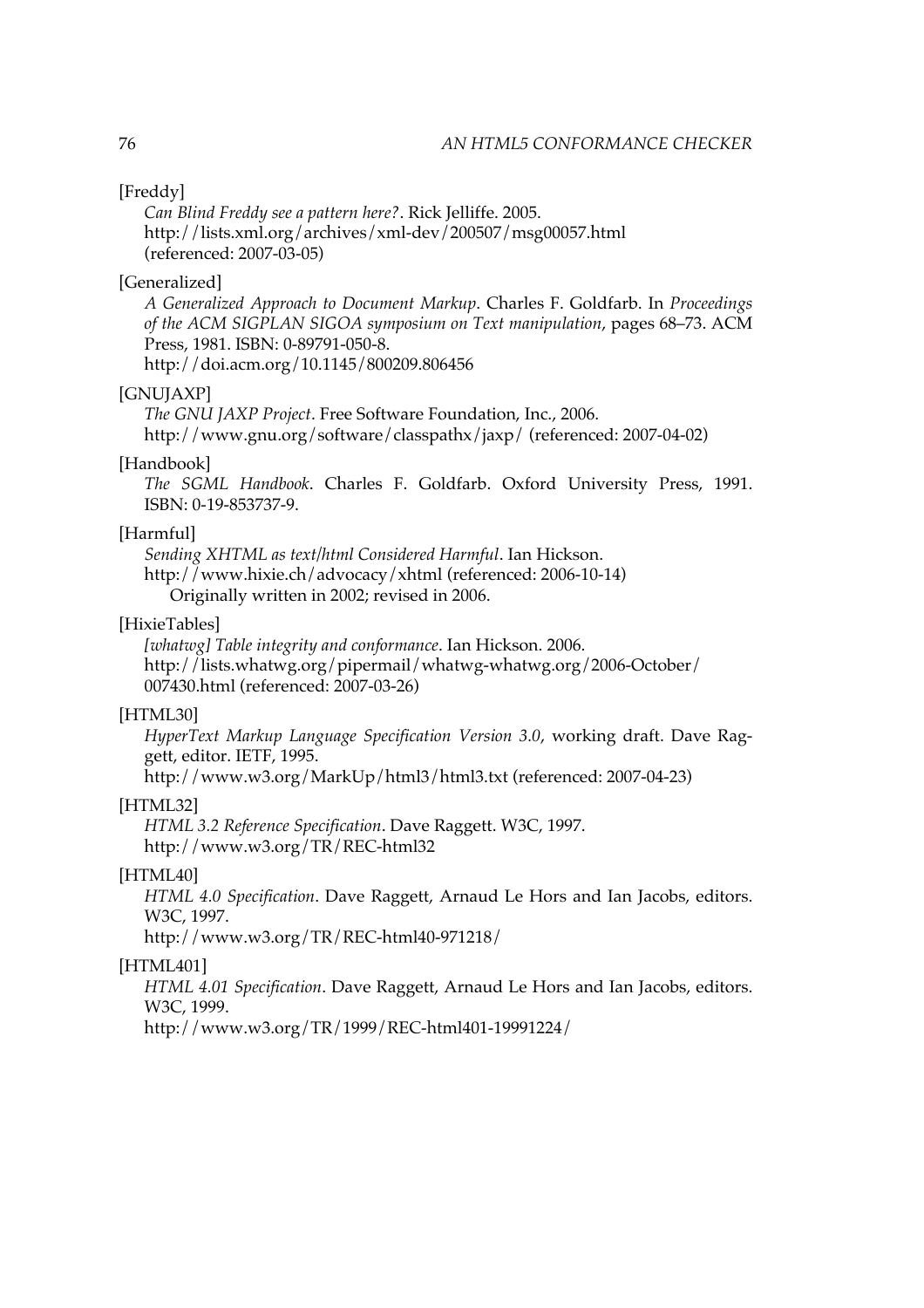#### [HTML40rev]

*HTML 4.0 [Specification](http://www.w3.org/TR/1998/REC-html40-19980424/)*. Dave Raggett, Arnaud Le Hors and Ian Jacobs, editors. W3C, 1998.

<http://www.w3.org/TR/1998/REC-html40-19980424/> Revised without incrementing the version number.

#### [HTML5Datatypes]

*RELAX NG Datatype Library for HTML5 [Datatypes](http://hsivonen.iki.fi/html5-datatypes/2006-04-27)*, working draft. Henri Sivonen. 2006.

<http://hsivonen.iki.fi/html5-datatypes/2006-04-27> (referenced: 2007-03-04)

#### [HTML5RNG]

*[RELAX NG Schema for \(X\)HTML 5](http://syntax.whattf.org/)*. Elika Etemad and Henri Sivonen. 2007. <http://syntax.whattf.org/> (referenced: 2007-02-27)

#### [HTMLplus]

*[HTML+ \(Hypertext markup format\)](http://www.w3.org/MarkUp/HTMLPlus/htmlplus_1.html)*, working draft. Dave Raggett. 1993. [http://www.w3.org/MarkUp/HTMLPlus/htmlplus\\_1.html](http://www.w3.org/MarkUp/HTMLPlus/htmlplus_1.html) (referenced: 2007-04-23)

#### [ICU4J]

*[International Components for Unicode](http://www.icu-project.org/)*. <http://www.icu-project.org/> (referenced: 2007-04-02)

#### [IEcompat]

*[whatwg] Questions: IE 6 [Compatibility,](http://lists.whatwg.org/pipermail/whatwg-whatwg.org/2005-April/003818.html) HTML 5, Spec Timeframe, and Implementa[tion Timeframe](http://lists.whatwg.org/pipermail/whatwg-whatwg.org/2005-April/003818.html)*. Ian Hickson. 2005. [http://lists.whatwg.org/pipermail/whatwg-whatwg.org/2005-April/](http://lists.whatwg.org/pipermail/whatwg-whatwg.org/2005-April/003818.html)

[003818.html](http://lists.whatwg.org/pipermail/whatwg-whatwg.org/2005-April/003818.html) (referenced: 2007-03-23)

#### [IIIR-HTML]

*[Hypertext](http://www.w3.org/MarkUp/draft-ietf-iiir-html-01.txt) Markup Language (HTML)*, working draft. Tim Berners-Lee and Daniel Connolly, editors. IETF, 1993.

<http://www.w3.org/MarkUp/draft-ietf-iiir-html-01.txt>

#### [Infoset]

*XML [Information](http://www.w3.org/TR/2004/REC-xml-infoset-20040204/) Set (Second Edition)*. John Cowan and Richard Tobin, editors. W3C, 2004.

<http://www.w3.org/TR/2004/REC-xml-infoset-20040204/>

#### [IntroXML]

*An Introduction to XML and Web [Technologies](http://www.brics.dk/ixwt/)*. Anders Møller and Michael I. Schwartzbach. Addison-Wesley, 2006. ISBN: 0321269667.

<http://www.brics.dk/ixwt/> (referenced: 2007-04-23)

#### [ISO10646]

ISO/IEC 10646:2003(E), *Information technology – Universal [Multiple-Octet](http://standards.iso.org/ittf/PubliclyAvailableStandards/c039921_ISO_IEC_10646_2003(E).zip) Coded [Character Set \(UCS\)](http://standards.iso.org/ittf/PubliclyAvailableStandards/c039921_ISO_IEC_10646_2003(E).zip)*. ISO, 2003.

[http://standards.iso.org/ittf/PubliclyAvailableStandards/](http://standards.iso.org/ittf/PubliclyAvailableStandards/c039921_ISO_IEC_10646_2003(E).zip) [c039921\\_ISO\\_IEC\\_10646\\_2003\(E\).zip](http://standards.iso.org/ittf/PubliclyAvailableStandards/c039921_ISO_IEC_10646_2003(E).zip)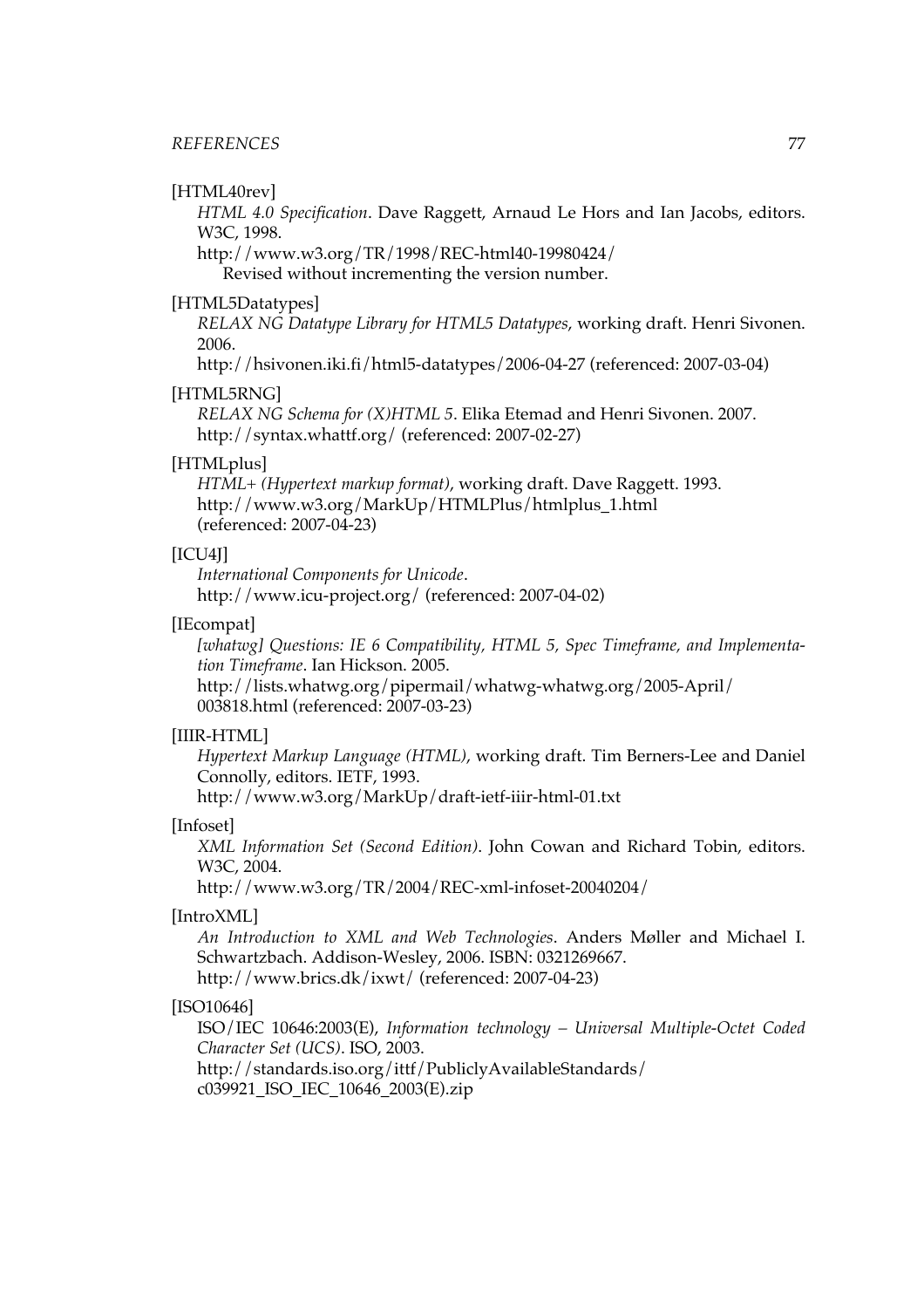[ISO15445]

ISO/IEC 15445:2000(E), *[Information](http://purl.org/NET/ISO+IEC.15445/15445.html) technology – Document description and pro[cessing languages – HyperText Markup Language \(HTML\)](http://purl.org/NET/ISO+IEC.15445/15445.html)*. ISO, 2000.

<http://purl.org/NET/ISO+IEC.15445/15445.html> (referenced: 2007-04-23) URL reference to version corrected in 2003.

#### [ISO15445TC1]

ISO/IEC 15445:2000(E) TC1, *[Information](http://purl.org/NET/ISO+IEC.15445/TC1.html) technology – Document description and processing languages – HyperText Markup Language (HTML), Technical [Corrigendum](http://purl.org/NET/ISO+IEC.15445/TC1.html) [1](http://purl.org/NET/ISO+IEC.15445/TC1.html)*. ISO, 2002.

<http://purl.org/NET/ISO+IEC.15445/TC1.html> (referenced: 2007-04-23)

#### [ISO19757-2]

ISO/IEC 19757-2:2003(E), *[Information](http://standards.iso.org/ittf/PubliclyAvailableStandards/c037605_ISO_IEC_19757-2_2003(E).zip) technology – Document Schema Definition Language (DSDL) – Part 2: [Regular-grammar-based](http://standards.iso.org/ittf/PubliclyAvailableStandards/c037605_ISO_IEC_19757-2_2003(E).zip) validation – RELAX NG*. ISO, 2003.

[http://standards.iso.org/ittf/PubliclyAvailableStandards/](http://standards.iso.org/ittf/PubliclyAvailableStandards/c037605_ISO_IEC_19757-2_2003(E).zip) [c037605\\_ISO\\_IEC\\_19757-2\\_2003\(E\).zip](http://standards.iso.org/ittf/PubliclyAvailableStandards/c037605_ISO_IEC_19757-2_2003(E).zip)

#### [ISO19757-2Amd1]

ISO/IEC 19757-2:2003/Amd 1:2006(E), *[Information](http://standards.iso.org/ittf/PubliclyAvailableStandards/c040774_ISO_IEC_19757-2_2003_Amd_1_2006(E).zip) technology – Document Schema Definition Language (DSDL) – Part 2: [Regular-grammar-based](http://standards.iso.org/ittf/PubliclyAvailableStandards/c040774_ISO_IEC_19757-2_2003_Amd_1_2006(E).zip) validation – RELAX [NG – Amendment 1: Compact Syntax](http://standards.iso.org/ittf/PubliclyAvailableStandards/c040774_ISO_IEC_19757-2_2003_Amd_1_2006(E).zip)*. ISO, 2006. [http://standards.iso.org/ittf/PubliclyAvailableStandards/](http://standards.iso.org/ittf/PubliclyAvailableStandards/c040774_ISO_IEC_19757-2_2003_Amd_1_2006(E).zip)

[c040774\\_ISO\\_IEC\\_19757-2\\_2003\\_Amd\\_1\\_2006\(E\).zip](http://standards.iso.org/ittf/PubliclyAvailableStandards/c040774_ISO_IEC_19757-2_2003_Amd_1_2006(E).zip)

#### [ISO19757-3]

ISO/IEC 19757-3:2006(E), *[Information](http://standards.iso.org/ittf/PubliclyAvailableStandards/c040833_ISO_IEC_19757-3_2006(E).zip) technology – Document Schema Definition [Language \(DSDL\) – Part 3: Rule-based validation – Schematron](http://standards.iso.org/ittf/PubliclyAvailableStandards/c040833_ISO_IEC_19757-3_2006(E).zip)*. ISO, 2006. [http://standards.iso.org/ittf/PubliclyAvailableStandards/](http://standards.iso.org/ittf/PubliclyAvailableStandards/c040833_ISO_IEC_19757-3_2006(E).zip) [c040833\\_ISO\\_IEC\\_19757-3\\_2006\(E\).zip](http://standards.iso.org/ittf/PubliclyAvailableStandards/c040833_ISO_IEC_19757-3_2006(E).zip)

#### [ISO8879]

ISO 8879:1986, *Information processing – Text and office systems – Standard Generalized Markup Language (SGML)*. ISO, 1986. Published in [\[Handbook\]](#page-89-0).

#### [ISO8879TC2]

*[ISO 8879 TC2](http://www1.y12.doe.gov/capabilities/sgml/wg8/document/1955.htm)*. Charles F. Goldfarb, editor. 1997. <http://www1.y12.doe.gov/capabilities/sgml/wg8/document/1955.htm> (referenced: 2007-03-03)

#### [JavaScript]

*[Core JavaScript 1.5 Reference](http://developer.mozilla.org/en/docs/Core_JavaScript_1.5_Reference)*. Mozilla Foundation, 2007. [http://developer.mozilla.org/en/docs/Core\\_JavaScript\\_1.5\\_Reference](http://developer.mozilla.org/en/docs/Core_JavaScript_1.5_Reference) (referenced: 2007-04-02)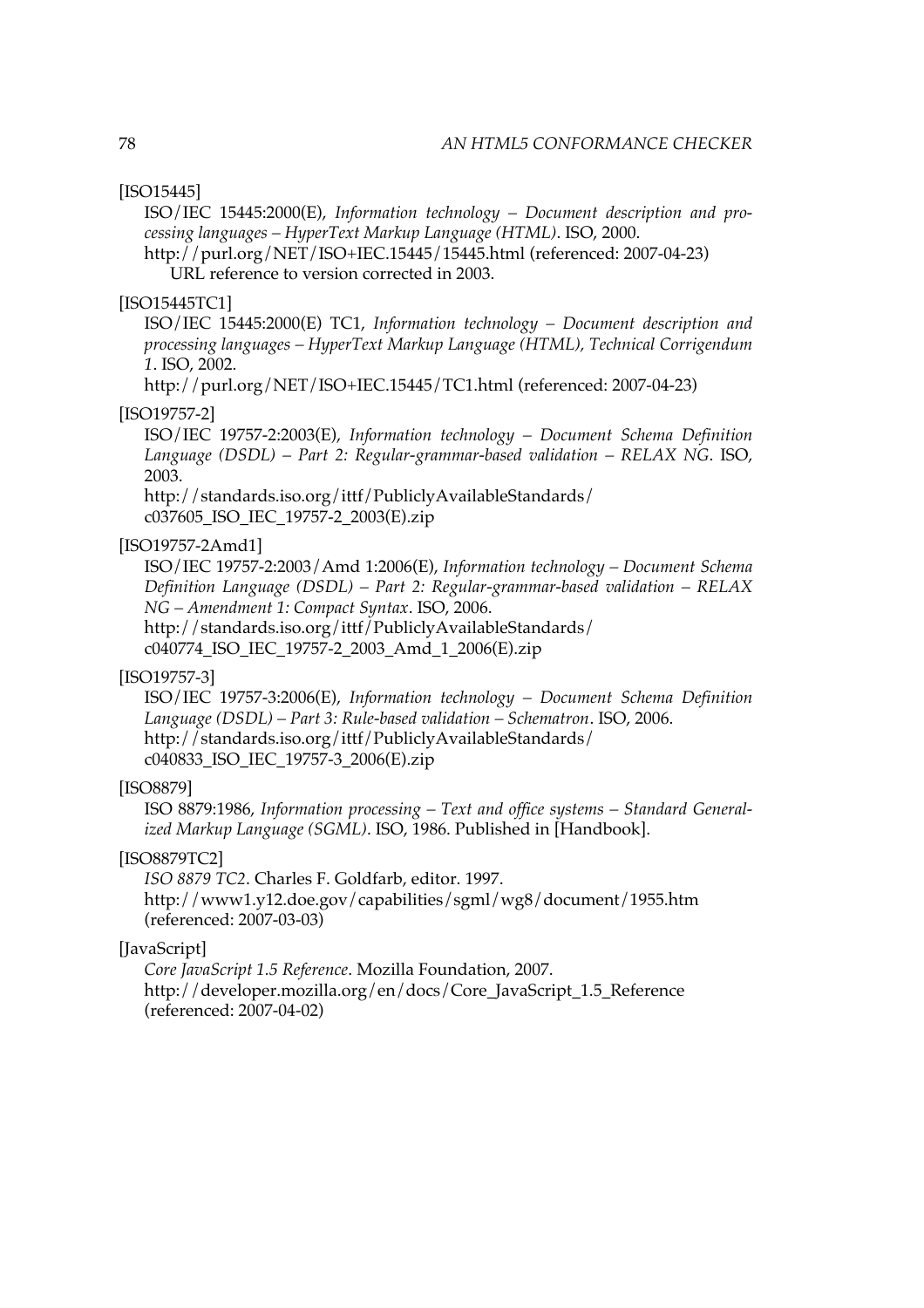#### [javascriptURI]

*The ['javascript'](http://ietfreport.isoc.org/all-ids/draft-hoehrmann-javascript-scheme-00.txt) resource identifier scheme*, working draft. Björn Höhrmann. IETF, 2006.

<http://ietfreport.isoc.org/all-ids/draft-hoehrmann-javascript-scheme-00.txt> (referenced: 2007-03-01)

#### [Jena]

*[Jena – A Semantic Web Framework for Java](http://jena.sourceforge.net/)*. <http://jena.sourceforge.net/> (referenced: 2007-04-02)

#### [Jing]

*Jing – A RELAX NG [validator](http://www.thaiopensource.com/relaxng/jing.html) in Java*. James Clark. Thai Open Source Software Center Ltd, 2003.

<http://www.thaiopensource.com/relaxng/jing.html> (referenced: 2007-03-23)

#### [JointPosition]

*Position Paper for the W3C Workshop on Web [Applications](http://www.w3.org/2004/04/webapps-cdf-ws/papers/opera.html) and Compound Docu[ments](http://www.w3.org/2004/04/webapps-cdf-ws/papers/opera.html)*. The Mozilla Foundation and Opera Software, 2004.

<http://www.w3.org/2004/04/webapps-cdf-ws/papers/opera.html> (referenced: 2006-10-16)

#### [Kosek]

Private communication with Jirka Kosek. 2007.

#### [LangTagRegistry]

*[Language](http://www.iana.org/assignments/language-subtag-registry) Subtag Registry*. The Internet Corporation for Assigned Names and Numbers, 2007.

<http://www.iana.org/assignments/language-subtag-registry> (referenced: 2007-04-02)

#### [libxml2]

*[The XML C parser and toolkit of Gnome](http://xmlsoft.org/)*. Daniel Veillard. <http://xmlsoft.org/> (referenced: 2007-04-02)

#### [M12N]

*[Modularization](http://www.w3.org/TR/2001/REC-xhtml-modularization-20010410/) of XHTML™*. Murray Altheim, Frank Boumphrey, Sam Dooley, Shane McCarron, Sebastian Schnitzenbaumer and Ted Wugofski, editors. W3C, 2001.

<http://www.w3.org/TR/2001/REC-xhtml-modularization-20010410/>

#### [M12N-RNG]

*[Modularization](http://www.thaiopensource.com/relaxng/xhtml/) of XHTML in RELAX NG*. James Clark. Thai Open Source Software Center Ltd, 2003.

<http://www.thaiopensource.com/relaxng/xhtml/> (referenced: 2007-04-23)

#### [M12N11]

*XHTML™ [Modularization](http://www.w3.org/TR/2006/PR-xhtml-modularization-20060213/) 1.1*. Murray Altheim, Frank Boumphrey, Sam Dooley, Shane McCarron, Sebastian Schnitzenbaumer, Ted Wugofski, Daniel Austin, Subramanian Peruvemba and Masayasu Ishikawa, editors. W3C, 2006. <http://www.w3.org/TR/2006/PR-xhtml-modularization-20060213/>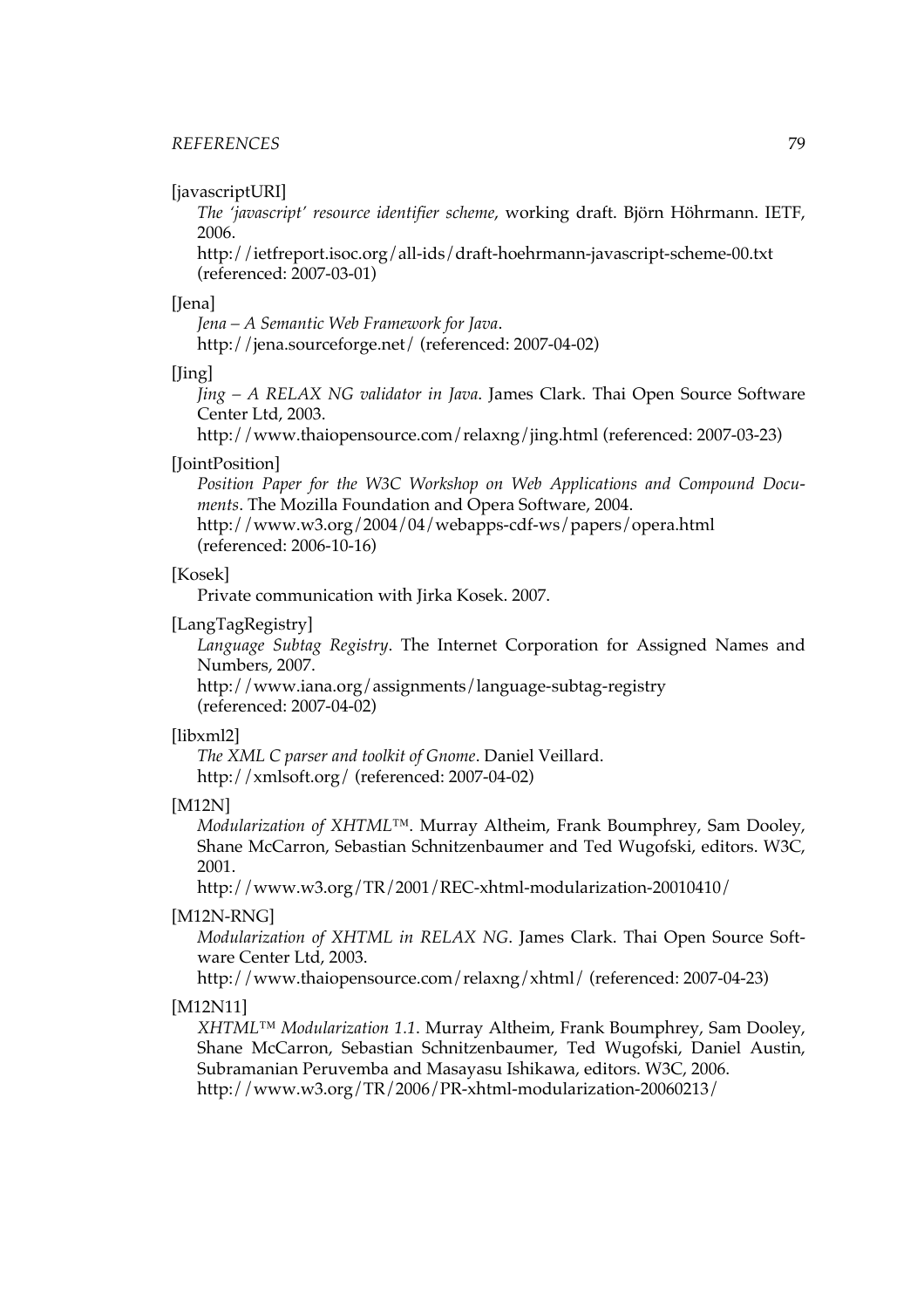#### <span id="page-93-0"></span>[M12N11WD]

*XHTML™ [Modularization](http://www.w3.org/TR/2006/WD-xhtml-modularization-20060705/) 1.1*, working draft. Daniel Austin, Subramanian Peruvemba, Shane McCarron, Masayasu Ishikawa, Mark Birbeck, Murray Altheim, Frank Boumphrey, Sam Dooley, Sebastian Schnitzenbaumer and Ted Wugofski, editors. W3C, 2006.

<http://www.w3.org/TR/2006/WD-xhtml-modularization-20060705/>

#### [MathML]

*[Mathematical](http://www.w3.org/TR/2003/REC-MathML2-20031021/) Markup Language (MathML) Version 2.0 (Second Edition)*. David Carlisle, Patrick Ion, Robert Miner and Nico Poppelier, editors. W3C, 2003. <http://www.w3.org/TR/2003/REC-MathML2-20031021/>

#### [Microformats]

*[Microformats:](http://doi.acm.org/10.1145/1135777.1135917) a pragmatic path to the semantic web*. Rohit Khare and Tantek Çelik. In *WWW '06: Proceedings of the 15th international conference on World Wide Web*, pages 865–866. ACM Press, 2006. ISBN: 1-59593-323-9. <http://doi.acm.org/10.1145/1135777.1135917>

#### [mod\_validator]

*[mod\\_validator](http://apache.webthing.com/mod_validator/)*. Web Thing.

[http://apache.webthing.com/mod\\_validator/](http://apache.webthing.com/mod_validator/) (referenced: 2007-01-30)

#### [MozFAQ]

*[Mozilla Web Author FAQ](http://www.mozilla.org/docs/web-developer/faq.html)*. Henri Sivonen. 2005. <http://www.mozilla.org/docs/web-developer/faq.html> (referenced: 2006-10-18)

#### [MS-WebApps]

*Paper for [participation](http://www.w3.org/2004/04/webapps-cdf-ws/papers/microsoft.html) in the W3C Workshop on Web Applications and Compound [Documents](http://www.w3.org/2004/04/webapps-cdf-ws/papers/microsoft.html)*. Alex Hopmann and Michael Wallent. Microsoft, 2004. <http://www.w3.org/2004/04/webapps-cdf-ws/papers/microsoft.html> (referenced: 2006-10-16)

#### [MSV]

*[Sun Multi-Schema Validator](https://msv.dev.java.net/)*. Kohsuke Kawaguchi. <https://msv.dev.java.net/> (referenced: 2007-04-02)

#### [NetBeansProfiler]

*[The NetBeans Profiler Project](http://profiler.netbeans.org/)*. <http://profiler.netbeans.org/> (referenced: 2007-04-02)

#### [NewMember]

*[\[whatwg\] New WHATWG member](http://lists.whatwg.org/pipermail/whatwg-whatwg.org/2004-June/000491.html)*. Ian Hickson. 2004. [http://lists.whatwg.org/pipermail/whatwg-whatwg.org/2004-June/](http://lists.whatwg.org/pipermail/whatwg-whatwg.org/2004-June/000491.html) [000491.html](http://lists.whatwg.org/pipermail/whatwg-whatwg.org/2004-June/000491.html) (referenced: 2007-03-23)

#### [NIO]

*[New I/O APIs](http://java.sun.com/j2se/1.4.2/docs/guide/nio/)*. Sun Microsystems, Inc., 2002. <http://java.sun.com/j2se/1.4.2/docs/guide/nio/> (referenced: 2007-04-02)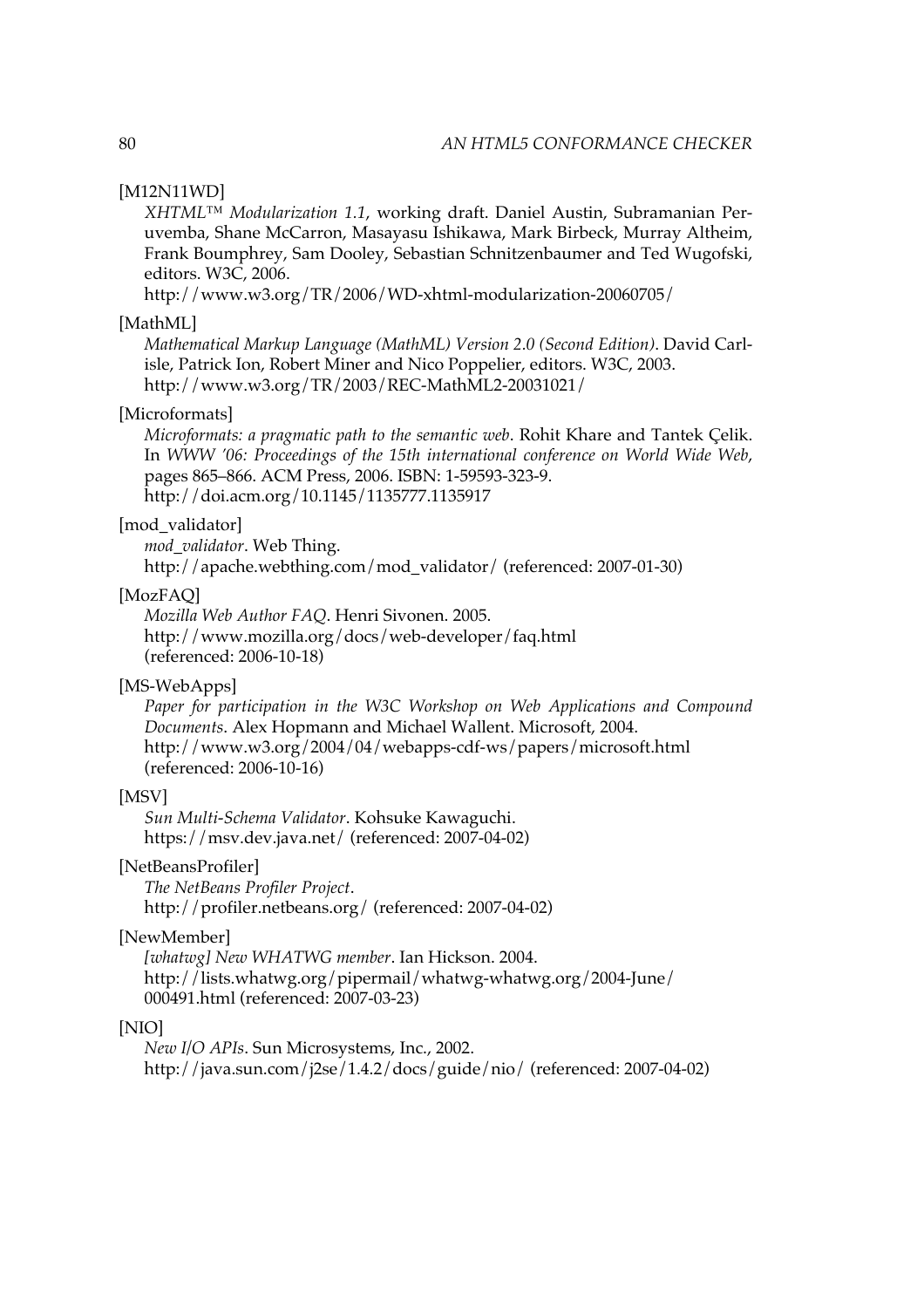#### <span id="page-94-0"></span>*REFERENCES* 81

#### [nxml-mode]

*[nXML mode](http://www.thaiopensource.com/nxml-mode/)*. James Clark. Thai Open Source Software Center Ltd, 2004. <http://www.thaiopensource.com/nxml-mode/> (referenced: 2007-03-23)

#### [OneStat]

*[Microsoft's](http://www.onestat.com/html/aboutus_pressbox50-microsoft-internet-explorer-7-usage.html) Internet Explorer global usage share is 85.81 percent according to OneStat. [com](http://www.onestat.com/html/aboutus_pressbox50-microsoft-internet-explorer-7-usage.html)*. OneStat.com, 2007.

[http://www.onestat.com/html/](http://www.onestat.com/html/aboutus_pressbox50-microsoft-internet-explorer-7-usage.html)

[aboutus\\_pressbox50-microsoft-internet-explorer-7-usage.html](http://www.onestat.com/html/aboutus_pressbox50-microsoft-internet-explorer-7-usage.html) (referenced: 2007-03-22)

#### [OpenSP]

*[OpenJade Distribution Page](http://openjade.sourceforge.net/)*. <http://openjade.sourceforge.net/> (referenced: 2007-04-02)

#### [Opera9]

*[Web Specifications Supported in Opera 9](http://www.opera.com/docs/specs/opera9/)*. Opera Software ASA. <http://www.opera.com/docs/specs/opera9/> (referenced: 2007-03-03)

#### [oXygen]

*[<oXygen/> XML Editor & XSLT Debugger](http://oxygenxml.com/)*. SyncRO Soft Ltd, 2007. <http://oxygenxml.com/> (referenced: 2007-03-23)

#### [ProducingXML]

*[HOWTO Avoid Being Called a Bozo When Producing XML](http://hsivonen.iki.fi/producing-xml/)*. Henri Sivonen. 2005. <http://hsivonen.iki.fi/producing-xml/> (referenced: 2007-02-22)

#### [Raggett]

*[Raggett](http://www.w3.org/People/Raggett/book4/ch02.html) on HTML 4*. Dave Raggett, Jenny Lam, Ian Alexander and Michael Kmiec. Addison Wesley Longman, 1998. ISBN: 0-201-17805-2. <http://www.w3.org/People/Raggett/book4/ch02.html> (referenced: 2007-04-23)

#### [RELAX]

*[RELAX \(Regular Language description for XML\)](http://www.xml.gr.jp/relax/)*. Makoto Murata. 2002. <http://www.xml.gr.jp/relax/> (referenced: 2007-03-03)

#### [Relaxed]

*Relaxed: on the way towards true validation of compound [documents](http://doi.acm.org/10.1145/1135777.1135841)*. Jirka Kosek and Petr Nálevka. In *WWW '06: Proceedings of the 15th international conference on World Wide Web*, pages 427–436. ACM Press, 2006. ISBN: 1-59593-323-9. <http://doi.acm.org/10.1145/1135777.1135841>

#### [RelaxedAnn]

*Relaxed - new HTML validation service based on RELAX NG + [Schematron](http://lists.xml.org/archives/xml-dev/200507/msg00241.html)*. Jirka Kosek. 2005.

<http://lists.xml.org/archives/xml-dev/200507/msg00241.html> (referenced: 2007-03-11)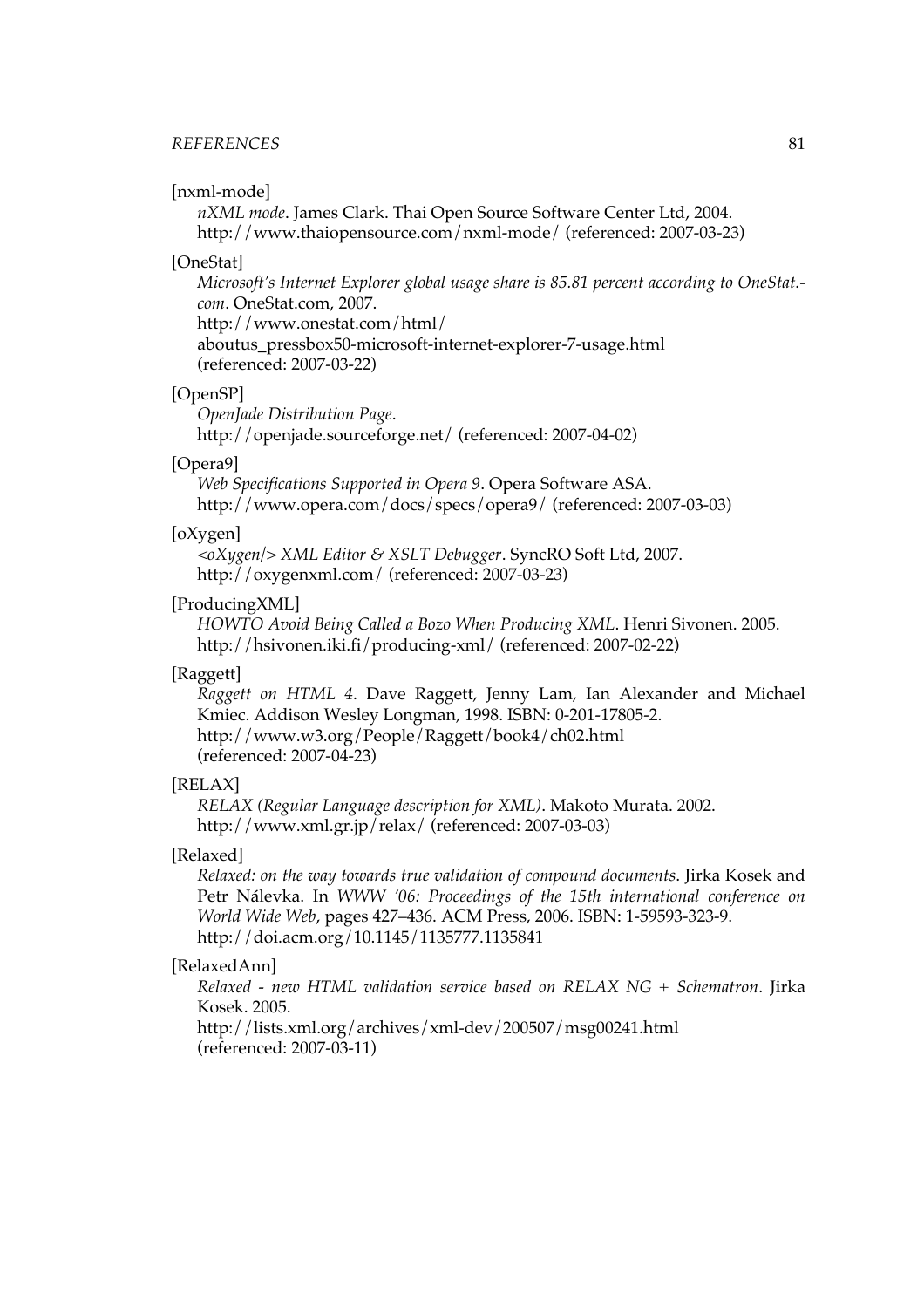#### <span id="page-95-0"></span>[RelaxedDocBook]

*["RELAXED" DocBook Validator](http://relaxed.vse.cz/docbookvalidator/)*. Petr Nálevka and Jirka Kosek. <http://relaxed.vse.cz/docbookvalidator/> (referenced: 2007-03-04)

#### [RelaxedValidator]

*["RELAXED" the HTML validator](http://relaxed.vse.cz/)*. Petr Nálevka. <http://relaxed.vse.cz/> (referenced: 2007-03-04)

#### [Relaxtron]

*Combining RELAX NG and [Schematron](http://www.xml.com/pub/a/2004/02/11/relaxtron.html)*. Eddie Robertsson. O'Reilly Media, Inc., 2004.

<http://www.xml.com/pub/a/2004/02/11/relaxtron.html> (referenced: 2007-04-23)

#### [REST]

*Architectural Styles and the Design of [Network-based](http://www.ics.uci.edu/~fielding/pubs/dissertation/top.htm) Software Architectures*. Roy Thomas Fielding. PhD thesis, University of California, Irvine, 2000. <http://www.ics.uci.edu/~fielding/pubs/dissertation/top.htm> (referenced: 2007-02-28)

#### [RFC1738]

RFC 1738, *Uniform [Resource](http://ietf.org/rfc/rfc1738) Locators (URL)*. Tim Berners-Lee, Larry Masinter and Mark McCahill, editors. IETF, 1994. <http://ietf.org/rfc/rfc1738>

#### [RFC1866]

RFC 1866, *[Hypertext](http://ietf.org/rfc/rfc1866) Markup Language - 2.0*. Tim Berners-Lee and Dan Connolly, editors. IETF, 1995. <http://ietf.org/rfc/rfc1866>

#### [RFC1942]

RFC 1942, *[HTML Tables](http://ietf.org/rfc/rfc1942)*. Dave Raggett. IETF, 1996. <http://ietf.org/rfc/rfc1942>

#### [RFC2070]

RFC 2070, *[Internationalization](http://ietf.org/rfc/rfc2070) of the Hypertext Markup Language*. François Yergeau, Gavin Thomas Nicol, Glenn Adams and Martin J. Dürst. IETF, 1997. <http://ietf.org/rfc/rfc2070>

#### [RFC2368]

RFC 2368, *The mailto URL [scheme](http://ietf.org/rfc/rfc2368)*. Paul E. Hoffman, Larry Masinter and Jamie Zawinski. IETF, 1998. <http://ietf.org/rfc/rfc2368>

#### [RFC2397]

RFC 2397, *[The "data" URL scheme](http://ietf.org/rfc/rfc2397)*. Larry Masinter. IETF, 1998. <http://ietf.org/rfc/rfc2397>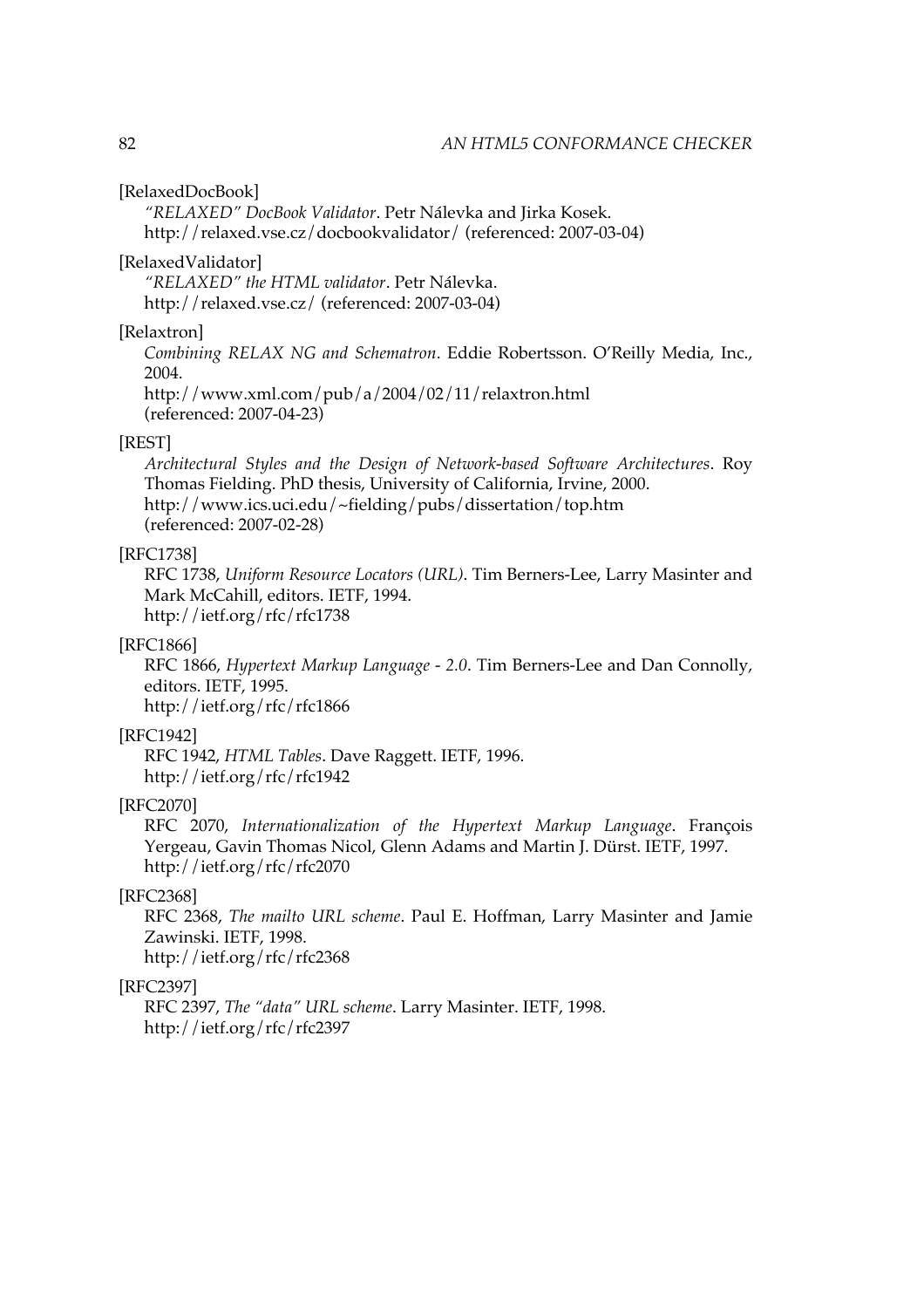#### <span id="page-96-0"></span>[RFC2616]

RFC 2616, *Hypertext Transfer Protocol – [HTTP/1.1](http://ietf.org/rfc/rfc2616)*. Roy T. Fielding, James Gettys, Jeffrey C. Mogul, Henrik Frystyk Nielsen, Larry Masinter, Paul J. Leach and Tim Berners-Lee. IETF, 1999.

<http://ietf.org/rfc/rfc2616>

#### [RFC2818]

RFC 2818, *[HTTP Over TLS](http://ietf.org/rfc/rfc2818)*. Eric Rescorla. IETF, 2000. <http://ietf.org/rfc/rfc2818>

#### [RFC2854]

RFC 2854, *The ['text/html'](http://www.ietf.org/rfc/rfc2854) Media Type*. Daniel W. Connolly and Larry Masinter. IETF, 2000.

<http://www.ietf.org/rfc/rfc2854>

#### [RFC3066]

RFC 3066, *Tags for the [Identification](http://ietf.org/rfc/rfc3066) of Languages*. Harald Tveit Alvestrand. IETF, 2001.

<http://ietf.org/rfc/rfc3066>

#### [RFC3106]

RFC 3106, *ECML v1.1: Field [Specifications](http://www.ietf.org/rfc/rfc3106) for E-Commerce*. Donald E. Eastlake and Ted Goldstein. IETF, 2001.

<http://www.ietf.org/rfc/rfc3106>

#### [RFC3236]

RFC 3236, *The ['application/xhtml+xml'](http://www.ietf.org/rfc/rfc3236) Media Type*. Mark A. Baker and Peter Stark. IETF, 2002.

<http://www.ietf.org/rfc/rfc3236>

#### [RFC3987]

RFC 3987, *[Internationalized](http://www.ietf.org/rfc/rfc3987) Resource Identifiers (IRIs)*. Martin Dürst and Michel Suignard. IETF, 2005. <http://www.ietf.org/rfc/rfc3987>

#### [RFC4287]

RFC 4287, *The Atom [Syndication](http://ietf.org/rfc/rfc4287) Format*. Mark Nottingham and Robert Sayre, editors. IETF, 2005.

<http://ietf.org/rfc/rfc4287>

#### [RFC4646]

RFC 4646, *Tags for [Identifying](http://ietf.org/rfc/rfc4646) Languages*. Addison Phillips and Mark Davis, editors. IETF, 2006.

<http://ietf.org/rfc/rfc4646>

#### [RFC4647]

RFC 4647, *[Matching](http://ietf.org/rfc/rfc4647) of Language Tags*. Addison Phillips and Mark Davis, editors. IETF, 2006.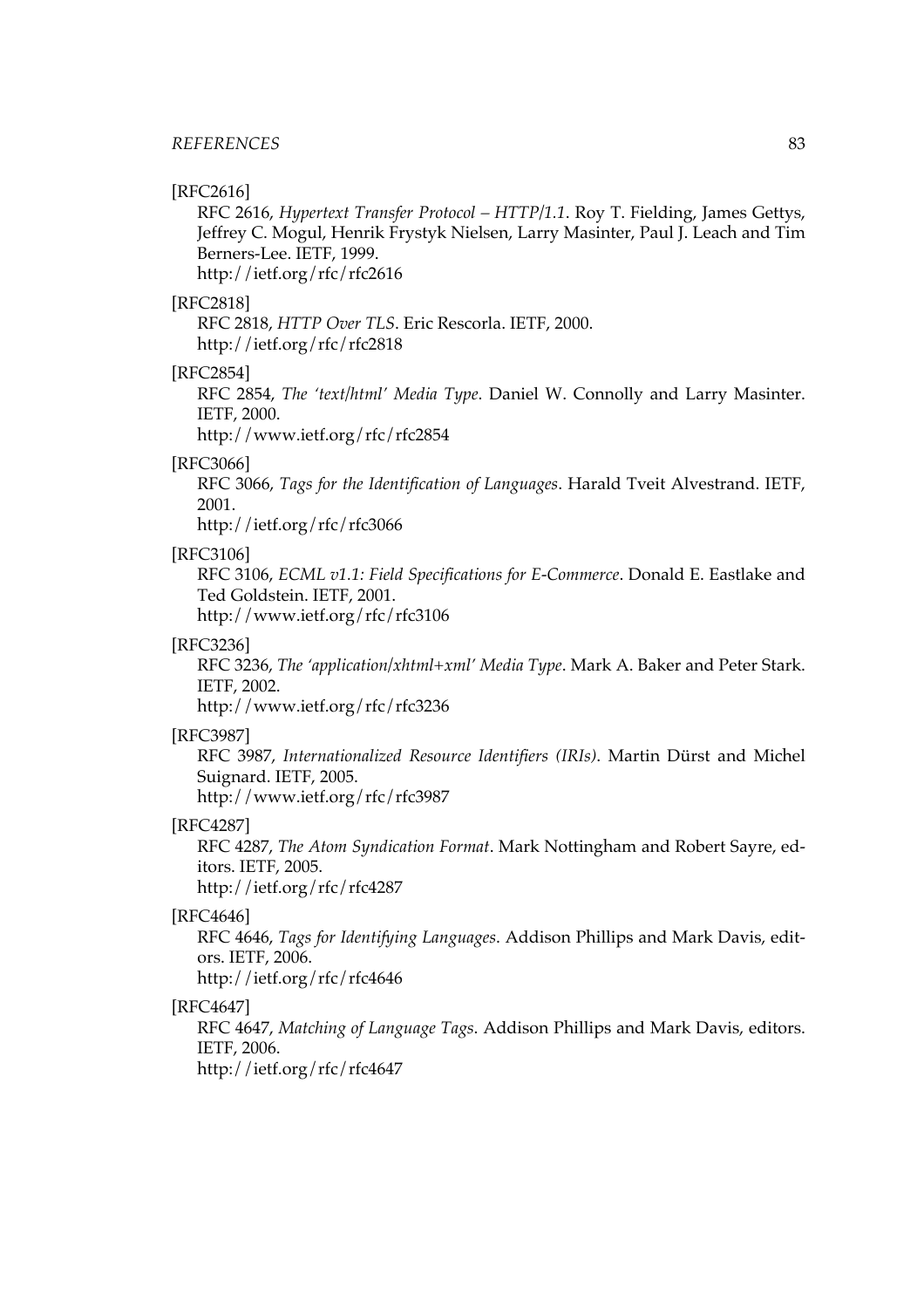#### [Rhino]

*[Rhino: JavaScript for Java](http://www.mozilla.org/rhino/)*. Norris Boyd, editor. Mozilla Foundation, 2007. <http://www.mozilla.org/rhino/> (referenced: 2007-03-26)

#### [RNCtutorial]

*RELAX NG [Compact](http://relaxng.org/compact-tutorial-20030326.html) Syntax Tutorial*, working draft. James Clark, John Cowan and Makoto Murata, editors. OASIS, 2003.

<http://relaxng.org/compact-tutorial-20030326.html> (referenced: 2007-03-04)

#### [RNG]

*[RELAX NG Specification](http://relaxng.org/spec-20011203.html)*. James Clark and Makoto Murata, editors. OASIS, 2001. <http://relaxng.org/spec-20011203.html> (referenced: 2007-03-03)

#### [RNG-XSD]

*[Guidelines](http://relaxng.org/xsd-20010907.html) for using W3C XML Schema Datatypes with RELAX NG*. James Clark and Kohsuke Kawaguchi, editors. OASIS, 2001.

<http://relaxng.org/xsd-20010907.html> (referenced: 2007-04-23)

#### [RNGdesign]

*[The Design of RELAX NG](http://www.thaiopensource.com/relaxng/design.html)*. James Clark.

<http://www.thaiopensource.com/relaxng/design.html> (referenced: 2007-04-23)

#### [Ruby]

*Ruby [Annotation](http://www.w3.org/TR/2001/REC-ruby-20010531/)*. Marcin Sawicki, Michel Suignard, Masayasu Ishikawa, Martin Dürst and Tex Texin, editors. W3C, 2001.

<http://www.w3.org/TR/2001/REC-ruby-20010531/>

#### [RubyIE]

*[RUBY Element | ruby Object](http://msdn.microsoft.com/workshop/author/dhtml/reference/objects/ruby.asp)*. Microsoft Corporation. [http://msdn.microsoft.com/workshop/author/dhtml/reference/objects/](http://msdn.microsoft.com/workshop/author/dhtml/reference/objects/ruby.asp) [ruby.asp](http://msdn.microsoft.com/workshop/author/dhtml/reference/objects/ruby.asp) (referenced: 2007-04-25)

#### [SAX]

*[SAX](http://www.saxproject.org/)*. David Megginson and David Brownell. <http://www.saxproject.org/> (referenced: 2007-03-03)

#### [SAX2]

*[SAX2](http://safari.oreilly.com/0596002378)*. David Brownell. O'Reilly, 2002. ISBN: 0-596-00237-8. <http://safari.oreilly.com/0596002378>

#### [SaxCompiler]

*[SaxCompiler](http://hsivonen.iki.fi/saxcompiler/)*. Henri Sivonen. 2005. <http://hsivonen.iki.fi/saxcompiler/> (referenced: 2007-02-22)

#### [SAXON]

*[About SAXON](http://saxon.sourceforge.net/saxon6.5.5/)*. Michael H. Kay. Saxonica Limited, 2005. <http://saxon.sourceforge.net/saxon6.5.5/> (referenced: 2007-04-02)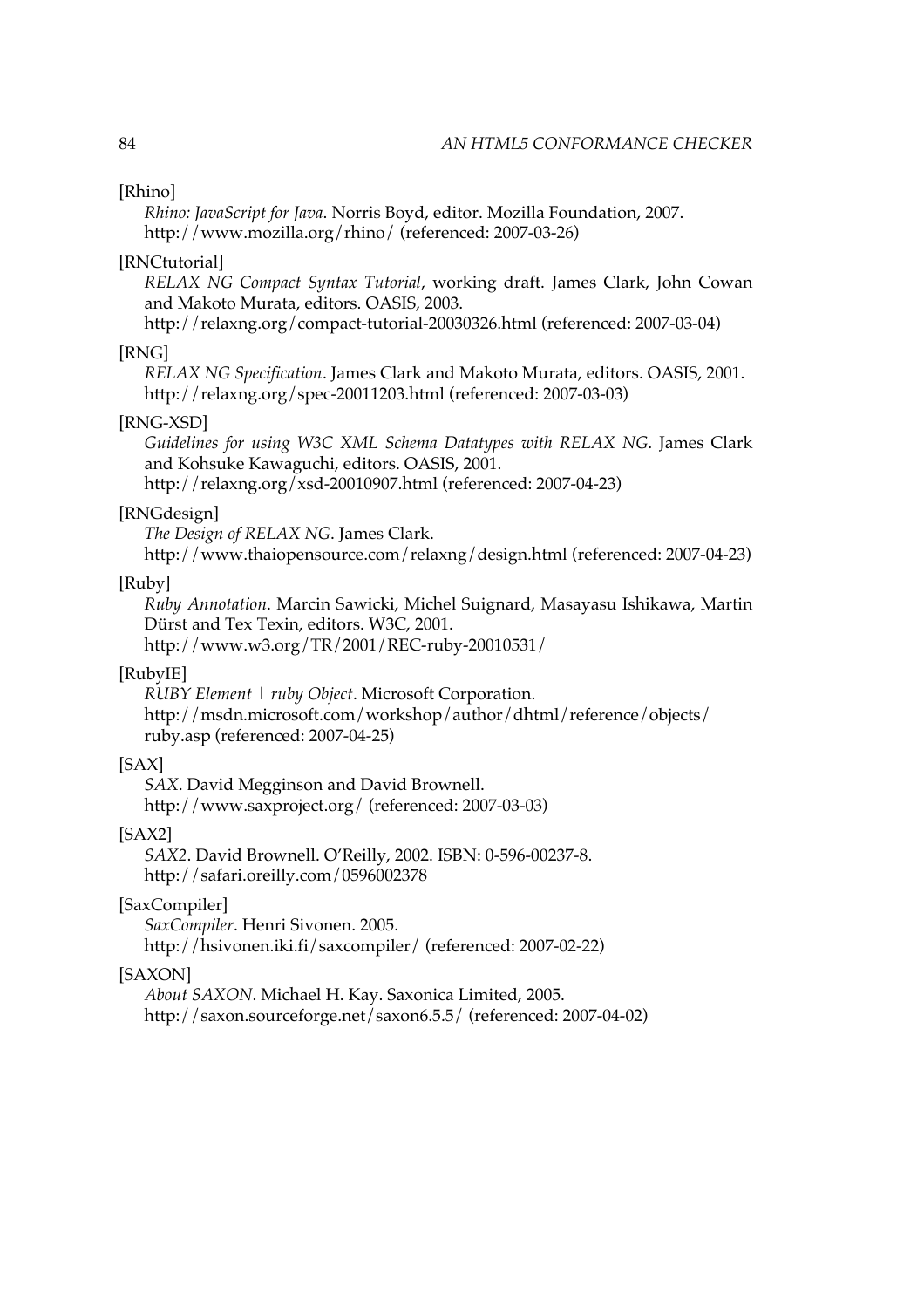#### <span id="page-98-0"></span>*REFERENCES* 85

#### [Schematron15]

*The [Schematron](http://xml.ascc.net/resource/schematron/Schematron2000.html) Assertion Language 1.5*. Rick Jelliffe. Academia Sinica Computing Centre, 2002.

<http://xml.ascc.net/resource/schematron/Schematron2000.html> (referenced: 2007-04-23)

#### [SchematronHeuristic]

*[Optimizing Time-Performance of Streaming Schematon](http://www.topologi.com/resources/pdfs/SchematronHeuristic.pdf)*. Rick Jelliffe. 2002. <http://www.topologi.com/resources/pdfs/SchematronHeuristic.pdf> (referenced: 2007-03-02)

#### [SchematronOld]

*The [Schematron](http://xml.ascc.net/resource/schematron/old-index.html) – An XML Structure Validation Language using Patterns in Trees*. Rick Jelliffe. Academia Sinica Computing Centre, 2001. <http://xml.ascc.net/resource/schematron/old-index.html> (referenced: 2006-09-25)

#### [SchemaUE]

*W3C Workshop on XML Schema 1.0 User Experiences and [Interoperability](http://www.w3.org/2005/03/xml-schema-user-program.html)*. W3C, 2005.

<http://www.w3.org/2005/03/xml-schema-user-program.html> (referenced: 2007-04-23)

#### [Schneegans]

*[XML Schema Validator](http://schneegans.de/sv/)*. Christoph Schneegans. <http://schneegans.de/sv/> (referenced: 2007-03-04)

#### [Several]

*[Re: \[whatwg\] several messages about HTML5](http://lists.whatwg.org/pipermail/whatwg-whatwg.org/2007-February/009517.html)*. Ian Hickson. 2007. [http://lists.whatwg.org/pipermail/whatwg-whatwg.org/2007-February/](http://lists.whatwg.org/pipermail/whatwg-whatwg.org/2007-February/009517.html) [009517.html](http://lists.whatwg.org/pipermail/whatwg-whatwg.org/2007-February/009517.html) (referenced: 2007-02-27)

#### [Sniffing]

*[Re: Sniffing XHTML sent as text/html](http://lists.w3.org/Archives/Public/www-html/2000Sep/0024.html)*. Steven Pemberton. 2000. <http://lists.w3.org/Archives/Public/www-html/2000Sep/0024.html> (referenced: 2007-03-01)

#### [SoupDOM]

*Tag Soup: How UAs handle*  $\langle x \rangle \langle y \rangle \langle x \rangle \langle y \rangle$ . Ian Hickson. 2002. <http://ln.hixie.ch/?start=1037910467&count=1> (referenced: 2007-03-23)

#### [SP]

*[SP](http://www.jclark.com/sp/)*. James Clark. <http://www.jclark.com/sp/> (referenced: 2007-04-02)

#### [Stats]

*[Web Authoring Statistics](http://code.google.com/webstats/)*. Google, 2005.

<http://code.google.com/webstats/> (referenced: 2007-02-26)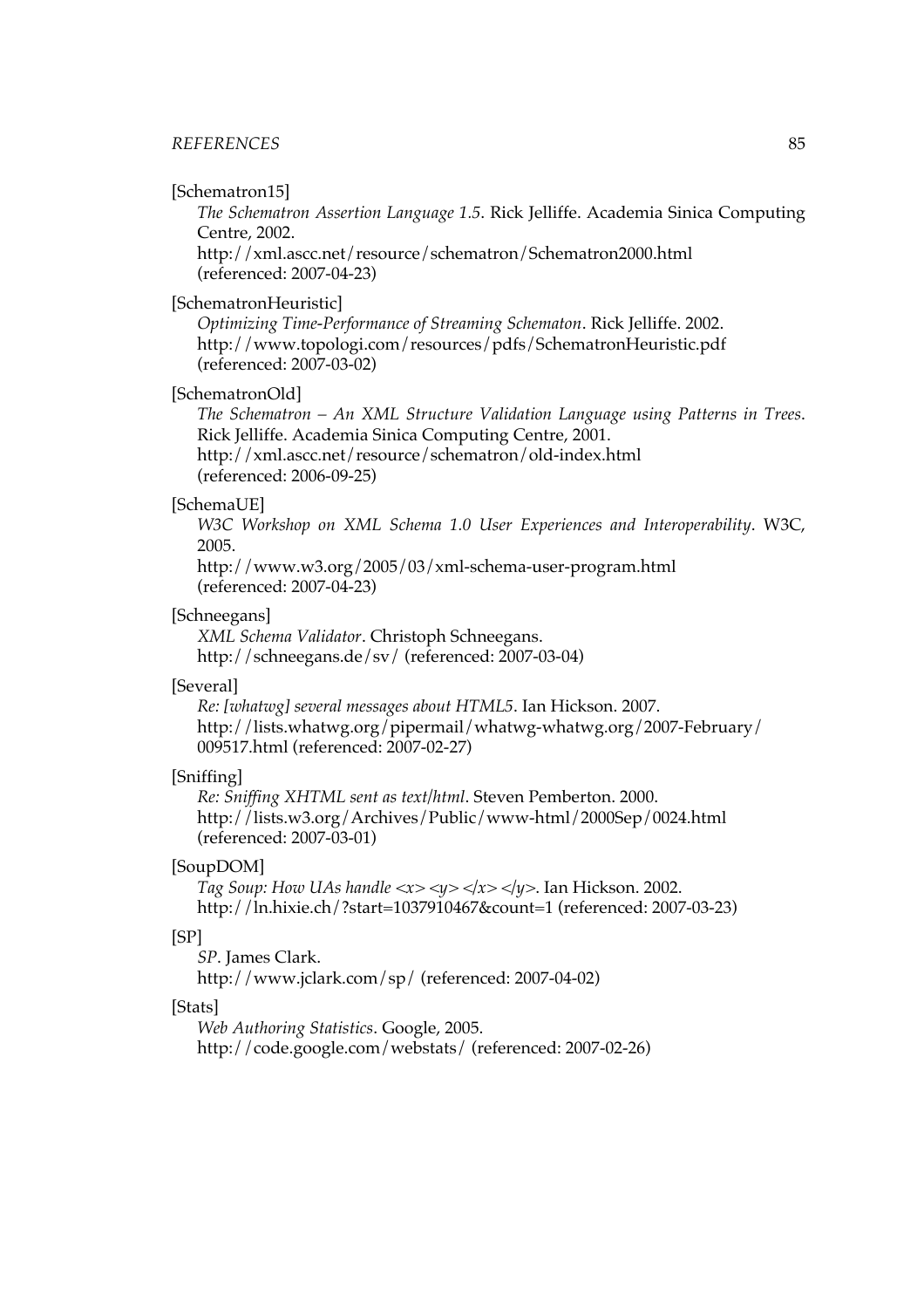#### [SVG]

*Scalable Vector Graphics (SVG) 1.1 [Specification](http://www.w3.org/TR/2003/REC-SVG11-20030114/)*. Jon Ferraiolo, Jun Fujisawa and Dean Jackson, editors. W3C, 2003.

<http://www.w3.org/TR/2003/REC-SVG11-20030114/>

#### [TableCell]

*[nsHTMLTableCellElement.cpp](http://mxr.mozilla.org/seamonkey/source/content/html/content/src/nsHTMLTableCellElement.cpp)*. Mozilla Foundation, 2006. [http://mxr.mozilla.org/seamonkey/source/content/html/content/src/](http://mxr.mozilla.org/seamonkey/source/content/html/content/src/nsHTMLTableCellElement.cpp) [nsHTMLTableCellElement.cpp](http://mxr.mozilla.org/seamonkey/source/content/html/content/src/nsHTMLTableCellElement.cpp) (referenced: 2007-04-02)

#### [TagSoup]

*[TagSoup: A SAX parser in Java for nasty, ugly HTML](http://home.ccil.org/~cowan/XML/tagsoup/tagsoup.pdf)*. John Cowan. 2004. <http://home.ccil.org/~cowan/XML/tagsoup/tagsoup.pdf> (referenced: 2007-03-03)

Presented at Extreme Markup Languages 2004.

#### [Taxonomy]

*[Taxonomy](http://doi.acm.org/10.1145/1111627.1111631) of XML schema languages using formal language theory*. Makoto Murata, Dongwon Lee, Murali Mani and Kohsuke Kawaguchi. In *ACM Trans. Inter. Tech.*, volume 5, number 4, pages 660–704. ACM Press, 2005. ISSN: 1533-5399. <http://doi.acm.org/10.1145/1111627.1111631>

#### [TheCounter]

*[Browser Stats](http://www.thecounter.com/stats/2007/February/browser.php)*. Jupitermedia Corporation, 2007. <http://www.thecounter.com/stats/2007/February/browser.php> (referenced: 2007-03-22)

#### [ToBeDeleted]

*[<draft-ietf-iiir-html-01.txt, .ps> to be deleted.](http://1997.webhistory.org/www.lists/www-talk.1994q1/0573.html)*. W. Eliot Kimber. 1994. <http://1997.webhistory.org/www.lists/www-talk.1994q1/0573.html> (referenced: 2007-04-23)

#### [TREX]

*[TREX – Tree Regular Expressions for XML](http://www.thaiopensource.com/trex/)*. James Clark. <http://www.thaiopensource.com/trex/> (referenced: 2007-03-03)

#### [UAX15]

*[Unicode Normalization Forms](http://www.unicode.org/reports/tr15/tr15-27.html)*. Mark Davis and Martin Dürst. Unicode, Inc., 2006. <http://www.unicode.org/reports/tr15/tr15-27.html> (referenced: 2007-03-03)

#### [Understanding]

*[Understanding HTML, XML and XHTML](http://webkit.org/blog/?p=68)*. Maciej Stachowiak. 2006.

<http://webkit.org/blog/?p=68> (referenced: 2006-10-14)

The surname of the author isn't mentioned in the article itself.

#### [Unicode]

*The Unicode [Standard,](http://www.unicode.org/versions/Unicode5.0.0/) Version 5.0*. The Unicode Consortium. Addison-Wesley, 2006. ISBN: 0-321-48091-0.

<http://www.unicode.org/versions/Unicode5.0.0/> (referenced: 2007-03-03) Version 5.0 not yet online at the time of the publication of this thesis.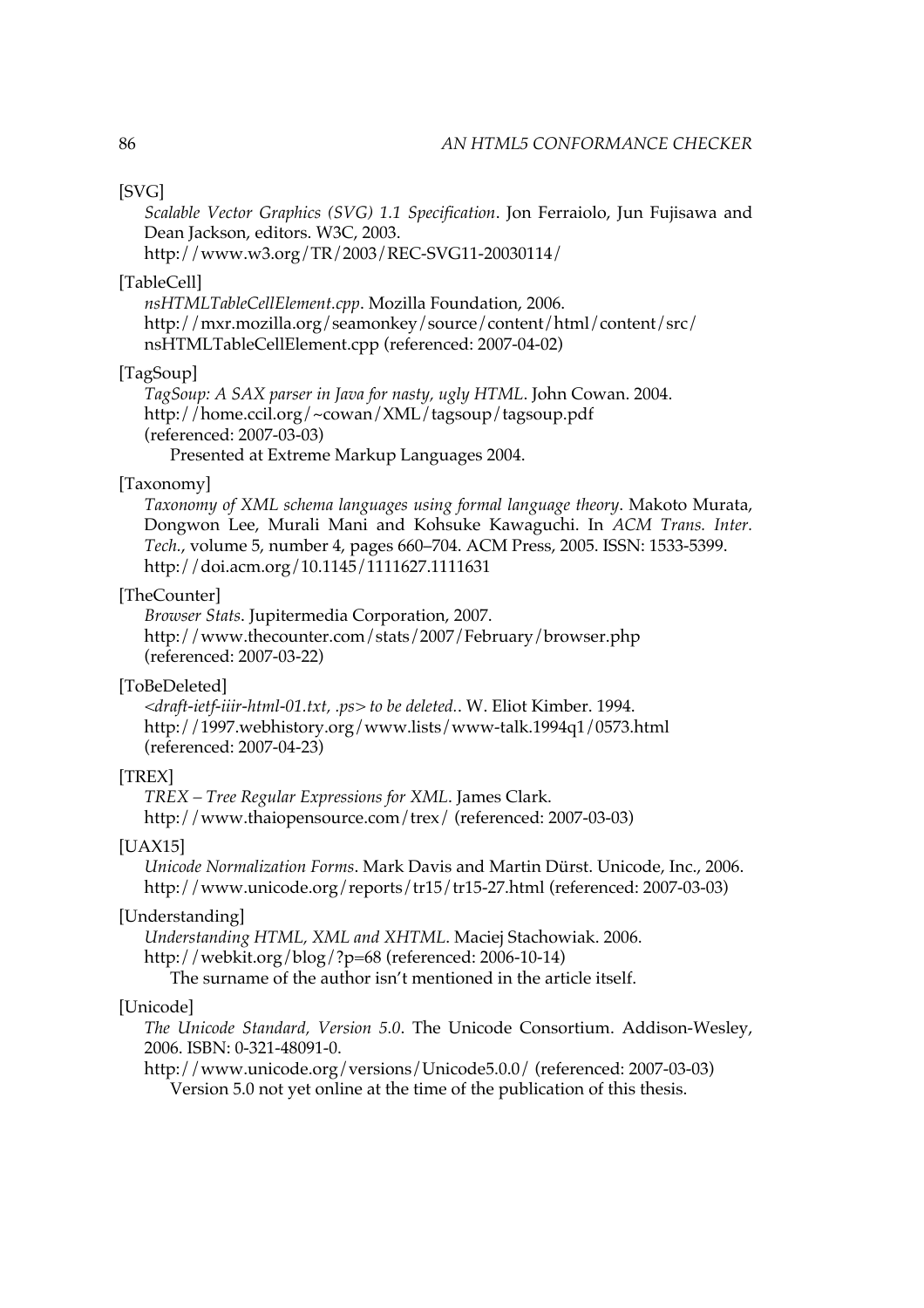#### <span id="page-100-0"></span>*REFERENCES* 87

#### [Valet]

*[Page Valet](http://valet.webthing.com/page/)*. WebThing Ltd.

<http://valet.webthing.com/page/> (referenced: 2007-04-02)

#### [ValetMode]

*[Parse Modes - Page Valet Help](http://valet.webthing.com/page/parsemode.html)*. Web Thing.

<http://valet.webthing.com/page/parsemode.html> (referenced: 2007-01-30)

#### [Validace]

*Doplňková validace HTML a XHTML [dokumentů](http://relaxed.sourceforge.net/thesis_cz.html)*. Petr Nálevka. Bachelor's thesis, University of Economics, Prague, 2005.

[http://relaxed.sourceforge.net/thesis\\_cz.html](http://relaxed.sourceforge.net/thesis_cz.html) (referenced: 2007-04-23)

#### [ValidatorAbout]

*[About the Validation Service](http://hsivonen.iki.fi/validator-about/)*. Henri Sivonen. 2007. <http://hsivonen.iki.fi/validator-about/> (referenced: 2007-02-27)

#### [ValidatorAbout2007]

*[About the Validation Service](http://hsivonen.iki.fi/validator-about/2007-05-07)*. Henri Sivonen. 2007. <http://hsivonen.iki.fi/validator-about/2007-05-07> (referenced: 2007-05-07)

#### [Validome]

*[Validome HTML / XHTML / WML / XML Validator](http://www.validome.org/)*. <http://www.validome.org/> (referenced: 2007-03-04)

#### [ValidomeStaff]

Private communication with Validome Staff. 2006.

#### [W3C-DTF]

*[Date and Time Formats](http://www.w3.org/TR/1998/NOTE-datetime-19980827)*. Misha Wolf and Charles Wicksteed. W3C, 1998. <http://www.w3.org/TR/1998/NOTE-datetime-19980827>

#### [W3Cvalidator]

*[The W3C Markup Validation Service v0.7.4](http://validator.w3.org/)*. W3C. <http://validator.w3.org/> (referenced: 2007-01-24)

#### [WaterlooGML]

*[Waterloo SCRIPT GML User's Guide](http://www.uga.edu/~ucns/stddocs/script-gmlref-tso.txt)*. University of Waterloo, 1988. <http://www.uga.edu/~ucns/stddocs/script-gmlref-tso.txt> (referenced: 2007-04-23)

#### [WCAG]

*Web Content [Accessibility](http://www.w3.org/TR/1999/WAI-WEBCONTENT-19990505/) Guidelines 1.0*. Wendy Chisholm, Gregg Vanderheiden and Ian Jacobs, editors. W3C, 1999.

<http://www.w3.org/TR/1999/WAI-WEBCONTENT-19990505/>

#### [WDG]

*[WDG HTML Validator](http://www.htmlhelp.com/tools/validator/)*. Liam Quinn.

<http://www.htmlhelp.com/tools/validator/> (referenced: 2007-01-25)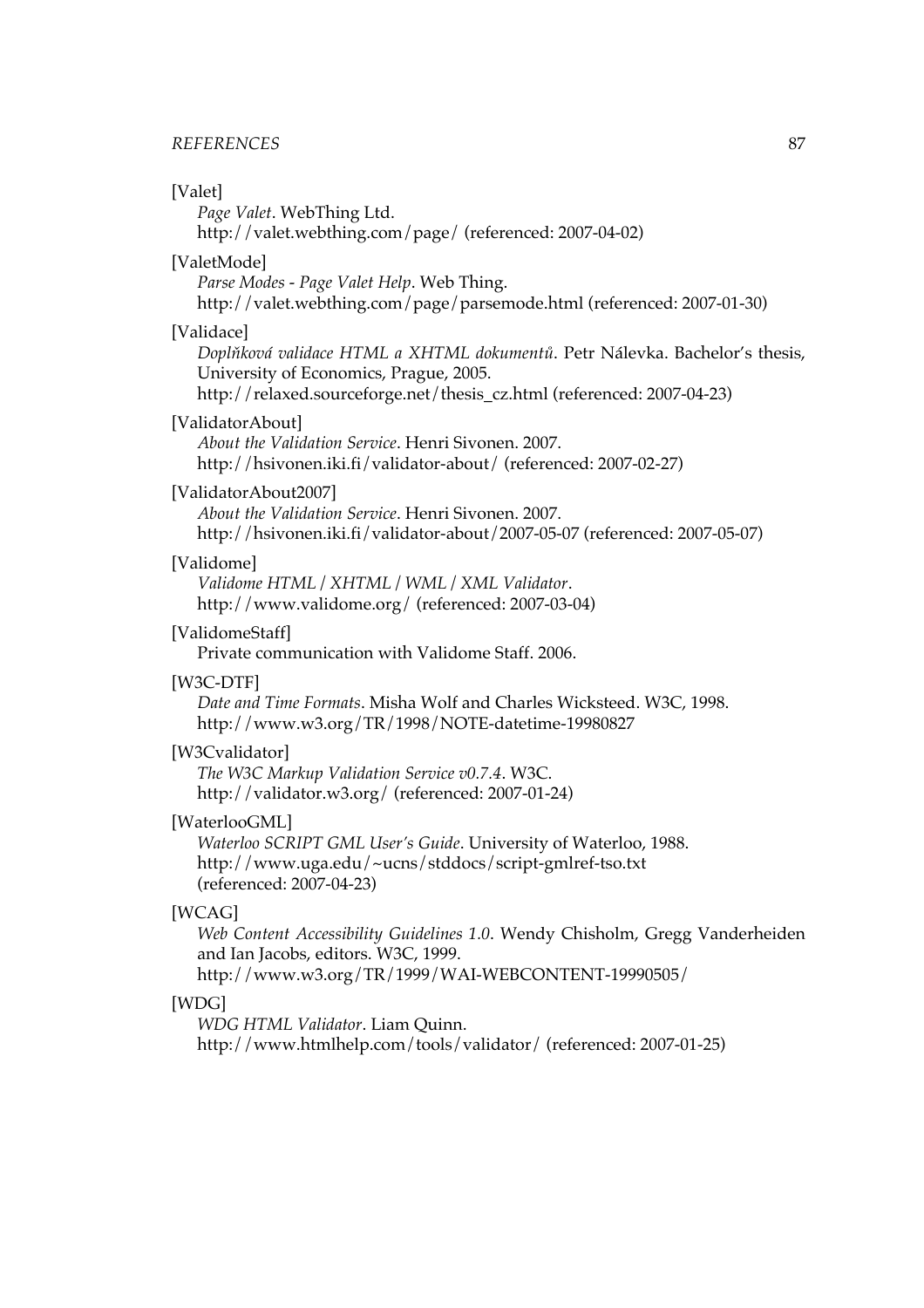#### <span id="page-101-0"></span>[WDG1998]

*[What Makes the WDG HTML Validator Special](http://web.archive.org/web/19990128203022/htmlhelp.com/tools/validator/differences.html)*. Liam Quinn. 1998. [http://web.archive.org/web/19990128203022/htmlhelp.com/tools/validator/](http://web.archive.org/web/19990128203022/htmlhelp.com/tools/validator/differences.html) [differences.html](http://web.archive.org/web/19990128203022/htmlhelp.com/tools/validator/differences.html) (referenced: 2007-04-23)

#### [WDG2007]

*[How the WDG HTML Validator differs from others](http://www.htmlhelp.com/tools/validator/differences.html.en)*. Liam Quinn. <http://www.htmlhelp.com/tools/validator/differences.html.en> (referenced: 2007-01-25)

#### [Weaving]

*Weaving the Web*. Tim Berners-Lee. HarperBusiness, 2000. ISBN: 0-06-251587-X.

#### [WebApps]

*[Web Applications 1.0](http://whatwg.org/specs/web-apps/current-work/)*, working draft. Ian Hickson, editor. WHATWG, 2006. <http://whatwg.org/specs/web-apps/current-work/>

I used three primary snapshots of the specification draft in this project. I took the first snapshot at the start of the thesis project. The snapshot was dated February 24 2006. I took the second snapshot in November 2006. The snapshot was dated November 1 2006. In March 2007, I took a third snapshot. It was dated March 9 2007.

#### [WebForms2]

*[Web Forms 2.0](http://whatwg.org/specs/web-forms/current-work/)*, working draft. Ian Hickson, editor. WHATWG, 2006.

<http://whatwg.org/specs/web-forms/current-work/>

I used two primary snapshots of the specification draft in this project. I took the first snapshot at the start of the thesis project. The snapshot was dated January 10 2006. I took the second snapshot was taken in November 2006. The snapshot was dated October 12 2006. In March 2007, a third snapshot was not necessary, because the specification had not changed.

#### [WebServiceIdeas]

*[Validator Web Service Interface Ideas](http://hsivonen.iki.fi/validator-ws-ideas/)*. Henri Sivonen. 2006. <http://hsivonen.iki.fi/validator-ws-ideas/> (referenced: 2007-03-23)

#### [WHAT-Ann]

*[WHAT open mailing list announcement](http://whatwg.org/news/start)*. Ian Hickson. WHATWG, 2004. <http://whatwg.org/news/start> (referenced: 2006-10-18)

#### [WHAT-Charter]

*[Web Hypertext Application Technology Working Group Charter](http://whatwg.org/charter)*. WHATWG. <http://whatwg.org/charter> (referenced: 2006-10-19)

#### [Wilson]

*Jon Udell: Chris Wilson on IE7, Ajax, and web [standards](http://channel9.msdn.com/podcasts/MSConversations_wilson_ch9.mp3)*. Jon Udell and Chris Wilson. Microsoft, 2007.

[http://channel9.msdn.com/podcasts/MSConversations\\_wilson\\_ch9.mp3](http://channel9.msdn.com/podcasts/MSConversations_wilson_ch9.mp3) (referenced: 2007-02-26)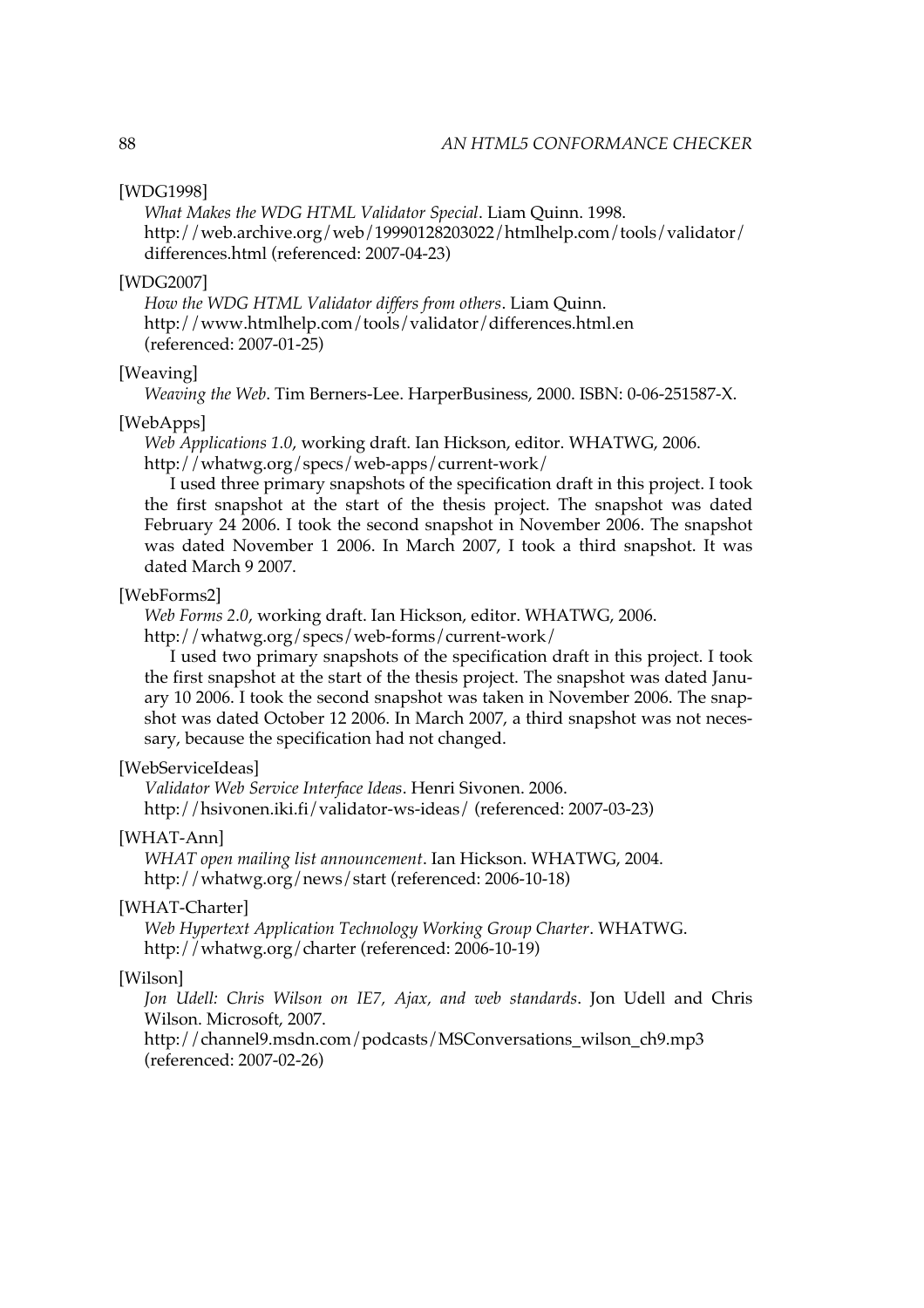#### [XBL2]

*[XML Binding Language \(XBL\) 2.0](http://www.w3.org/TR/2007/WD-xbl-20070117/)*, working draft. Ian Hickson, editor. W3C, 2007. <http://www.w3.org/TR/2007/WD-xbl-20070117/>

#### [XDuce]

*XDuce: A statically typed XML [processing](http://doi.acm.org/10.1145/767193.767195) language*. Haruo Hosoya and Benjamin C. Pierce. In *ACM Trans. Inter. Tech.*, volume 3, number 2, pages 117–148. ACM Press, 2003. ISSN: 1533-5399.

<http://doi.acm.org/10.1145/767193.767195>

#### [XercesC]

*[Xerces C++ Parser](http://xml.apache.org/xerces-c/)*. The Apache Software Foundation. <http://xml.apache.org/xerces-c/> (referenced: 2007-04-02)

#### [XForms]

*[XForms](http://www.w3.org/TR/2003/REC-xforms-20031014/) 1.0*. Micah Dubinko, Leigh L. Klotz, Jr., Roland Merrick and T. V. Raman, editors. W3C, 2003.

<http://www.w3.org/TR/2003/REC-xforms-20031014/>

#### [XHTML-MP]

*[XHTML Mobile Profile](http://www.openmobilealliance.org/tech/affiliates/wap/wap-277-xhtmlmp-20011029-a.pdf)*. WAP Forum, 2001. [http://www.openmobilealliance.org/tech/affiliates/wap/](http://www.openmobilealliance.org/tech/affiliates/wap/wap-277-xhtmlmp-20011029-a.pdf) [wap-277-xhtmlmp-20011029-a.pdf](http://www.openmobilealliance.org/tech/affiliates/wap/wap-277-xhtmlmp-20011029-a.pdf) (referenced: 2007-04-23)

#### [XHTML10]

*[XHTML™](http://www.w3.org/TR/2000/REC-xhtml1-20000126/) 1.0: The Extensible HyperText Markup Language*. Steven Pemberton et al. W3C, 2000.

<http://www.w3.org/TR/2000/REC-xhtml1-20000126/>

#### [XHTML10XSD]

*[XHTML™ 1.0 in XML Schema](http://www.w3.org/TR/2002/NOTE-xhtml1-schema-20020902/)*. Masayasu Ishikawa, editor. W3C, 2002. <http://www.w3.org/TR/2002/NOTE-xhtml1-schema-20020902/>

#### [XHTML11]

*XHTML™ 1.1 – [Module-based](http://www.w3.org/TR/2001/REC-xhtml11-20010531/) XHTML*. Murray Altheim and Shane McCarron, editors. W3C, 2001.

<http://www.w3.org/TR/2001/REC-xhtml11-20010531/>

#### [XHTML20]

*[XHTML™](http://www.w3.org/TR/2003/WD-xhtml2-20030506/) 2.0*, working draft. Jonny Axelsson, Beth Epperson, Masayasu Ishikawa, Shane McCarron, Ann Navarro and Steven Pemberton, editors. W3C, 2003.

<http://www.w3.org/TR/2003/WD-xhtml2-20030506/>

#### [XHTMLBasic]

*[XHTML™](http://www.w3.org/TR/2000/REC-xhtml-basic-20001219/) Basic*. Mark Baker, Masayasu Ishikawa, Shinichi Matsui, Peter Stark, Ted Wugofski and Toshihiko Yamakami, editors. W3C, 2000. <http://www.w3.org/TR/2000/REC-xhtml-basic-20001219/>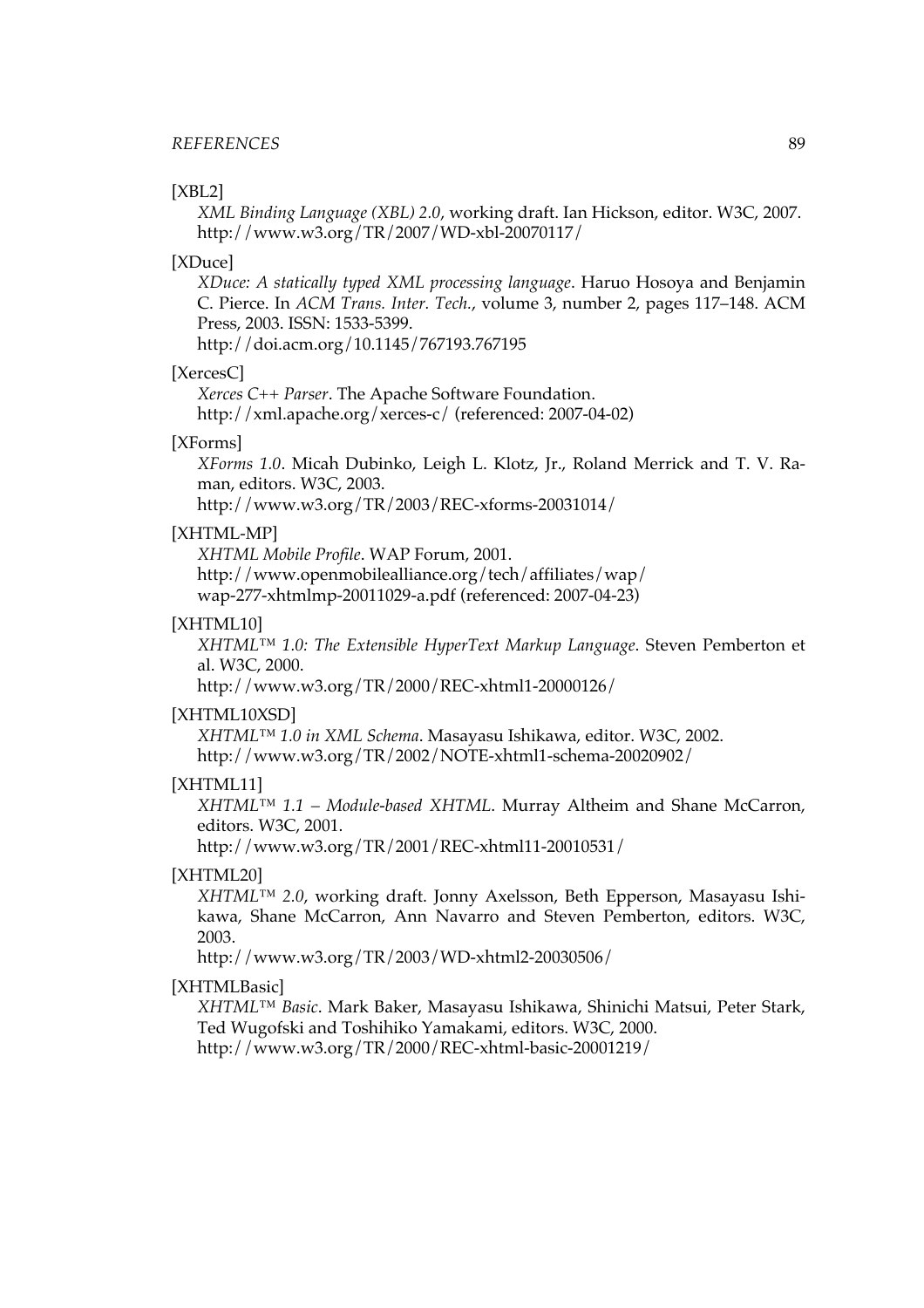#### <span id="page-103-0"></span>[XML]

*[Extensible](http://www.w3.org/TR/2006/REC-xml-20060816/) Markup Language (XML) 1.0 (Fourth Edition)*. Tim Bray, Jean Paoli, C. M. Sperberg-McQueen, Eve Maler and François Yergeau, editors. W3C, 2006. <http://www.w3.org/TR/2006/REC-xml-20060816/>

#### [XML11]

*[Extensible](http://www.w3.org/TR/2006/REC-xml11-20060816/) Markup Language (XML) 1.1 (Second Edition)*. Tim Bray, Jean Paoli, C. M. Sperberg-McQueen, Eve Maler, François Yergeau and John Cowan, editors. W3C, 2006.

<http://www.w3.org/TR/2006/REC-xml11-20060816/>

The document has been edited in place on 29 September 2006.

#### [xmlid]

*xml:id [Version](http://www.w3.org/TR/2005/REC-xml-id-20050909/) 1.0*. Jonathan Marsh, Daniel Veillard and Norman Walsh, editors. W3C, 2005.

<http://www.w3.org/TR/2005/REC-xml-id-20050909/>

#### [XMLNS]

*[Namespaces](http://www.w3.org/TR/2006/REC-xml-names-20060816/) in XML 1.0 (Second Edition)*. Tim Bray, Dave Hollander, Andrew Layman and Richard Tobin, editors. W3C, 2006.

<http://www.w3.org/TR/2006/REC-xml-names-20060816/>

#### [XOM]

*[XOM](http://xom.nu/)*. Elliotte Rusty Harold. 2006. <http://xom.nu/> (referenced: 2007-03-23)

#### [XPath]

*[XML Path Language \(XPath\)](http://www.w3.org/TR/1999/REC-xpath-19991116)*. James Clark and Steve DeRose, editors. W3C, 1999. <http://www.w3.org/TR/1999/REC-xpath-19991116>

#### [XSD]

*XML Schema Part 1: [Structures](http://www.w3.org/TR/2004/REC-xmlschema-1-20041028/) Second Edition*. Henry S. Thompson, David Beech, Murray Maloney and Noah Mendelsohn, editors. W3C, 2004. <http://www.w3.org/TR/2004/REC-xmlschema-1-20041028/> (referenced: 2007-03-03)

#### [XSDDatatypes]

*XML Schema Part 2: [Datatypes](http://www.w3.org/TR/2004/REC-xmlschema-2-20041028/) Second Edition*. Paul V. Biron and Ashok Malhotra, editors. W3C, 2004.

<http://www.w3.org/TR/2004/REC-xmlschema-2-20041028/>

#### [XSDDatatypes11WD]

*XML Schema 1.1 Part 2: [Datatypes](http://www.w3.org/TR/2006/WD-xmlschema11-2-20060217/)*, working draft. David Peterson, Paul V. Biron, Ashok Malhotra and C. M. Sperberg-McQueen, editors. W3C, 2006. <http://www.w3.org/TR/2006/WD-xmlschema11-2-20060217/>

#### [XSDDatatypesFE]

*XML Schema Part 2: [Datatypes](http://www.w3.org/TR/2001/REC-xmlschema-2-20010502/)*. Paul V. Biron and Ashok Malhotra, editors. W3C, 2001.

<http://www.w3.org/TR/2001/REC-xmlschema-2-20010502/>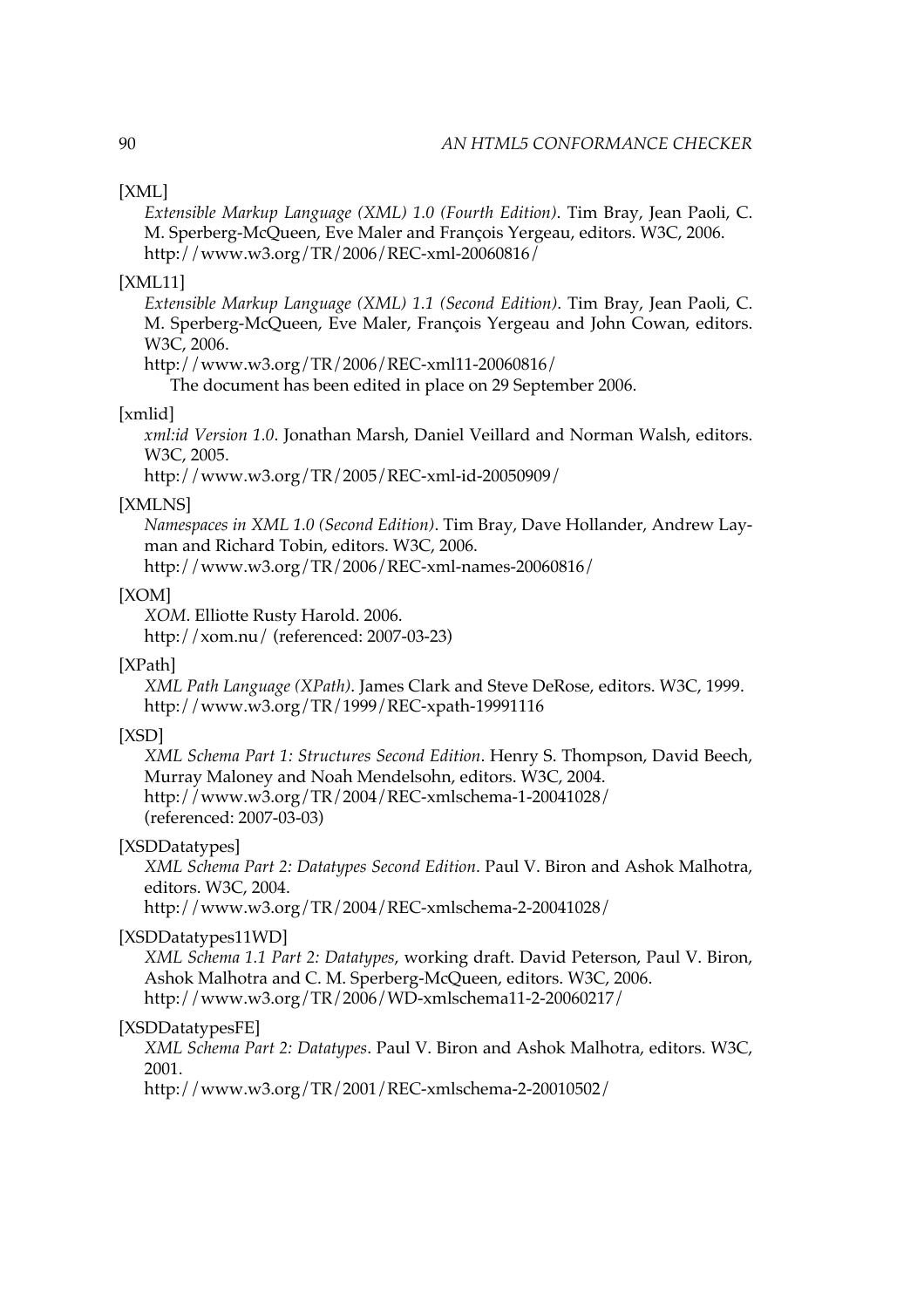<span id="page-104-0"></span>[XSLT]

*[XSL Transformations \(XSLT\) Version 1.0](http://www.w3.org/TR/1999/REC-xslt-19991116)*. James Clark, editor. W3C, 1999. <http://www.w3.org/TR/1999/REC-xslt-19991116>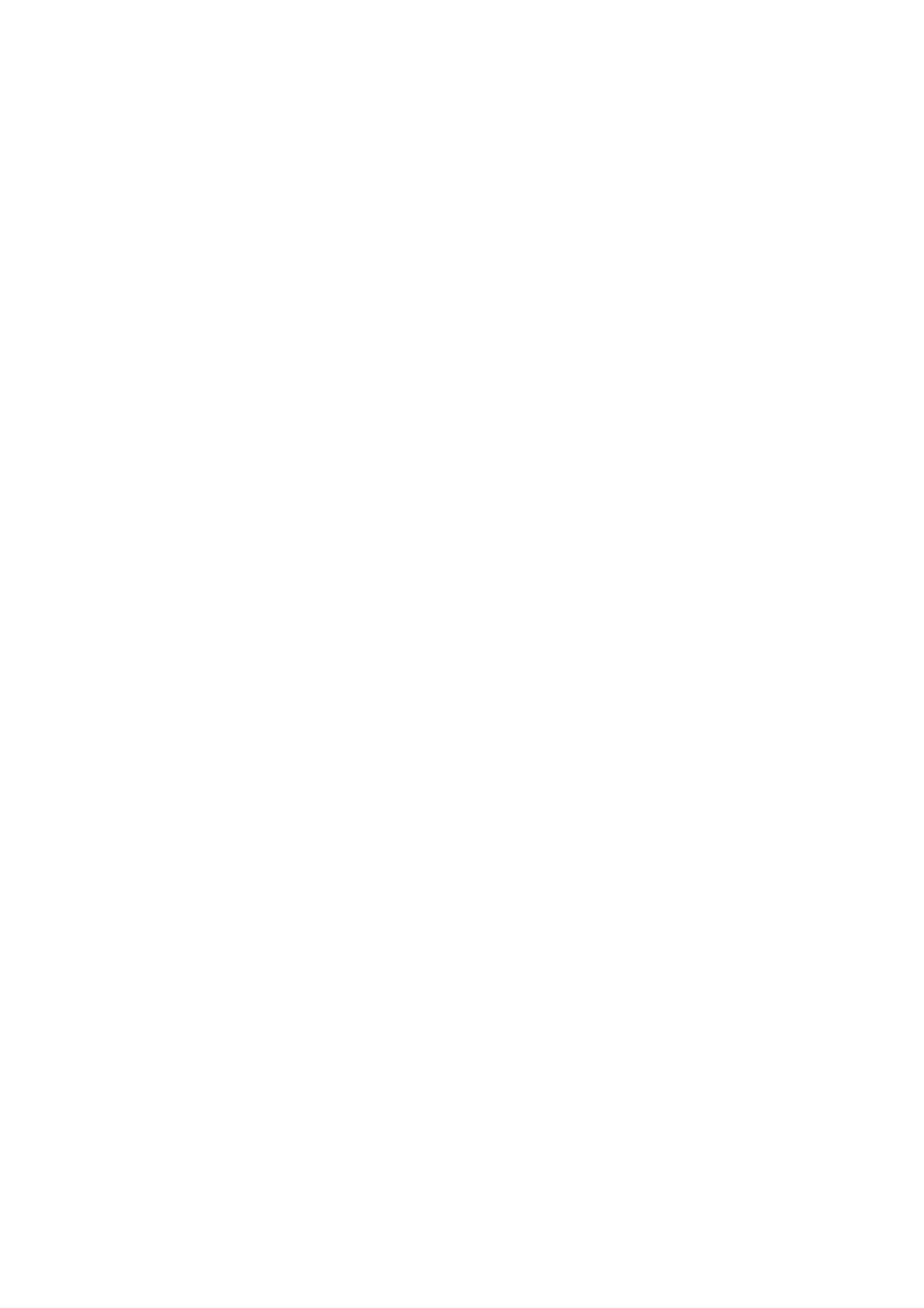# **Appendix: Table Integrity Checker**

```
public final class TableChecker extends Checker {
 private Table current;
  /** Grows from the tail. */
 private final LinkedList<Table> stack = new LinkedList<Table>();
  private void push() {
    if (current != null) {
     stack.addLast(current);
    }
    current = new Table(this);}
  private void pop() throws SAXException {
    if (current == null) {
     throw new IllegalStateException("Bug!");
    }
   current.end();
   if (stack.isEmpty()) {
     current = null;
    } else {
     current = stack.removeLast();
    }
 }
  public void startElement(String uri, String localName, String qName,
     Attributes atts) throws SAXException {
    if ("http://www.w3.org/1999/xhtml".equals(uri)) {
     if ("table".equals(localName)) {
        push();
      } else if (current != null) {
        if ("td".equals(localName)) {
          current.startCell(false, atts);
        } else if ("th".equals(localName)) {
          current.startCell(true, atts);
        } else if ("tr".equals(localName)) {
          current.startRow();
        } else if ("tbody".equals(localName)
            || "thead".equals(localName)
            || "tfoot".equals(localName)) {
         current.startRowGroup(localName);
        } else if ("col".equals(localName)) {
          current.startCol(AttributeUtil.parseNonNegativeInteger(atts.getValue(
              "", "span")));
        } else if ("colgroup".equals(localName)) {
          current.startColGroup(AttributeUtil.parseNonNegativeInteger(atts.getValue(
              "", "span")));
        }
```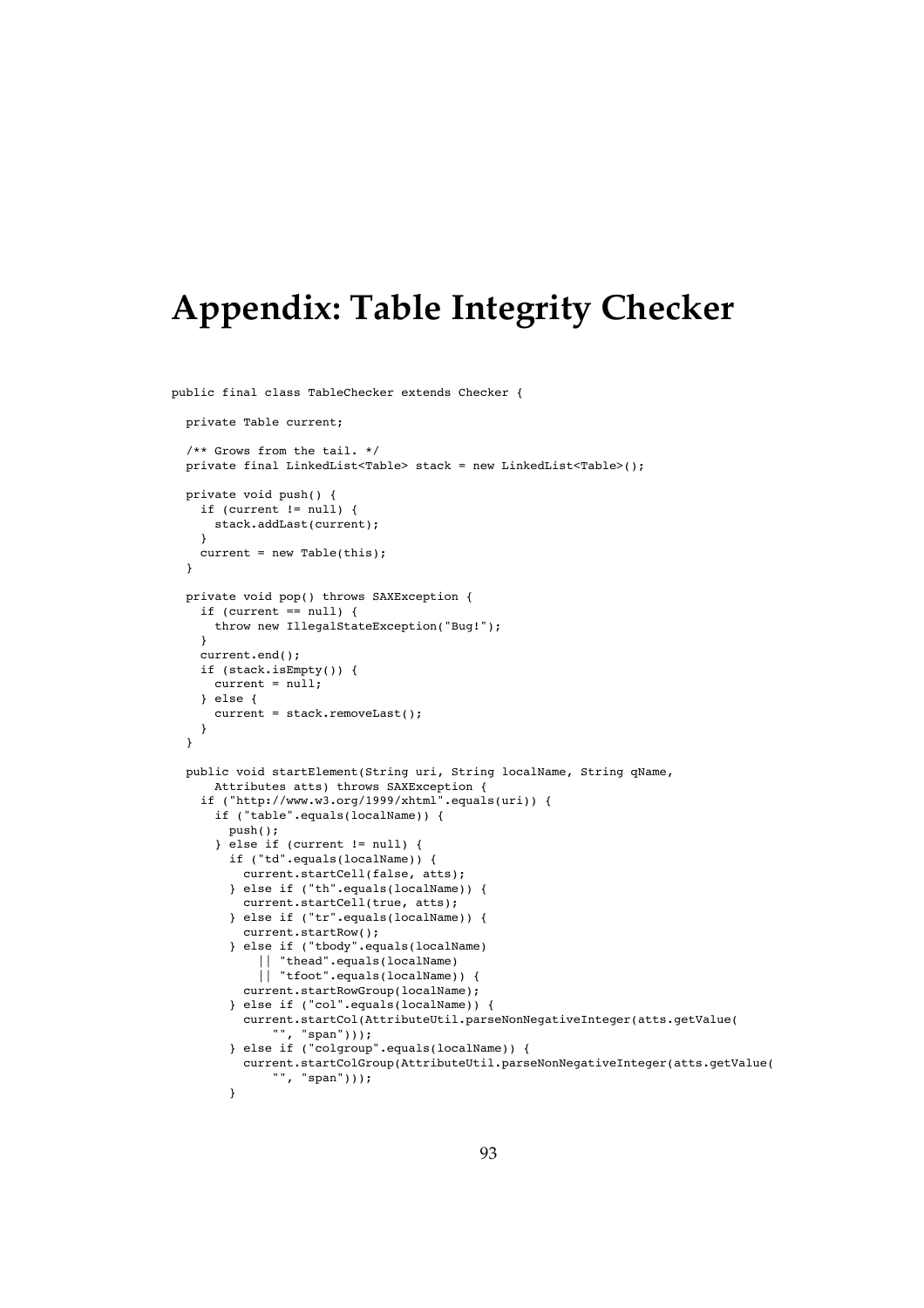```
}
   }
  }
  public void endElement(String uri, String localName, String qName)
     throws SAXException {
    if ("http://www.w3.org/1999/xhtml".equals(uri)) {
      if ("table".equals(localName)) {
        pop();
      } else if (current != null) {
        if ("td".equals(localName)) {
         current.endCell();
        } else if ("th".equals(localName)) {
          current.endCell();
        } else if ("tr".equals(localName)) {
          current.endRow();
        } else if ("tbody".equals(localName)
            || "thead".equals(localName)
            || "tfoot".equals(localName)) {
          current.endRowGroup();
        } else if ("col".equals(localName)) {
          current.endCol();
        } else if ("colgroup".equals(localName)) {
          current.endColGroup();
        }
      }
   }
  }
  public void reset() {
   stack.clear();
    current = null;}
}
final class Table {
  /** An enumeration for keeping track of the parsing state of a table. */
  private enum State {
    /** The table element start has been seen. No child elements have been seen.
     * A start of a column, a column group, a row or a row group or the end of
     * the table is expected. */
    IN_TABLE_AT_START,
    /** The table element is the open element and rows have been seen. A row in
    * an implicit group, a row group or the end of the table is expected. */
    IN_TABLE_AT_POTENTIAL_ROW_GROUP_START,
    /** A column group is open. It can end or a column can start. */
    IN COLGROUP,
    /** * A column inside a column group is open. It can end. */
    IN COL IN COLGROUP,
    /** A column that is a child of table is open. It can end. */
    IN COL IN IMPLICIT GROUP,
    /** The open element is an explicit row group. It may end or a row may start. */
    IN ROW GROUP,
    /** A row in a an explicit row group is open. It may end or a cell may start. */
    IN_ROW_IN_ROW_GROUP,
```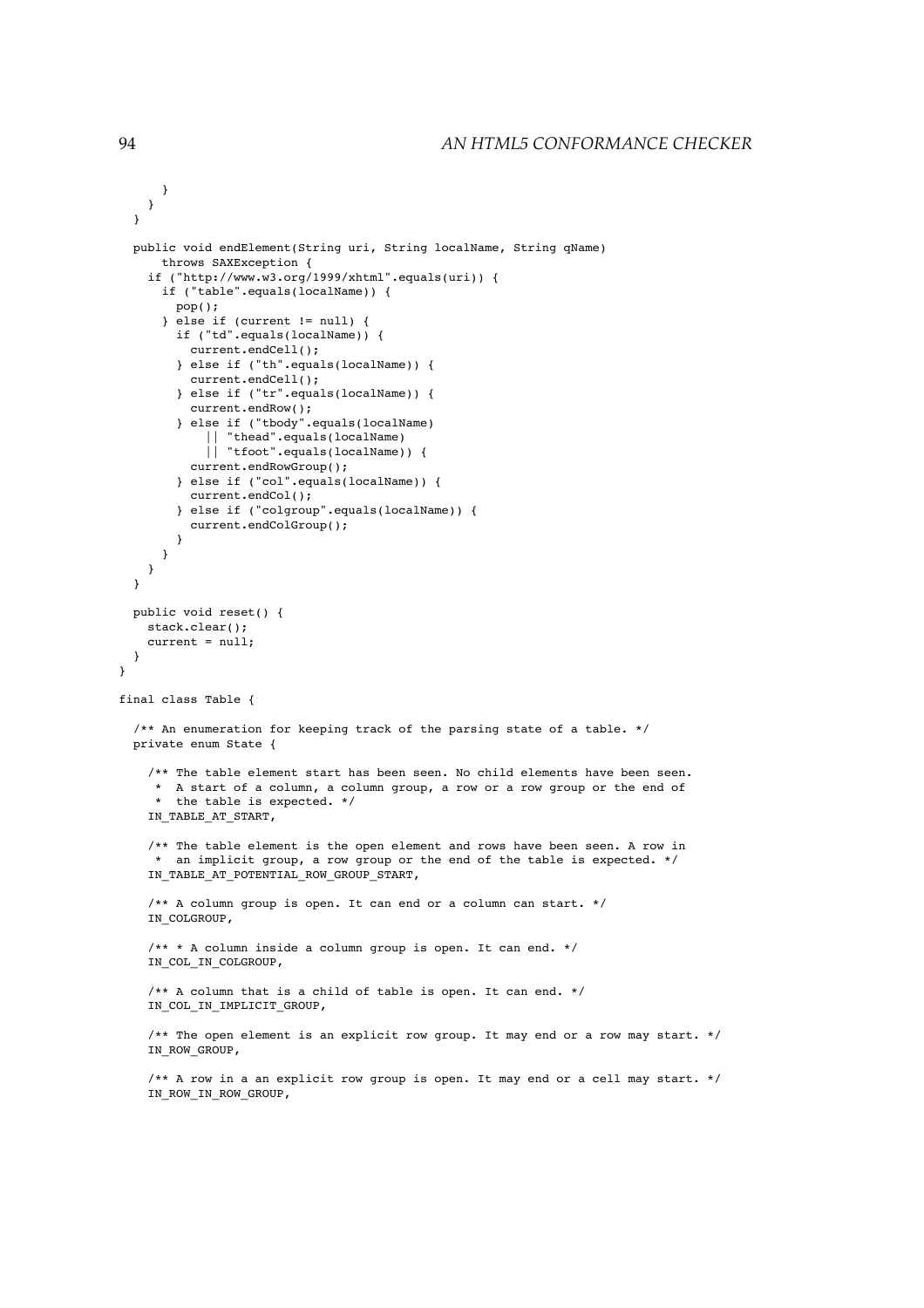```
/** A cell inside a row inside an explicit row group is open. It can end. */
  IN CELL IN ROW GROUP,
  /** A row in an implicit row group is open. It may end or a cell may start. */
  IN_ROW_IN_IMPLICIT_ROW_GROUP,
  /** The table itself is the currently open element, but an implicit row group
   * been started by previous rows. A row may start, an explicit row group may
   * start or the table may end. */
  IN_IMPLICIT_ROW_GROUP,
  /** A cell inside an implicit row group is open. It can close. */
  IN_CELL_IN_IMPLICIT_ROW_GROUP,
  /** The table itself is the currently open element. Columns and/or column groups
   * have been seen but rows or row groups have not been seen yet. A column, a
  * column group, a row or a row group can start. The table can end. */
 IN TABLE COLS SEEN
}
private State state = State. IN TABLE AT START;
private final TableChecker owner;
/** The number of suppressed element starts. */
private int suppressedStarts = 0;
/** Indicates whether the width of the table was established by column markup. */
private boolean hardWidth = false;
/** The column count established by column markup or by the first row. */
private int columnCount = -1;
/** The actual column count as stretched by the widest row. */
private int realColumnCount = 0;
/** A colgroup span that hasn't been actuated yet in case the element has
* col children. The absolute value counts. The negative sign means that
* the value was implied. */
private int pendingColGroupSpan = 0;
/** A set of the IDs of header cells. */
private final Set<String> headerIds = new HashSet<String>();
/** A list of cells that refer to headers (in the document order). */
private final List<Cell> cellsReferringToHeaders = new LinkedList<Cell>();
/** The current row group (also implicit groups have an explicit object). */
private RowGroup current;
/** The head of the column range list. */
private ColumnRange first = null/** The tail of the column range list. */
private ColumnRange last = null;
/** The range under inspection. */
private ColumnRange currentColRange = null;
/** The previous range that was inspected. */
private ColumnRange previousColRange = null;
```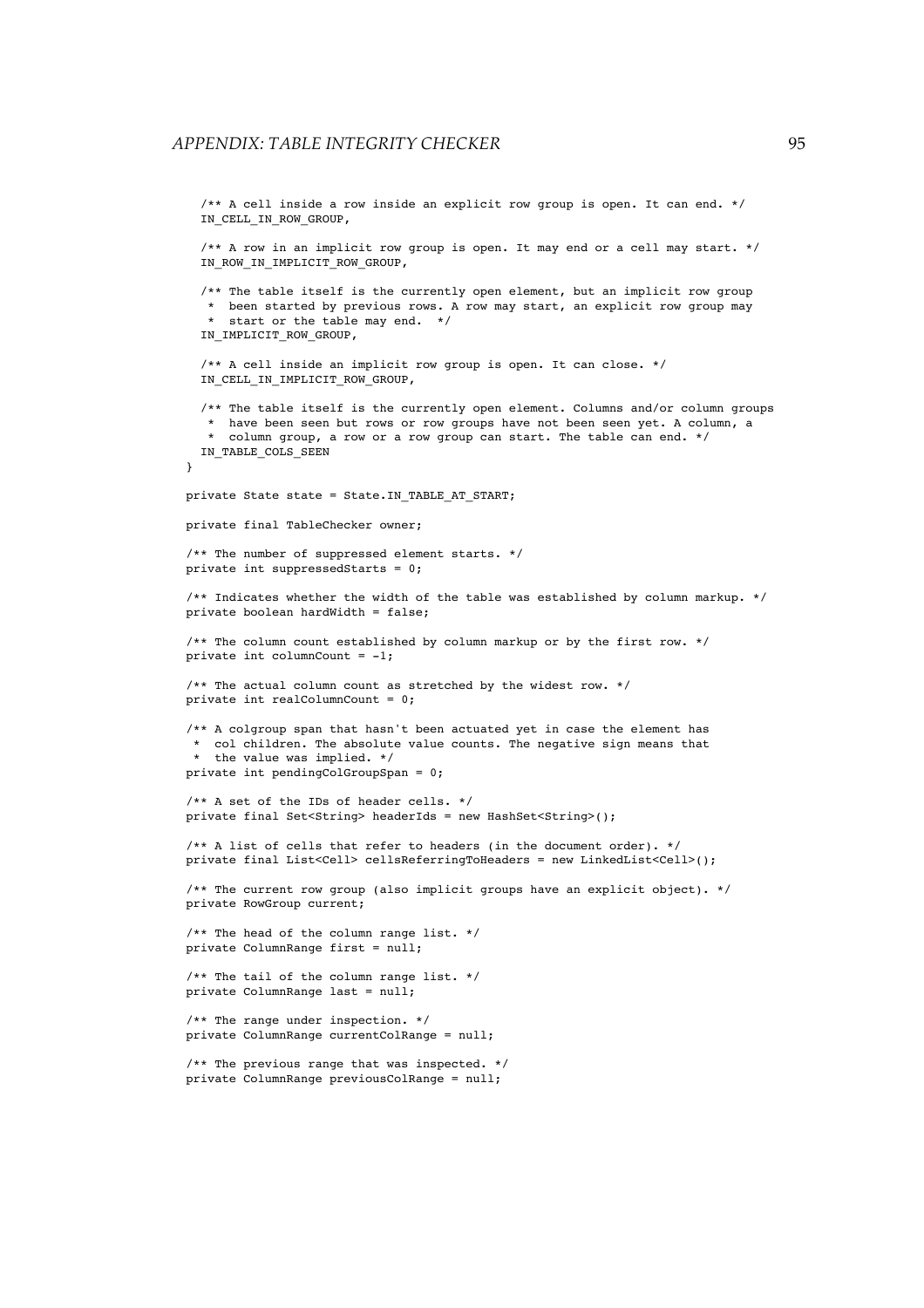```
/** Constructor.
 * @param owner reference back to the checker */
public Table(TableChecker owner) {
 super();
 this.owner = owner;
}
private boolean needSuppressStart() {
 if (suppressedStarts > 0) {
   suppressedStarts++;
   return true;
 } else {
   return false;
 }
}
private boolean needSuppressEnd() {
 if (suppressedStarts > 0) {
   suppressedStarts--;
   return true;
 } else {
   return false;
 }
}
void startRowGroup(String type) throws SAXException {
  if (needSuppressStart()) {
   return;
 }
 switch (state) {
   case IN_IMPLICIT_ROW_GROUP:
     current.end();
   // fall through
   case IN_TABLE_AT_START:
   case IN TABLE COLS SEEN:
   case IN_TABLE_AT_POTENTIAL_ROW_GROUP_START:
     current = new RowGroup(this, type);
     state = State. IN ROW GROUP;
     break;
   default:
     suppressedStarts = 1;
     break;
  }
}
void endRowGroup() throws SAXException {
 if (needSuppressEnd()) {
   return;
  }
 switch (state) {
   case IN ROW GROUP:
     current.end();
     current = null:state = State.IN_TABLE_AT_POTENTIAL_ROW_GROUP_START;
     break;
   default:
      throw new IllegalStateException("Bug!");
 }
}
void startRow() {
 if (needSuppressStart()) {
   return;
```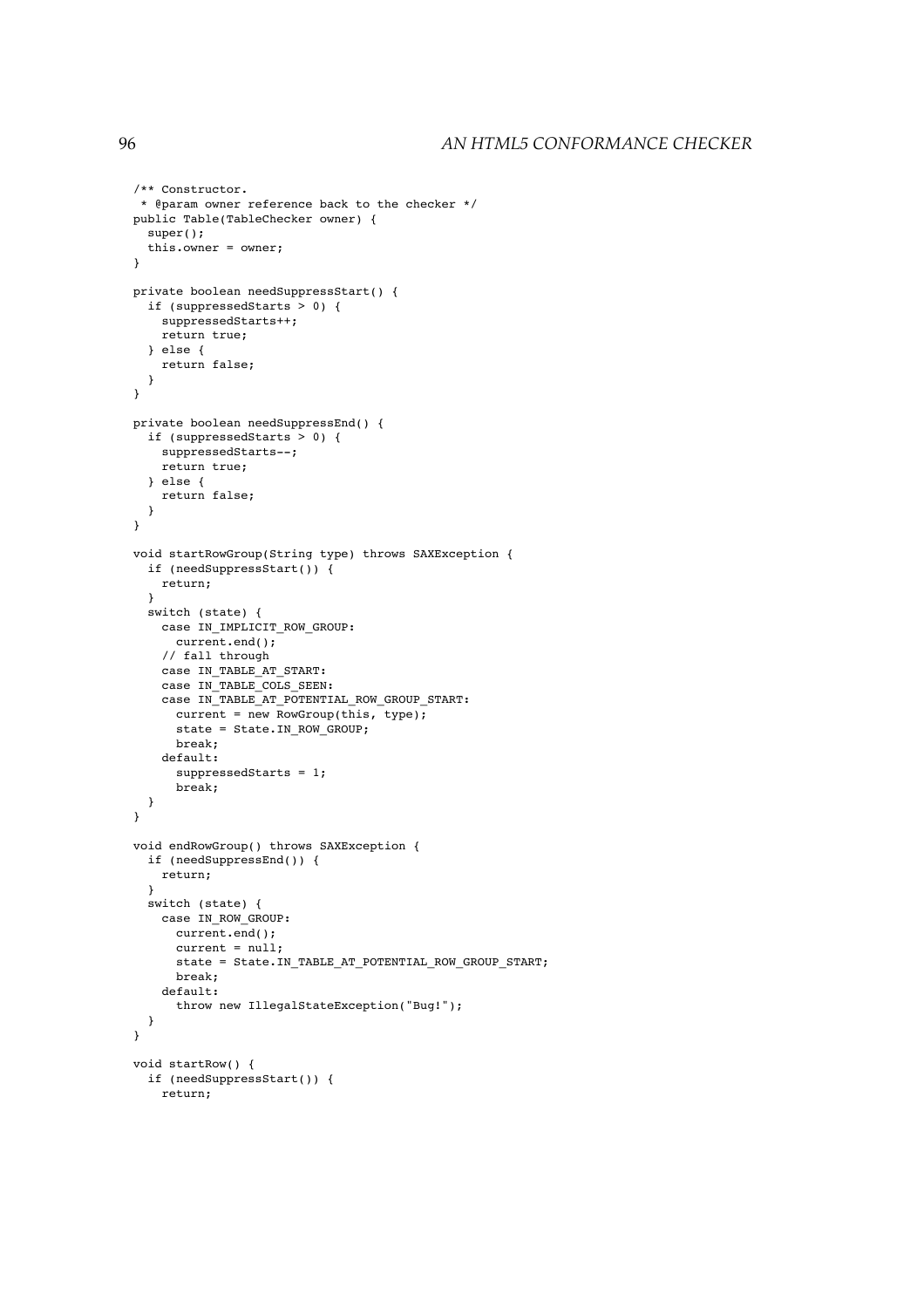```
}
  switch (state) {
   case IN_TABLE_AT_START:
   case IN TABLE COLS SEEN:
   case IN_TABLE_AT_POTENTIAL_ROW_GROUP_START:
     current = new RowGroup(this, null);// fall through
   case IN_IMPLICIT_ROW_GROUP:
     state = State.IN ROW IN IMPLICIT ROW GROUP;
     break;
   case IN ROW GROUP:
     state = State. IN_ROW_IN_ROW_GROUP;
     break;
   default:
     suppressedStarts = 1;
      return;
  }
 .<br>currentColRange = first;
 previousColRange = null;
 current.startRow();
\mathbf{I}void endRow() throws SAXException {
 if (needSuppressEnd()) {
   return;
  }
 switch (state) {
   case IN_ROW_IN_ROW_GROUP:
     state = State.IN ROW GROUP;
     break;
   case IN_ROW_IN_IMPLICIT_ROW_GROUP:
     state = State.IN IMPLICIT ROW GROUP;
     break;
   default:
     throw new IllegalStateException("Bug!");
  }
  current.endRow();
}
void startCell(boolean header, Attributes attributes) throws SAXException {
 if (needSuppressStart()) {
   return;
  }
  switch (state) {
   case IN_ROW_IN_ROW_GROUP:
     state = State. IN CELL IN ROW GROUP;
     break;
   case IN_ROW_IN_IMPLICIT_ROW_GROUP:
     state = State. IN CELL IN IMPLICIT ROW GROUP;
     break;
   default:
     suppressedStarts = 1;
     return;
  }
  if (header) {
   int len = attributes.getLength();
    for (int i = 0; i < len; i++) {
      if ("ID".equals(attributes.getType(i))) {
       headerIds.add(attributes.getValue(i));
      }
   }
  }
  String[] headers = AttributeUtil.split(attributes.getValue("",
```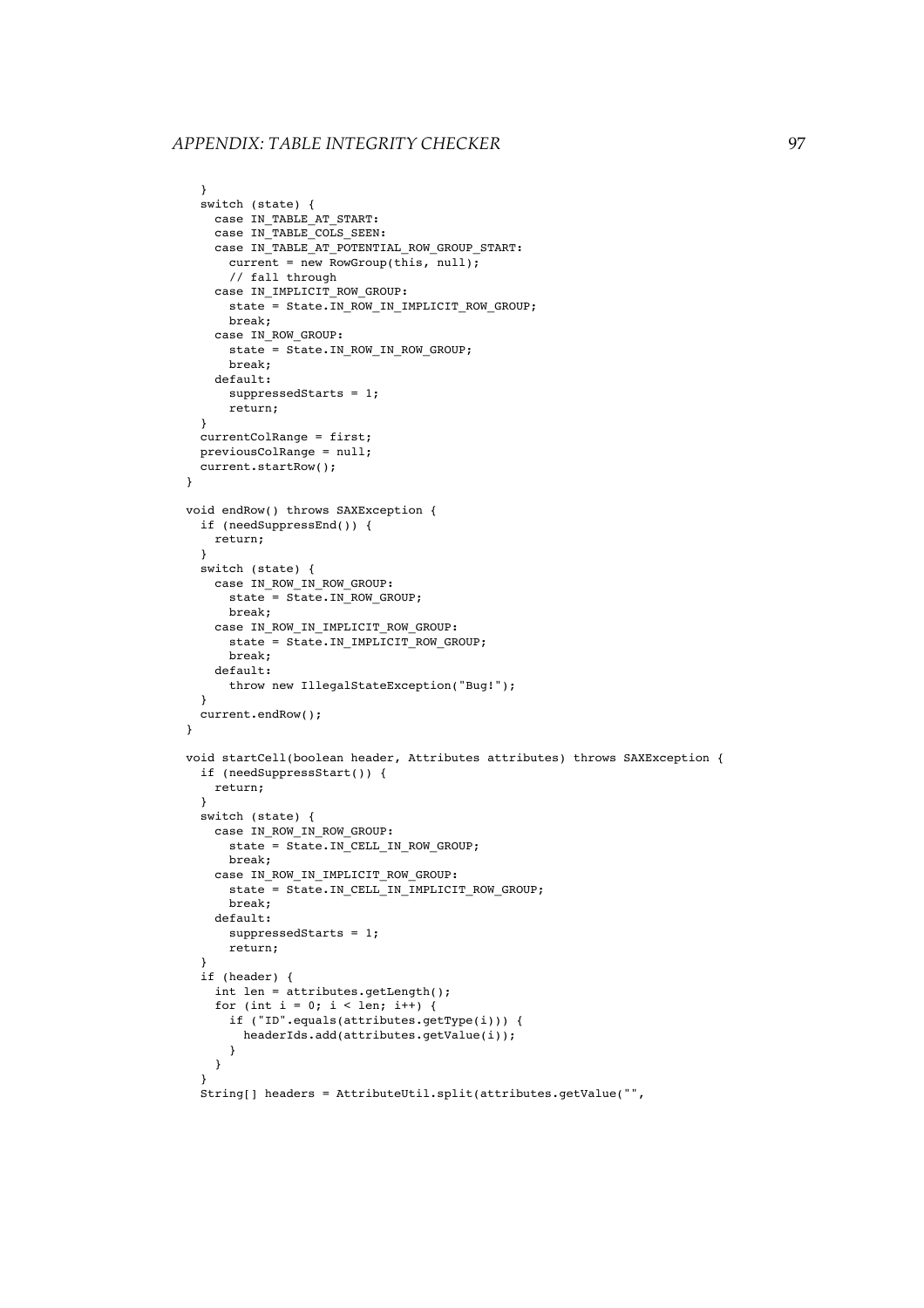```
"headers"));
 Cell cell = new Cell(
     Math.abs(AttributeUtil.parsePositiveInteger(attributes.getValue(
          "", "colspan"))),
      Math.abs(AttributeUtil.parseNonNegativeInteger(attributes.getValue(
         "", "rowspan"))), headers, header,
      owner.getDocumentLocator(), owner.getErrorHandler());
  if (headers.length > 0) {
   cellsReferringToHeaders.add(cell);
  }
  current.cell(cell);
}
void endCell() {
  if (needSuppressEnd()) {
   return;
  }
 switch (state) {
   case IN CELL IN ROW GROUP:
     state = State.IN ROW IN ROW GROUP;
     break;
   case IN_CELL_IN_IMPLICIT_ROW_GROUP:
      state = State.IN ROW IN IMPLICIT ROW GROUP;
     break;
   default:
      throw new IllegalStateException("Bug!");
 }
}
void startColGroup(int span) {
  if (needSuppressStart()) {
   return;
  }
  switch (state) {
   case IN_TABLE_AT_START:
     hardWidth = true;columnCount = 0;
   // fall through
   case IN_TABLE_COLS_SEEN:
     pendingColGroupSpan = span;
     state = State.IN_COLGROUP;
     break;
   default:
     suppressedStarts = 1;
      break;
 }
}
void endColGroup() {
 if (needSuppressEnd()) {
   return;
  }
 switch (state) {
   case IN_COLGROUP:
      int right = columnCount + Math.abs(pendingColGroupSpan);
      Locator locator = new LocatorImpl(owner.getDocumentLocator());
      ColumnRange colRange = new ColumnRange("colgroup", locator,
          columnCount, right);
      appendColumnRange(colRange);
      columnCount = right;
      realColumnCount = columnCount;
      state = State.IN_TABLE_COLS_SEEN;
      break;
```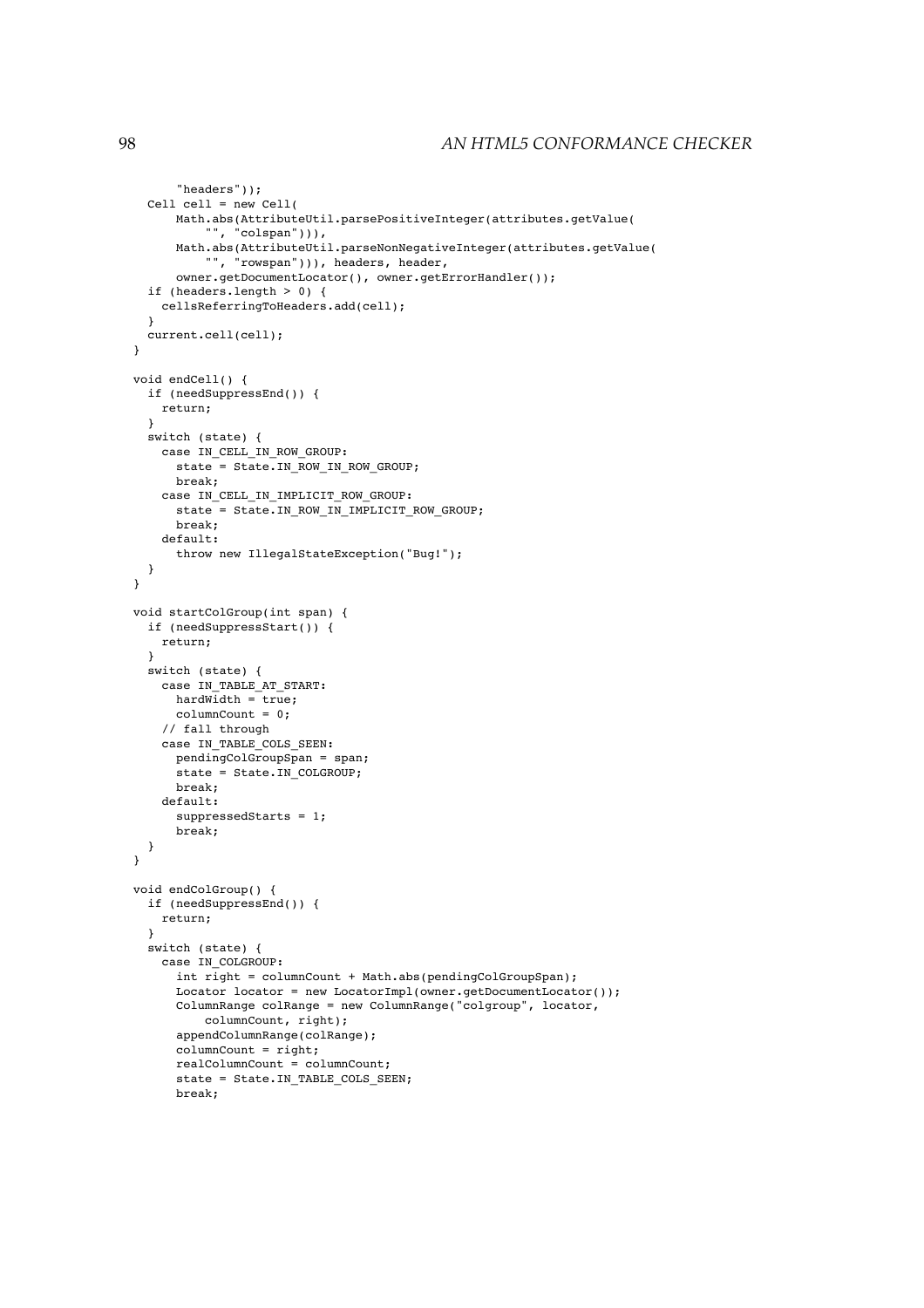```
defail++throw new IllegalStateException("Bug!");
  }
}
void startCol(int span) throws SAXException {
  if (needSuppressStart()) {
   return;
  }
  switch (state) {
    case IN TABLE AT START:
     A = -<br>hardWidth = true;
      columnCount = 0;
    // fall through
    case IN TABLE COLS SEEN:
      state = State.IN_COL_IN_IMPLICIT_GROUP;
     break;
    case IN_COLGROUP:
      if (pendingColGroupSpan > 0) {
        warn("A col element causes a span attribute with value "
            + pendingColGroupSpan
            + " to be ignored on the parent colgroup.");
      }
      pendingColGroupSpan = 0;
      state = State. IN COL IN COLGROUP;
      break;
    default:
      suppressedStarts = 1;
      return;
  }
  int right = columnCount + Math.abs(span);
  Locator locator = new LocatorImpl(owner.getDocumentLocator());
  ColumnRange colRange = new ColumnRange("col", locator,
      columnCount, right);
  appendColumnRange(colRange);
  columnCount = right;
  realColumnCount = columnCount;
}
private void appendColumnRange(ColumnRange colRange) {
  if (last == null) {
    first = colRange;
    last = colRange;
  } else {
    last.setNext(colRange);
    last = colRange;
  }
}
void warn(String message) throws SAXException {
  owner.warn(message);
\mathbf{I}void err(String message) throws SAXException {
 owner.err(message);
}
void endCol() {
  if (needSuppressEnd()) {
    return;
  }
  switch (state) {
    case IN_COL_IN_IMPLICIT_GROUP:
```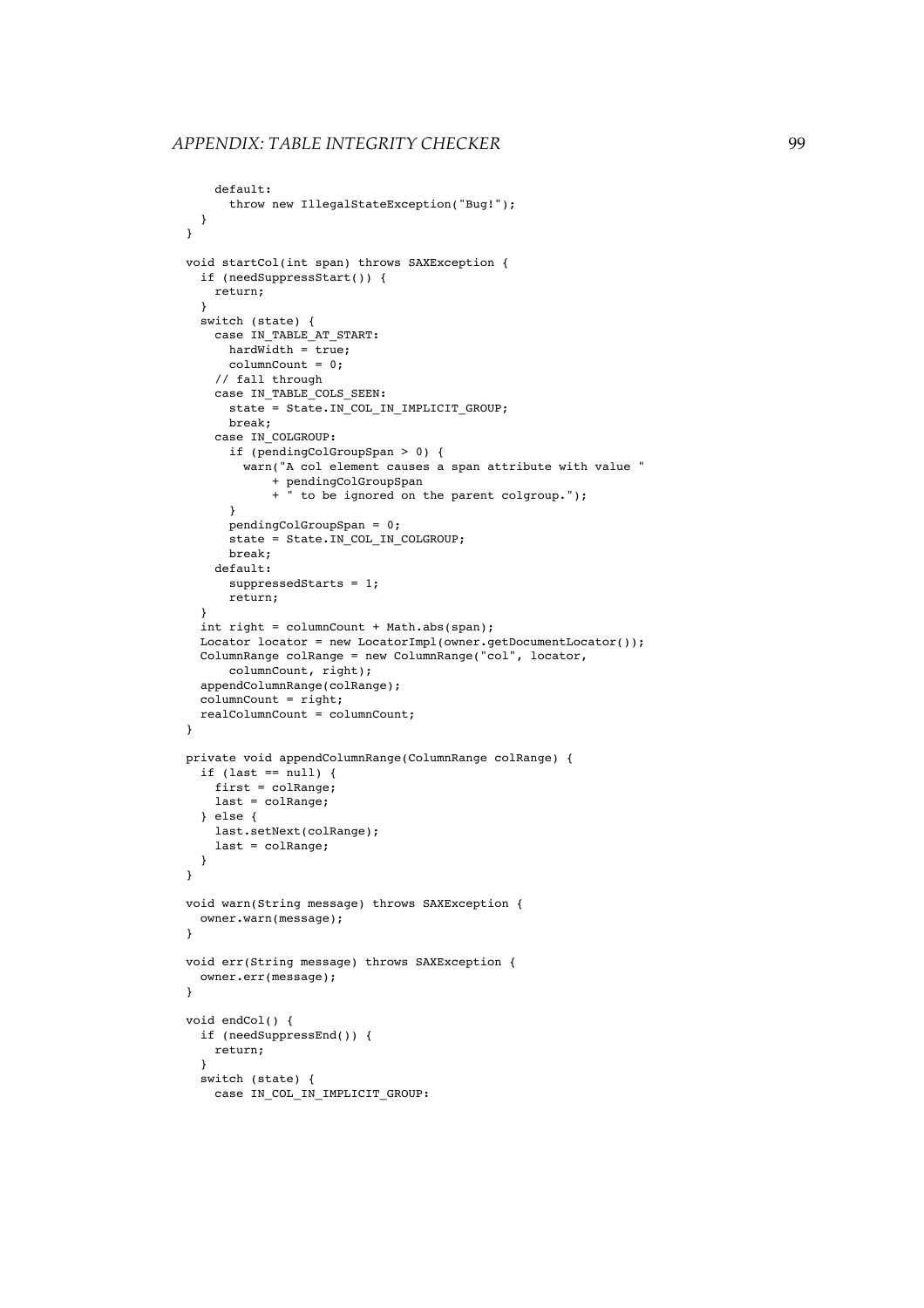```
state = State.IN_TABLE_COLS_SEEN;
     break;
   case IN COL IN COLGROUP:
     state = State.IN_COLGROUP;
     break;
   default:
      throw new IllegalStateException("Bug!");
 }
}
void end() throws SAXException {
 switch (state) {
   case IN_IMPLICIT_ROW_GROUP:
     current.end();
     current = null;
     break;
   case IN TABLE AT START:
   case IN_TABLE_AT_POTENTIAL_ROW_GROUP_START:
   case IN TABLE COLS SEEN:
     break;
   default:
      throw new IllegalStateException("Bug!");
  }
  // Check referential integrity
  for (Iterator<Cell> iter = cellsReferringToHeaders.iterator(); iter.hasNext();) {
   Cell cell = iter.next();
   String[] headings = cell.getHeadings();
   for (int i = 0; i < headings.length; i++) {
     String heading = headings[i];
      if (!headerIds.contains(heading)) {
        cell.err("The \u201Cheaders\u201D attribute on the element \u201C"
            + cell.elementName()
            + "\u201D refers to the ID \u201C"
            + heading
            + "\u201D, but there is no \u201Cth\u201D element with that ID"
            + " in the same table.");
     }
   }
  }
  // Check that each column has non-extended cells
  ColumnRange colRange = first;
  while (colRange != null) {
   if (colRange.isSingleCol()) {
      owner.getErrorHandler().error(
          new SAXParseException("Table column " + colRange
             + " established by element \u201C"
              + colRange.getElement()
              + "\u201D has no cells beginning in it.",
              colRange.getLocator()));
   } else {
      owner.getErrorHandler().error(
          new SAXParseException("Table columns in range "
             + colRange + " established by element \u201C"
              + colRange.getElement()
              + "\u201D have no cells beginning in them.",
              colRange.getLocator()));
    }
   colRange = colRange.getNext();
 }
}
```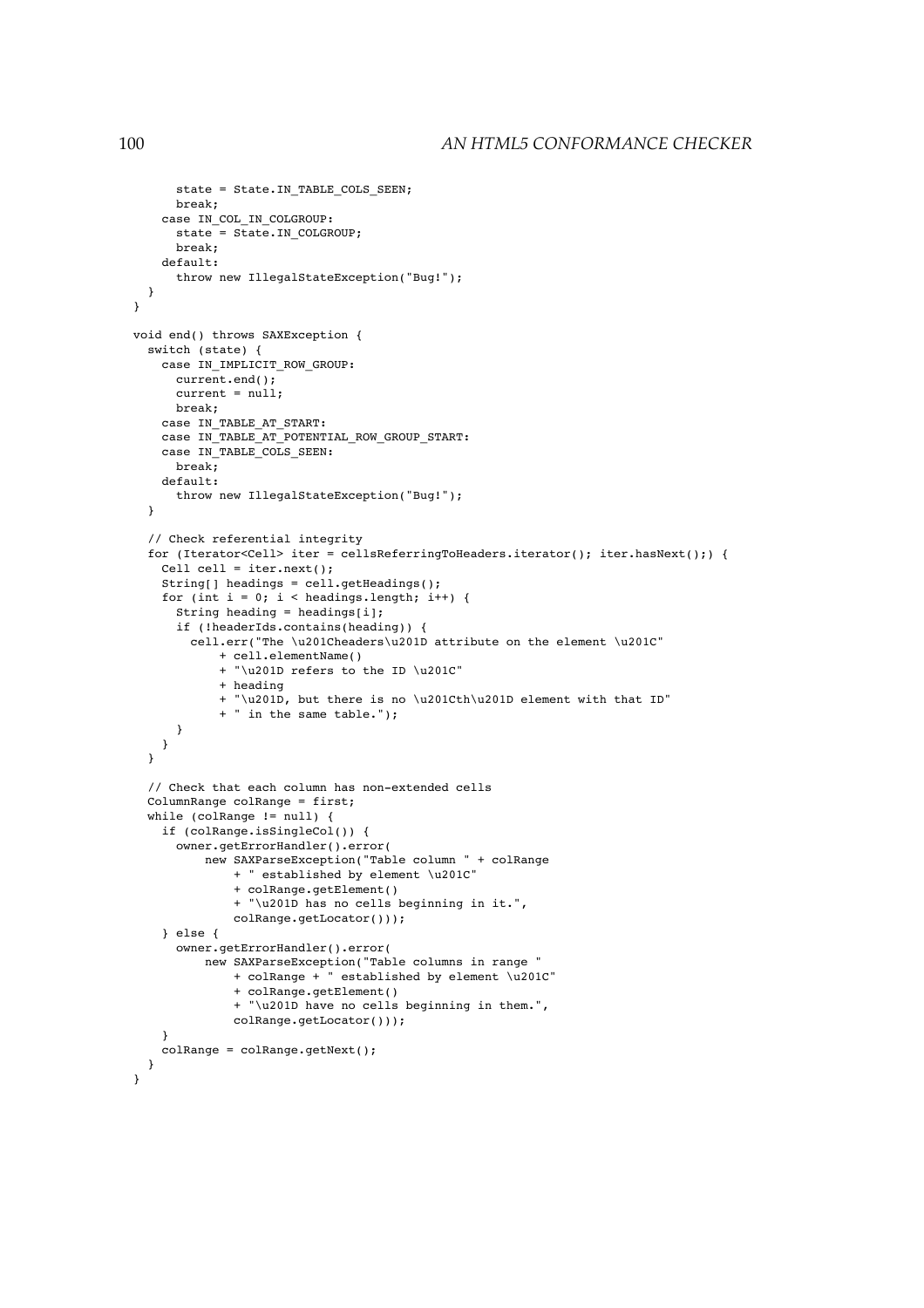```
/** Reports a cell whose positioning has been decided back to the table
   * so that column bookkeeping can be done. (Called from
     * <code>RowGroup</code>--not <code>TableChecker</code>.) */
  void cell(Cell cell) {
   int left = cell.getLeft();
    int right = cell.getRight();
    // first see if we've got a cell past the last col
    if (right > realColumnCount) {
      // are we past last col entirely?
     if (left == realColumnCount) {
        // single col?
        if (left + 1 != right) {
          appendColumnRange(new ColumnRange(cell.elementName(), cell, left + 1, right));
        }
        realColumnCount = right;
        return;
      } else {
        // not past entirely
        appendColumnRange(new ColumnRange(cell.elementName(), cell, realColumnCount,
                         right));
       realColumnCount = right;
     }
    \overline{\mathbf{a}}while (currentColRange != null) {
      int hit = currentColRange.hits(left);
      if (hit == 0) {
        ColumnRange newRange = currentColRange.removeColumn(left);
        if (newRange == null) {
          // zap a list item
          if (previousColRange != null) {
           previousColRange.setNext(currentColRange.getNext());
          }
          if (first == currentColRange) {
            first = currentColRange.getNext();
          }
          if (last == currentColRange) {
           last = previousColRange;
          }
          currentColRange = currentColRange.getNext();
        } else {
          if (last == currentColRange) {
            last = newRange;
          }
         currentColRange = newRange;
        }
        return;
      \} else if (hit == -1) {
       return;
      \} else if (hit == 1) {
       previousColRange = currentColRange;
        currentColRange = currentColRange.getNext();
     }
   }
  }
  int getColumnCount() { return columnCount; }
  void setColumnCount(int columnCount) { this.columnCount = columnCount; }
 boolean isHardWidth() { return hardWidth; }
/** Represents a contiguous range of columns that was established by a single
```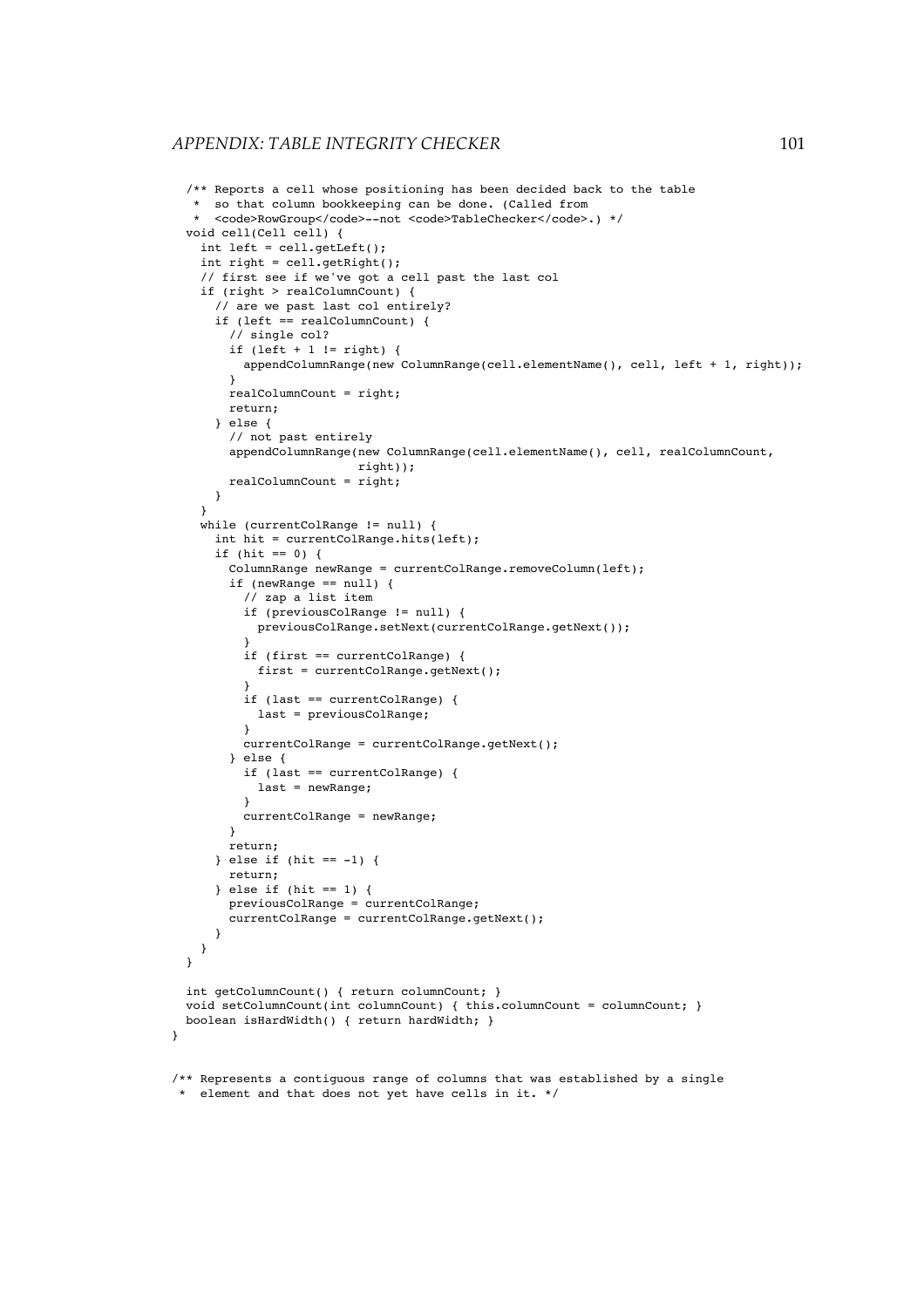```
final class ColumnRange {
 /** The locator associated with the element that established this column range. */
 private final Locator locator;
 /** The local name of the element that established this column range. */
 private final String element;
 /** The leftmost column that is part of this range. */
 private int left;
 /** The first column to the right that is not part of this range. */
 private int right;
 /** The next range in the linked list of ranges. */
 private ColumnRange next;
 /** Constructor
  * @param element the local name of the establishing element
  * @param locator a locator associated with the establishing element;
  * <em>must be suitable for retaining out-of-SAX-event!</em>
  * @param left the leftmost column that is part of this range
  * @param right the first column to the right that is not part of this range */
 public ColumnRange(String element, Locator locator, int left, int right) {
   super();
   this.element = element;
   this.locator = locator;
   this.left = left;
   this.right = right;
   this.next = null;
 }
 /** Hit testing.
  * @param column column index
   * @return -1 if the column is to the left of this range,
  * 0 if the column is in this range and
  * 1 if the column is to the right of this range */
 int hits(int column) {
   if (column < left) {
     return -1;
   \} if (column >= right) {
     return 1;
   } else {
     return 0;
   }
 }
 /** Removes a column from the range possibly asking it to be destroyed or
   * splitting it.
  * @param column a column index
  * @return <code>null</code> if this range gets destroyed,
  * <code>this</code> if the range gets resized and
  * the new right half range if the range gets split */
 ColumnRange removeColumn(int column) {
   // first, let's see if this is a 1-column range that should
   // be destroyed
   if (isSingleCol()) {
     return null;
    } else if (column == left) {
     left++;
     return this;
   } else if (column + 1 == right) {
     right--;
```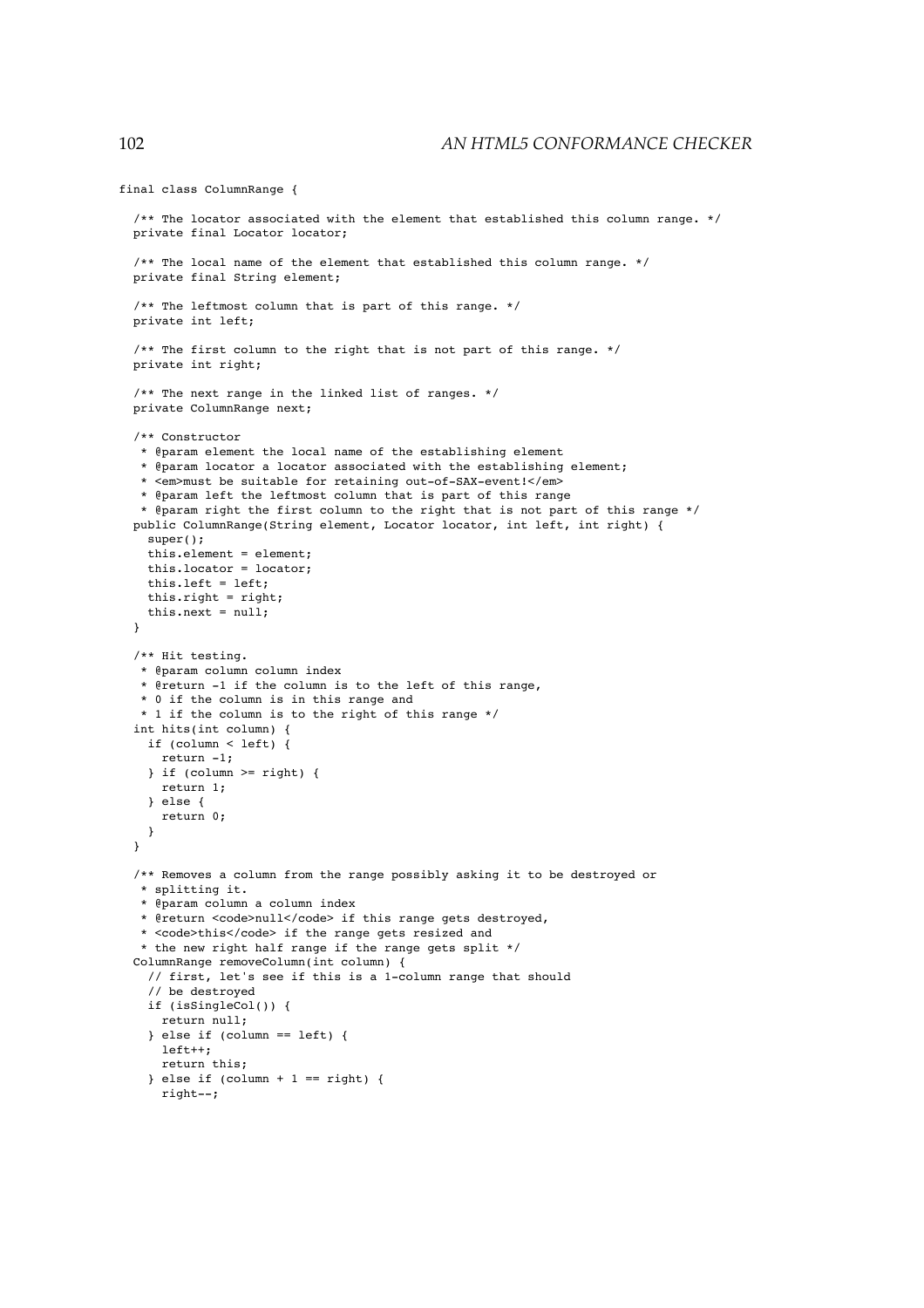```
return this;
    } else {
     ColumnRange created = new ColumnRange(this.element, this.locator,
         column + 1, this.right);
     created.next = this.next;
     this.next = created;
     this.right = column;
     return created;
   }
  }
 boolean isSingleCol() { return left + 1 == right; }
 public String toString() {
   if (isSingleCol()) {
     return Integer.toString(right);
   } else {
     return (left + 1) + "\u2026" + (right);
    }
 }
  ColumnRange getNext() { return next; }
  void setNext(ColumnRange next) { this.next = next; }
 String getElement() { return element; }
 Locator getLocator() { return locator; }
}
/** Represents a row group (explicit or implicit) for table integrity checking. */
final class RowGroup {
  /** Runtime type constant. */
 private final Cell[] EMPTY CELL ARRAY = \{\};
  /** Keeps track of the current slot row of the insertion point. */
 private int currentRow = -1;
  /** The column slot of the insertion point. */
 private int insertionPoint = 0;
  /** The index of the next uninspected item in <code>cellsOnCurrentRow</code>. */
 private int nextOldCell = 0;
  /** The owning table. */
 private final Table owner;
  /** Cells from previous rows that are still in effect extending downwards. */
 private final SortedSet<Cell> cellsIfEffect = new TreeSet<Cell>(
     VerticalCellComparator.THE_INSTANCE);
  /** A temporary copy of <code>cellsIfEffect</code> sorted differently. */
  private Cell[] cellsOnCurrentRow;
  /** Whether the current row has had cells. */
 private boolean rowHadCells;
  /** The local name of the element that established this row group or
  * <code>null</code> if this is an implicit row group. */
  private final String type;
  RowGroup(Table owner, String type) {
   super();
    this.owner = owner;
    this.type = type;
```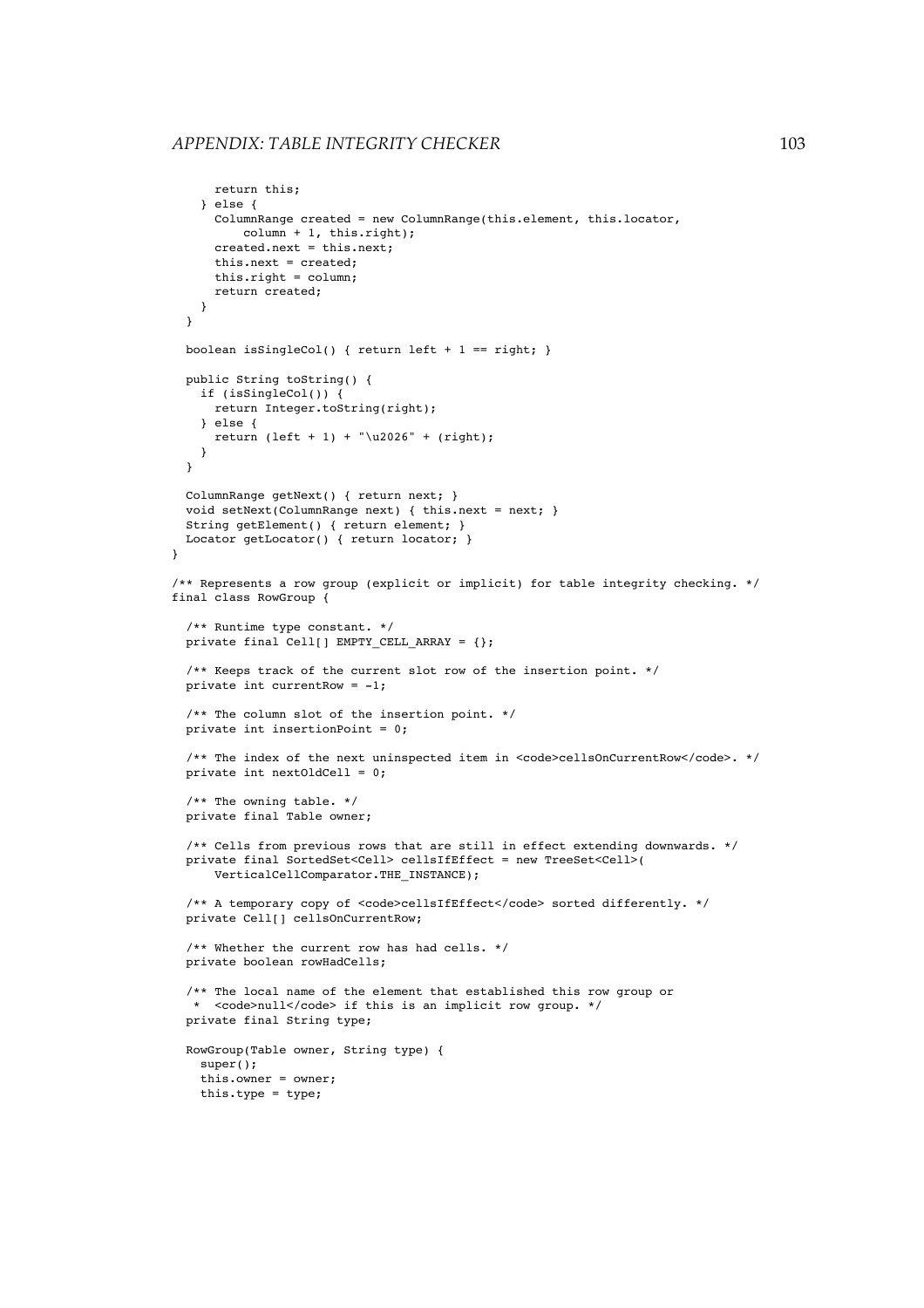```
public void cell(Cell cell) throws SAXException {
  rowHadCells = true;
  findInsertionPoint();
 cell.setPosition(currentRow, insertionPoint);
 owner.cell(cell);
  if (cell.getBottom() > currentRow + 1) {
   cellsIfEffect.add(cell);
  }
 insertionPoint = cell.getRight();
 for (int i = nextOldCell; i < cellsOnCurrentRow.length; i++) {
   cellsOnCurrentRow[i].errOnHorizontalOverlap(cell);
 }
}
private void findInsertionPoint() {
 for (;;) {
   if (nextOldCell == cellsOnCurrentRow.length) {
     break;
   \mathbf{I}Cell other = cellsOnCurrentRow[nextOldCell];
    int newInsertionPoint = other.freeSlot(insertionPoint);
    if (newInsertionPoint == insertionPoint) {
     break;
    }
   nextOldCell++;
   insertionPoint = newInsertionPoint;
 }
}
public void end() throws SAXException {
  for (Cell cell : cellsIfEffect) {
   cell.errIfNotRowspanZero(type);
 }
}
public void endRow() throws SAXException {
 if (!rowHadCells) {
   owner.err("Row "
        + (currentRow + 1)
        + " of "
       + (type == null ? "an implicit row group"
            : "a row group established by a \u201C" + type
               + "\u201D element")
        + " has no cells beginning on it.");
  }
  findInsertionPoint();
 cellsOnCurrentRow = null;
  int columnCount = owner.getColumnCount();
  if (owner.isHardWidth()) {
   if (insertionPoint > columnCount) {
     owner.err("A table row was "
          + insertionPoint
          + " columns wide and exceeded the column count established using column"
          + " markup ("
          + columnCount + ").");
    } else if (insertionPoint < columnCount) {
      owner.err("A table row was "
          + insertionPoint
          + " columns wide, which is less than the column count established using"
```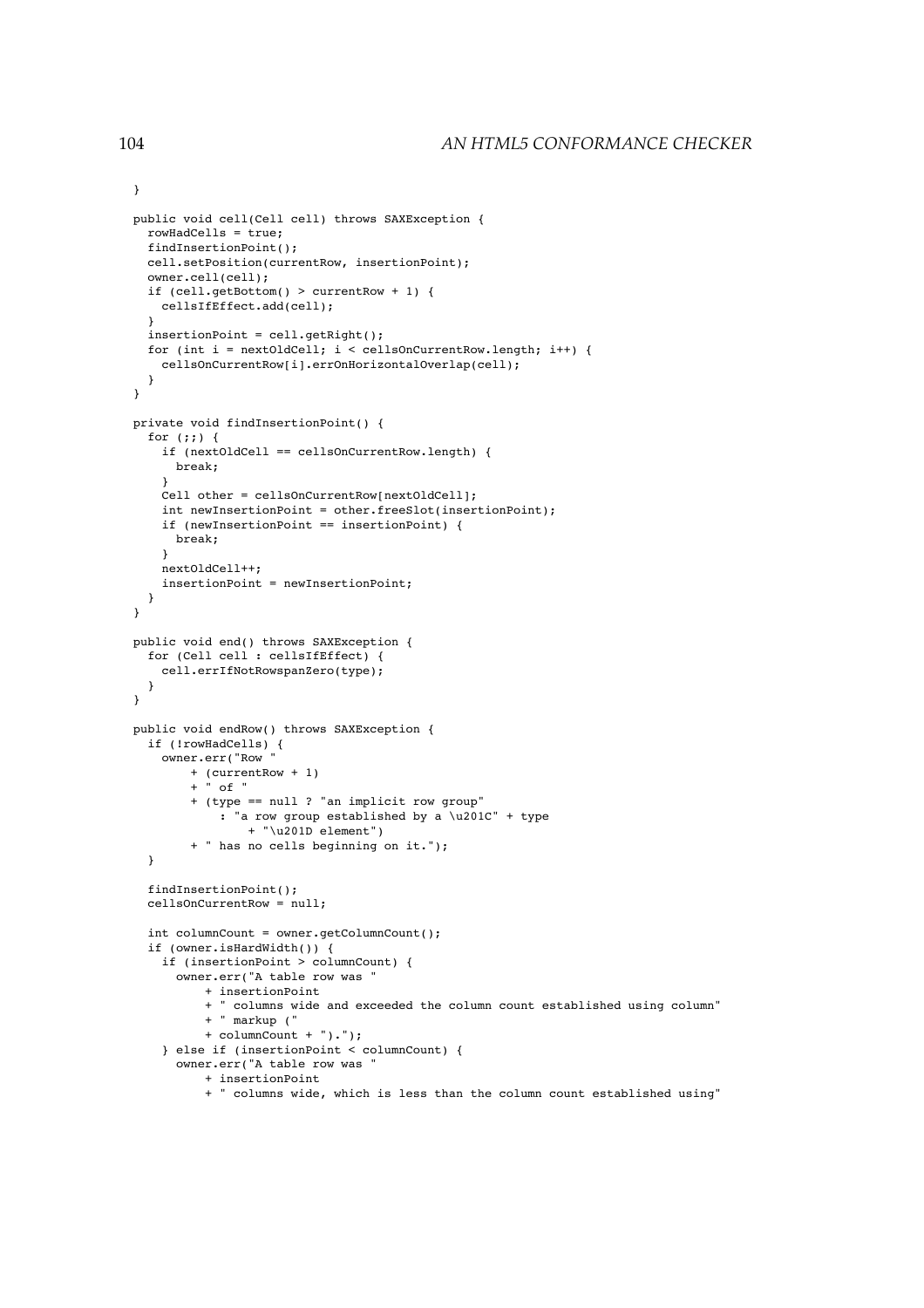```
+ " column markup ("
            + columnCount + ").");
     }
    } else if (columnCount == -1) {
     // just saw the first row
     owner.setColumnCount(insertionPoint);
    } else {
     if (insertionPoint > columnCount) {
        owner.warn("A table row was "
            + insertionPoint
            + " columns wide and exceeded the column count established by the"
            + " first row ("
            + columnCount + ").");
      } else if (insertionPoint < columnCount) {
        owner.warn("A table row was "
            + insertionPoint
            + " columns wide, which is less than the column count established"
            + " by the first row ("
            + columnCount + ").");
     }
    }
    // Get rid of cells that don't span to the next row
    for (Iterator<Cell> iter = cellsIfEffect.iterator(); iter.hasNext();) {
     Cell cell = iter.next();
     if (cell.shouldBeCulled(currentRow + 1)) {
       iter.remove();
     }
   }
 }
 public void startRow() {
   currentRow++;
    insertionPoint = 0;
   nextOldCell = 0;
   rowHadCells = false;
    cellsOnCurrentRow = cellsIfEffect.toArray(EMPTY_CELL_ARRAY);
    // the array should already be in the right order most of the time
   Arrays.sort(cellsOnCurrentRow, HorizontalCellComparator.THE_INSTANCE);
  }
final class Cell implements Locator {
 private static final int MAX_COLSPAN = 1000;
 private static final int MAX_ROWSPAN = 8190;
  /** The column in which this cell starts. (Zero before positioning.) */
 private int left;
  /** The first row in the row group onto which this cell does not span.
  * (rowspan before positioning)
   *
   * <p>However, <code>Integen.MAX_VALUE</code> is a magic value that means
  * <code>rowspan=0</code>. */
  private int bottom;
  /** The first column into which this cell does not span.
   * (colspan before positioning.) */
  private int right;
```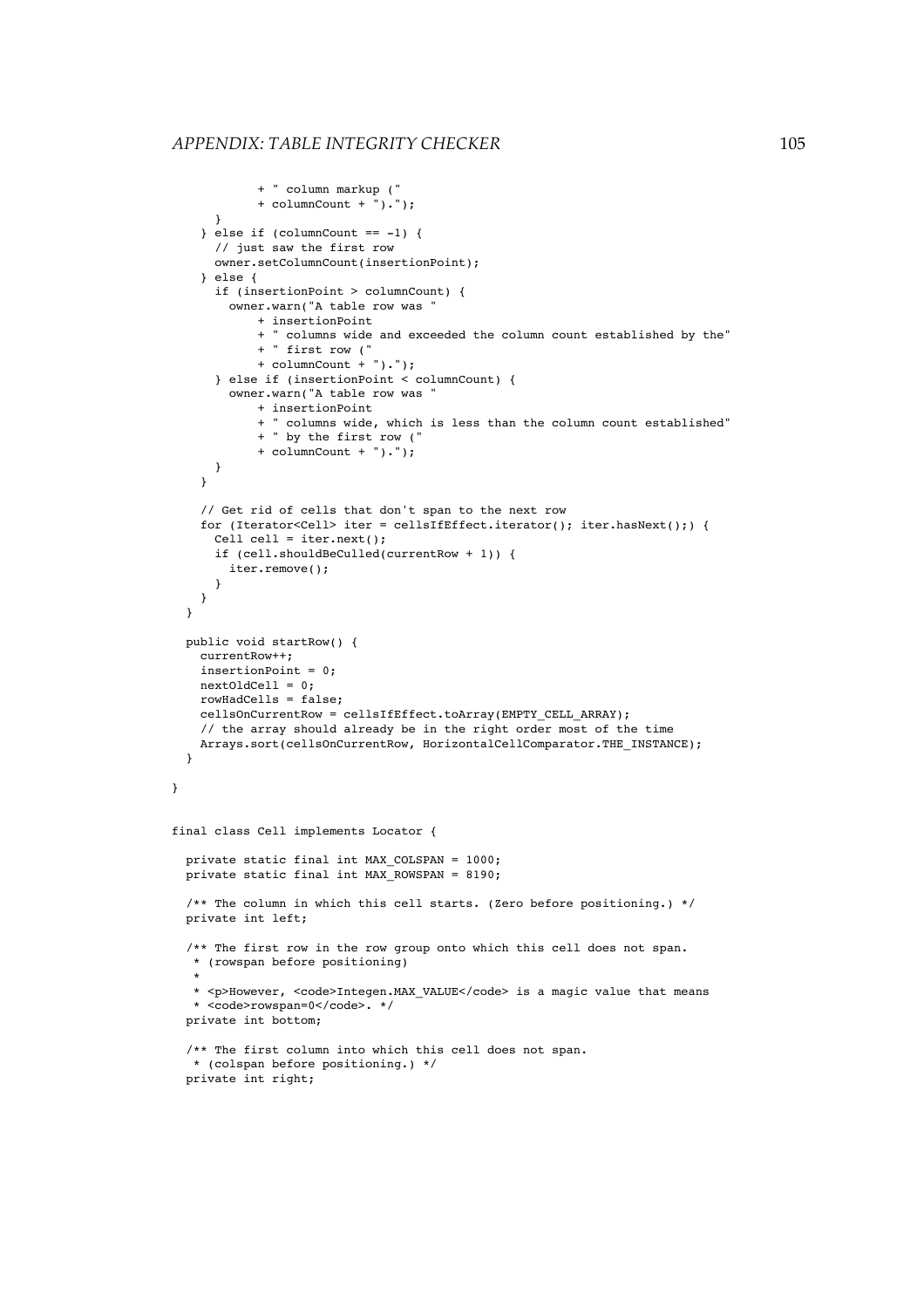```
/** The value of the <code>headers</code> attribute split on white space. */
private final String[] headers;
/** Whether this is a <code>th</code> cell. */
private final boolean header;
/** Source column. */
private final int columnNumber;
/** Source line. */
private final int lineNumber;
/** Source public id. */
private final String publicId;
/** Source system id. */
private final String systemId;
/** The error handler. */
private final ErrorHandler errorHandler;
Cell(int colspan, int rowspan, String[] headers, boolean header,
   Locator locator, ErrorHandler errorHandler) throws SAXException {
  super();
  this.errorHandler = errorHandler;
  if (locator == null) {
   this.columnNumber = -1;this.lineNumber = -1;
   this.publicId = null;
   this.systemId = null;
  } else {
   this.columnNumber = locator.getColumnNumber();
   this.lineNumber = locator.getLineNumber();
    this.publicId = locator.getPublicId();
   this.systemId = locator.getSystemId();
  }
  if (rowspan > MAX_ROWSPAN) {
   warn("A rowspan attribute has the value " + rowspan
       + ", which exceeds the magic Gecko limit of " + MAX_ROWSPAN
        + ".");
  }
  if (colspan > MAX_COLSPAN) {
    warn("A colspan attribute has the value " + colspan
       + ", which exceeds the magic browser limit of "
       + MAX_COLSPAN + ".");
  }
  if (rowspan == Integer.MAX_VALUE) {
    throw new SAXException(
        "Implementation limit reached. Table row counter overflowed.");
  }
  this.left = 0;this.right = colspan;
  this.bottom = (rowspan == 0 ? Integer.MAX VALUE : rowspan);
  this.headers = headers;
  this.header = header;
\mathbf{I}public void warn(String message) throws SAXException {
  if (errorHandler != null) {
   errorHandler.warning(new SAXParseException(message, publicId,
       systemId, lineNumber, columnNumber));
  }
}
```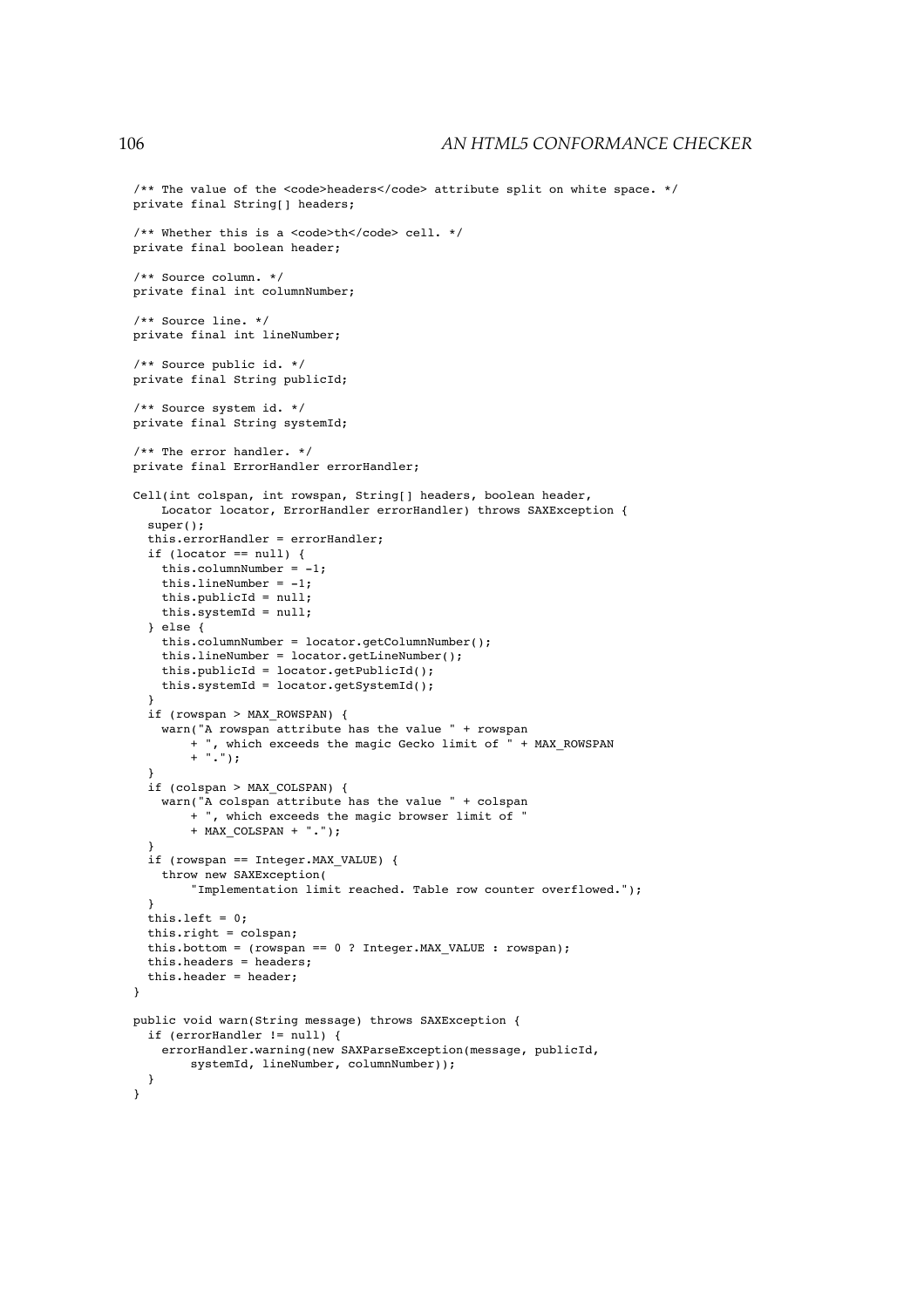```
public void err(String message) throws SAXException {
  if (errorHandler != null) {
    errorHandler.error(new SAXParseException(message, publicId,
        systemId, lineNumber, columnNumber));
 }
}
/** Emit errors if this cell and the argument overlap horizontally. */
public void errOnHorizontalOverlap(Cell laterCell) throws SAXException {
  if (!((laterCell.right <= left) || (right <= laterCell.left))) {
   this.err("Table cell is overlapped by later table cell.");
   laterCell.err("Table cell overlaps an earlier table cell.");
 }
}
public void setPosition(int top, int left) throws SAXException {
  this.left = left;
  this.right += left;
  if (this.right < 1) {
   throw new SAXException(
        "Implementation limit reached. Table column counter overflowed.");
  }
  if (this.bottom != Integer.MAX_VALUE) {
    this.bottom += top;
    if (this.bottom < 1) {
      throw new SAXException(
          "Implementation limit reached. Table row counter overflowed.");
    }
 }
}
public boolean shouldBeCulled(int row) { return row >= bottom; }
public int freeSlot(int potentialSlot) {
  if (potentialSlot < left || potentialSlot >= right) {
   return potentialSlot;
  } else {
   return right;
  }
}
public void errIfNotRowspanZero(String rowGroupType) throws SAXException {
  if (this.bottom != Integer.MAX_VALUE) {
    err("Table cell spans past the end of its "
        + (rowGroupType == null ? "implicit row group"
           : "row group established by a \u201C" + rowGroupType + "\u201D element")
        + "; clipped to the end of the row group.");
 }
\mathbf{I}public String elementName() { return header ? "th" : "td"; }
public int getBottom() { return bottom; }
int getLeft() { return left; }
int getRight() { return right; }
public int getColumnNumber() { return columnNumber; }
public int getLineNumber() { return lineNumber; }
public String getPublicId() { return publicId; }
public String getSystemId() { return systemId; }
public String[] getHeadings() { return headers; }
public boolean isHeader() { return header; }
```